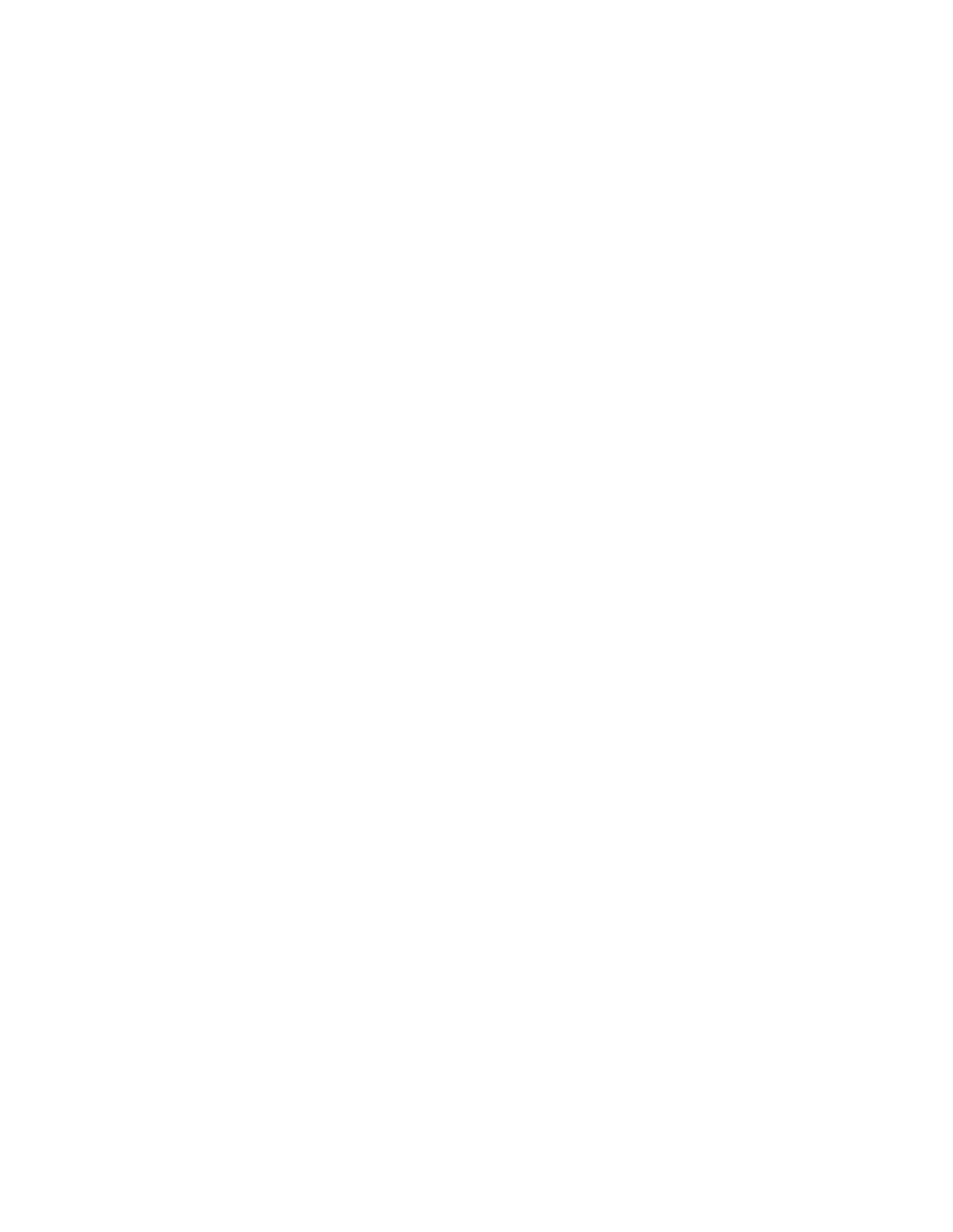### **Executive Summary**

The mission of the Minnesota Department of Natural Resources (DNR) is to work with citizens to protect and manage the state's natural resources, to provide outdoor recreation opportunities, and to provide for commercial uses of natural resources in a way that creates a sustainable quality of life. This plan defines how information resources and technology will be deployed to support the DNR mission.

#### **Emphasized Business Strategies**

*Where can Information Technology (IT) have the greatest business impact?*

The DNR has three resource management priorities: Conservation Connections, Smart Growth, and Sustainable Forests. Information technology can be employed fruitfully in the service of each of these strategies.

DNR's information technology architecture ensures timely access to current data and information, resulting in informed decision making, productive collaborations, excellent customer service, and effective natural resource management.

Information technology supports:

Natural resource management, through coordinated and distributed access to business and spatial data and applications;

Meaningful communication, both internally and with DNR customers; and

Reliable and convenient service delivery to citizens, community partners, regulated clients, department staff and others, so they can meet obligations, exercise rights, receive privileges, get quick answers, and make good choices.

#### **IRM Vision**

*Guidelines for applying IT in the organization*

The vision for information technology requires:

Policies, standards, and guidelines for application and information system development;

A dependable network infrastructure that supports DNR's geographically dispersed organization; and

Integrated and accessible data tailored to meet department and individual program needs;

Managed by DNR employees who have:

Expertise in information technology engineering;

Knowledge and training in the use of information technology commensurate with job responsibilities; and

Adequate funding for information technology projects that are directly linked to and support DNR's strategic business direction and program needs.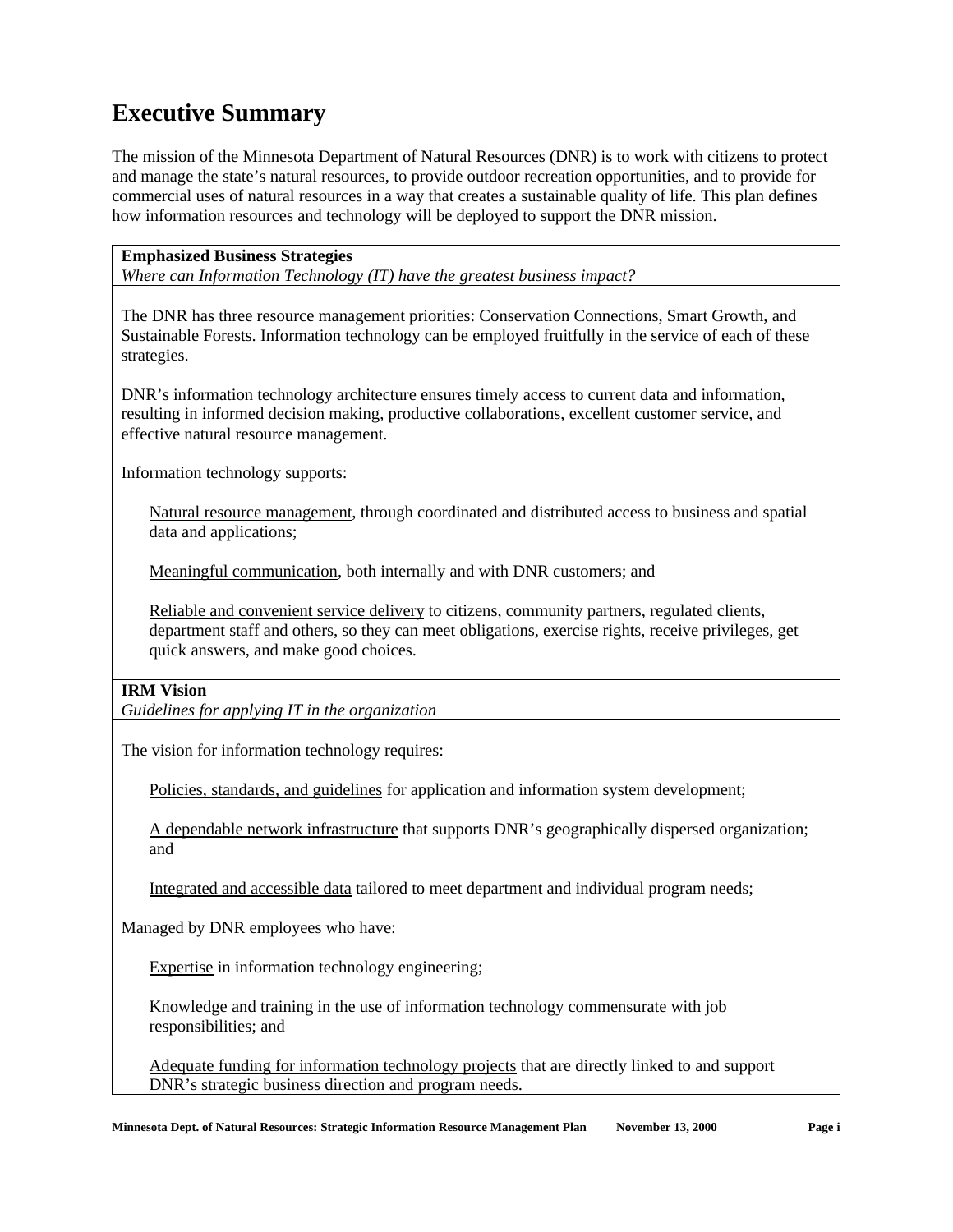Successful implementation of this plan will require an ongoing effort to set priorities and to concentrate resources on these priorities.

| <b>IRM</b> Strategies                                                                                                                 | <b>Realization</b>                                                                                                                                                                                                                                                                                                                                                                                                                                                                                                                                                                                                                                                                                                                                                  |  |
|---------------------------------------------------------------------------------------------------------------------------------------|---------------------------------------------------------------------------------------------------------------------------------------------------------------------------------------------------------------------------------------------------------------------------------------------------------------------------------------------------------------------------------------------------------------------------------------------------------------------------------------------------------------------------------------------------------------------------------------------------------------------------------------------------------------------------------------------------------------------------------------------------------------------|--|
|                                                                                                                                       | How to get from the current to the future state                                                                                                                                                                                                                                                                                                                                                                                                                                                                                                                                                                                                                                                                                                                     |  |
| <b>Data Architecture</b><br>How data is organized, and how<br>data stores are interrelated.                                           | P<br>Continue using the Business Object Modeling approach to<br>database development, and continue working with other<br>agencies to share business object modeling fragments and<br>expertise.<br>P<br>Continue to link database development projects to one another<br>through use of the DNR Enterprise-Wide Framing Object<br>Model.<br>P<br>Develop a department-wide metadata registry.<br>P<br>Revise the GIS Core Database structure.                                                                                                                                                                                                                                                                                                                       |  |
| <b>Applications Portfolio</b><br>The organized collection of<br>processes you have or need to run<br>your business.                   | P<br>Maintain a dynamic Data and Applications Portfolio.<br>P<br>Publicize the <i>Portfolio</i> , both internally and externally.<br>P<br>Manage a strategic application development prioritization<br>process.<br>P<br>Solicit strategic and tactical application development ideas.<br>P<br>Identify synergies and potential partnerships for data<br>management and application development.                                                                                                                                                                                                                                                                                                                                                                     |  |
| <b>Applications Delivery and</b><br><b>Support</b><br>How applications are created,<br>including skills, methodologies,<br>and tools. | P<br>Implement an Application Development Methodology.<br>P<br>Achieve Capability Maturity Model (CMM) Level 2<br>capability.<br>P<br>Select an Application Development Tools Suite.<br>P<br>Hire and retain an A-level application development team.                                                                                                                                                                                                                                                                                                                                                                                                                                                                                                               |  |
| <b>User Self-Service</b><br>What users can do for themselves,<br>including skills and tools.                                          | P<br>Continue to provide users with high-quality, interoperable<br>desktop productivity software, updating both versions and<br>standards as needed.<br>P<br>Continue to offer self-help options through the MIS Help<br>Desk and the Virtual Help Desk.<br>P<br>Continue to provide employees with up-to-date information<br>on human resources, policies, procedures, standards, and<br>forms through the DNR Intranet.<br>P<br>Continue to provide GIS users, both internal and external,<br>with current data sets, metadata, and other GIS information.<br>P<br>As new databases and application systems are developed,<br>keep the principles of easy access and intuitive navigation in<br>mind. Provide more Web delivery of databases and<br>applications. |  |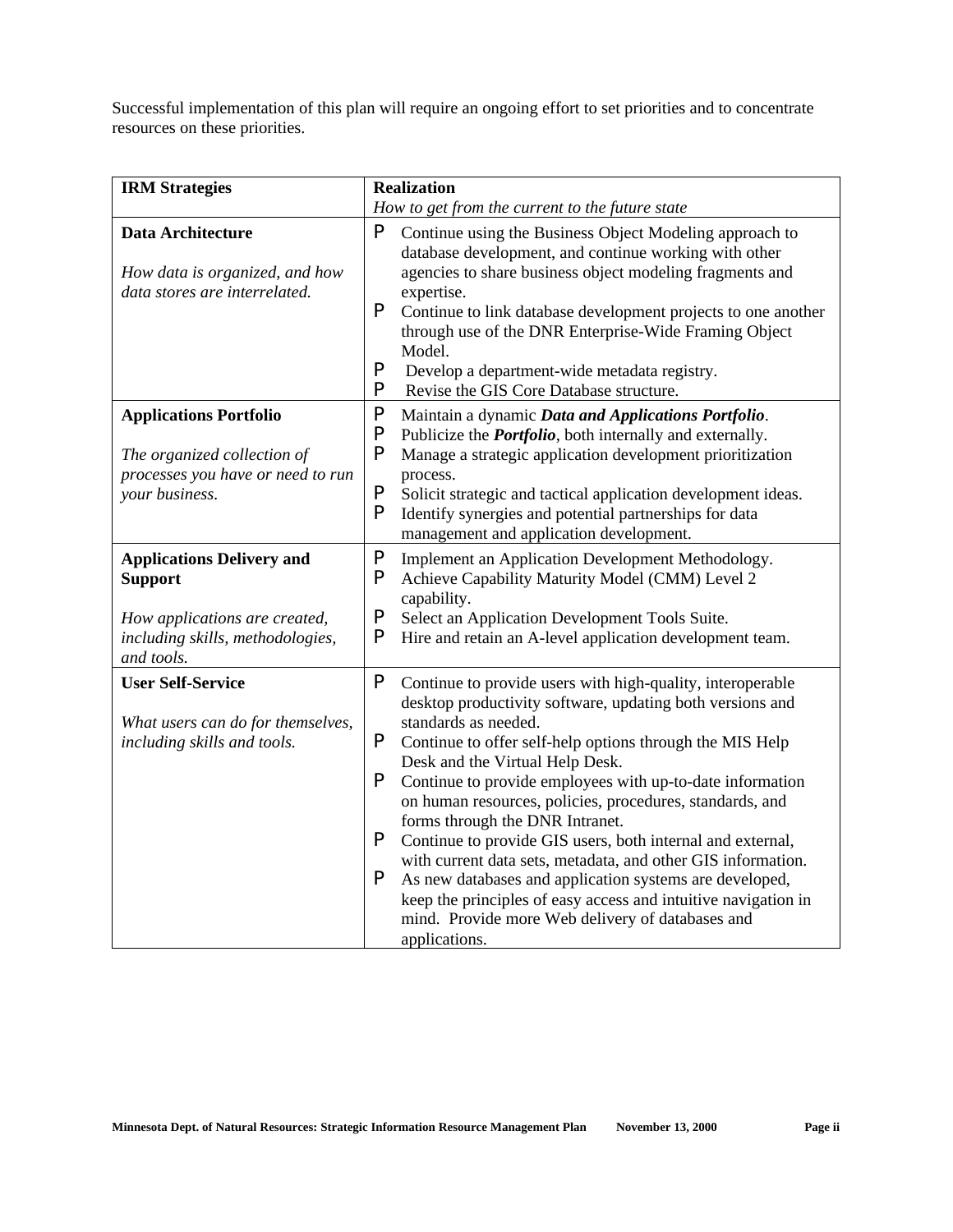| <b>IRM</b> Strategies                                    |        | <b>Realization</b>                                                                                                                         |
|----------------------------------------------------------|--------|--------------------------------------------------------------------------------------------------------------------------------------------|
|                                                          |        | How to get from the current to the future state                                                                                            |
| <b>Technology Infrastructure</b>                         | P      | Continue to extend the DNR network to co-located field<br>offices and larger state parks.                                                  |
| Computers, networks, and<br>communications to enable and | P      | Put Central Office and regional network and GIS equipment<br>on a replacement cycle.                                                       |
| maintain the environment.                                | P<br>P | Complete Central Office wiring upgrade to Ethernet.<br>Develop facilities to enable video conferencing among                               |
|                                                          | P      | Regional and Central Offices.                                                                                                              |
|                                                          |        | Increase the security on the DNR network to prevent<br>unauthorized access to restricted data, while freely sharing<br>public information. |
| <b>Socio-Political Organization</b>                      | P      | Information Technology, and the data and information it<br>serves, will be managed for the goals and objectives of the                     |
| Policies and other factors                               |        | DNR as a whole. The needs of the individual business units                                                                                 |
| governing behavior,                                      |        | will continue to be served, with the needs of the entire agency                                                                            |
| organization, people, and culture.                       | P      | having the highest priority.<br>Data and information are DNR assets, not divisional, bureau,                                               |
|                                                          |        | or personal assets.                                                                                                                        |
|                                                          | P      | At the Commissioner's Office level, all IT functions and                                                                                   |
|                                                          |        | activities will be the responsibility of the Assistant                                                                                     |
|                                                          |        | Commissioner for Administration.                                                                                                           |
|                                                          | P      | Outside the Commissioner's Office, the Chief Information                                                                                   |
|                                                          |        | Officer (CIO) will be responsible for IT policy development<br>and recommendations.                                                        |
|                                                          | P      | The CIO will review all IT project requests and make                                                                                       |
|                                                          |        | recommendations to the Commissioner's Management Team                                                                                      |
|                                                          |        | (CMT) about which projects should continue and which                                                                                       |
|                                                          |        | should not, based on a project's ability to meets the needs of                                                                             |
|                                                          |        | the DNR and the business unit.                                                                                                             |
|                                                          | P      | For reasons of efficiency and effectiveness, some functions                                                                                |
|                                                          |        | will be centralized within the MIS Bureau. In some cases this<br>will involve the reassignment of personnel and budget.                    |
|                                                          | P      | The CIO will be the lead Senior Manager for legislative issues                                                                             |
|                                                          |        | and initiatives relative to IT. Divisions with IT projects will                                                                            |
|                                                          |        | be responsible to represent programmatic issues to the                                                                                     |
|                                                          |        | legislature.                                                                                                                               |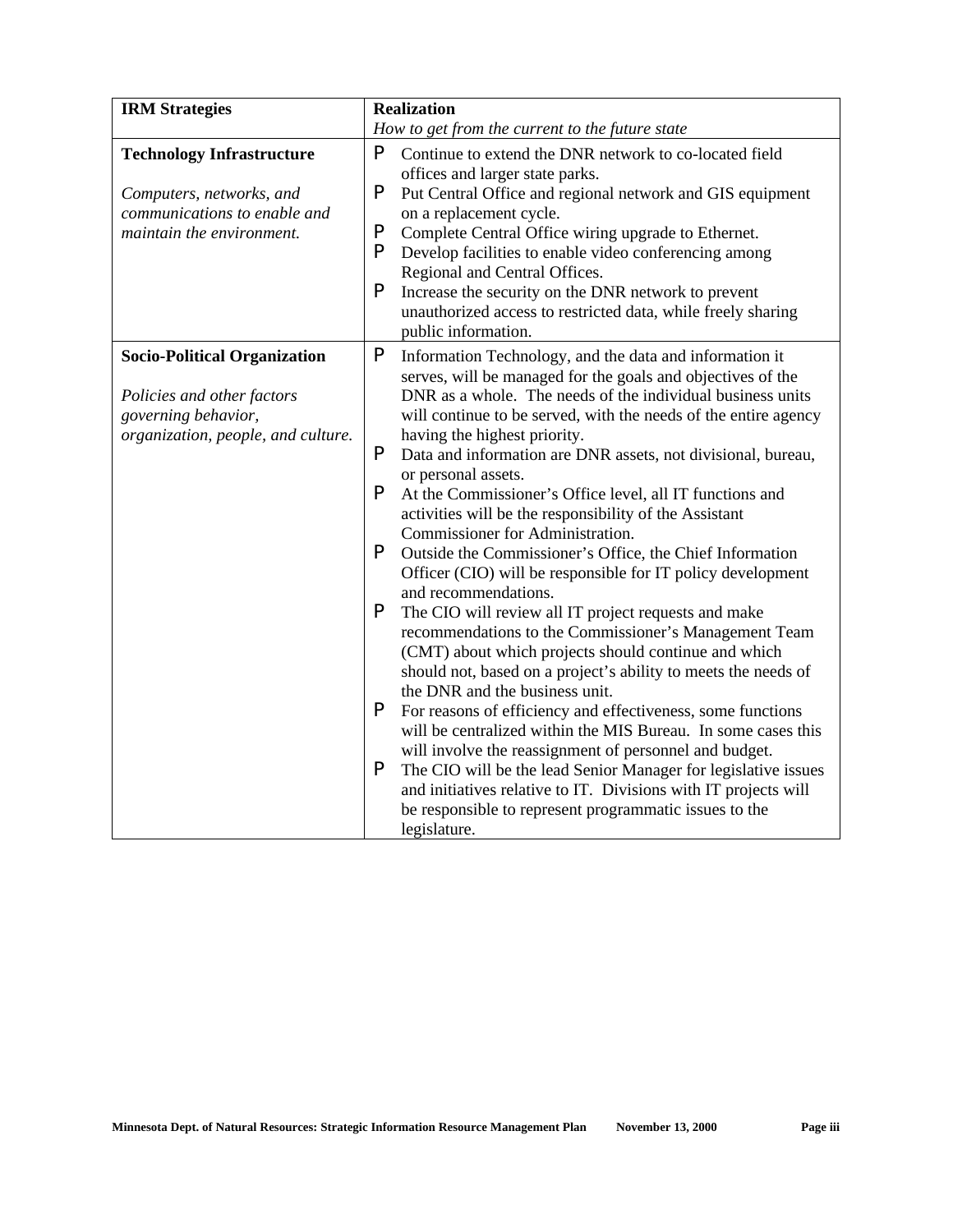### **Table of Contents**

|--|--|--|

### **Chapter I**

| <b>Introduction:</b>                                                |  |
|---------------------------------------------------------------------|--|
| <b>DNR Strategic Information Resource Management Plan  Page I-1</b> |  |
|                                                                     |  |
|                                                                     |  |
|                                                                     |  |
|                                                                     |  |

### **Chapter II**

### **Chapter III**

## **Information Technology Overview:**

### **Chapter IV**

### **IT Architecture:**

| Minnesota Dept. of Natural Resources: Strategic Information Resource Management Plan | <b>November 13, 2000</b> | Page iv |
|--------------------------------------------------------------------------------------|--------------------------|---------|
|--------------------------------------------------------------------------------------|--------------------------|---------|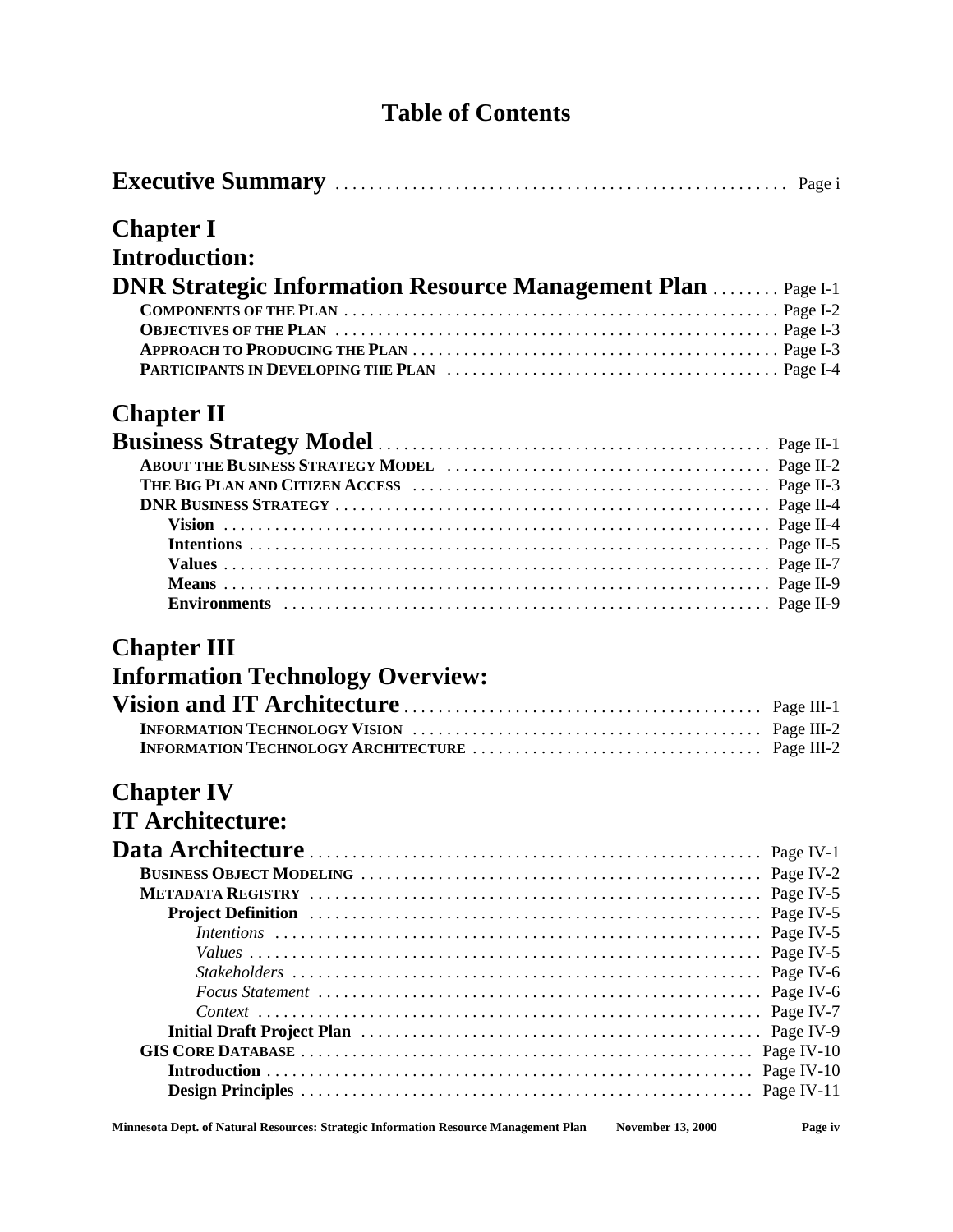| Access Site – Central and Remote manufactured in the contract of Page IV-14 |  |
|-----------------------------------------------------------------------------|--|
|                                                                             |  |
|                                                                             |  |
|                                                                             |  |
|                                                                             |  |
|                                                                             |  |

### **Chapter V**

| <b>IT Architecture:</b> |  |
|-------------------------|--|
|                         |  |
|                         |  |
|                         |  |
|                         |  |
|                         |  |
|                         |  |
|                         |  |
|                         |  |

### **Chapter VI**

| <b>IT Architecture:</b>                                                                                              |            |
|----------------------------------------------------------------------------------------------------------------------|------------|
|                                                                                                                      |            |
| APPLICATION DEVELOPMENT: PROCESS, PROJECT MANAGEMENT, AND METHODOLOGY                                                |            |
|                                                                                                                      | Page VI-2  |
|                                                                                                                      | Page VI-2  |
| Software Process Improvement: The Capability Maturity Model (CMM)                                                    | Page VI-2  |
|                                                                                                                      |            |
|                                                                                                                      |            |
|                                                                                                                      |            |
|                                                                                                                      |            |
|                                                                                                                      |            |
|                                                                                                                      |            |
| Application Development Staff: Current Skills and Competencies  Page VI-7                                            |            |
|                                                                                                                      |            |
| Cost-Benefit Analysis: Internal vs. External Application Development                                                 | Page VI-8  |
|                                                                                                                      | Page VI-9  |
|                                                                                                                      |            |
| DNR Bill of Rights for Application Development Projects                                                              | Page VI-10 |
|                                                                                                                      | Page VI-10 |
|                                                                                                                      | Page VI-10 |
| <b>APPLICATION DEVELOPMENT FUNCTIONS AND SKILLS ASSESSMENT MATRIX </b>                                               | Page VI-11 |
|                                                                                                                      | Page VI-11 |
|                                                                                                                      |            |
| Documentation Standards $\ldots \ldots \ldots \ldots \ldots \ldots \ldots \ldots \ldots \ldots \ldots \ldots \ldots$ | Page VI-11 |
|                                                                                                                      | Page VI-12 |
|                                                                                                                      |            |
|                                                                                                                      |            |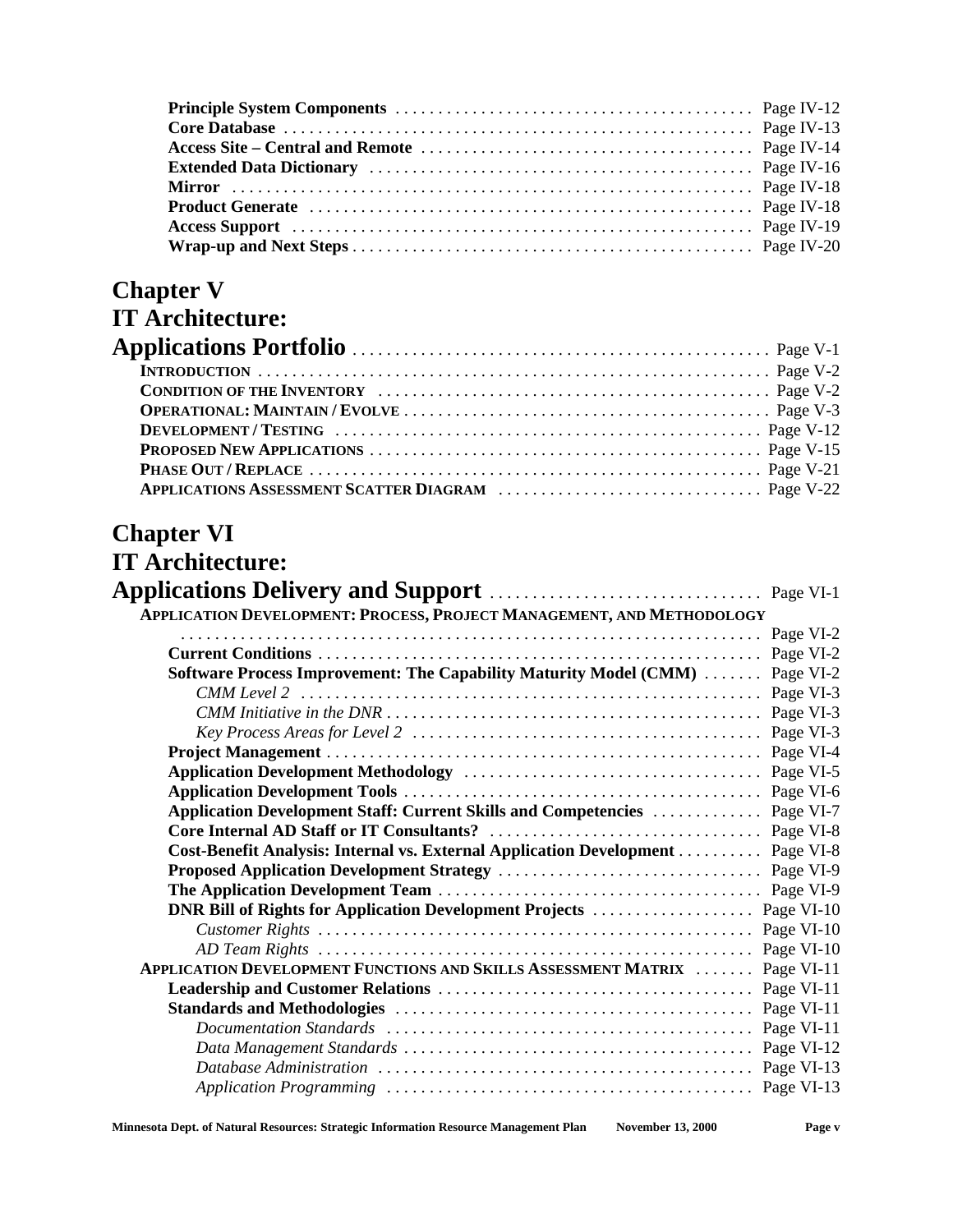## **Chapter VII**

### **IT Architecture:**

| <b>BRIDGES: MINNESOTA'S GATEWAY TO ENVIRONMENTAL INFORMATION  Page VII-3</b> |  |
|------------------------------------------------------------------------------|--|

## **Chapter VIII**

| <b>IT Architecture:</b> |  |
|-------------------------|--|
|                         |  |
|                         |  |
|                         |  |
|                         |  |

### **Chapter IX**

### **IT Architecture:**

| RECOMMENDATIONS FOR NETWORK MANAGEMENT AND END USER SUPPORT  Page IX-5       |  |
|------------------------------------------------------------------------------|--|
| RECOMMENDATIONS FOR CENTRALIZED PERSONAL COMPUTER (PC) AND HARDWARE          |  |
|                                                                              |  |
| RECOMMENDATIONS FOR INTEGRATED TELEPHONE SUPPORT WITHIN THE AGENCY Page IX-6 |  |
|                                                                              |  |
| RECOMMENDATIONS FOR DNR GEOGRAPHIC INFORMATION SYSTEMS (GIS)  Page IX-8      |  |

### **Chapter X**

**Minnesota Dept. of Natural Resources: Strategic Information Resource Management Plan November 13, 2000 Page vi**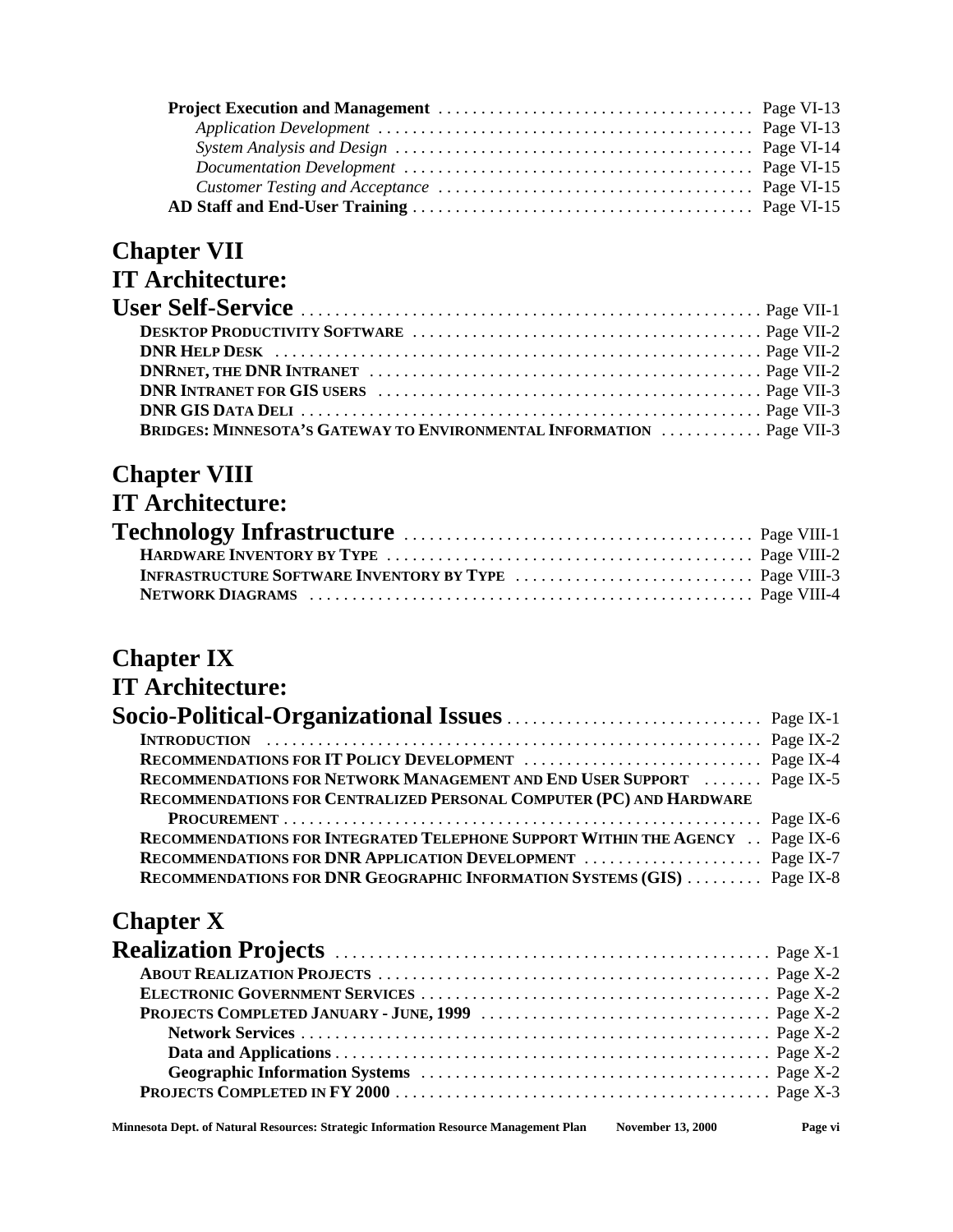| MAJOR DNR REALIZATION PROJECTS AND COSTS FOR THE CURRENT AND NEXT THREE BUDGET |  |
|--------------------------------------------------------------------------------|--|
|                                                                                |  |
|                                                                                |  |
|                                                                                |  |
|                                                                                |  |
|                                                                                |  |
|                                                                                |  |
|                                                                                |  |
|                                                                                |  |
|                                                                                |  |
|                                                                                |  |
|                                                                                |  |
|                                                                                |  |
|                                                                                |  |
|                                                                                |  |
|                                                                                |  |
|                                                                                |  |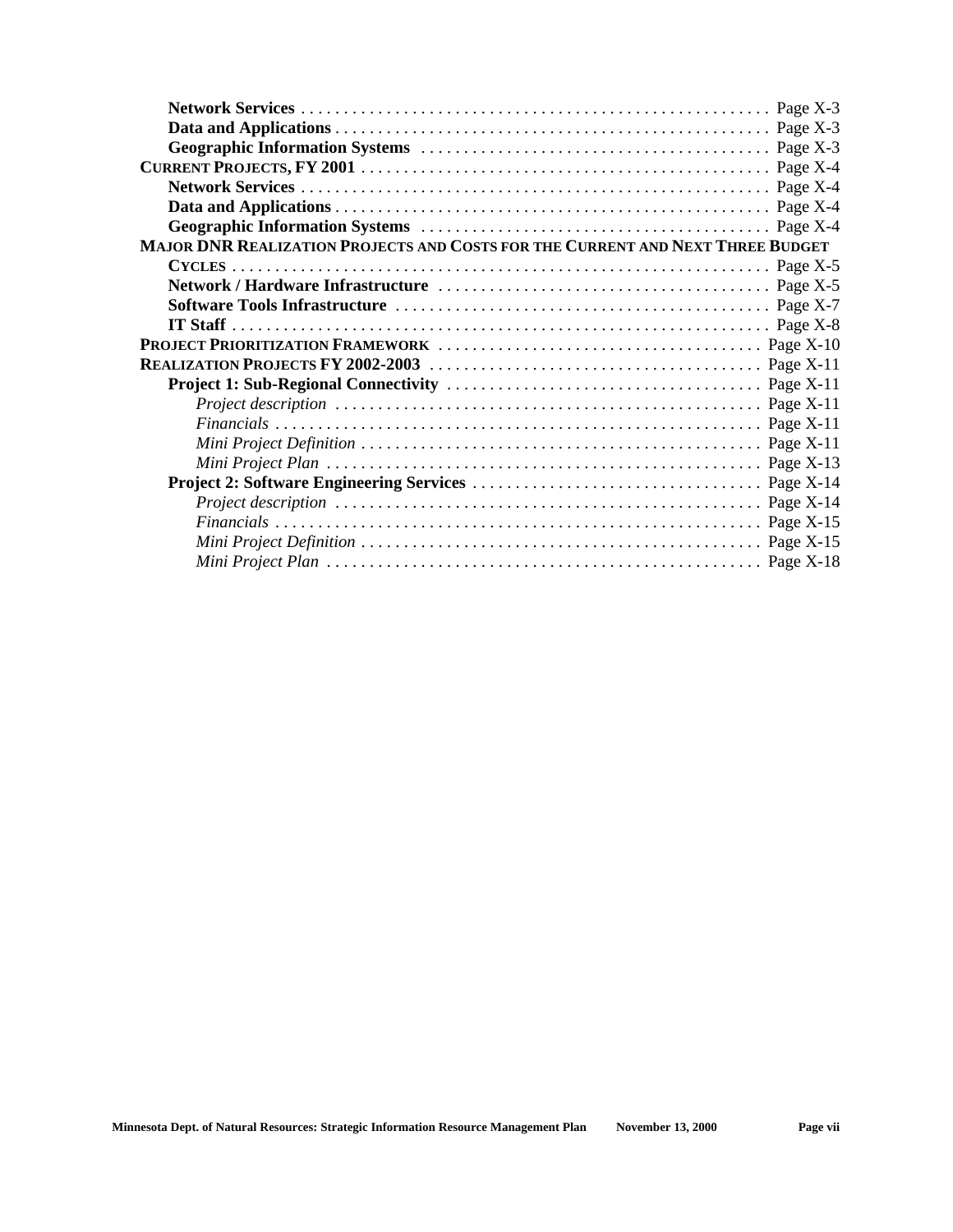## Chapter I

## **Introduction:**

## **DNR Strategic Information Resource Management Plan**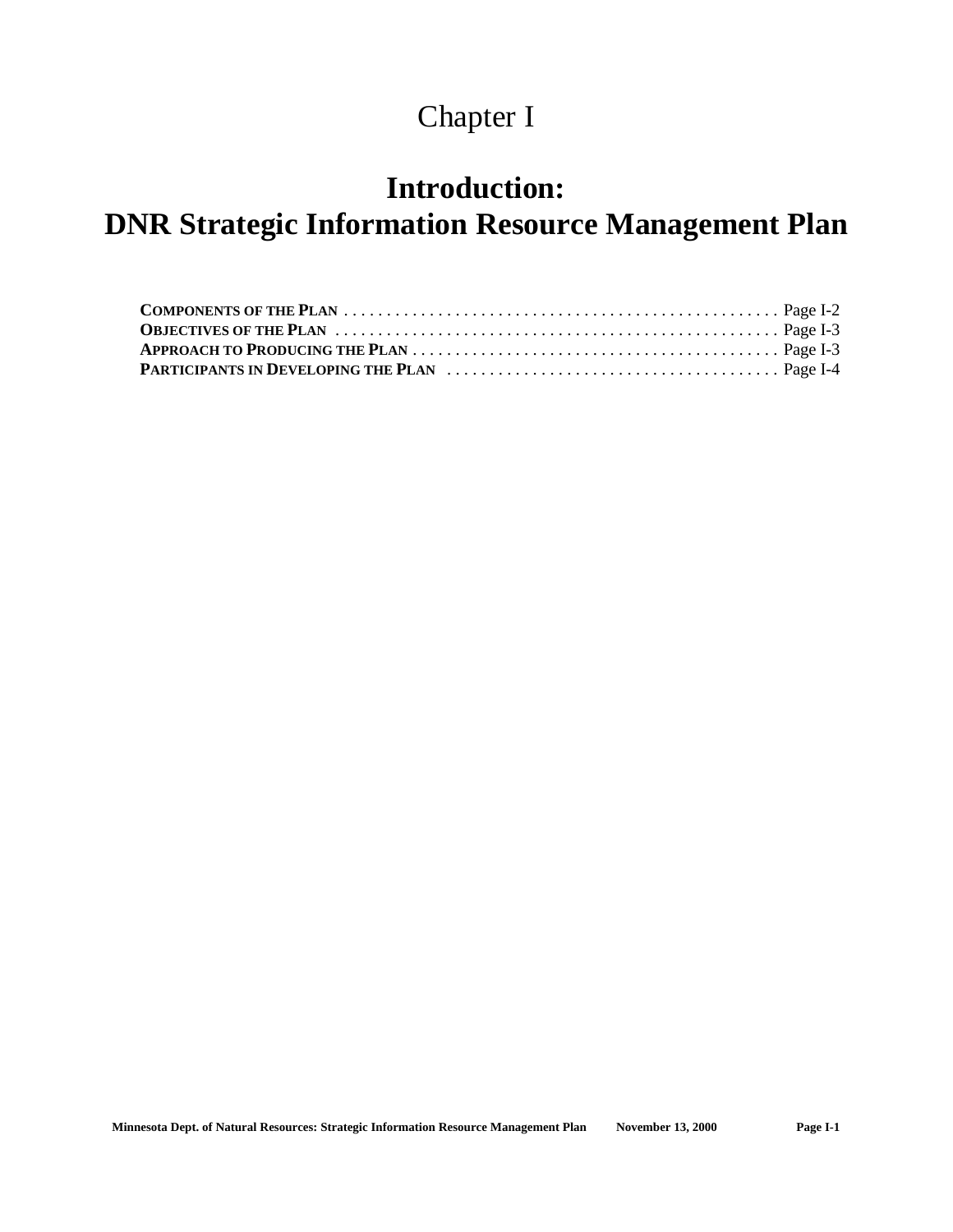#### **COMPONENTS OF THE PLAN**

The Department of Natural Resources (DNR) Strategic Information Resource Management Plan (SIRMP) includes a review of existing information resources and technology, a vision of the future, and a plan to realize the vision. The SIRMP is driven by the mission and strategies of the department. This approach is in keeping with the principle that information resources and technologies should be deployed for maximum benefit to an organization's goals.

Information Resource Management (IRM) treats information as an organizational asset to be managed like other organizational assets (e.g. revenue, land, facilities, etc). IRM is concerned with managing the organizational resources involved in creating, storing, processing, transporting, accessing, presenting, managing, and disposing of information. IRM means conscious planning, organization, and oversight of the information resources.

| <b>IRM Element</b>                                                             | <b>Definition</b>                                                                                                | <b>Examples</b>                                                                                                                               |
|--------------------------------------------------------------------------------|------------------------------------------------------------------------------------------------------------------|-----------------------------------------------------------------------------------------------------------------------------------------------|
| <b>Business</b><br>Process;<br><b>Application</b>                              | Ordered series of activities that<br>accomplish a business function.                                             | P<br>Payroll<br>P<br>E-mail                                                                                                                   |
| <b>Applications</b><br><b>Portfolio</b>                                        | The organized collection of<br>processes you have or need to run<br>your business.                               | P<br>A collection of packaged software and<br>in-house-written programs to track<br>funding requests and project successes                    |
| Data                                                                           | What you need to know to conduct<br>and manage your business.                                                    | P<br>For a person: address, telephone<br>number<br>P<br>For a project: total budget, amount<br>spent so far                                   |
| Data<br><b>Architecture</b>                                                    | How data is organized; how data<br>stores are interrelated.                                                      | P<br>Payroll data in SQL server<br>P<br>Customer names linked to addresses<br>P<br>Data distribution to local sites                           |
| <b>Information</b><br><b>Resource</b><br><b>Delivery</b> and<br><b>Support</b> | IT services and products provided<br>commonly; how applications are<br>created; skills, methodologies,<br>tools. | P<br>Contract developers use structured<br>analysis and design techniques to write<br>programs using the C language<br>P<br>24 hour help desk |
| <b>User Self-</b><br><b>Service</b>                                            | What users can do for themselves,<br>including skills and tools.                                                 | P<br>Spreadsheet<br>P<br>Database reporting program<br>P<br>Training class in Microsoft Word                                                  |

All elements impacting the effectiveness of information resources must be planned. These are defined as follows: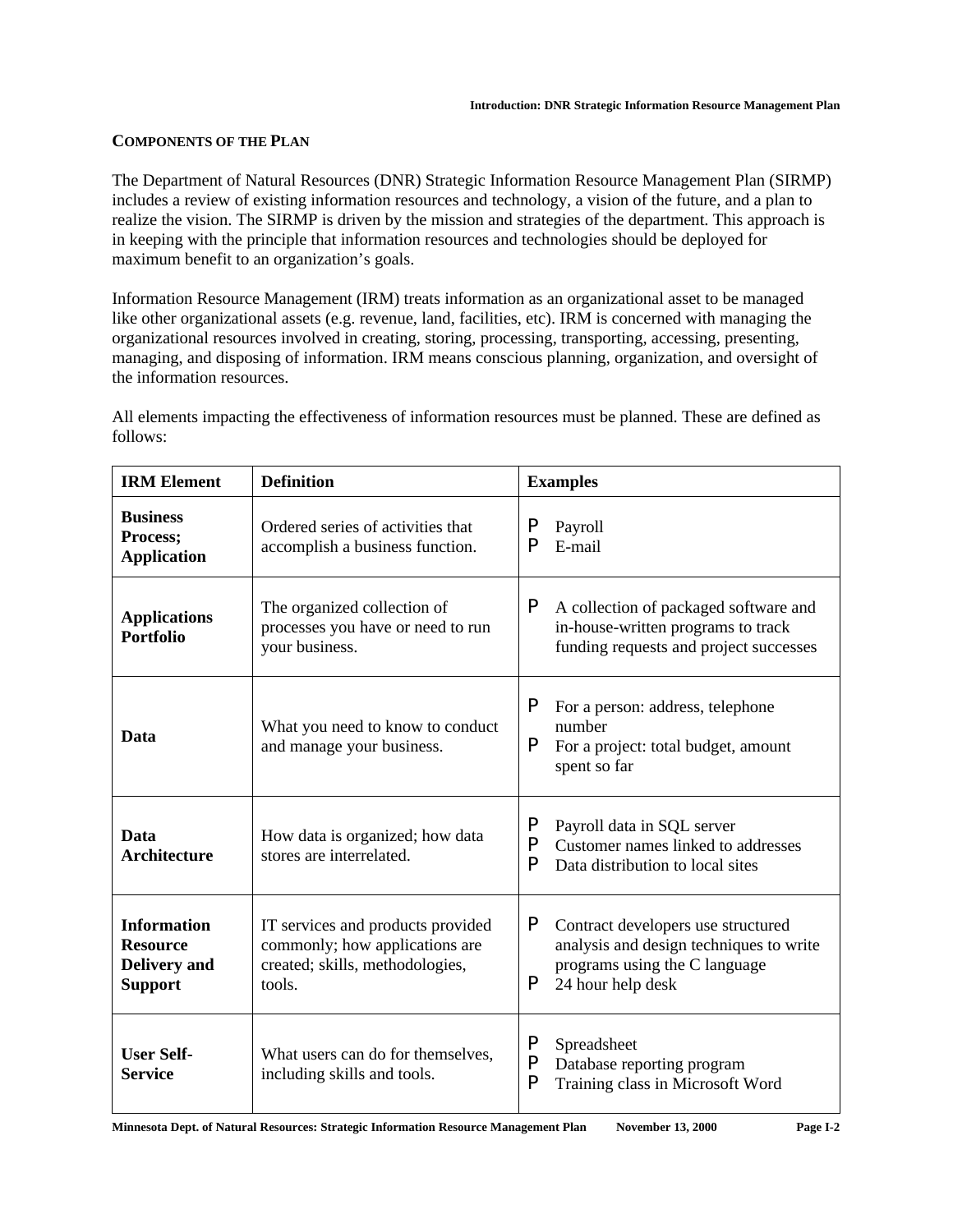| <b>Technology</b><br><b>Infrastructure</b> | Computers, networks, and<br>communications to enable and<br>maintain the technological<br>environment. | PC's connected to a server over a<br>network<br>Communication line to a remote office.                     |
|--------------------------------------------|--------------------------------------------------------------------------------------------------------|------------------------------------------------------------------------------------------------------------|
| <b>Socio-Political</b><br>Organization     | Policies and other factors governing<br>behavior; organization, people, and<br>culture                 | Structure of the organization<br>Who creates and approves IT policies<br>User comfort level with computers |

#### **OBJECTIVES OF THE PLAN**

The objective of the Strategic Information Resource Management Plan is to guide Information Technology (IT) efforts and investments in the Minnesota Department of Natural Resources over the next four to six years.

The plan is *strategic* in that it links information management activities to the business strategies of the department. It also sets a direction by documenting the current state and a desired future state of information resource and technology management in the department. Its focus on *information resources* includes all activities that impact business processes and enterprise information, from hardware and software to people and policies. It is a *management plan* in that it represents the best thinking of the organization at this time, and will evolve over time as business needs change and technology matures.

The SIRMP will guide the DNR's IT efforts and investments over the next four to six years. It also satisfies a legislative mandate, administered by the State Office of Technology, requiring every agency to develop a strategic direction in the management and deployment of information technology.

The SIRMP should become a living document, frequently reviewed and updated by DNR leadership.

#### **APPROACH TO PRODUCING THE PLAN**

The first step in the creation of this plan was a review of documents that define the department's strategic direction. These include the Ventura administration's Big Plan, the DNR Commissioner's Work Plan 2000, and DNR Directions 2000 (the agency's strategic plan). A future perspective was added by considering global technology trends and consulting each DNR division and bureau about their future IT needs.

The IT strategies were developed starting with applications and data to support the business strategies. To each application or data need was added an assessment of the current condition and the desired future state. Next, the methods for obtaining new applications and data were considered: professional development or user self-service. Then the foundations were added: the technology infrastructure and socio-political-organizational elements.

Once the strategies were identified, realization plans were added and prioritized. The near-term projects were defined in greater detail and planned at a high level to determine resource requirements and schedules.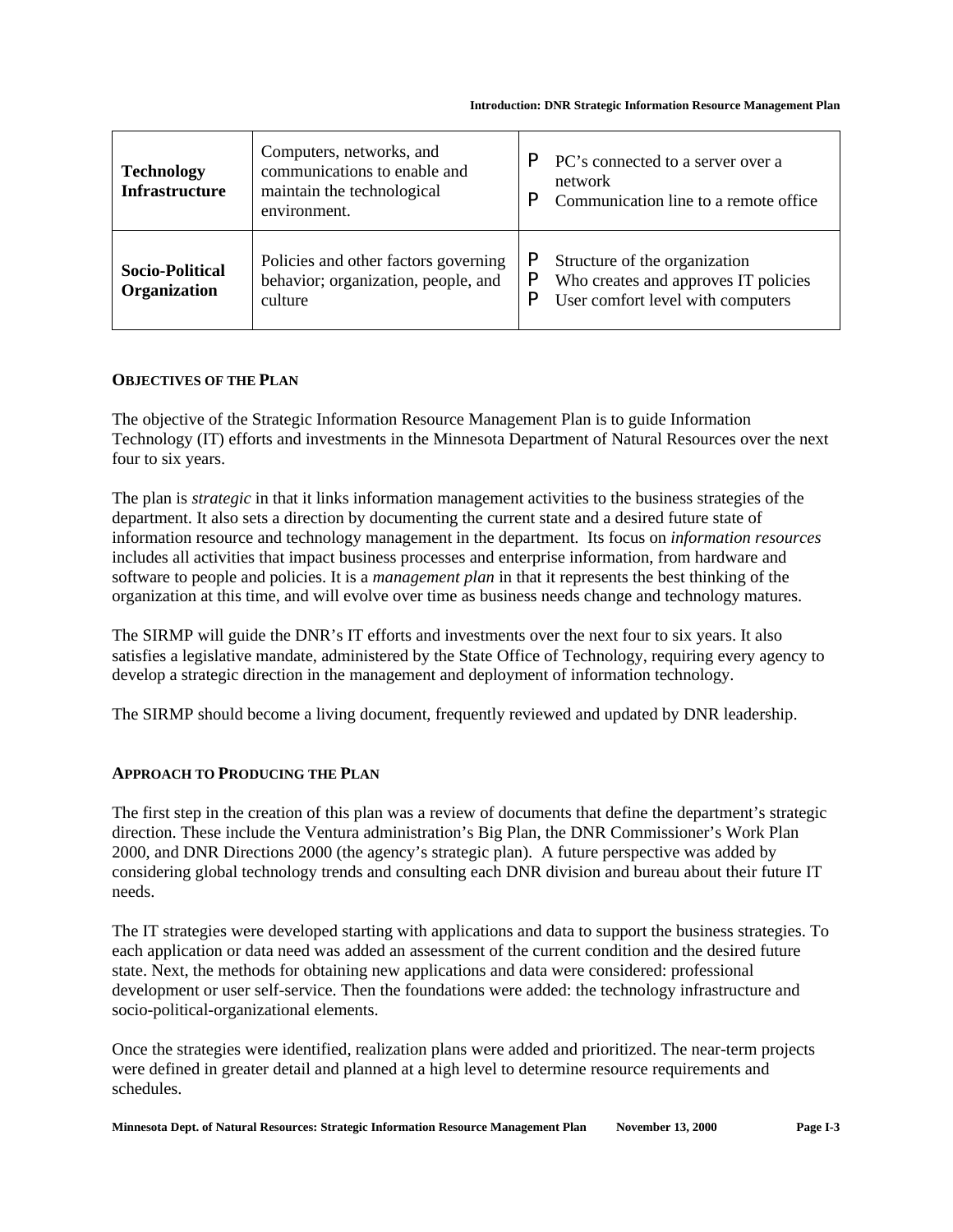The realization project list provides a starting point for the biennial Information Technology budget request.

#### **PARTICIPANTS IN DEVELOPING THE PLAN**

The primary authors of this plan were Bruce Abbott, Data Administrator, Colleen Mlecoch, Data and Applications Manager, and Henry May, Chief Information Officer. Input was also received from Jack Shea, Network Manager, and Les Maki, GIS Manager. The *SIRMP* could not have been written without the considerable contributions of DNR leadership and IT professionals in the department. We gratefully acknowledge your formal and informal support and advice, and look forward to a continued dialogue as we move forward to realize our vision.

Overall structure of the plan and explanatory text are copyrighted by Advanced Strategies, Inc., Atlanta, Georgia.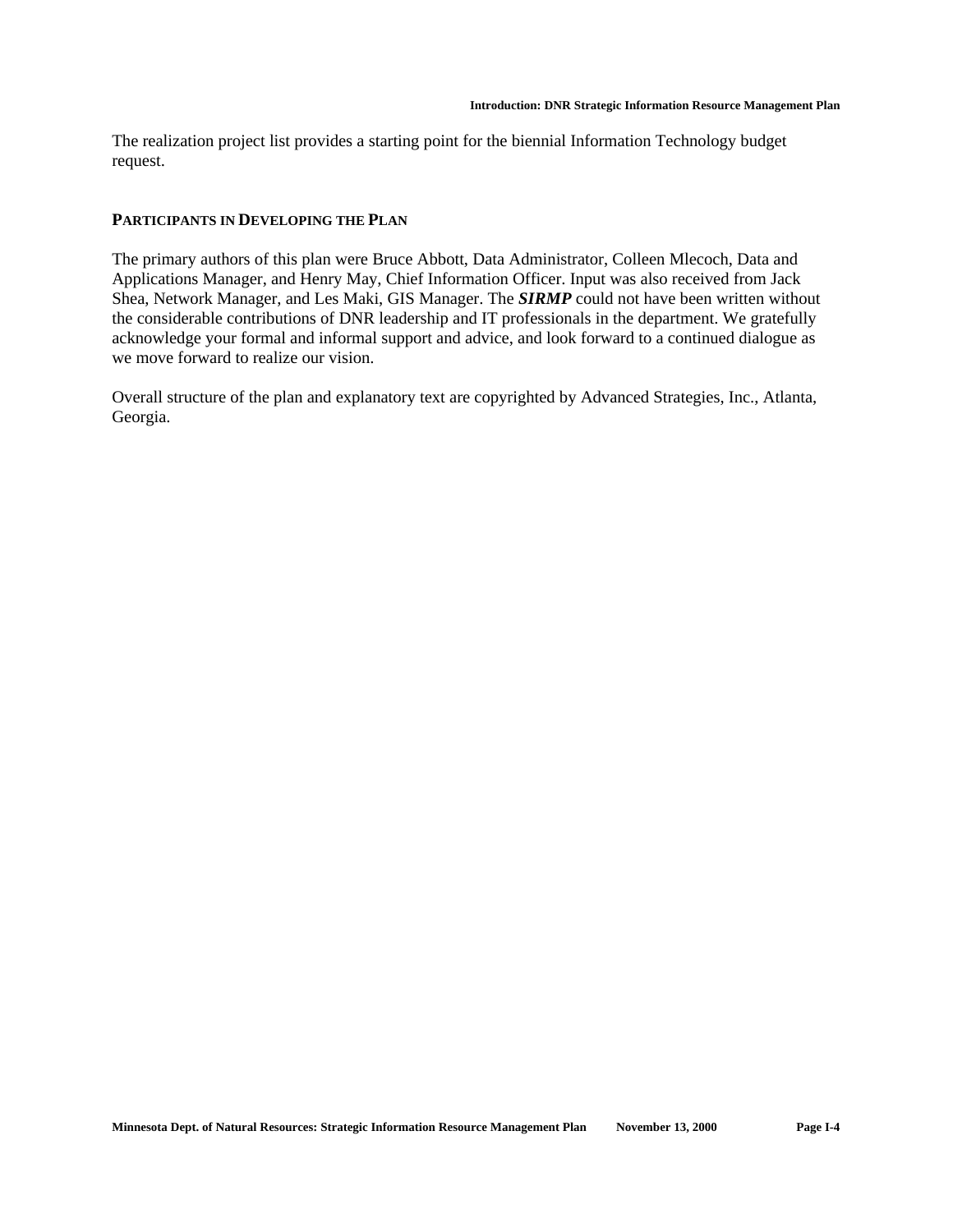## Chapter II

## **Business Strategy Model**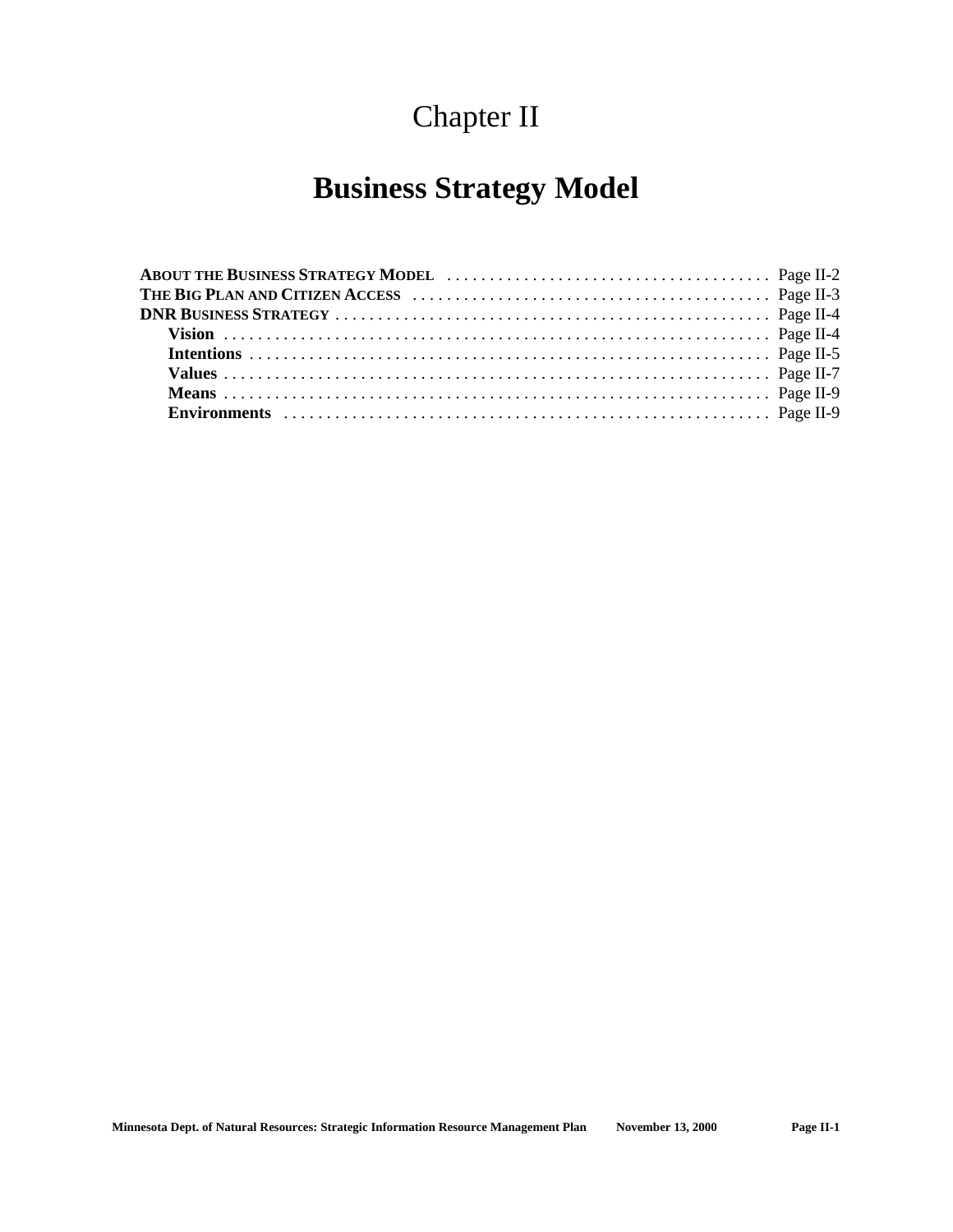#### **ABOUT THE BUSINESS STRATEGY MODEL**

The Business Strategy Model is a way to encapsulate a complete definition of a business at a high level. The model is used to guide decisions about which IT projects to undertake.

*Intentions* include both *aims* (what we intend to accomplish) and the *mission* (a summary of the aims).

To summarize the relationships:

We achieve our *intentions* by providing *offerings* to our *markets*. Our behavior is guided by our *values*. We track our *external environment*, and provide our *internal environment*.

The *vision* summarizes all of these elements.

As part of the planning effort, a business strategy model was created for the agency.



©Advanced Strategies, Inc., Atlanta, Georgia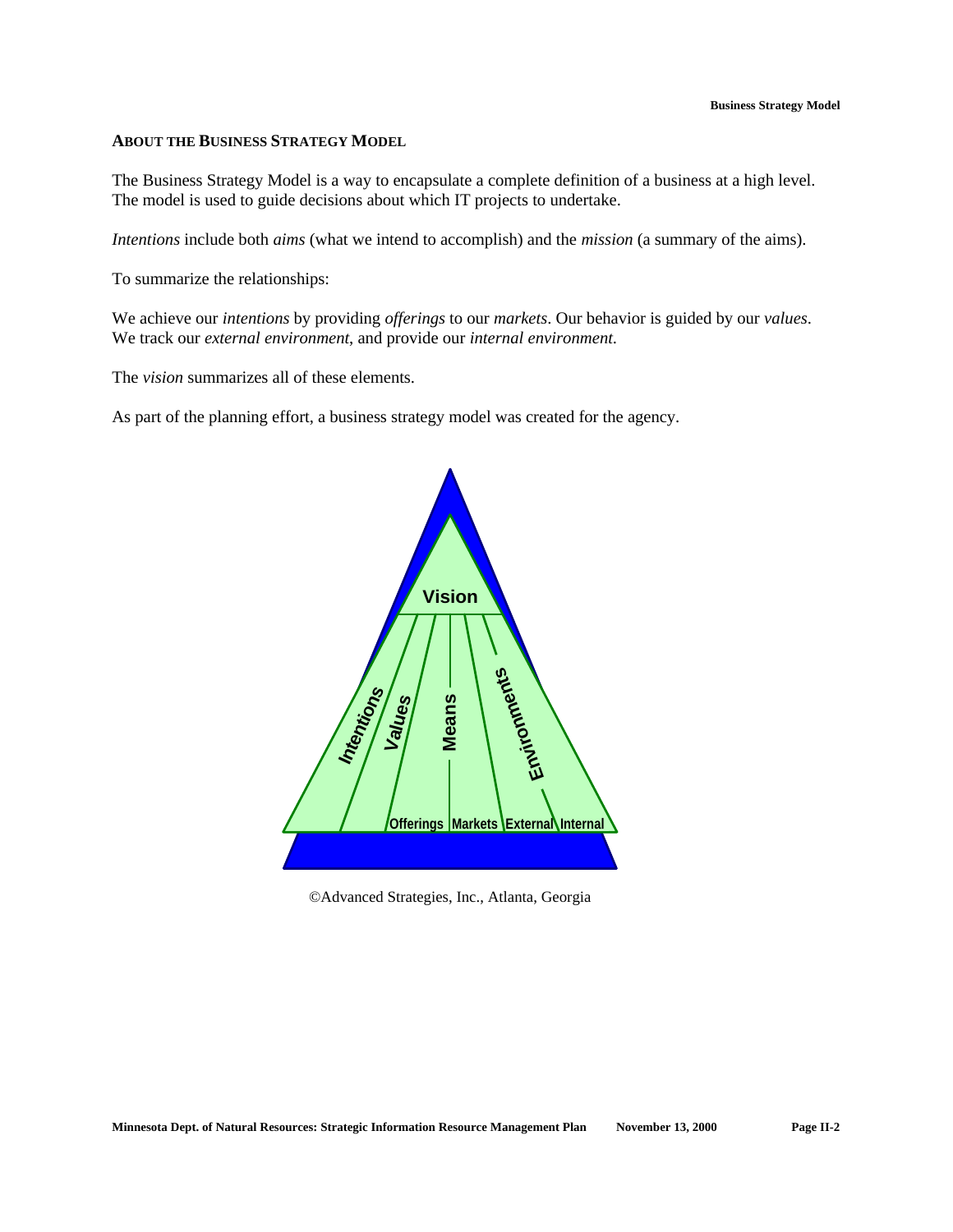#### **THE BIG PLAN AND CITIZEN ACCESS**

State agency strategic plans exist in the larger context of statewide strategic direction. In October 1999, Minnesota's Governor Ventura began releasing information relating to "The Big Plan – Strategic Directions of the Ventura Administration". (See

www.mainserver.state.mn.us/governor/the\_big\_plan.html.) The Big Vision for Minnesota, as stated in The Big Plan, is:

*We envision Minnesota as the best place to grow a business because of high-skilled workers and a supportive tax climate. The best place to retire because of affordable, accessible health care and living options; the best place to raise a family because of livable communities and excellent public education; the best place to immigrate because of economic and community opportunities; the best place to vacation and conference due to our hospitality and tourism industries; the best place to farm because of our commitment to competitive agriculture worldwide; and the best place to live because of our ethical, responsive, public non-profit and private sector leaders and involved citizens of all ages.*

The Big Plan outlines four major objectives for Minnesota government, in support of the Big Vision:

- P *To create healthy, vital communities;*
- P *To create self-sufficient people;*
- P *To provide service, not systems; and*
- P *To achieve world competitor status for Minnesota.*

According to the March 8, 2000 Report from the EGS Mini-Cabinet Work Group (see www.ot.state.mn.us/reports/index.html), "Meeting the objectives and achieving the expansive vision in The Big Plan involves many facets of our society, including the use of telecommunications and other types of technology to benefit Minnesota citizens and communities." The importance of electronic technology in providing *citizen access* to government services and information is underscored in two of the Big Plan's initiatives:

- P *Ensuring an information highway that leaves no community excluded: ...Electronic technology standards and guidelines adopted by all agencies and departments will increase their ability to work together, share information and leverage resources, while providing essential access to all citizens as well as local units of government. Electronic technologies utilized in government service will provide greater levels of access, ease and convenience for citizens using government services, as well as contributing to communities across the state. Our objective is to provide access to government services and commercial activity by means of electronic connectivity which is high speed, integrated and global.*
- P *Electronic Government Services Initiative: ...Government purchasing, inventory, and sales, from goods to real estate, must be transacted and advertised on a central file server. Electronic tax filing, and payroll communications, also will be conducted online. Such initiatives will increase government efficiency, provide for a comprehensive and coordinated information management system, and create avenues for citizen communication and participation with their government. Such initiatives also will be utilized to increase service levels, and speed up transactions across state government, while permitting both government and business to maintain a level playing field in commercial transactions.*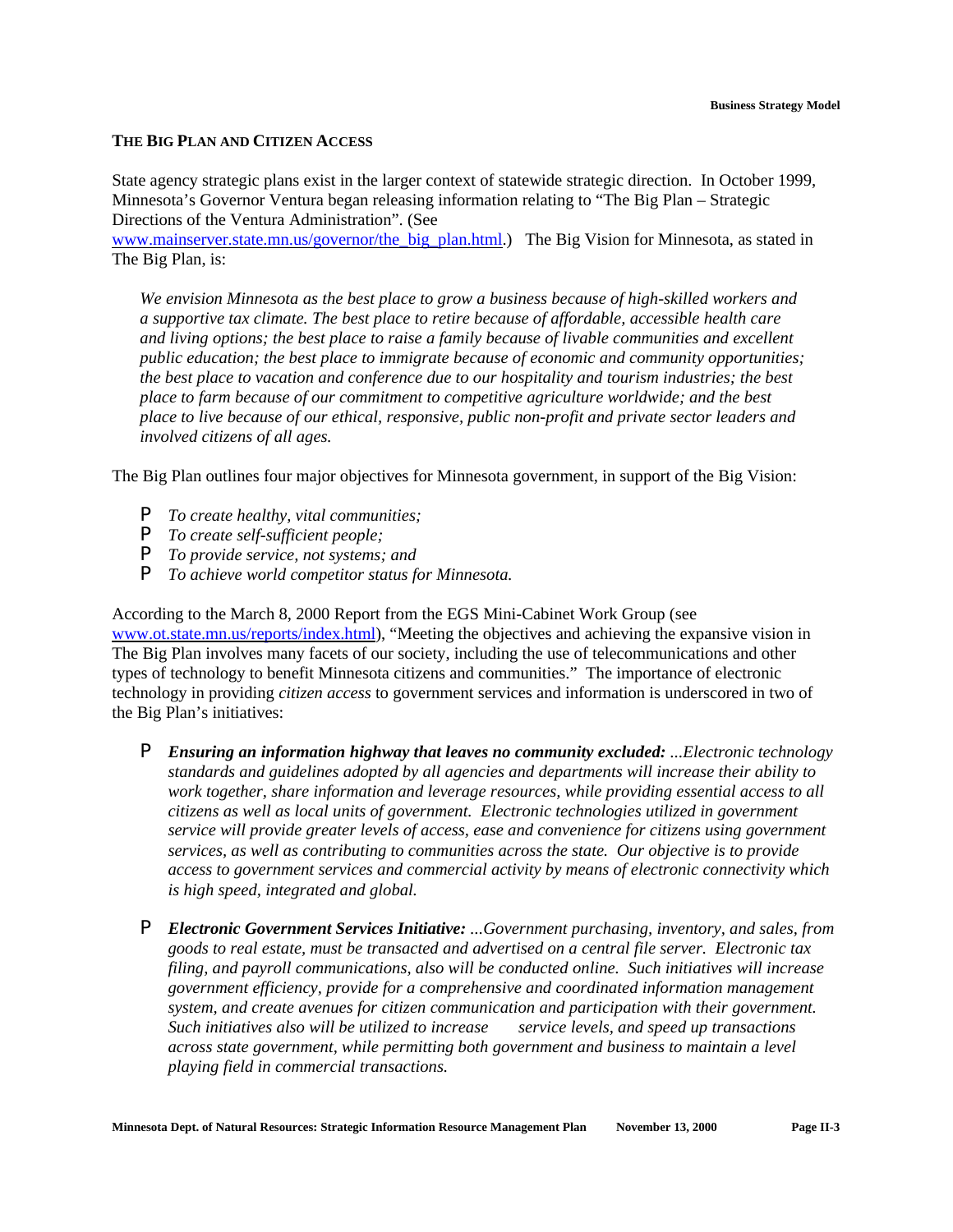Citizen access to government services and information is also an underlying theme of the DNR's business strategy, which is described in the following section.

#### **DNR BUSINESS STRATEGY**

(Source: DNR Directions 2000, June 12, 2000 draft)

#### **Vision**

*A high level summary of our intentions, values, means, and environments.*

Minnesota's natural resource heritage defines the state's economy and lifestyle. The Minnesota DNR is a steward of that heritage. The mission of the DNR is to work with citizens to protect and manage the state's natural resources, to provide outdoor recreation opportunities, and to provide for commercial uses of natural resources in a way that creates a sustainable quality of life.

The goal of sustainability guides our work with citizens to manage the state's natural resources. Sustainability depends on healthy ecosystems, a vibrant economy, and viable communities. Healthy ecosystems support natural resource industries, tourism, outdoor recreation, and lifestyles important to Minnesotans. DNR will continue to emphasize a healthy environment for managing natural resources in a sustainable manner. This implies protecting and restoring habitat, protecting fragile natural areas, and minimizing environmental impacts from development. There is no substitute for clean water, productive habitat, and healthy ecosystems.

We will continue to use good science and sound decisions and focus on long term basic responsibilities that have always been at the heart of resource management and that will continue to be foremost to all Minnesotans. This means a continuing focus on improving the way we manage resources for basic needs like recreation, hunting, fishing, tourism, resource industries, and preservation.

DNR will emphasize three resource management priorities:

Conservation Connections: DNR will partner with local citizen groups and local government to establish and maintain land and water connections throughout Minnesota. DNR will accomplished this through cooperative partnerships with interested people inside and outside of the DNR. DNR will strive to become a welcome partner in Minnesota growth using Conservation Connections as a resource to manage growth impacts on natural resources.

Smart Growth: DNR realizes that growth in Minnesota has a highly significant impact on natural resources. DNR will be guided by the Governor's Smart Growth Initiative as we strive to become a more active participant in growth issues at the local, county, and statewide levels. DNR will work with other government, non-profit, and for-profit organizations to sustain healthy ecosystems, a vibrant economy, and livable communities.

Sustainable Forests: DNR recognizes the critical importance of sustainable forest ecosystems and will continue cooperating with other agencies and organizations to accomplish that end.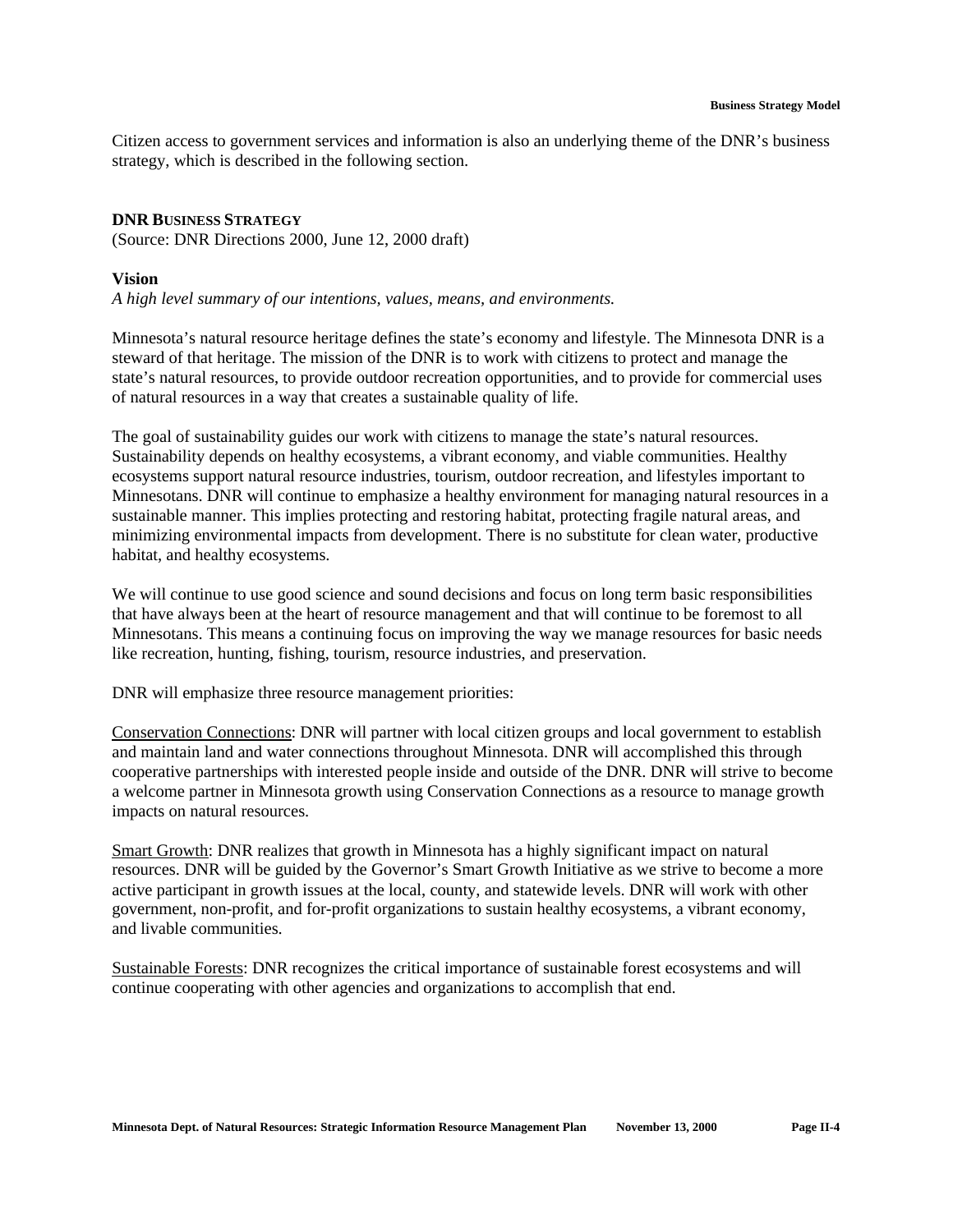#### **Intentions**

*Why do we exist? What do we hope to achieve?*

#### Mission

The mission of the Minnesota Department of Natural Resources (DNR) is to work with citizens to protect and manage the state's natural resources, to provide outdoor recreation opportunities, and to provide for commercial uses of natural resources in a way that creates a sustainable quality of life. This plan defines how information resources and technology will be deployed to support the DNR mission.

The DNR mission is broad. It includes providing hunting and fishing opportunities for millions of Minnesotans, providing high quality recreation opportunities for park and trail users, providing economic opportunities for resource industries, and preserving important features of the state's natural heritage. DNR programs include fish and wildlife habitat improvement, fire management, mineral-potential research, management of public lands and waters, and many others – all designed to provide sustainable benefits to Minnesotans for the long term. The DNR mission requires sharing stewardship with citizens and partners.

#### Aims / Action Priorities

Directions 2000, as DNR's strategic plan, focuses on a five year time frame from the years 2000 through 2004. The goals and objectives of Directions 2000 are long range and most may not be reached during the plan's five year horizon. Most DNR goals can only be accomplished by working over the long term in broad coalitions with citizens and partners, such as the Conservation Connections approaches. DNR is committed to developing better ways of working with citizens and partners to accomplish sustainability goals. DNR is building better performance measures to track progress towards reaching long term goals. Performance measures will link DNR strategies to natural resource results and to public benefits.

DNR will review Directions 2000 in 2002 to ensure that strategies are still appropriate to challenges posed by longer term goals and objectives. DNR will continue to develop two year work plans to develop priorities for reaching long term goals. The DNR Commissioner's Work Plan 2000 emphasizes three resource management priorities. These priorities, described below, guide and inform the strategies developed in each of the key resource sections of Directions 2000.

- 1. Smart Growth: Creating healthy, vital communities is one of four major strategies in the Ventura administration Big Plan. A key component of this strategy is the Smart Growth Initiative. This statewide initiative includes six principles:
	- P Economic Growth: Economic expansion is reflected by growth in employment, personal income, and private sector investment.
	- P Stewardship: Environmental stewardship involves using land and natural resources wisely to sustain them in the future. Minnesota will protect the environment that supports outdoor recreation, tourism, and natural-resource-based industries.
	- P Efficiency: Minnesota will coordinate and link investments and tax policies with Smart Growth principles.
	- P Choice: Communities will have a range of choices regarding how they grow.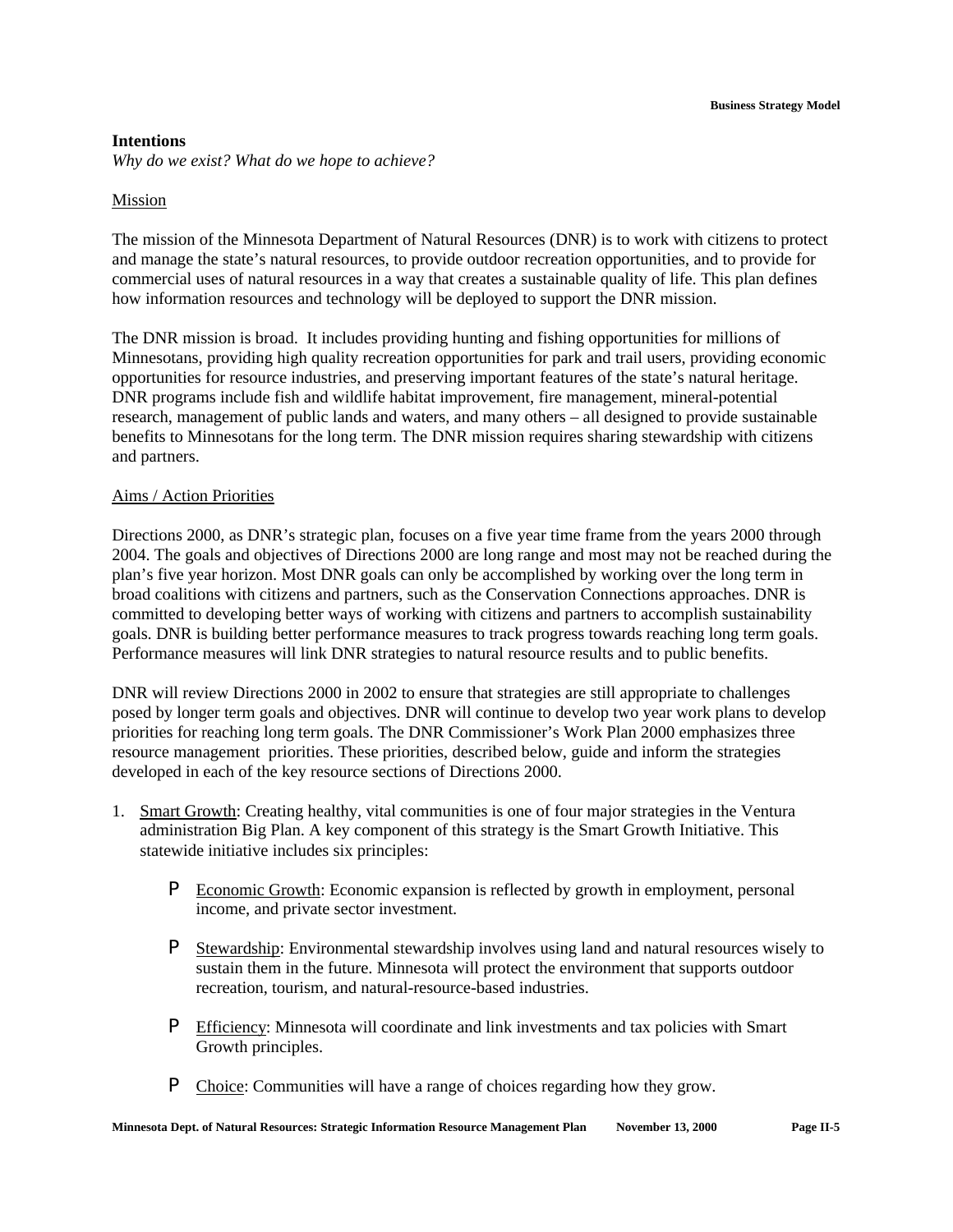- P Accountability: Growth, land use, and investment decisions will be consistent with Smart Growth principles.
- P Fiscal Responsibility: Minnesota will maximize private and public good and minimize public investment.

DNR is a lead state agency in developing the administration's approach to managing growth. The project focus includes growth throughout Minnesota in urban, suburban, and rural land areas, including shorelands.

2. Conservation Connections: Minnesota Conservation Connections is a way for the DNR to connect with people where they live and where they work. It is a forward-looking way to protect and manage Minnesota's natural resources by working with people and their local governments. It builds on Minnesota's strong tradition of preserving its outdoor heritage for future generations. Relying on partnerships among public and private landowners, all levels of government, non-profit organizations, and concerned citizens, Conservation Connections respects individual property rights while providing a cost-effective approach to conservation.

Conservation Connections is a statewide network of natural areas, wildlife habitat, working forests, and other open spaces connected by land and water corridors. Corridors provide many benefits. They help wildlife flourish by connecting fragmented habitat. They provide environmental services such as flood control and water purification at relatively low costs. They offer numerous recreation benefits that enhance the tourism industry.

A statewide systems of corridors will provide a framework to coordinate resource preservation and sustainable land use planning. This is critical now as many areas of the state face increasing development pressures. Conservation Connections will help guide development in a way that balances environmental, economic, and social needs, thereby assuring the high quality of life expected by all Minnesotans.

3. Sustainable Forests: DNR is committed to sustaining healthy and productive forest ecosystems. Sustainable forests support a thriving timber industry, protect diverse habitats for plant and animal species, maintain water quality, and provide recreation opportunities. These benefits provide a foundation for Minnesota's economy and quality of life.

Sustaining forest ecosystems requires a mix of strategies. DNR's Sustainable Forest Initiative gives focus to the following operational management activities to increase forest productivity:

- P Managing for older forests through DNR's Old Growth and Extended Rotation guidelines;
- P Implementing the Forest Resource Council's site-level guidelines;
- P Developing new tools to assess changes in the size, pattern, and connectivity of forest habitats and incorporating this information into operational management; and
- P Integrating timber production and biodiversity goals through landscape-level planning and coordination.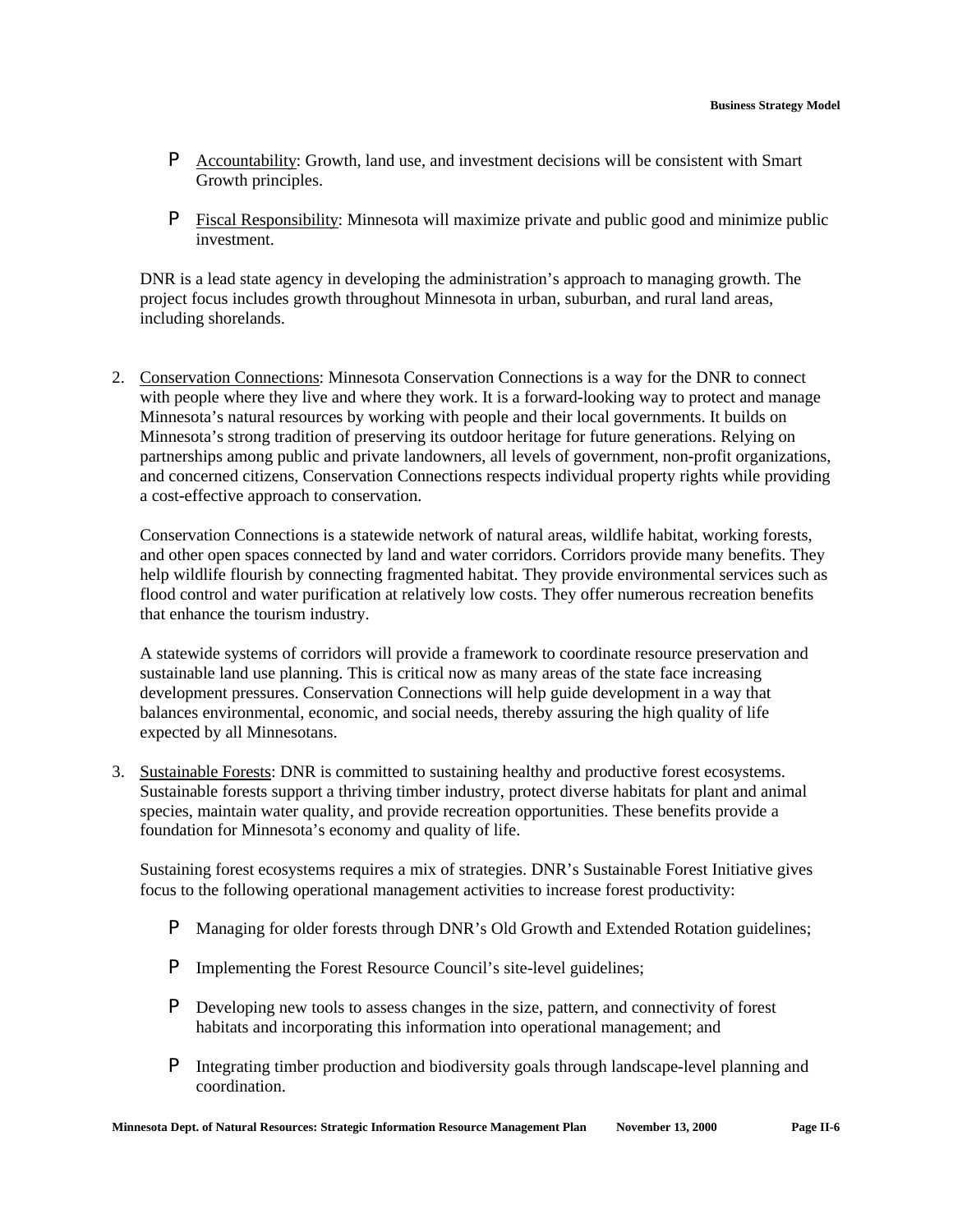4. Additional Priorities: The DNR budget process may reveal additional priorities that merit funding support. As indicated in its twelve management principles (see below), DNR is seeking to better integrate the budget and Directions process.

#### **Values**

*These principles or beliefs guide our behavior.*

Twelve principles define how DNR fulfills its mission and provide an additional framework to shape the management strategies in this plan. These principles guide DNR decision-making at all levels of the organization.

- P Basic Services: DNR believes that its long-term, basic work to sustain natural resources and serve citizens is the backbone of effective resource management. DNR will emphasize strong basic services that provide recreation opportunities, protect and improve habitat, and manage natural resources for sustainable use. This requires investments in core disciplines and finding new ways to improve interdisciplinary cooperation and partnerships with citizens to promote healthy and sustainable ecosystems.
- P Partnerships: DNR believes that cooperation with other agencies, local units of government, citizens, and stakeholder groups is the best approach to managing natural resources effectively. DNR will expand its use of partnerships to develop cooperative resource management approaches. DNR will cooperate with county and local officials to mitigate the impacts of DNR land purchases on local tax revenues.
- P Integrated Approaches: DNR believes that resources are part of large, interdependent systems and cannot be managed in isolation. DNR will emphasize a systems approach that seeks to coordinate and integrate the broad scope of management efforts.
- **P** Science, Information, and Technology: DNR believes that the complex challenges of the future will require increased emphasis on good science, accurate information, and state of the art technology, especially information systems. DNR will accelerate the collection, interpretation, and dissemination of scientific information describing Minnesota's ecosystems and natural resources and will continue investing in the technology necessary to effectively manage the state's natural resources.
- P Communication: DNR believes that good internal and external communication will be essential in managing future natural resource challenges. DNR will seek opportunities to improve communications with stakeholders and citizens, including legislators, local government, the media, stakeholder groups, the private sector, and other agencies.
- **P** Technical Assistance: DNR believes that many resource and land use decisions should be made at the local level and that well-informed local decision makers will make good decisions. DNR will expand efforts to provide information and technical assistance to citizens and local government.
- P Natural Resource Stewardship Education: DNR believes that informed citizens will be wise stewards of natural resources. Natural resource stewardship education will be a cornerstone for DNR efforts to develop an environmental stewardship ethic among all Minnesotans. DNR will implement recommendations of its Cornerstones 2000 report that defines priorities for delivering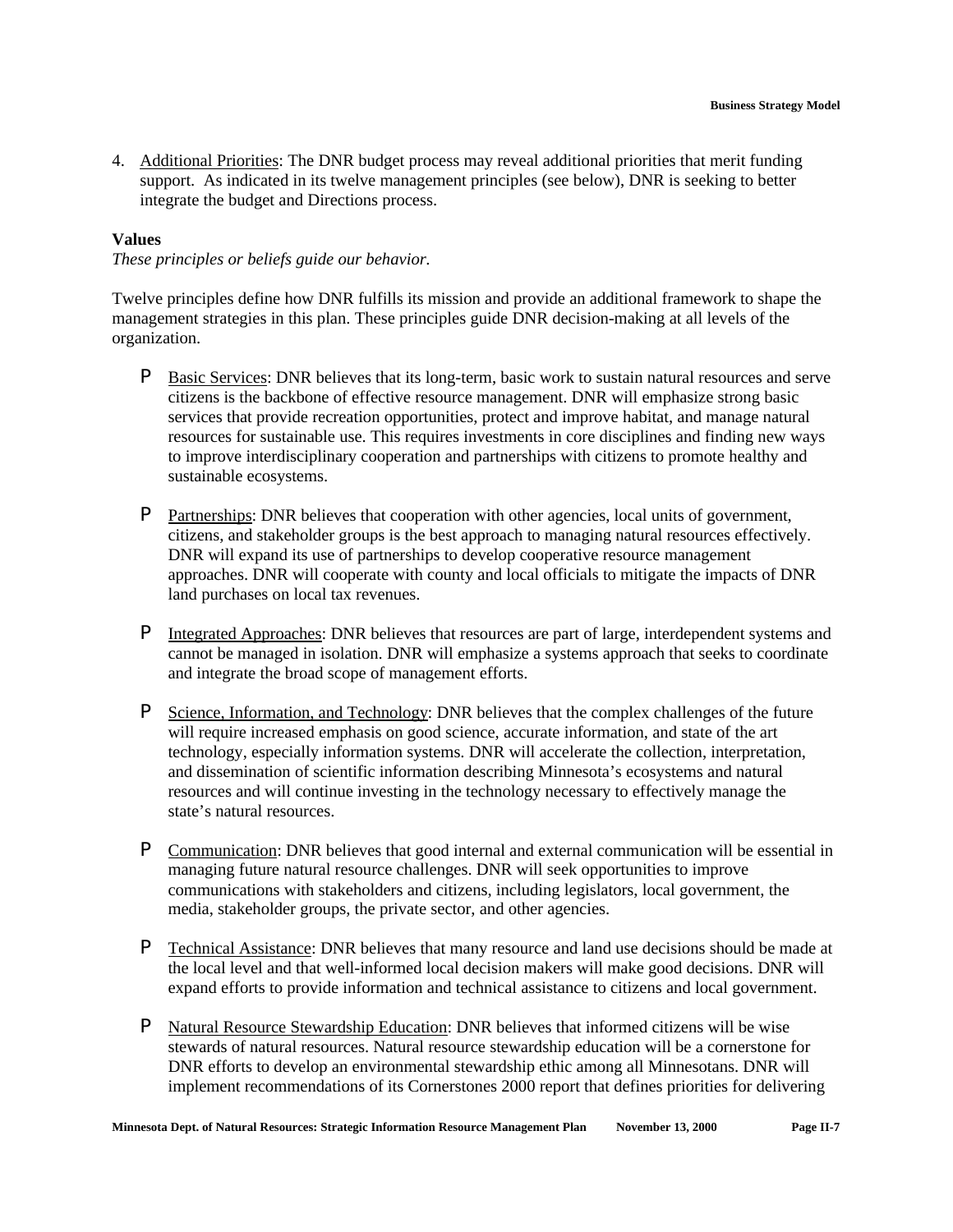natural resource stewardship education services more effectively.

- P Performance Measurement: DNR believes that accurate assessment of its effectiveness and management must occur on a regular basis. During the year 2000, DNR will establish performance measures for the goals and objectives in Directions 2000. The DNR Performance Report 2001 will provide a more comprehensive assessment of the agency's success in managing natural resources for commercial use, recreation opportunities, and for the long-term sustainability of ecosystems.
- P Sustainable Organization: DNR believes that its actions should model sustainable use of natural resources. Following a key recommendation from DNR Cornerstones, DNR will look for opportunities to manage its own programs, facilities, and workforce in a way that reflects sustainable use of natural resources. (Cornerstones 2000 recommended that DNR's commitment to sustainability should be reflected in its day-to-day practices and policies.)
- P Planning & Budgeting: DNR believes that integrating planning and budgeting across area, regional, and state levels will strengthen the ability to accomplish its goals and objectives. DNR will integrate resource management priorities into existing departmental processes, discipline planning, budget development, regional resource plans, and spending plans, and will place more authority with area staff to manage budget and staffing priorities.
- P Human Resources: DNR believes that sustaining natural resources requires an effective and skilled workforce to meet the changing needs of the human community. DNR will emphasize workforce planning that includes recruitment and retention of a diverse workforce, as well as employee development, training, and career paths to meet current and future community needs.
- P Quality Services: DNR believes that the products and services it delivers to the public will be of the highest quality. DNR will look for further opportunities to continually enhance the quality of its products and services and will actively solicit suggestions for improvements.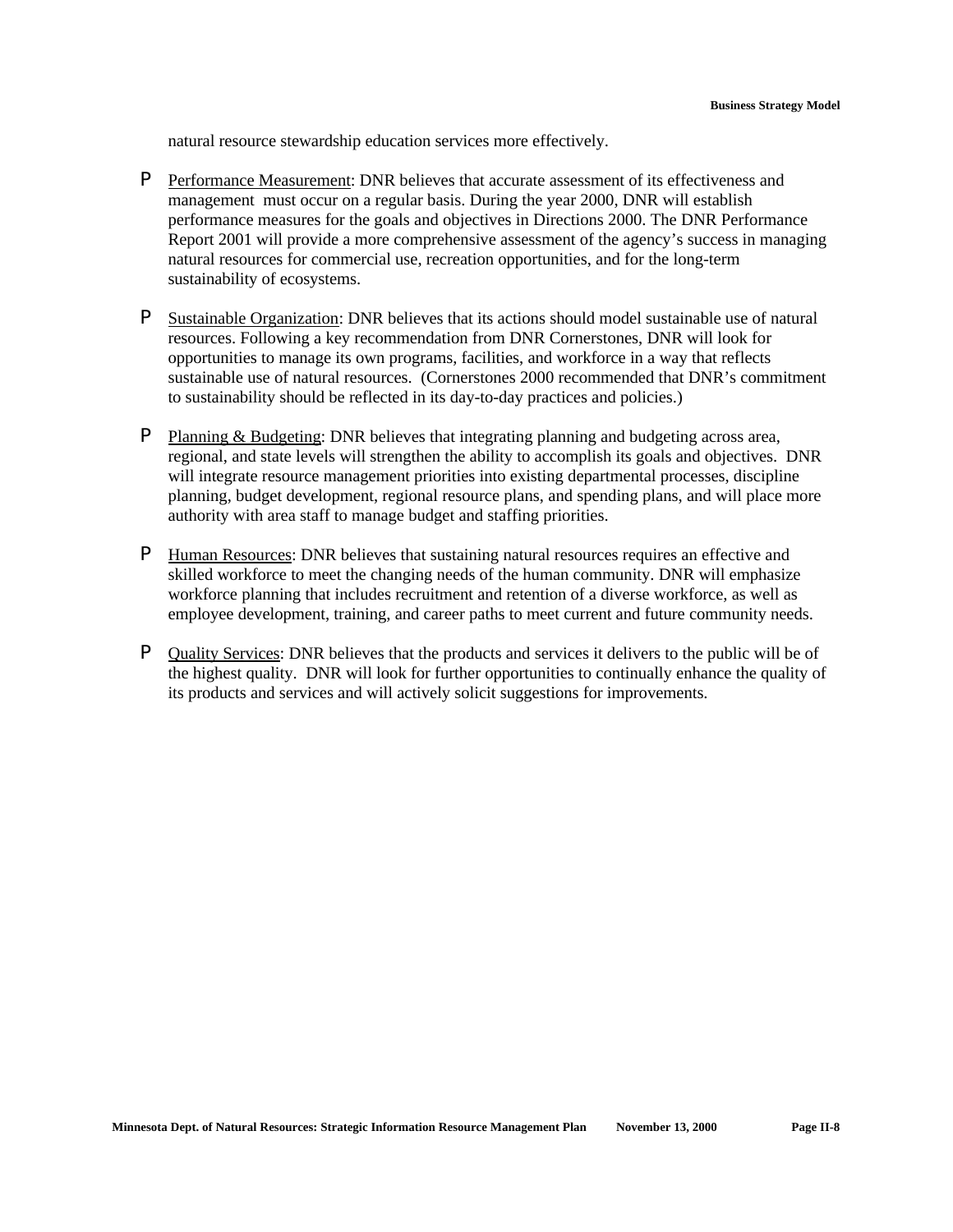#### **Means**

| <b>Offerings</b><br>What are our products or services?                                                               | <b>Priority</b><br><b>Ranking</b> | <b>Markets</b><br>Whom do we serve?                               |
|----------------------------------------------------------------------------------------------------------------------|-----------------------------------|-------------------------------------------------------------------|
| Protecting and restoring the natural<br>environment while enhancing economic<br>opportunity and community well-being | A                                 | Minnesota citizens                                                |
| Managing public lands and waters                                                                                     | A                                 | Minnesota citizens                                                |
| Managing natural resources for sustainable<br>use                                                                    | A                                 | Minnesota citizens                                                |
| Protecting and improving habitat                                                                                     | A                                 | Minnesota citizens                                                |
| Providing hunting and fishing<br>opportunities                                                                       | B                                 | Hunters and anglers                                               |
| Providing recreational park and trail<br>opportunities                                                               | B                                 | Park and trail users (campers, hikers,<br>skiers, cyclists, etc.) |
| Providing economic opportunities                                                                                     | A                                 | Resource industries (including timber and<br>mining)              |
| Preserving important features of the state's<br>natural heritage                                                     | $\mathsf{A}$                      | Minnesota citizens                                                |

#### **Environments**

#### **External**

*What external entities should we track for changes in our environment? What external conditions affect us?*

- **P** hunting and fishing organizations<br>**P** outdoor recreation enthusiasts
- **P** outdoor recreation enthusiasts<br>**P** environmental organizations
- environmental organizations
- P resource industries
- **P** Minnesota Forest Resource Council<br>**P** Sustainable Forest Resources Act
- **Sustainable Forest Resources Act**
- P information technology trends

#### **Internal**

*What kind of internal environment do we create to enable all of the above? What internal conditions are key?*

- P Executive and senior management support
- P Trust and collaboration between MIS and business units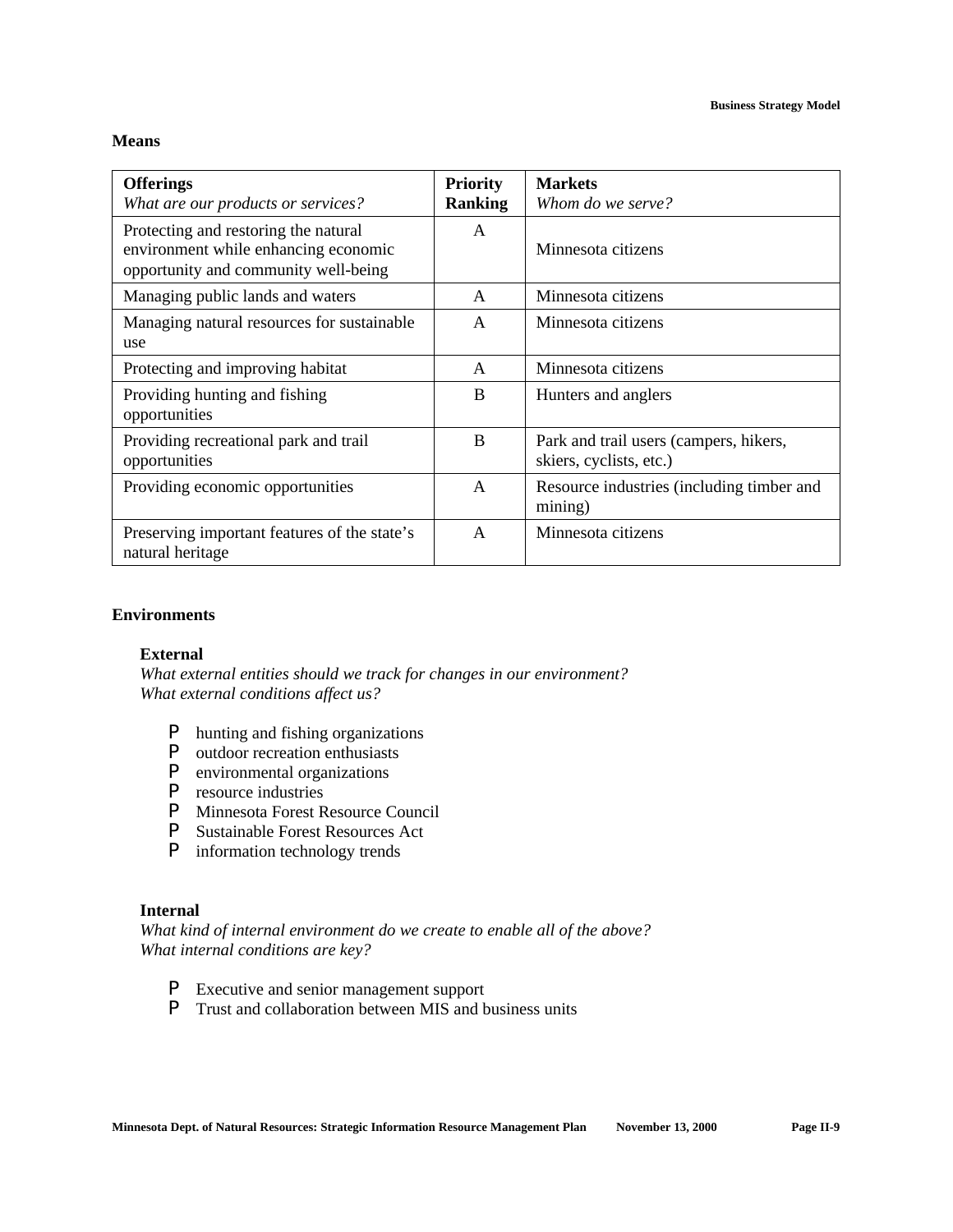## Chapter III

## **Information Technology Overview: Vision and IT Architecture**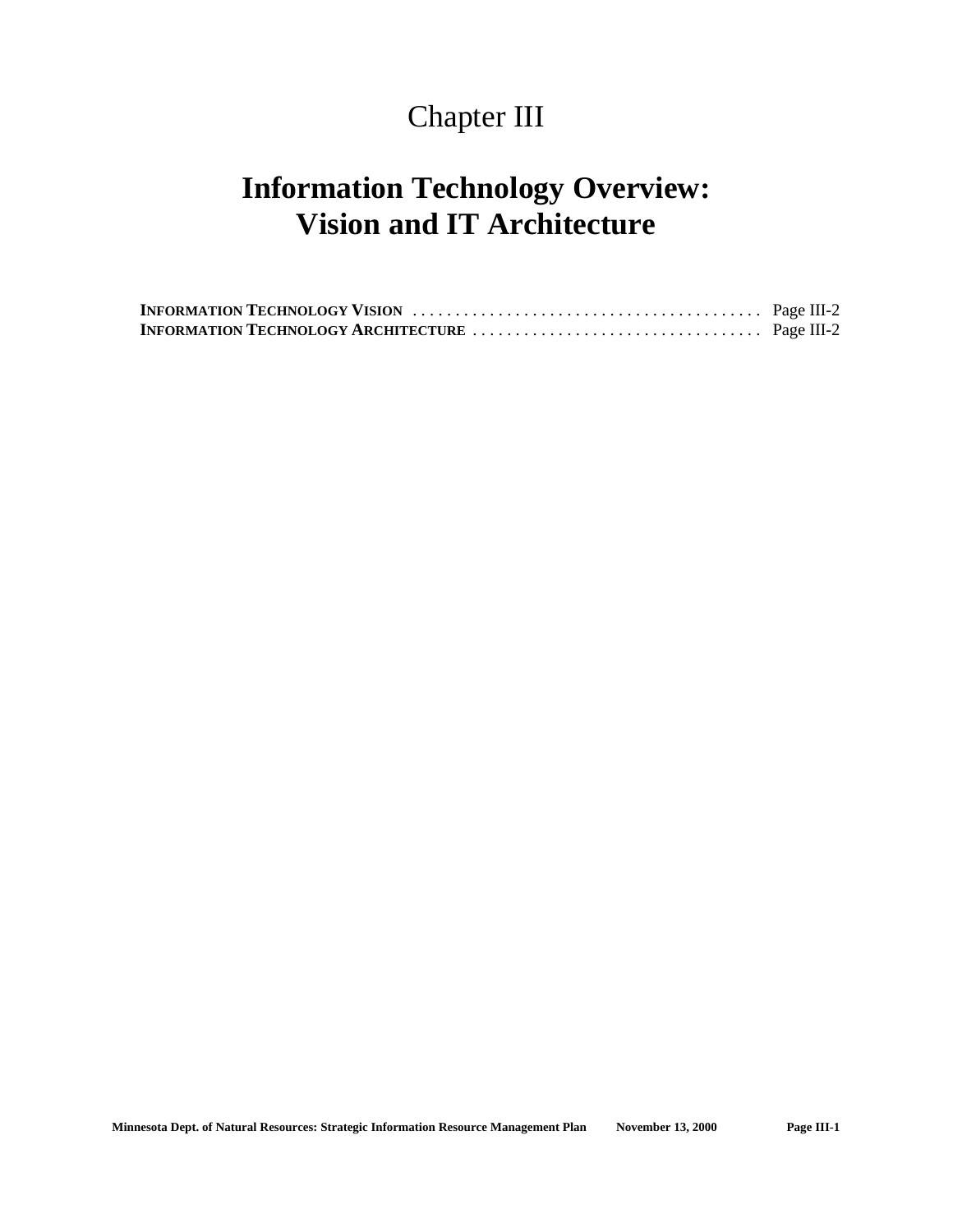#### **INFORMATION TECHNOLOGY VISION**

The DNR has three resource management priorities: Conservation Connections, Smart Growth, and Sustainable Forests. Information technology can be employed fruitfully in the service of each of these strategies.

DNR's information technology architecture ensures timely access to current data and information, resulting in informed decision making, productive collaborations, excellent customer service, and effective natural resource management.

Information technology supports:

Natural resource management, through coordinated and distributed access to business and spatial data and applications;

Meaningful communication, both internally and with DNR customers; and

Reliable and convenient service delivery to citizens, community partners, regulated clients, department staff and others, so they can meet obligations, exercise rights, receive privileges, get quick answers, and make good choices. Because an increasing percentage of the DNR's service delivery recipients have access to the Internet, we will support the Big Plan's Electronic Government Services initiative (see page II-3) by continuing to increase the Internet availability of DNR services and information.

The vision for information technology requires:

Policies, standards, and guidelines for application and information system development;

A dependable network infrastructure that supports DNR's geographically dispersed organization; and

Integrated and accessible data tailored to meet department and individual program needs;

Managed by DNR employees who have:

Expertise in information technology engineering;

Knowledge and training in the use of information technology commensurate with job responsibilities; and

Adequate funding for information technology projects that are directly linked to and support DNR's strategic business direction and program needs.

#### **INFORMATION TECHNOLOGY ARCHITECTURE**

An architecture can be defined as the orderly arrangement of interconnected parts that produce an intended functionality. An architecture describes how parts go together, and what they should do when they work together. In the realm of information resource management, IT architecture describes the orderly arrangement of information resources that produce an intended functionality – support of the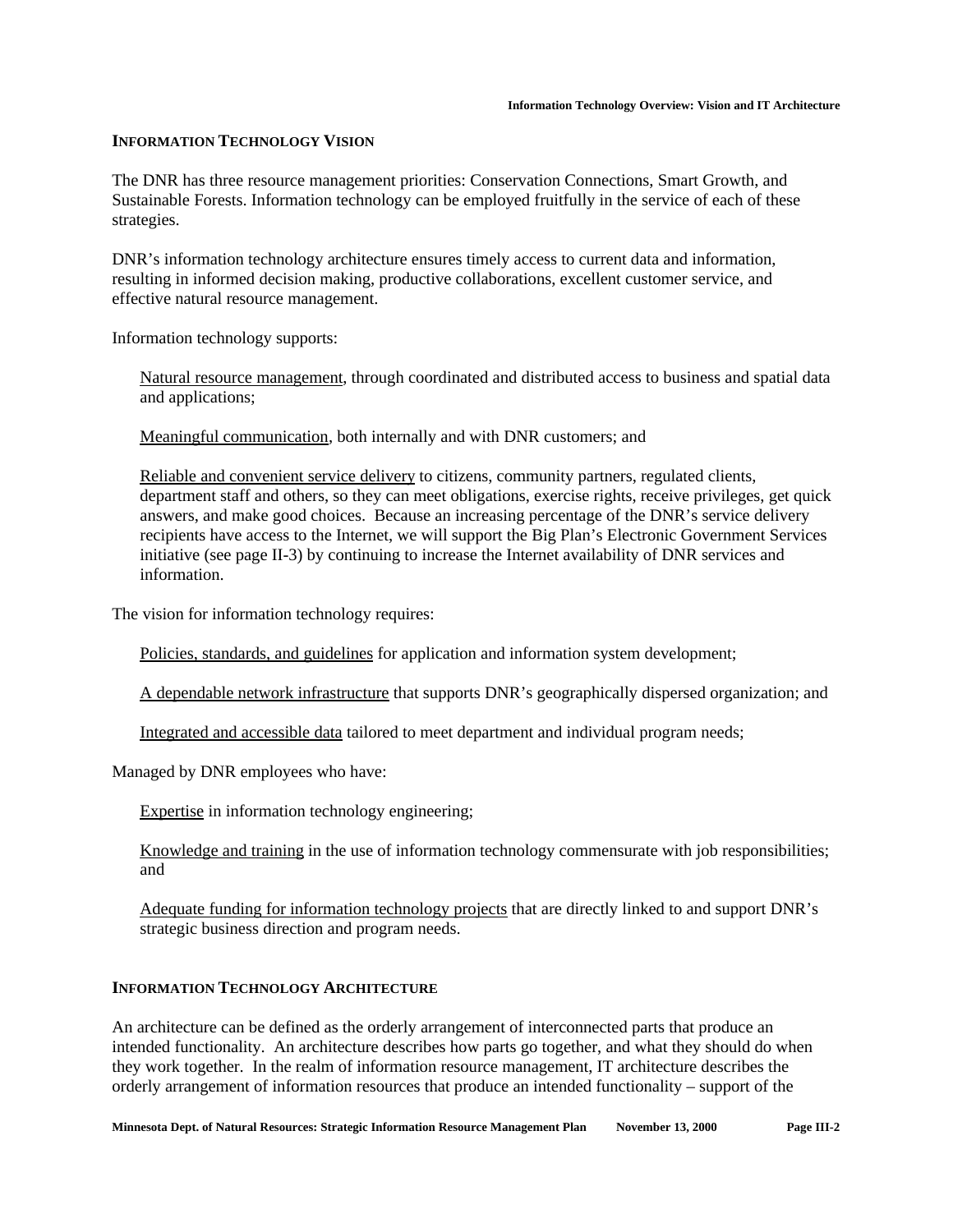mission and strategies of the business (DNR).

The major strategic elements of the SIRMP can be viewed as sub-assemblies of the overall IT architecture. *Data Architecture* describes how data is organized, and how data stores are interrelated. The *Applications Portfolio* is an organized listing of the automated processes needed to run a business, including brief descriptions, statuses, and contacts for further information. The *Applications Delivery and Support* component describes the development environment for the creation of applications, including skills, methodology, and tools. The *User Self-Service* component describes the support, documentation, and tools available to help users take personal advantage of the information technology available to them. The *Technology Infrastructure* describes the hardware, software, network, and communication architectures. Finally, the *Socio-Political Organization* component describes the policies, staff structure, and other factors that govern behavior, organization, people, and culture as they relate to information technology.

All six of these "component assemblies" must fit together and function in concert, in order that the overall IT architecture can work effectively and efficiently in support of the business. These components are detailed in the next six chapters of the SIRMP.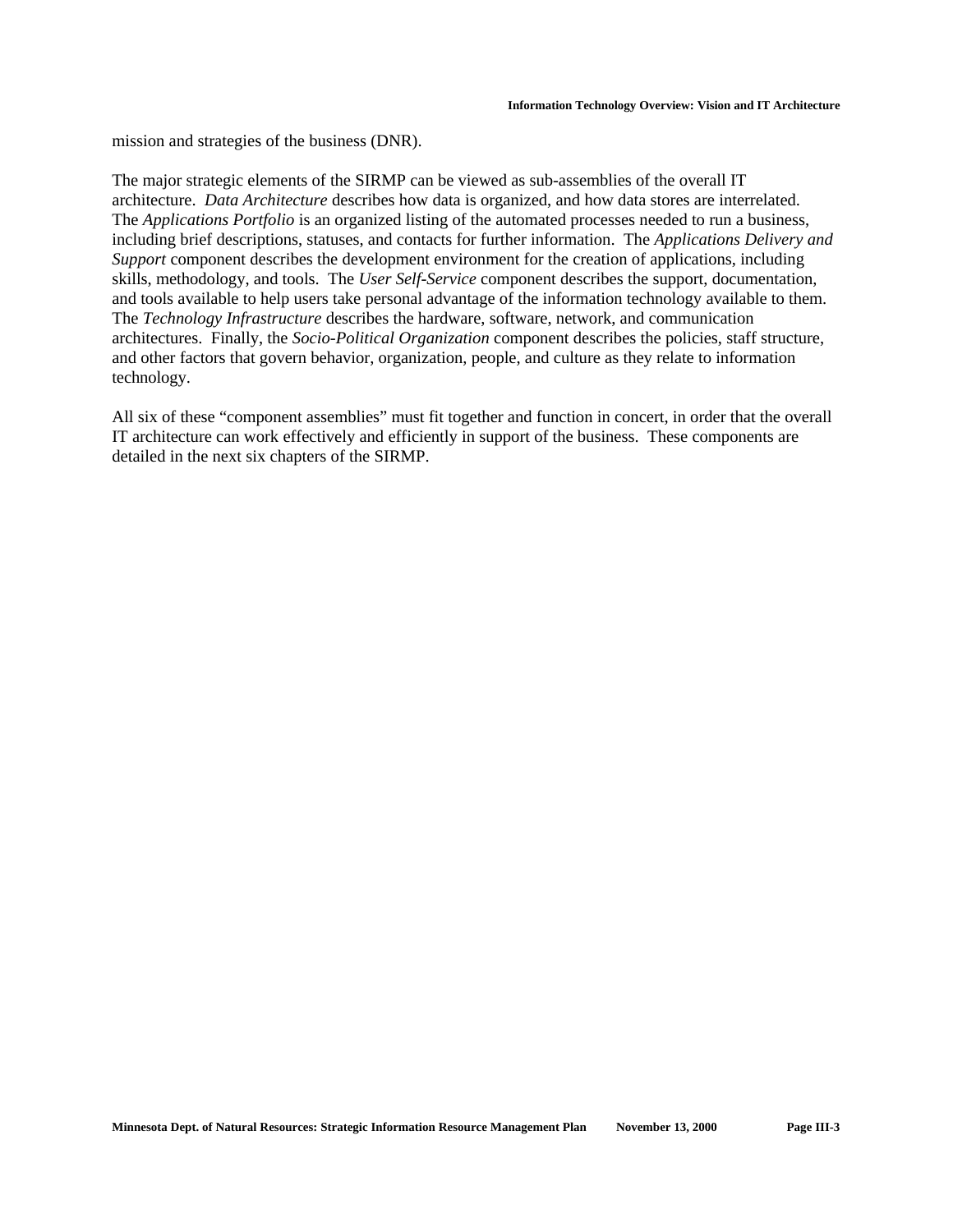## Chapter IV

## **IT Architecture: Data Architecture**

| Page IV-2  |
|------------|
|            |
|            |
|            |
| Page IV-5  |
| Page IV-6  |
| Page IV-6  |
| Page IV-7  |
| Page IV-9  |
| Page IV-10 |
| Page IV-10 |
| Page IV-11 |
| Page IV-12 |
| Page IV-13 |
| Page IV-14 |
| Page IV-16 |
| Page IV-18 |
| Page IV-18 |
|            |
|            |
|            |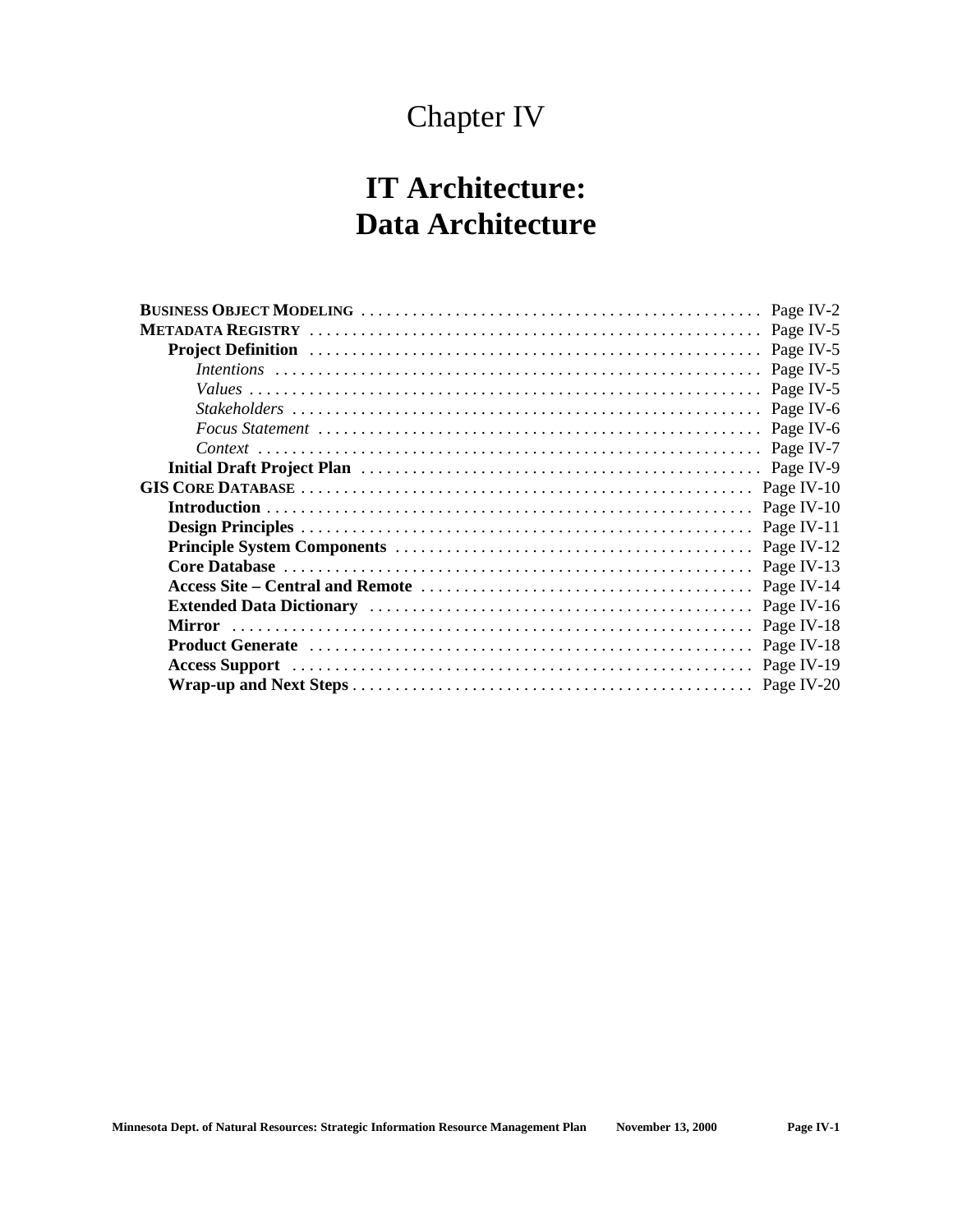#### **BUSINESS OBJECT MODELING**

For the last two biennia, the DNR has been adopting the approach to data architecture promoted by the Office of Technology. This approach centers on the concept of "business object modeling" as a critical first step in the analysis of business users' information needs.

The following paragraphs, excerpted from a white paper entitled "An Analysis of Business Object Modeling," are included here to provide a conceptual understanding of the benefits of this approach<sup>1</sup>:

Advanced Strategies, Inc. of Atlanta, GA (www.advancedstrategiesinc.com) developed the Business Object Modeling approach to user-centric conceptual data modeling. This approach is clearly focused on business users, or Subject Matter Experts (SMEs). Data modelers help SMEs to represent real-world facts about important entities and the relationships among them, for a specific business domain / project scope / universe of discourse. SMEs are pre-selected to be business, not data, experts, and are asked to describe the *real world* of their business, *without* filtering it through any knowledge of existing legacy data structures. The modeler guides the SMEs through a set of exercises to produce a Business Object Model, which consists of an entity/relationship diagram (ERD) with accompanying (off-diagram) textual descriptions. This model lays out, in a highly readable format, essential facts about their business objects and the associations among them. Facts related to business policies (which change more quickly and unpredictably than essential facts), and facts of implementation related to technology constraints (which change even more rapidly!) are kept out of the Business Object Model, and saved for later modeling steps. The result is a very clear representation of the essential nature of a business area, easily readable (and therefore verifiable) by the business experts who built it. Because this model is based on real-world facts, it remains stable over a fairly long time frame (as long as the essential nature of that area of the business remains stable).

Note that the term "Business Object Modeling" refers to business objects, as understood by business experts. It has nothing to with UML or other object-oriented modeling approaches.

...

The primary goal of Business Object Modeling is to clearly portray the Subject Matter Experts' view of the real-world facts about the business area under study. All of the notational conventions used in Business Object Modeling are intended to support that clarity and that perspective. In fact, Business Object Modeling sessions often result in a clearer understanding among SMEs of the essential nature of their business. The fact that the notation is fairly simple and intuitive allows SMEs to build the model themselves, in real time, with the *assistance* of the data modeler. This gives the SMEs ownership of the model. Some non-IT-oriented SMEs have been known to hang Business Object Model entity/relationship diagrams in their offices, not because the models represent innovative IT methodology, but because they clearly show "what the business is all about".

<sup>...</sup>

<sup>&</sup>lt;sup>1</sup>This paper was written in March, 2000 by Bruce Abbott, DNR Data Administrator. The full paper can be found by doing the following: Go to the DIG-IT Web site at www.data.state.mn.us. Click on "Data WareHouse". Click on "Data Modeling Notations". Follow the instructions on the screen.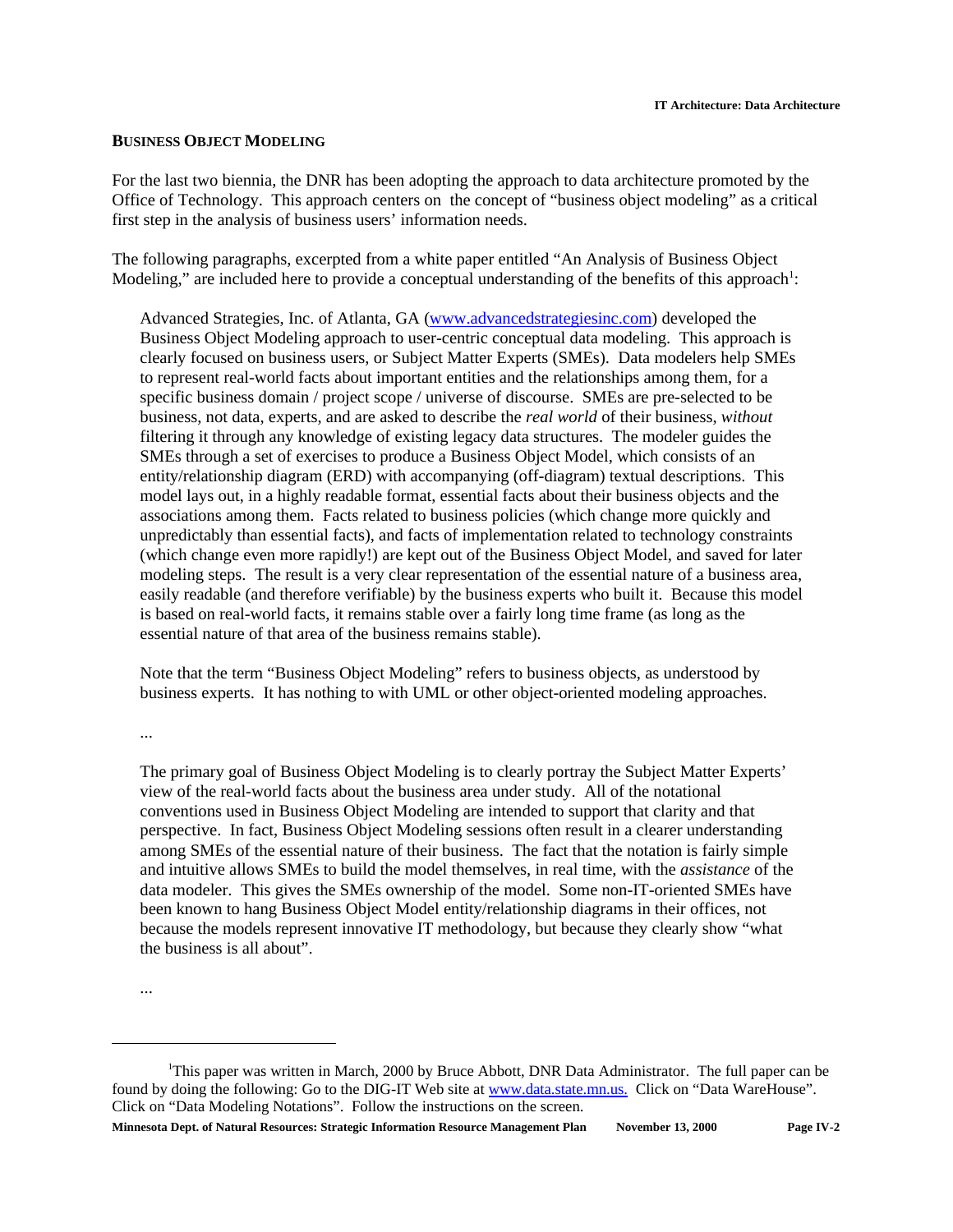"Just the facts, Ma'am…" This statement characterizes the rigorous search for model elements that describe, succinctly and in plain English, the real world of the business area being modeled, in terms provided by the SMEs themselves. Modelers in Business Object Modeling sessions repeatedly address two simple questions to the SMEs, regarding a specific fact under discussion. First, is it true? Second, do we care? In other words, the model is validated by making sure that it only depicts statements about the subject area that are both true and relevant (given the focus of the project). This rigor, coupled with the full participation of the SMEs in building the models in real time, results in models that reflect the essential truths about the business area under analysis.

The user-centric nature of Business Object Modeling benefits everyone – the business experts, the business unit under study, the modelers, and the downstream data analysts. The SMEs often come away from Business Object Modeling sessions with a better understanding of their own business, because of the care with which they defined their terms and characterized the associations among the important elements of their business. They nearly always come away from these sessions with the sense that they have been heard, that the model is *their* model. They are also confident that the data modelers who helped them build the model have a clear picture of their business. And when the modelers and downstream data analysts, via a well-established set of techniques beyond the scope of this paper, convert this model of their world into a physical database, the business unit is left with an elegant, robust database structure. This structure is based on a complete understanding of the business area under study, not just the current data requirements. As a result, the database will be able to answer standard user queries, as well as questions that the SMEs didn't know they wanted to ask at the time the model was being developed. This really extends the useful life of data structures built from Business Object Models.

The "later modeling steps" mentioned in the above paragraphs involve three steps. First, the business object model is first transformed into a *conceptual data model* – a straightforward translation of business objects into logical records and fields. Next, business experts are again consulted, in order to add policyrelated information to the model. This will result in a *logical data model*. Finally, information systems experts are consulted, in order to add hardware/software technology constraints to the model. This will result in a *physical data model*, which is the jumping-off point for actual construction and population of a physical database.

Now, if this approach were simply applied to individual database development efforts within an agency, the resulting databases would be elegant, robust, and reflective of the business users' views of the information they need to do their jobs. However, the problem of data silos would still remain – information structures scattered across the landscape, which, while internally consistent and well organized, would not be able to share information with other structures. The Office of Technology and Advanced Strategies, Inc. recommend the creation of an "enterprise *framing* business object model" to overcome this isolation. This approach involves the building of a high-level business object model that attempts to portray the major entities and relationships important to the business as a whole. ("Business" in this case refers to agency or data community.)

This framing object model is not intended to be refined and developed into a single, enterprise-wide database. Rather, it is used as a guide to determine what subsets of entities and of business experts should be involved in the creation of detailed business object models. These detailed models *are* intended to lead to databases. It is important to note that the impetus for starting a detailed business object modeling project must come from *business* drivers, not technical drivers. As the needs of the business require new or re-engineered database and application development projects, the framing object model is consulted to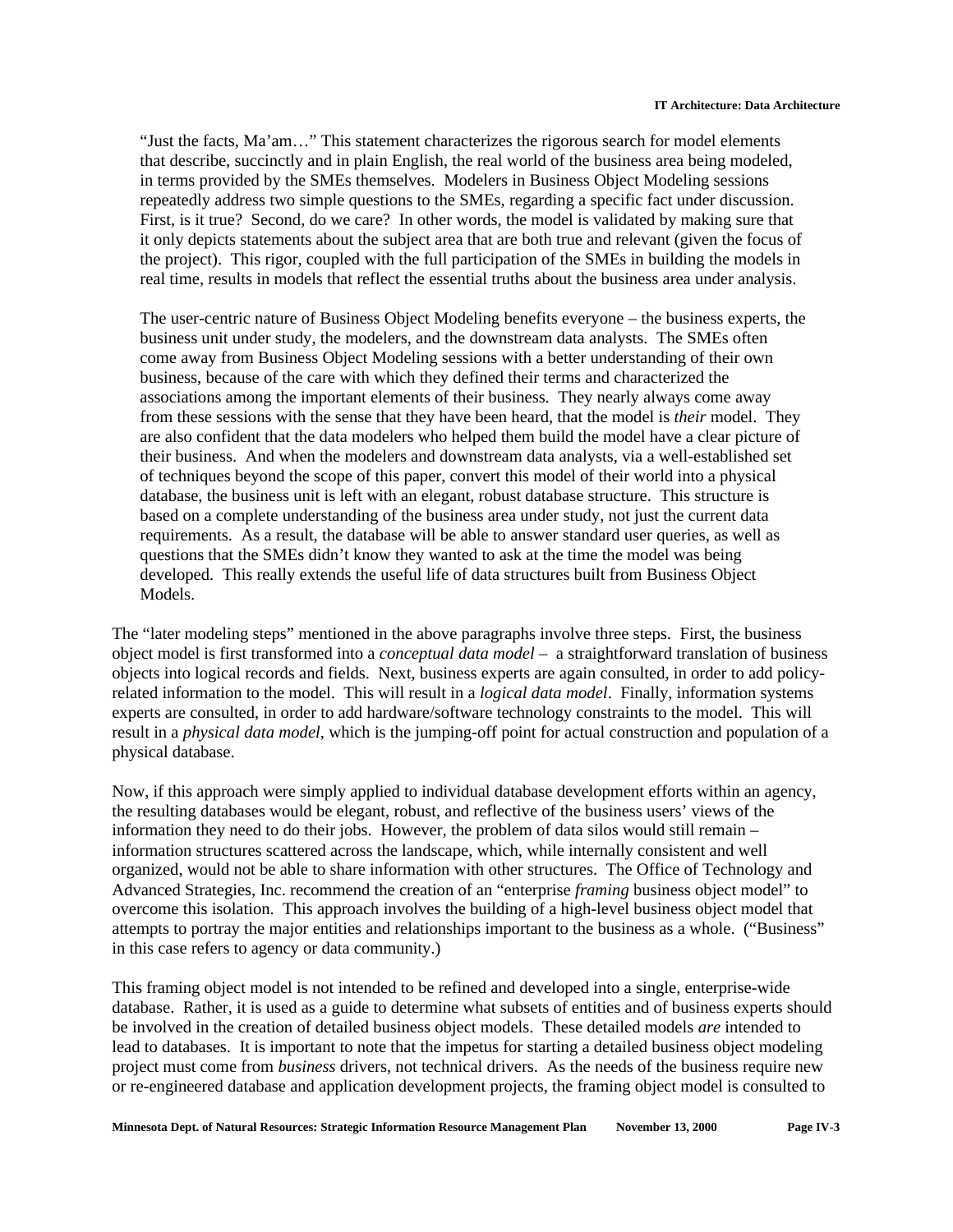determine who should be involved in the creation of the detailed models. In this way, models and databases created in year X are much more likely to have logical hooks to models created in year X+Y, even though the two projects may not be directly connected or even in the same unit within the organization.

Given this context and approach to data architecture, here is what the DNR has accomplished in this area:

- P In 1997, the DNR developed an *enterprise-wide framing business object model*. This model is being used in the manner described above.
- P In early 1998, the DNR MIS Bureau created and filled the new position of *data administrator* for the department. The purpose of this position is "to manage the design, development, and maintenance of an integrated information architecture for the Department of Natural Resources in support of Ecosystem-Based Management of Minnesota's natural resources. Specifically, it will produce and maintain a business object model for an overall DNR corporate information framework, manage DNR data definitions and related business rules, and work with DNR project teams to produce object models and conceptual data models for DNR databases and applications."
- P In 1999 and 2000, several database development efforts within the DNR took advantage of the business object modeling approach. Notable among them is the Customer Database Project, an effort to develop a single source of information about the customers of DNR's varied products and services. This project (still underway) took as its starting point a portion of the DNR framing business object model.

We intend to continue using this approach to database development, and to continue working with other agencies to share object modeling fragments and expertise.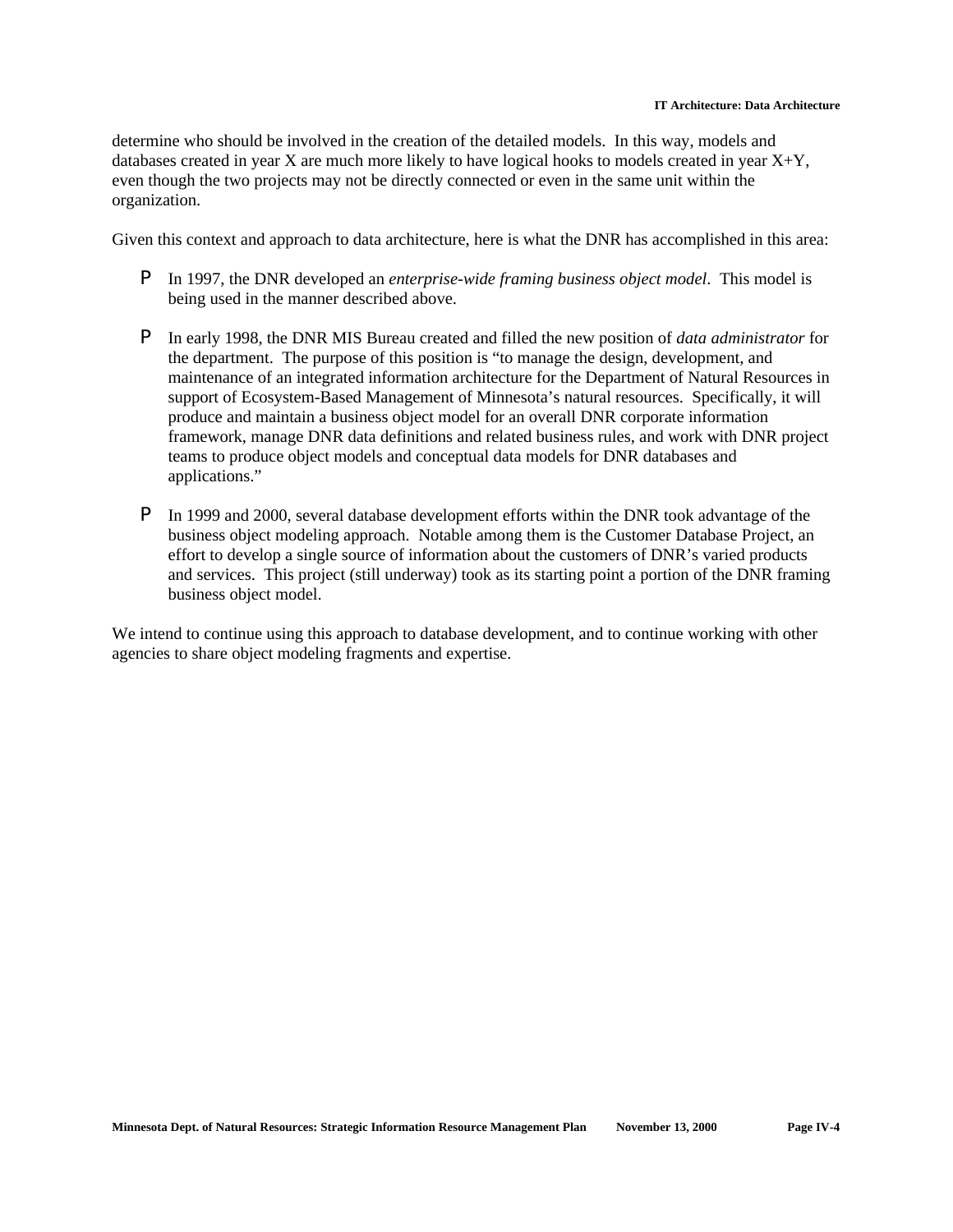#### **METADATA REGISTRY**

The DNR is in the process of developing a metadata registry that will be conformant with ISO/IEC 11179: Specification and Standardization of Data Elements. The following project definition and initial project plan (pages IV-5 to IV-9) were developed by Bruce Abbott, DNR Data Administrator, as a candidate project during the Data Summit meetings in the spring of 2000. (These meetings were sponsored by the Data Issues Group – Information Technology (DIG-IT), the Information Policy Council (IPC), and the Office of Technology (OT).) Given the interagency uncertainties surrounding the Data Summit, the DNR is planning to implement this registry at the agency level.

#### **Project Definition: Develop and Implement a Metadata Management Facility**

*Intentions* (What are the business purposes, goals, objectives for this project? What business results are expected? Why is this effort worth doing?)

| <b>Expected Business Results</b> |                                                                                                                        | <b>Effort Contribution of This Project</b> |                                                                                                                                                |
|----------------------------------|------------------------------------------------------------------------------------------------------------------------|--------------------------------------------|------------------------------------------------------------------------------------------------------------------------------------------------|
|                                  |                                                                                                                        |                                            | to Support these Results                                                                                                                       |
| 1.                               | Improve the quality of and<br>accessibility to state data                                                              | P                                          | Build a metadata registry with strong<br>quality control standards and an<br>emphasis on user access and<br>accessibility                      |
| 2.                               | Enable professionals (including the<br>legislature and executive branch) to<br>make better decisions                   | P<br>P                                     | Facilitate cross agency comparisons,<br>analysis, and sharing of data.<br>Help ensure data is accurately<br>interpreted and appropriately used |
| 3.                               | Increase the ability to more quickly<br>respond to public and other (legal,<br>press, etc.) misrepresentations of data | P                                          | Make the context of data known so a<br>response can be made quickly                                                                            |
| 4.                               | Increase self-reliance for users of state<br>agency data                                                               | P                                          | Enable users to create their own reports<br>and appropriately interpret the data                                                               |
| 5.                               | Enhance the ability to maintain and<br>extend contractor-built work products<br>after contract programmers leave       | P                                          | Use metadata registry to hold<br>contractors to data element and<br>metadata standards                                                         |

*Values* (What beliefs, trade-offs, and judgement guidelines govern the results and the methods of achieving them?)

- P Collaborate among agencies
- P Be driven by a wide variety of participants, not a single school of thought
- P Seek practical uses, not academic ones
- P Utilize our collective strengths
- P Be realistic
- P Research and evaluate the appropriateness of existing standards and solutions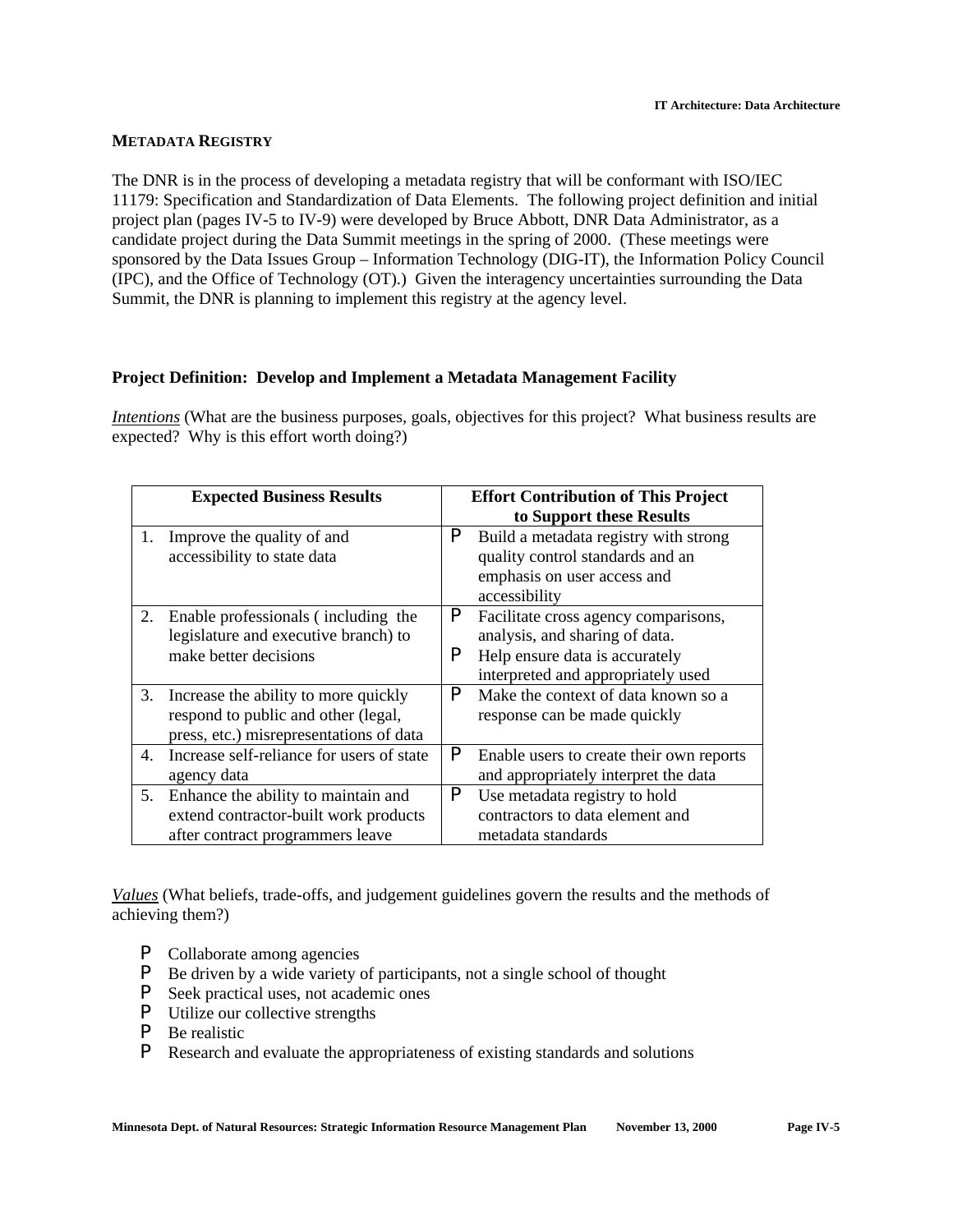*Stakeholders* (Who can impact or be impacted by this project?)

#### Direct:

- P For users of state agency data (within and across agencies, as well as citizens, the Legislature, the governor's staff, etc.), a data element metadata registry specifies a basic set of data element characteristics necessary to share data. It places special emphasis on important data element characteristics such as identifiers, definitions, and classification categories. A data element registry will lead users of shared data to a common understanding of a data element's meaning, representation, and identification.
- P For systems analysts and data stewards, a data element metadata registry provides a way to reuse a data element that meets a need, or to design a new data element if one does not already exist. Even before the user accesses data elements in a database, data stewards and systems analysts must have a way to identify and describe data logically so that they do not inadvertently introduce inconsistent values of data.
- P For software developers, a data element metadata registry provides means to assure data coherence. A registry can serve software developers by enabling the consistent use of data throughout the Software Development Life Cycle (SDLC). A registry will provide the mechanisms for managing data elements and for ensuring their traceability between SDLC phases.
- P For developers of a data dictionary, data element registry, CASE tool, and other data management software, the specifications for a standard data element metadata registry provide the basis for designing a metamodel necessary to enable the capture, storage, management, and exchange of the data element metadata.

#### Indirect:

- P Minnesota citizens who are recipients of state agency services will benefit from the increased efficiency and effectiveness with which data and information are collected, stored, accessed, and archived.
- P Agencies that do not directly participate in this project will have both a standard and a software implementation tool available if and when they are appropriately positioned to take advantage of this approach to data standardization.

#### *Focus Statement*

Breadth (What portion of the business processes, activities, functions, and/or organizational units are covered by this project?)

#### Including:

- P Development or adoption of data element metadata standards
- P Registration of as-is legacy data elements (perhaps within a certain data community or other workable subset of state agency data)

same data community), to be kept in a separate section of the registry

#### Portion of the Data Pool to be Initially Addressed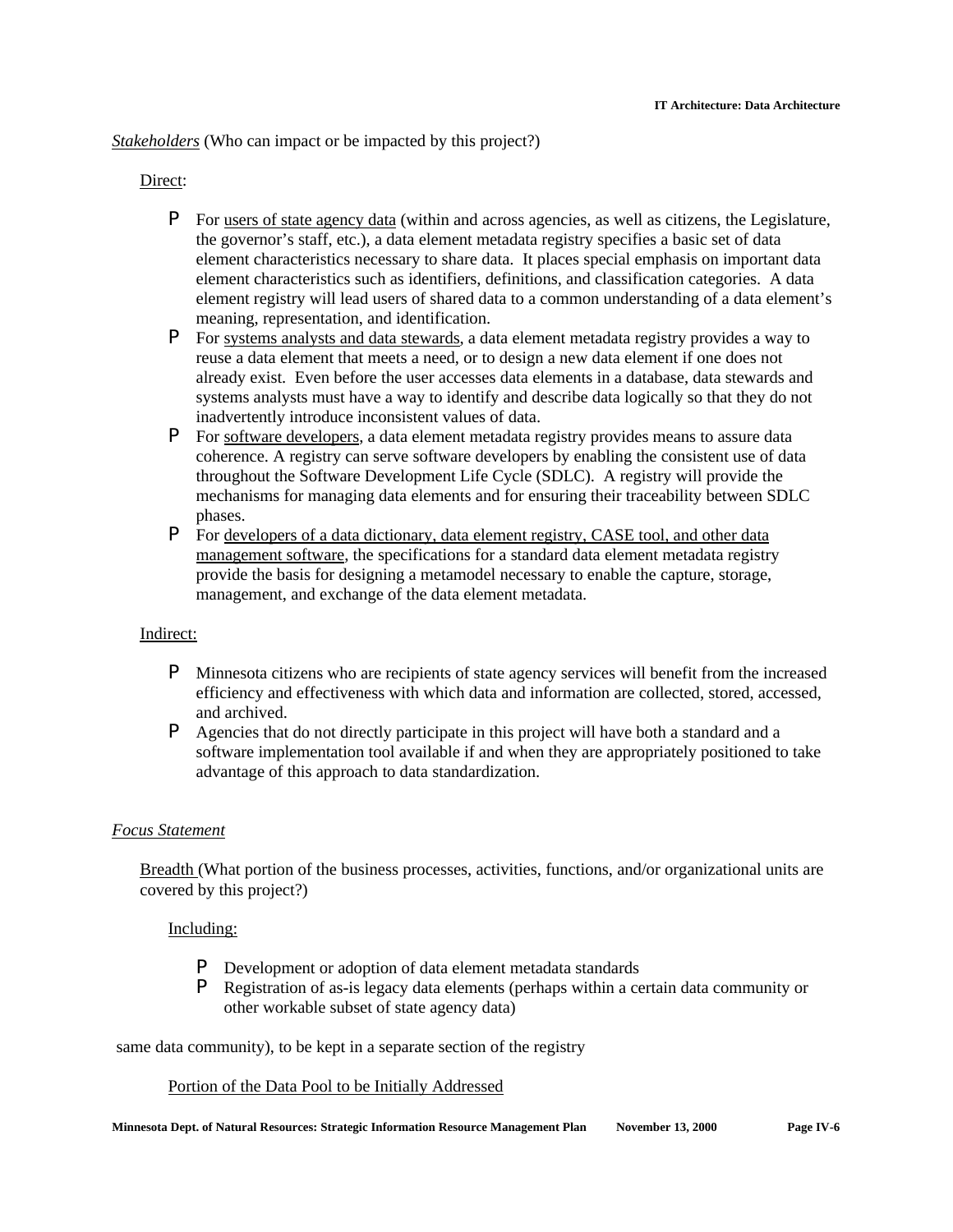Two thoughts:

- P Some subset of the environmental data community, because of the potential synergy with the U.S. Environmental Protection Agency's Environmental Data Registry, a working implementation of a metadata registry
- P Some data community that would tie in with Electronic Government Services, because it will get Executive and maybe Legislative branch attention in Minnesota

Depth (How much detail of the business must be explored to produce the appropriate deliverables)

- P Existing data element metadata from such sources as operational data dictionaries will be collected first
- P This project should provide cost estimates for converting existing metadata to the new standards

Universality (How generic a solution is required?)

#### Problem set:

P This metadata registry is intended to handle metadata about conceptual entities, attributes, and relationships, as well as physical data elements (including representational information such as data type and format). Some ability to handle classification information, such as keywords and taxonomies, will be included.

#### Deployment:

P This registry will be deployed as a descriptive registry (or perhaps set of registries, each managed by its own agency) across participating data sets in participating agencies. A follow-on project will analyze portions of this descriptive information to develop a prescriptive registry of standard data elements, to be used in new data set development.

#### Time frames:

Stable: 3-5 years

Extensible: 10+ years. The ISO/IEC 11179 standard is on a five-year review cycle. Given the openness evidenced by the standard and implementation developers at a January 2000 Open Forum on Metadata Registries, metamodels and working data structures reflecting the latest standard will likely continue to be made available.

#### Scope of Integration

P Minnesota Geographic Metadata Guidelines

*Context* (In what context can the solution be sought?)

#### Assumptions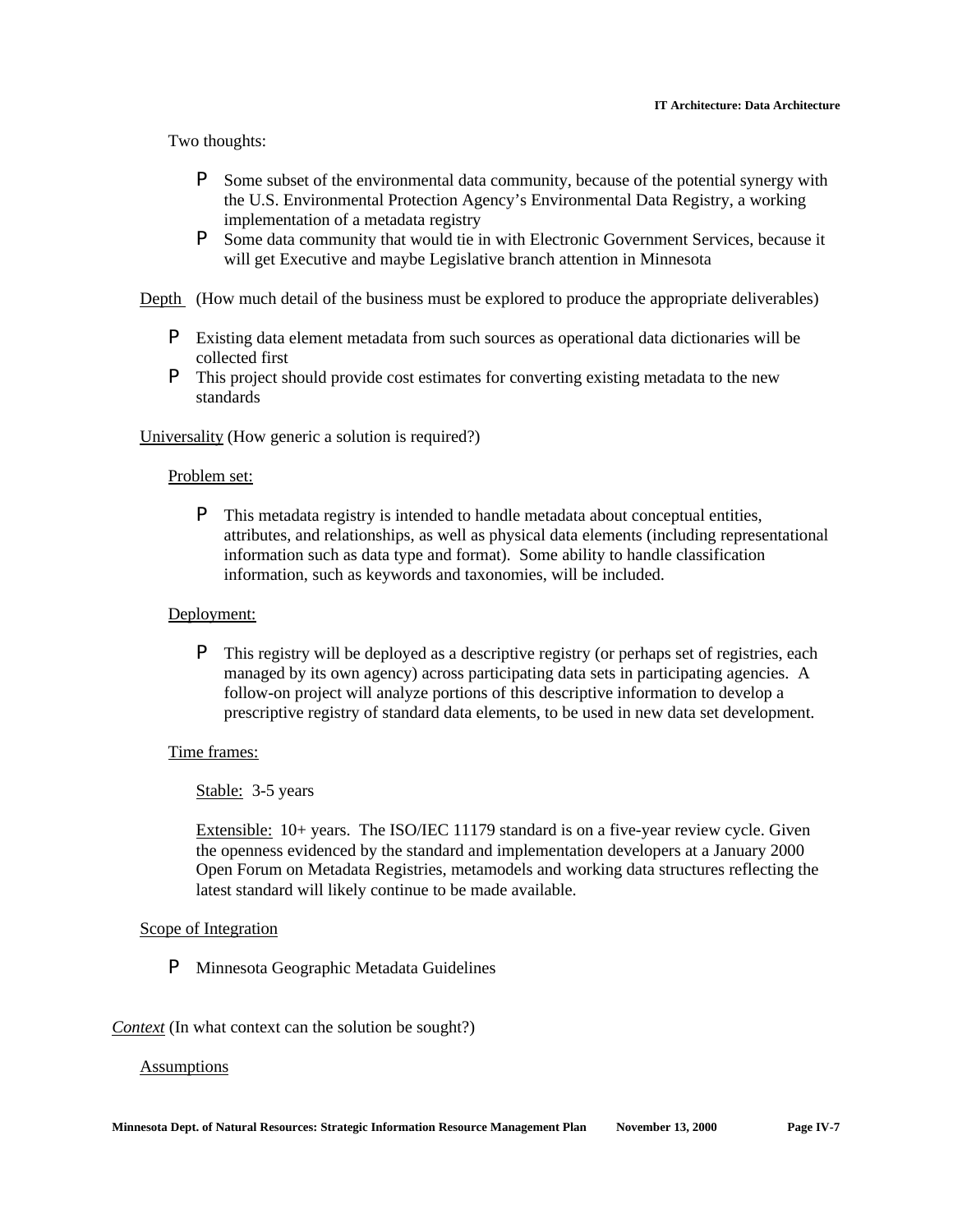P Documentation and sharing of metadata will enhance use and sharing of state data resources.

#### Risks

- P Non-participating agencies may ignore this effort.
- P Non-participating (or even participating) agencies may actively block this effort either in favor of another approach or keeping things the way they are now.

#### **Obstacles**

- P There are not enough bodies to do everything we want to do
- P There is a short organizational attention span at the state for this type of work need short time-frame deliverables.
- P There is nothing to compel the owners of the data to utilize DIG-IT's work.
- P The connection between data management and supporting state mandates is not known by the legislature and others.
- P There is a perception that improved data management and data sharing will reduce privacy.

#### **Opportunities**

- P There is enthusiasm and commitment to data sharing and resolving data issues.
- P An international standard for the content of metadata registries, ISO/IEC 11179: Specification and Standardization of Data Elements, has been developed over the last decade. Several national-level government agencies (including the U.S. Environmental Protection Agency, the U.S. Health Care Financing Organization, the U.S. Bureau of the Census, the U.S. Department of Veteran Affairs, the U.S. National Institute of Standards and Technology, and the Australian Institute of Health and Welfare) have been involved in the development of the standard and/or the development of working implementations of this standard.
- P The U.S. Environmental Protection Agency, which already has in its online Environmental Data Registry (www.epa.gov/edr/) a working implementation of an earlier version of the 11179 standard, is developing a full implementation of the metamodel presented in the newly-revised Part 3 of the standard. They are doing the development in Oracle, and will port it to MS-Access. They will then make this MS-Access version, complete with extensive online help, available as freeware, in order to help promulgate the standard. The EPA will also, by arrangement, either make the Oracle structure available, or, for agencies with a large overlap in data interest with the EPA, may actually host metadata registries for other organizations (or perhaps add other agencies' data elements to the EDR). The MS-Access version is scheduled to be available in May 2000, with a beta version out a month or so earlier. Bruce Abbott has already made arrangements with the developers to be a beta tester.
- P The openness and willingness to share mentioned in the Universality section of the Focus Statement above are more likely to continue if Minnesota state agencies continue to participate in ISO/IEC 11179-related forums, and perhaps even become involved in the standards development and refinement process. (Bruce Abbott first participated in the Open Forum on Metadata Registries in January 2000. This was the 3<sup>rd</sup> annual Open Forum. Bruce is also planning to become involved with the 11179 Metadata Registry Implementation Coalition.)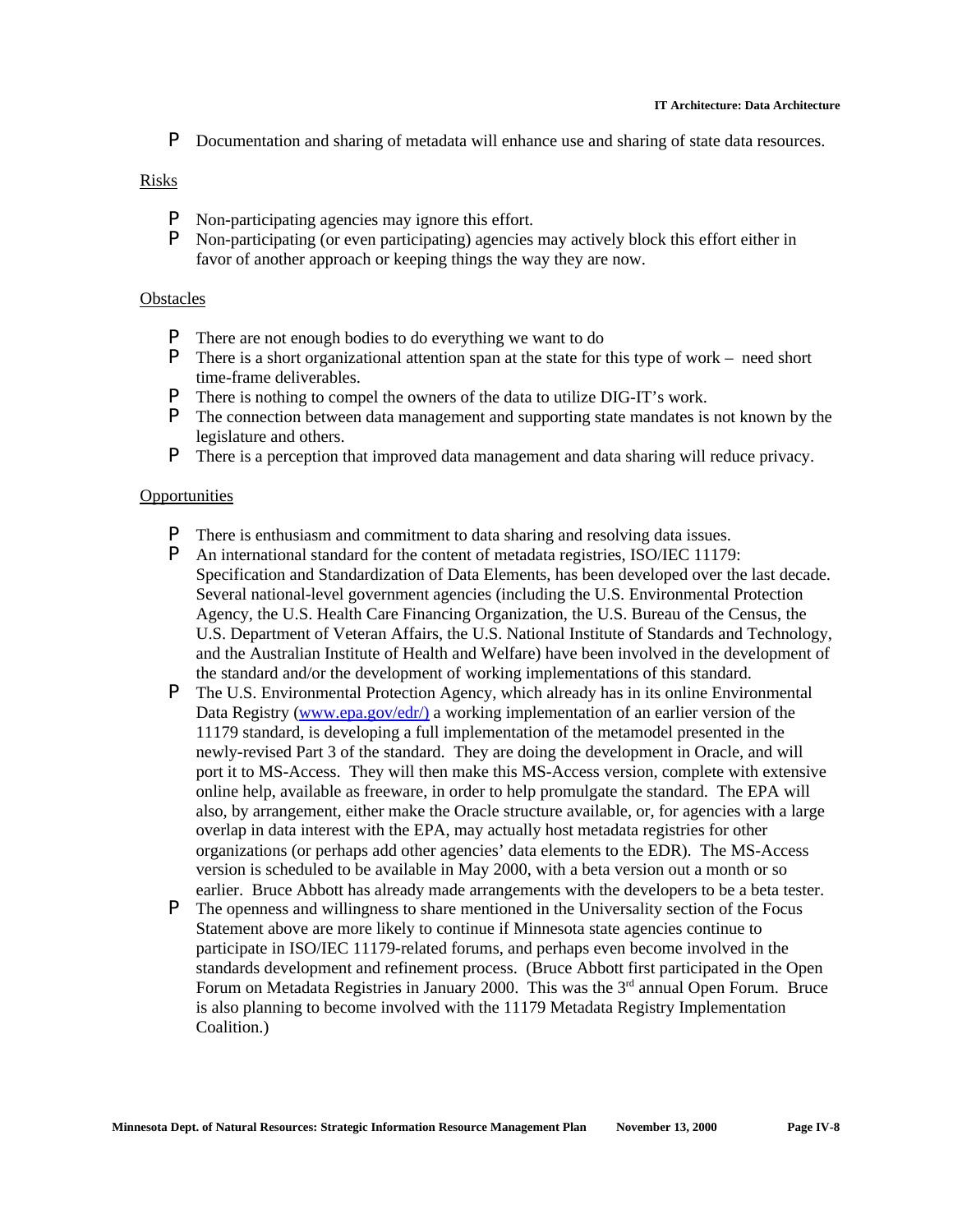#### **Initial Draft Project Plan**

| ID             | <b>Process Tasks</b>                    | Size (in Days) | Precedence | <b>Resource</b> |
|----------------|-----------------------------------------|----------------|------------|-----------------|
| $\mathbf{1}$   | Review ISO 11179 standard, and          | 10             |            | <b>Bruce</b>    |
|                | evaluate MetaPro, the EPA freeware      |                |            | Abbott $\&$     |
|                | implementation of ISO 11179             |                |            | other agency    |
|                |                                         |                |            | reps            |
| 2              | Determine target databases for metadata | 3              |            | <b>Bruce</b>    |
|                | registration                            |                |            | Abbott $\&$     |
|                |                                         |                |            | other agency    |
|                |                                         |                |            | reps            |
| 3              | Register as-is data element metadata    | 5              | After 2    | <b>Bruce</b>    |
|                | from target databases                   |                |            | Abbott $\&$     |
|                |                                         |                |            | other agency    |
|                |                                         |                |            | reps            |
| $\overline{4}$ | Determine dissemination mechanism for   | 3              |            | <b>Bruce</b>    |
|                | registry                                |                |            | Abbott $\&$     |
|                |                                         |                |            | other agency    |
|                |                                         |                |            | reps            |
| 5              | Determine and conduct demonstration of  | 5              | After 3,4  | <b>Bruce</b>    |
|                | benefits of collected metadata          |                |            | Abbott $\&$     |
|                |                                         |                |            | other agency    |
|                |                                         |                |            | reps            |
| 6              | Publicize results                       | 3              | After 5    | <b>Bruce</b>    |
|                |                                         |                |            | Abbott $&$      |
|                |                                         |                |            | other agency    |
|                |                                         |                |            | reps            |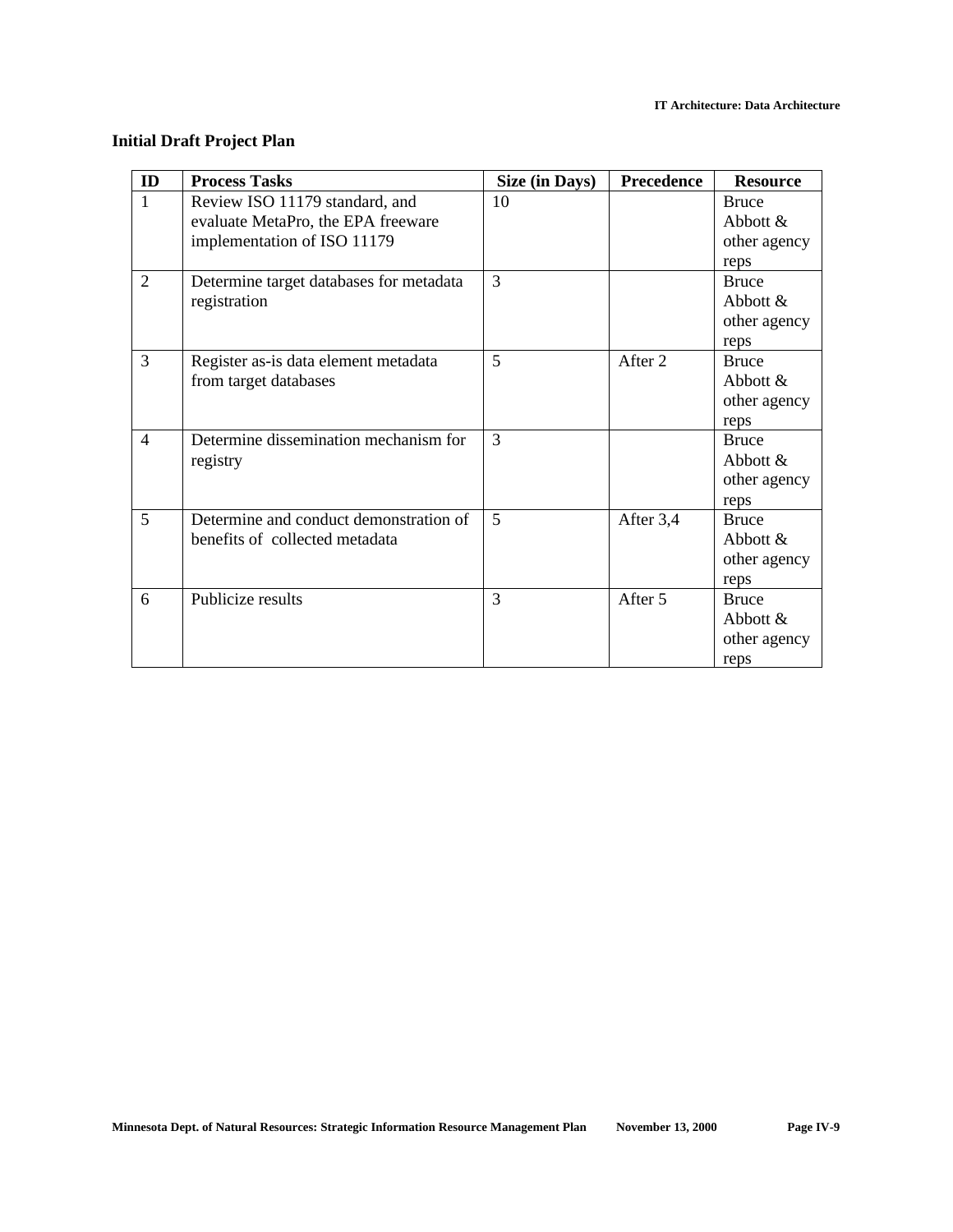#### **GIS CORE DATABASE**

Because so much of the business of the DNR centers around land- and water-based resources, Geographic Information Systems data sets play a prominent role in the data architecture of the department. The following *draft* paper (pages IV-10 to IV-20), written in March 2000 by Robert Maki, DNR GIS Database Coordinator, describes the GIS Core Architecture.

#### **GIS Core Database Revision: Revised Core Database General Architecture Design**

#### **Introduction**

This system design discussion describes a comprehensive Geographic Information System (GIS) database architecture for the Minnesota Department of Natural Resources (DNR). The Revised Core Architecture includes the administrative components of data maintenance, access, cataloging, and description. Technically, business application development and database design efforts exist apart from the architecture. The database architecture exists to standardize information storage and access, streamline end-user access to information, reduce the costs associated with new database and application development, and set the stage for information systems integration at the database level.

Although the effort is being driven principally by changes in DNR Geographic Information System (GIS) requirements, it is expected that some components will support the full domain of corporate information technology resources within the organization. In fact, the integration of GIS and traditional databases, resulting in new information resources, is a principle objective of the effort.

This discussion is preceded by two other documents that describe various aspects of the system and its implementation. These include a general white paper on the subject, "GIS Core Database Architecture Revision" (Robert Maki, 1999), and a project plan, "Revised Core Database Architecture Project Plan" (Robert Maki, 2000).

This discussion is oriented around the primary data storage structures and supporting processes that comprise the proposed system. The Principal System Components section (page IV-12) provides an overview of these. Most of the descriptions rely on Data Flow Diagrams (DFD's) to describe the various subsystems, and are supported by textual descriptions that describe preferred approaches, detailed design considerations, and standards requirements. The remainder of the discussion describes key data stores and processes in separate sections, as follows:

| <b>Section Title</b>                | <b>Section Description</b>                                                                                                                                                                |  |  |
|-------------------------------------|-------------------------------------------------------------------------------------------------------------------------------------------------------------------------------------------|--|--|
| Design Principles                   | Assumptions underlying the effort                                                                                                                                                         |  |  |
| Principle System<br>Components      | An overview discussion of the various components which comprise the<br><b>Revised Core Database environment</b>                                                                           |  |  |
| Core Database                       | A discussion on the range of data resources and storage constraints of the<br>integrated Core Database environment                                                                        |  |  |
| Access Site – Central<br>and Remote | Characteristics and description of an Application Data Store, including both<br>central and remote incarnations                                                                           |  |  |
| <b>Extended Data</b><br>Dictionary  | A discussion of the general parameters of an extended data dictionary to<br>support the system, and serve as the basis for database integration in new<br>efforts, and legacy conversions |  |  |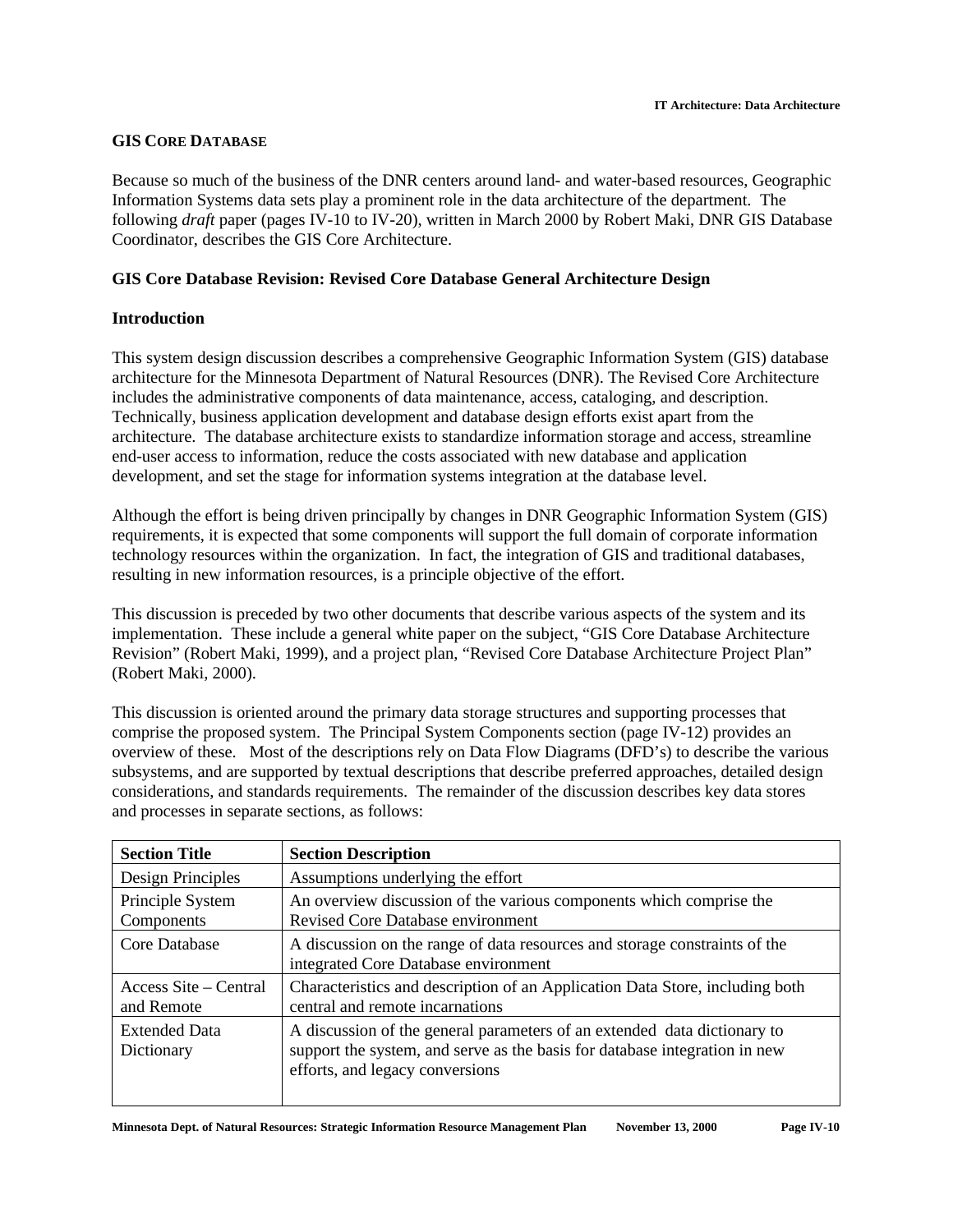| <b>Section Title</b>             | <b>Section Description</b>                                                                                                     |
|----------------------------------|--------------------------------------------------------------------------------------------------------------------------------|
| Mirror                           | A description of the subsystem that copies data out to remote Core Access<br><b>Sites</b>                                      |
| <b>Product Generation</b>        | A description of the processes that are used to generate Application Data from<br>Core Data                                    |
| <b>Access Support</b>            | A description of the processes that facilitate access to Core Access Site data<br>and link remote sites to the Data Dictionary |
| Wrap-up and Next<br><b>Steps</b> | Additional considerations plus last thoughts and comments on the project                                                       |

#### **Design Principles**

The Revised Core Architecture builds on our experiences with the original GIS Core Database by extending the existing design concepts to new types of source data, new technologies, and greater flexibility in end user applications. The approach outlined here is intended to improve access to the technology.

Technology is in a constant state of change – a condition which threatens to continually destabilize information systems. The Revised Core Architecture should serve to insulate users from structural changes in technology (data migration, new database environments, hardware/software revisions) to the greatest extent possible.

All efforts of this type rest on a set of underlying assumptions. The following list was developed from our current experiences with database architecture development and operation within DNR:

- 1. The DNR is a distributed application environment where staff in remote locations require localized information products to overcome technological limits in network bandwidth for acceptable performance. Although this is probably not the case for traditional, non-graphic intensive applications, it is certainly true for GIS applications. This condition will persist over at least a five year time horizon, even as sub-regional network connectivity becomes more common. Optimally, remote sites will have access to local, as well as centralized data resources.
- 2. DNR staff desire information products that are tailored to their requirements and which can function effectively in responsive desktop applications. These products should be rich in long-name descriptions, rather than obtuse attribute codes.
- 3. DNR corporate data resources should and will experience a continuing process of consolidation and integration. Users should be insulated from major structural changes in Core data.
- 4. Managed data resources within the organization exist in a diversity of administrative environments (hardware, software) and will continue to do so over the next five years, although on-going standardization in this area is desirable and will be an investment priority through this period.
- 5. End-user applications will be centered on the personal computer, either as desktop application clients or as intranet browser clients. Users desire a data access environment where they need not know the particulars of where and how data are stored on the system.
- 6. The department has a significant number of general access users (typically, ArcView-based) that need ad hoc access to a wide variety of data and productivity tools.
- 7. Data resources should be documented to the fullest practical extent. DNR users rely on documentation to determine fitness of use for their applications.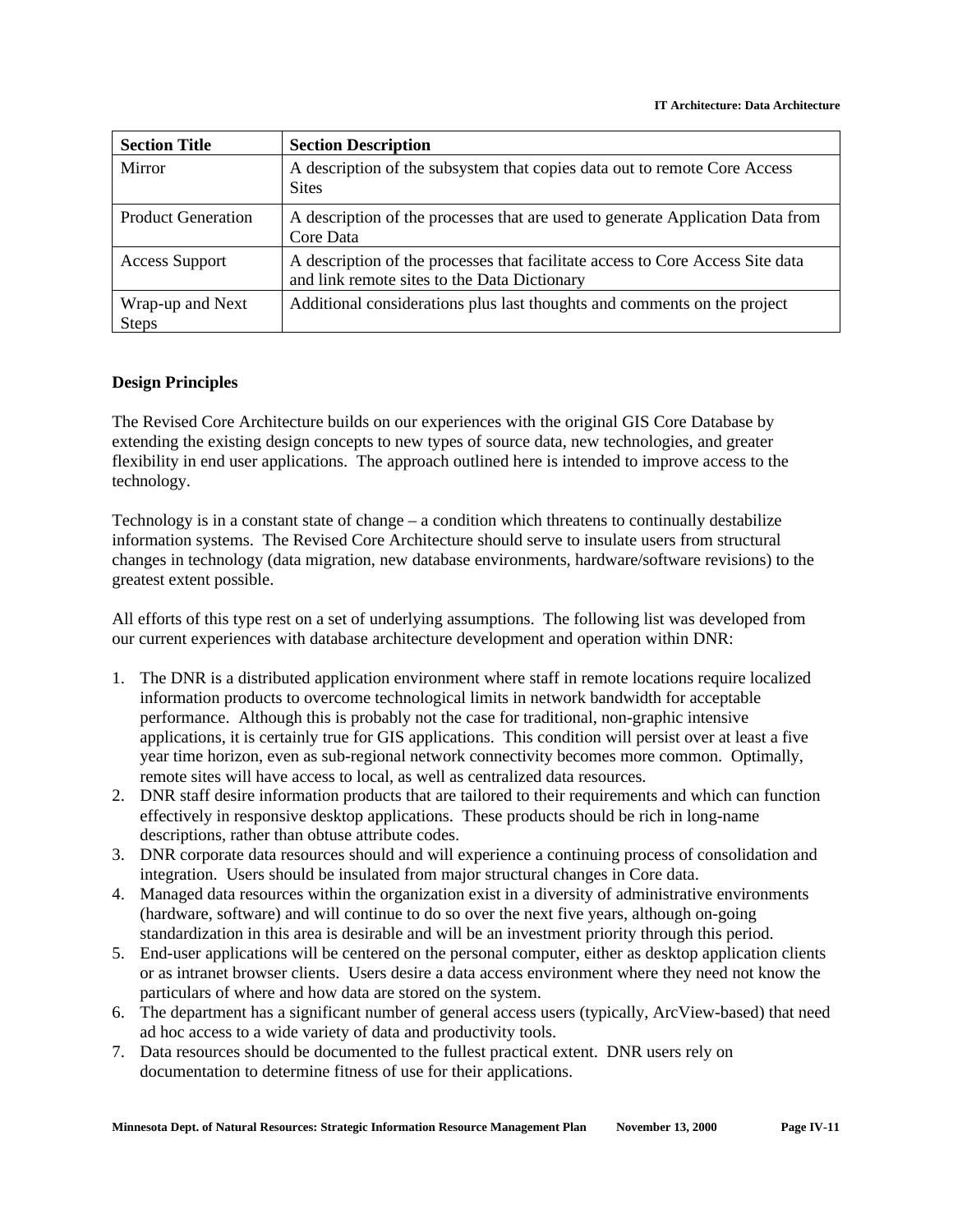8. All efforts in database infrastructure development should be built around our current hardware and software computing resources, avoiding major capital investments when possible. We should seek to leverage our existing investments.

### **Principle System Components**

The Revised Core Database Infrastructure has seven primary database and subsystem components. These are listed in the following table, and presented in a data flow diagram (DFD) on page IV-13. Each component is discussed in separate sections below.

| <b>Primary Architecture Component Descriptions</b> |                                                                                                                                                                                                                                                                                                                                                                                                                                                                                                                                                                                                                           |  |
|----------------------------------------------------|---------------------------------------------------------------------------------------------------------------------------------------------------------------------------------------------------------------------------------------------------------------------------------------------------------------------------------------------------------------------------------------------------------------------------------------------------------------------------------------------------------------------------------------------------------------------------------------------------------------------------|--|
| Component                                          | <b>Description</b>                                                                                                                                                                                                                                                                                                                                                                                                                                                                                                                                                                                                        |  |
| Core Database                                      | The suite of managed data stores, optimized for administrative<br>processes, including maintenance and integration. These will include<br>the range of formats in which strategic data resources are stored.                                                                                                                                                                                                                                                                                                                                                                                                              |  |
| Data Access Site-Central                           | The principal location where application data products are stored.<br>This will include the range of formats in which data resources are<br>accessed. It serves as both a point of access for Central Office<br>applications, and the staging area for data distribution to remote data<br>access sites.                                                                                                                                                                                                                                                                                                                  |  |
| Data Access Site-Remote                            | The suite of locations that provide access to application data products<br>at remote-networked sites (which are part of the wide area network),<br>including regional offices and (potentially) sub-regional sites (which<br>have been incorporated into the wide area network). These will<br>include the range of formats in which strategic data resources are<br>accessed. Data are mirrored from the central to the remote application<br>data sites. It should be noted that standalone environments could also<br>be centered on Data Access Site structures, with local data stores and<br>system level metadata. |  |
| <b>Extended Data Dictionary</b>                    | A centralized database serving as the repository for data element<br>definition, narrative metadata, and core and application product<br>registries.                                                                                                                                                                                                                                                                                                                                                                                                                                                                      |  |
| Mirror                                             | A set of automated processes which keep Remote Application Data<br>Sites in sync with the Central version.                                                                                                                                                                                                                                                                                                                                                                                                                                                                                                                |  |
| <b>Product Generate</b>                            | A set of automated processes which generate application data products<br>that reside on the central Application Data Site.                                                                                                                                                                                                                                                                                                                                                                                                                                                                                                |  |
| <b>Access Support</b>                              | A set of automated processes which generate system metafiles that<br>support standardized access and application interface to the various<br>Data Access Sites.                                                                                                                                                                                                                                                                                                                                                                                                                                                           |  |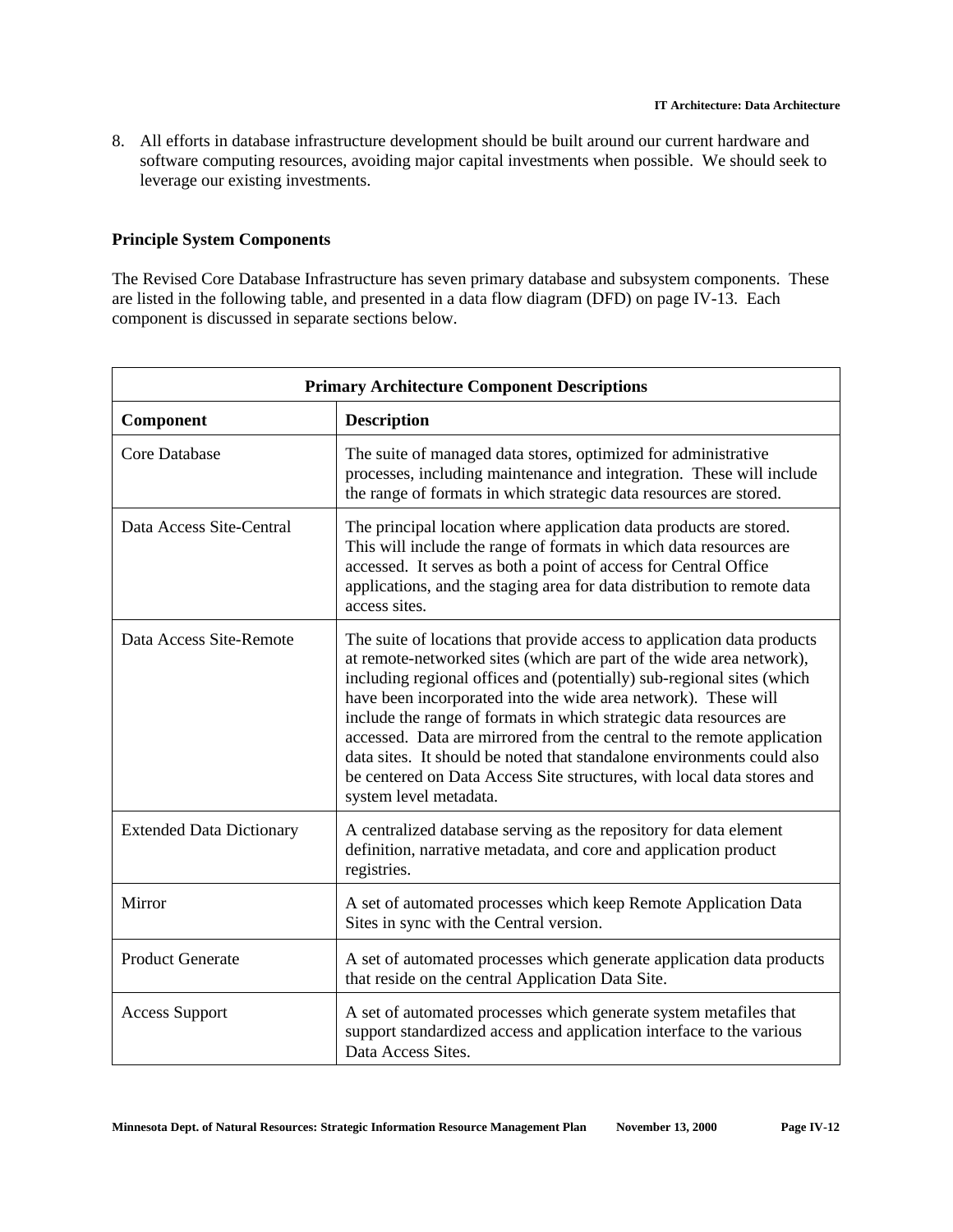

### **Principal System Components Data Flow Diagram**

Note: Access Support Processes (3.) are identical but separate instances.

### **Core Database**

The Core Database is the collective environment where digital enterprise data resources are stored and maintained. The Core Database is optimized for database administration processes and aspires to high levels of content integration. The Core Database is comprised of multiple sources, including traditional enterprise databases in AS/400 and Oracle environments, GIS databases in ARC/INFO data formats, and (potentially) Novell-based MS-Access databases. Source types are listed in the following table. Some data standards will be globally applicable, while others will be specific to a particular environment. The DNR has a long-term objective to consolidate data resources into a common Oracle-based environment, although this will take years to accomplish.

| <b>Core Database Environment Types</b> |                                                                           |  |
|----------------------------------------|---------------------------------------------------------------------------|--|
| <b>Description</b><br>Data Type        |                                                                           |  |
| ARC/INFO filesystem-based              | Includes Shapefiles and/or ARC/INFO 7.X coverage formats at<br>some level |  |
| Oracle-ARC/INFO DBMS                   | <b>ARC/INFO 8.X Geodatabase</b>                                           |  |
| Oracle DBMS                            | Traditional relational database administrative environment                |  |
| $AS/400$ UDB2                          | Traditional relational database administrative environment                |  |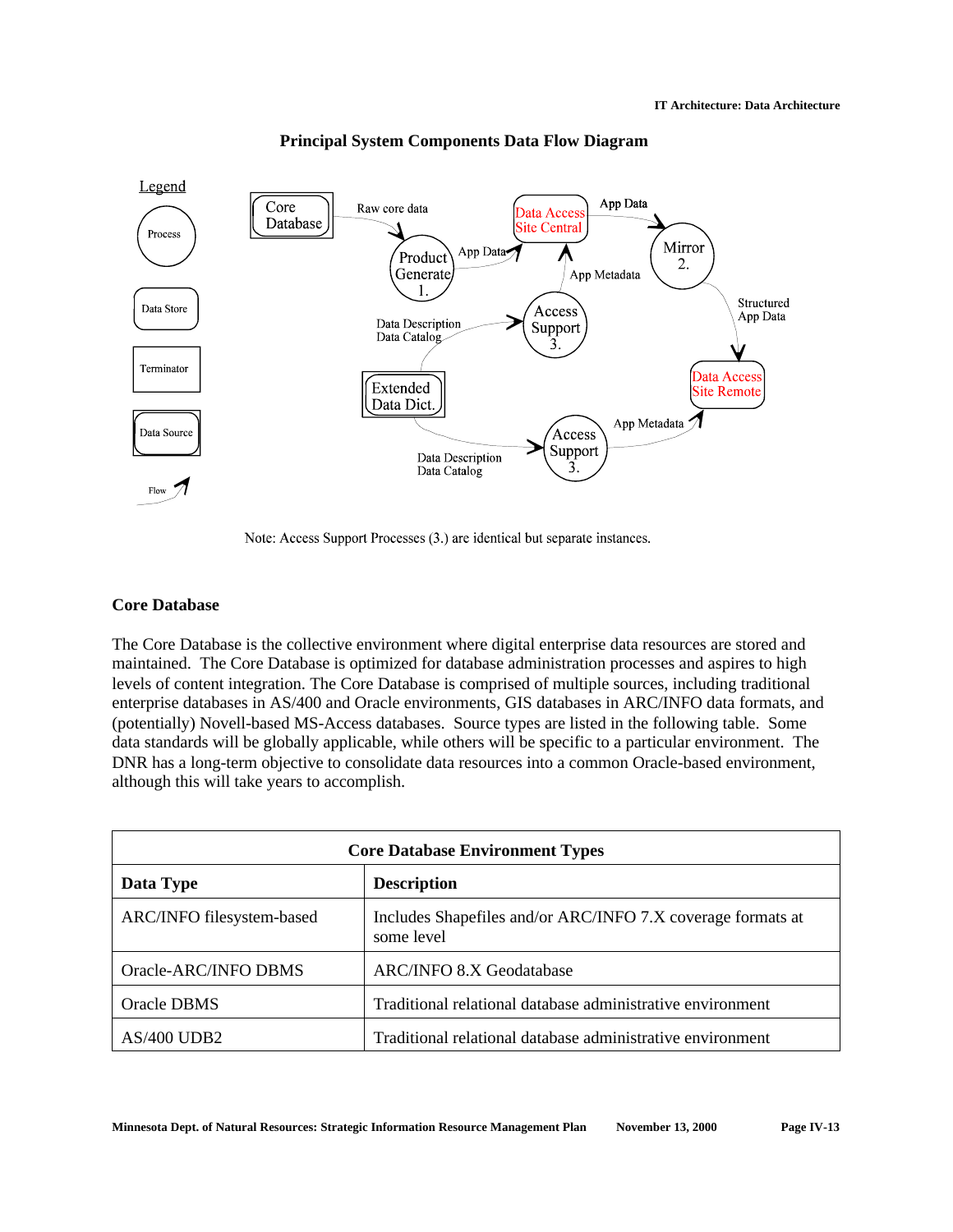| <b>Core Database Environment Types</b> |                                                                                                                                                                                                                                                                |  |
|----------------------------------------|----------------------------------------------------------------------------------------------------------------------------------------------------------------------------------------------------------------------------------------------------------------|--|
| <b>Description</b><br>Data Type        |                                                                                                                                                                                                                                                                |  |
| MS-Access                              | MS-Access support is uncertain. It would be desirable to<br>capitalize on some of the data resident in this environment, but a<br>number of technical issues present themselves, particularly<br>interfacing with these databases through automated processes. |  |

Core Database Elements are subsidiary databases. It would be desirable for this body of data to conform to a particular suite of database, table, and field naming standards, but in reality, this is not realistic. Large volumes of legacy data will be entering the system, bringing with it a variety of conventions that must be supported for the foreseeable future.

Some Core Database element types will conform to file-system-level structural standards. Clearly ARC/INFO coverages and ARC Shapefiles will require structured organization at this level. These structural standards may be borrowed directly from the current Core Database architecture.

The Core Database will be administered by multiple persons, including representatives from, potentially, every business unit within the DNR. Some maintenance processes will be highly structured and distributed (e.g. customer database), while others will be centralized and much less structured. Some maintenance processes will conducted via web-based technologies. Structural database standards could assist in the development of standardized maintenance applications.

The Core Database should include some provision for data versioning. Categorizing changes as to type is useful when considering the requirements for version tracking. Error correction as a category of change probably does not need to be tracked, while temporal changes probably should be logged in some fashion. The latter case is one of the principle features of a so-called data warehouse, where legacy information is maintained and made accessible. If the source data are stored in an Oracle environment, then some provision for versioning at that level could presumably be made, which could find its way into the derived products. Data managed on file servers will have to have some other mechanism for tracking change, and perhaps some business-specific applications for presenting data changes within desktop applications.

Although most data need not include a lineage in its maintenance environment, others will require it. Business data with legal implications, such as land records and the Protected Waters Inventory (PWI), may require roll-back capabilities to illustrate the state of the data at some particular point in time. Certain types of land imagery are available to users (e.g. LandSat TM data) with multiple dates for any given area. The temporal aspects of the data are extremely valuable for land planners, ecologists, and policy makers.

Core Database Elements will be linked using both client-server TCP/IP and mounted file system protocols.

# **Access Site – Central and Remote**

The Central Office Access Site is where derived ("application") products are placed upon creation. Access Sites are centered around a suite of system-level metadata which provide a registry of data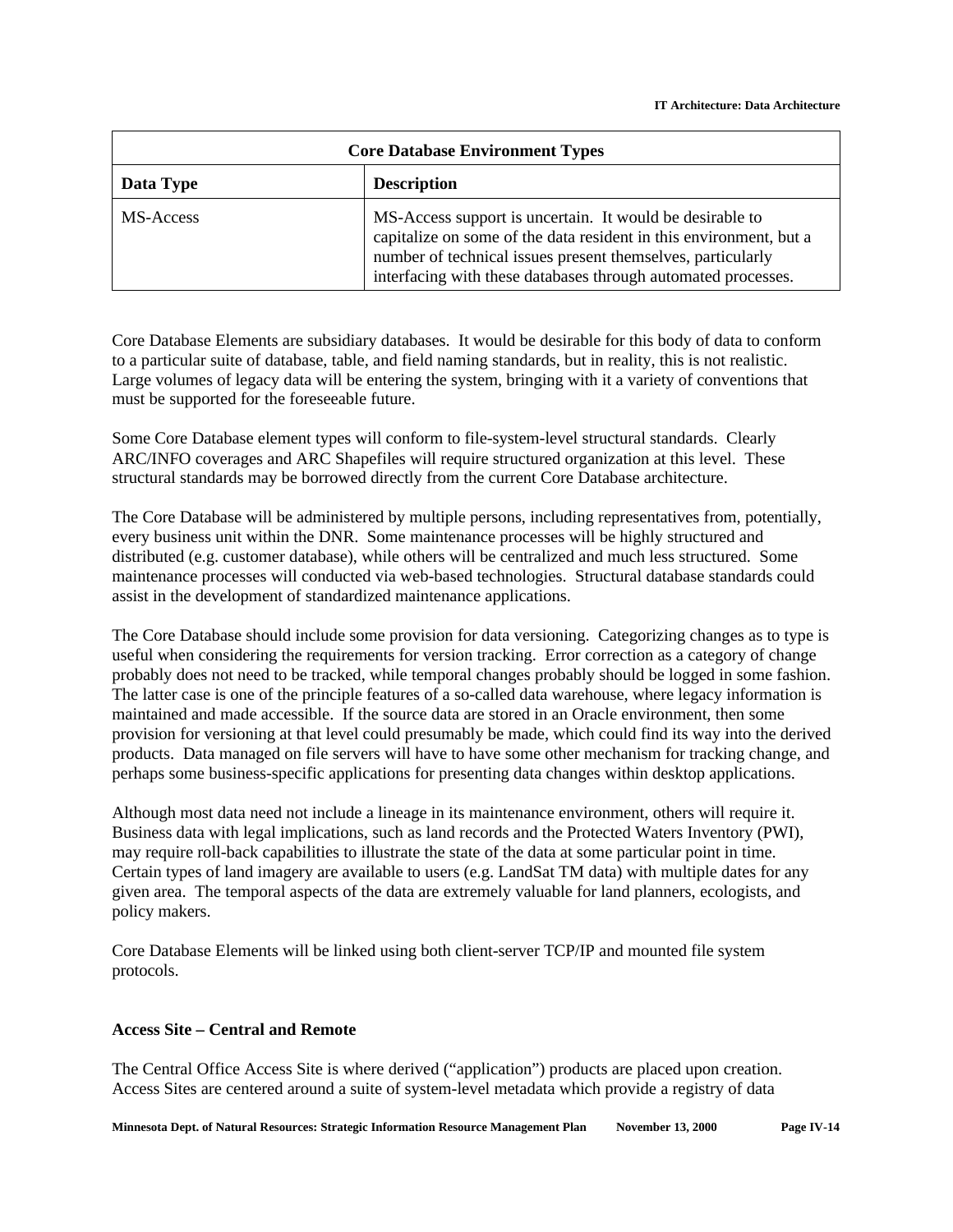available on a site. From the Access Site perspective, data will be available in a variety of schemes. Some data will exist on a local file server within a standardized directory structure using standardized file names. Some data will reside on database servers, and will be accessible through client-server applications. Data may exist as actual derived data sets, or as "logical" or "virtual layers" that are the result of a query process against an application server. Data may be truly "local," or reside remotely while appearing local. The various storage schemes are listed in the following table.

| <b>Access Site Data Types</b> |                                   |                                           |                                                                                                                                                                                                                                                                                            |
|-------------------------------|-----------------------------------|-------------------------------------------|--------------------------------------------------------------------------------------------------------------------------------------------------------------------------------------------------------------------------------------------------------------------------------------------|
| Data Type                     | Local<br><b>Storage</b><br>Option | <b>Remote</b><br><b>Storage</b><br>Option | <b>Description</b>                                                                                                                                                                                                                                                                         |
| File server                   | yes                               | no                                        | File-server-based access to ARC/INFO<br>data. From the application perspective,<br>these data would be locally resident on the<br>Access Site, regardless of type (Central or<br>Remote).                                                                                                  |
| Database server – derived     | yes                               | yes                                       | Derived data resident within a DBMS<br>environment. These data would always be<br>stored at the Central Data Access Site,<br>while being accessed throughout the wide<br>area network.                                                                                                     |
| Database server – logical     | yes                               | yes                                       | Logical data view within a DBMS<br>environment or in the case of SDE for<br>Coverages, traditional ARC/INFO data<br>presented by a database technology. These<br>data would likely be stored at the Central<br>Data Access Site, while being accessed<br>throughout the wide area network. |

All data types will exist within the local registry (which is provided via a file server), along with their specific access method. The registry would likely be file-server-based, for reasons that are discussed in the Access Support section (page IV-19). In some future world when network capacity increases, the entire Access Site concept may collapse into a single DNR-wide access site that is referenced from all locations. The concept of an Access Site with an associated data registry and an application interface is shown in the following figure.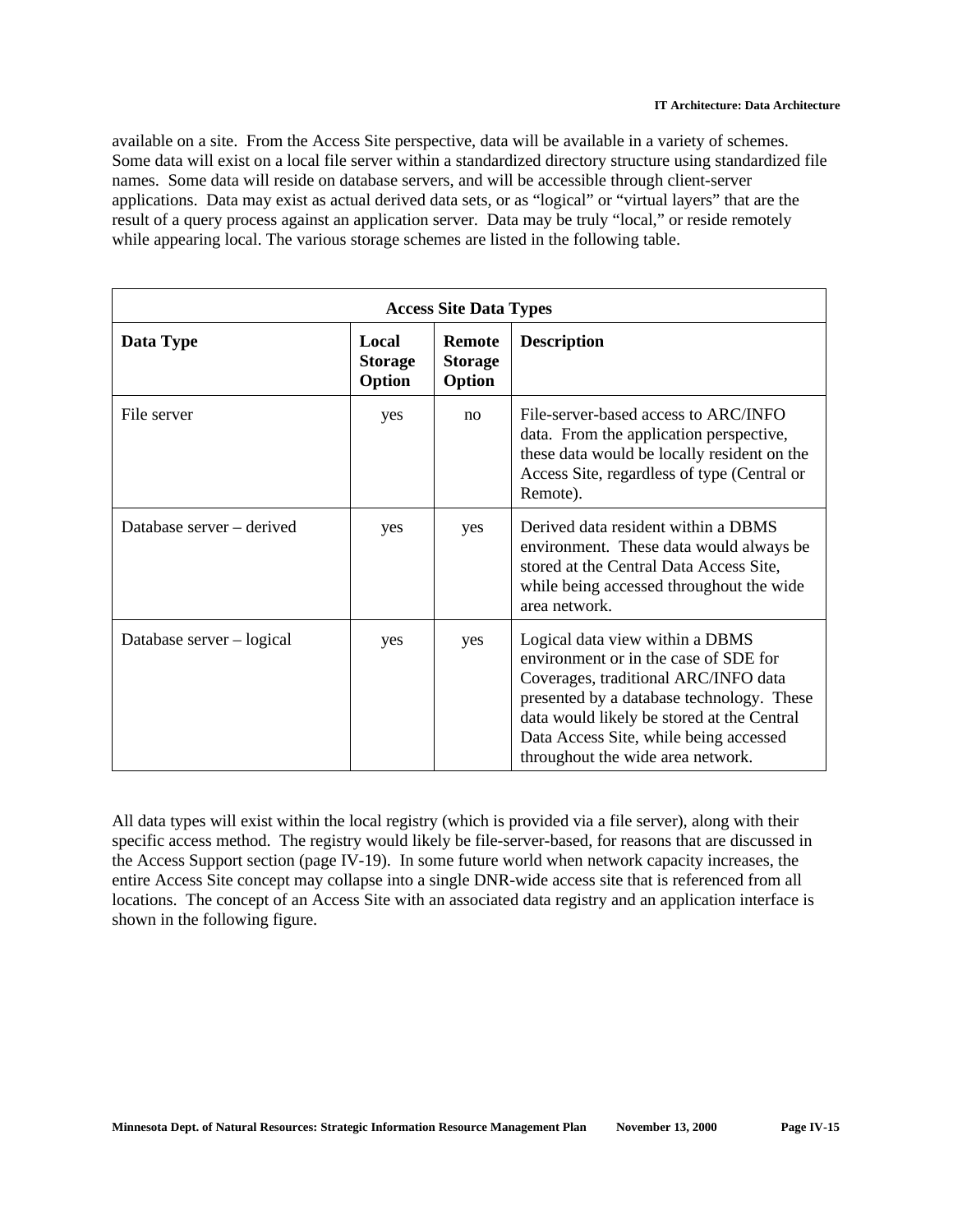

**Data Access Site-Application Interface**

Remote Access Sites are identical to the Central Access Site, except that they are more distant from the Data Dictionary subsystem, which serves as the master registry of data sources and participating sites. The data content of the remote sites will vary somewhat, because resource management, land ownership, land use patterns, and associated data requirements vary considerably between regions.

This same schema could form the basis for field-based applications in standalone (non-networked) environments. In this configuration, the Application Metastore reflects the structured data environment on the user's workstation. Application environments such as ArcView and LandView could interface to the Metastore using the same techniques as are used in Networked locations. This particular implementation would probably require the development of some basic utilities to keep the user's data stores in sync with their Application Metastore, in contrast to the wide area network implementation, which features a centralized environment for keeping the Metastores up to date.

# **Extended Data Dictionary**

The Data Dictionary subsystem consists of a wide array of metadata resources, ranging from classic entity-level data definition, to detailed attribute-level descriptions of data products, to product catalogs and narrative metadata descriptions (e.g. supporting standard GIS data reporting). The subsystem also would support the generation of narrative user products (e.g. web-based DNR GIS data resource pages) and data discovery tools (search engines) as the array of available data resources increases in complexity and volume. A listing of required data elements is provided in the following table. This list is not exhaustive. Other elements may necessarily be added to support other DNR business functions.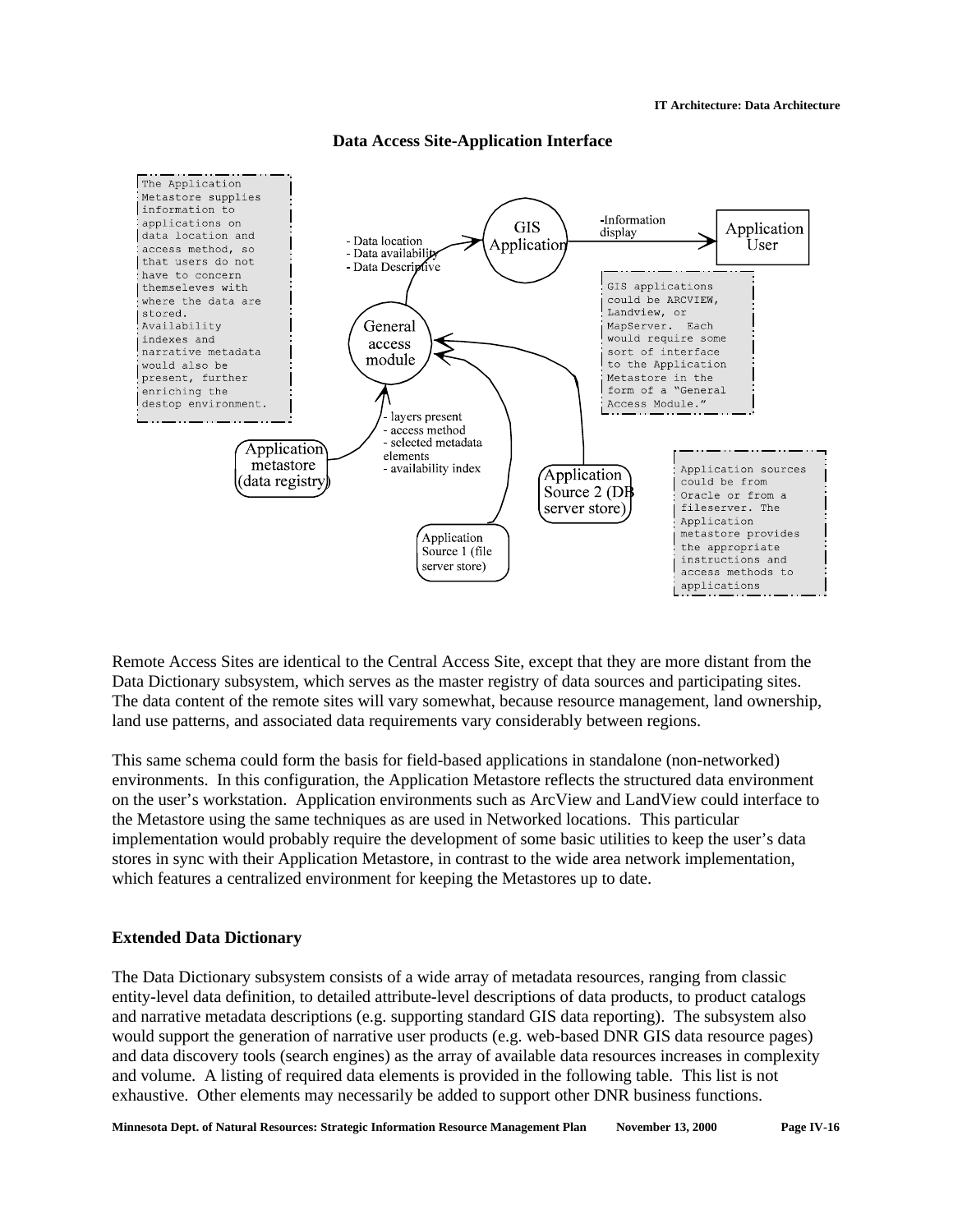| <b>Required Data Dictionary Elements</b>                      |                                                                                                                                                                                                                                                                                                                                                                                                                                                                                              |  |
|---------------------------------------------------------------|----------------------------------------------------------------------------------------------------------------------------------------------------------------------------------------------------------------------------------------------------------------------------------------------------------------------------------------------------------------------------------------------------------------------------------------------------------------------------------------------|--|
| <b>Element</b>                                                | <b>Comments</b>                                                                                                                                                                                                                                                                                                                                                                                                                                                                              |  |
| Data Element Definition                                       | Physical Entity Definition (possibly the same as Table Registry).                                                                                                                                                                                                                                                                                                                                                                                                                            |  |
| <b>Attribute Field Registry</b>                               | A master registry of attribute fields that can be cross-referenced<br>against Entity Definition and Table Registry entries                                                                                                                                                                                                                                                                                                                                                                   |  |
| <b>Attribute Field Domains</b>                                | Domains of each Attribute Field. Conceptually (and perhaps<br>physically) embedded in Field Registry.                                                                                                                                                                                                                                                                                                                                                                                        |  |
| <b>Table Registry</b>                                         | A master registry of both physical and virtual attribute tables, cross-<br>referenced to Attribute Field Domains. Spatial feature classes are<br>registered as tables.                                                                                                                                                                                                                                                                                                                       |  |
| Core "Layer" Registry                                         | A master list of Core Data Products. There are difficulties associated<br>with defining Core "layers." The term may not be meaningful for<br>some suites of highly integrated data. On the other hand, some spatial<br>core products (e.g., image products) cannot be integrated and,<br>therefore, do exist as discrete "layers." These may be registered as<br>application data without a Core Data source. This category of data<br>may not exist within the traditional database domain. |  |
| <b>Application Data Registry</b>                              | A master list of derived products. This is less ambiguous than the<br>Core Data Registry concept. Application products are by definition<br>discrete. This registry needs to be affiliated with the local registries<br>for each Data Access Site.                                                                                                                                                                                                                                           |  |
| Core Relationships                                            | Mechanisms for describing relationships amongst some core elements,<br>particularly relational tables. At this point we wander into some of the<br>native capabilities present in the RDBMS environment. Still, some<br>relational data will exist outside of, for example, Oracle, and cannot<br>be effectively described using native Oracle.                                                                                                                                              |  |
| <b>Application Data Parent-</b><br><b>Child Relationships</b> | We need to know where Application Data products come from (i.e.,<br>their lineage from the Core Database).                                                                                                                                                                                                                                                                                                                                                                                   |  |
| Narrative Metadata                                            | Descriptive metadata is an important part of the GIS documentation<br>environment. This would include the FGDC and MGMG data<br>elements                                                                                                                                                                                                                                                                                                                                                     |  |
| <b>Product Generation Process</b><br>Registry                 | Registry of the process name, type, and specification used to generate<br>derived products                                                                                                                                                                                                                                                                                                                                                                                                   |  |

The Data Dictionary subsystem has two crucial points of integration within the Revised Core environment. The first of these is with the Application Support subsystem, where the Data Dictionary describes Application Data Product availability for each site. Certain descriptive metadata elements need to be accessible at the Application Data Site level, perhaps through a daily download-update process from the Central Office to the remote sites.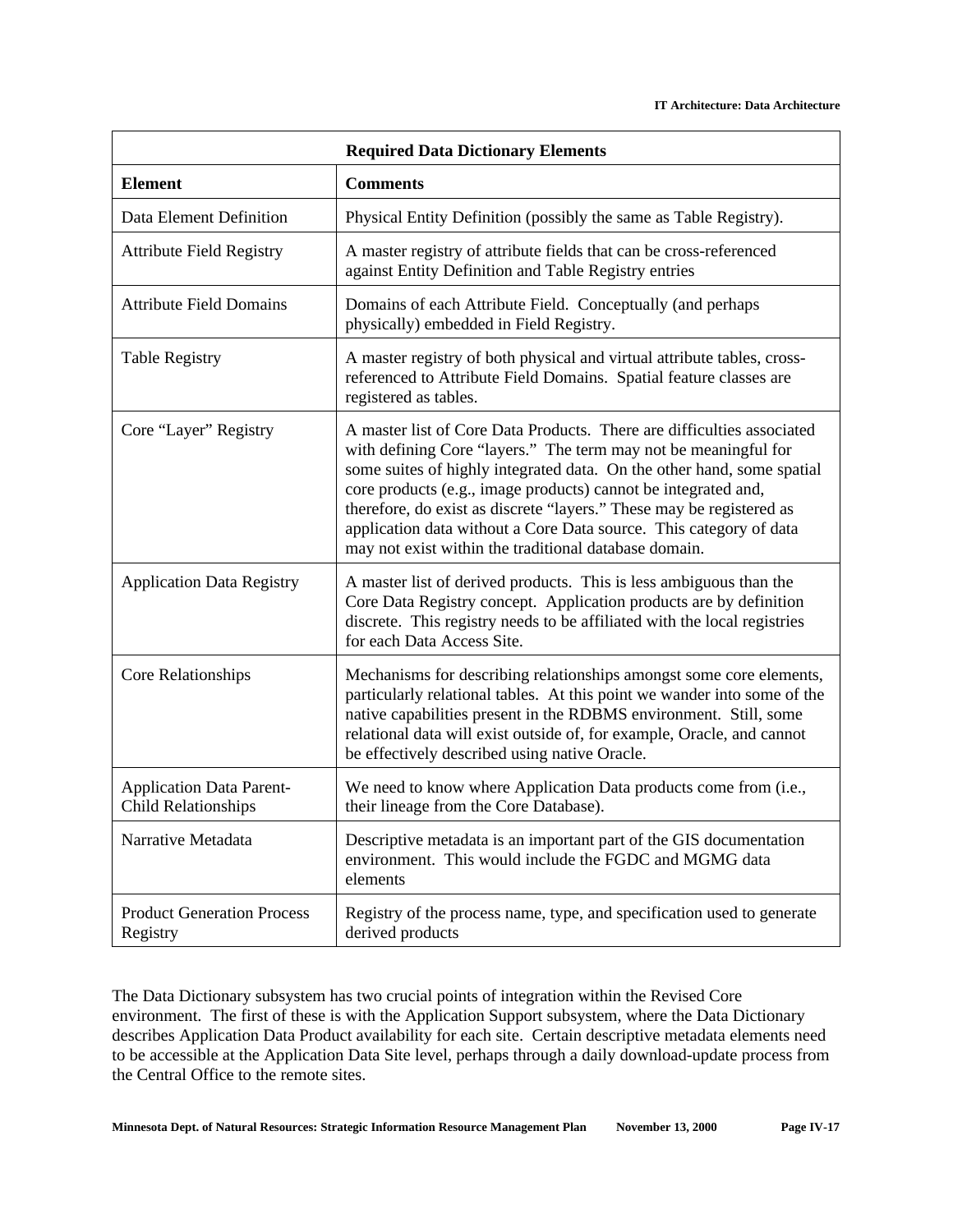#### **IT Architecture: Data Architecture**

The second point of integration is with the Product Generation processes. Products and associated methods are identified in the Data Dictionary, and may help drive the set of processes which generate the Application Data Products. It may not be necessary to integrate these two subsystems. Product Generate could function independently.

At the time of this writing, the Data Dictionary is envisioned as an Oracle 8 database, perhaps conforming to the ISO Data Dictionary standard being studied in the MIS Bureau. The Data Dictionary would be maintained through a client application with a graphic interface. On-line metadata products will almost certainly exist as XML documents with associated style sheets.

### **Mirror**

The Mirror subsystem pushes data from the Central Office Data Access Site to the Remote Data Access Sites. Only file-server-based products will be affected by this process (Oracle database products are assumed to be available via remote access.) Mirror will operate wholly from filesystem-based change detection processes, much like the techniques that are used in the current Core Database environment. The difference here will be the physical standards that shape the Revised Core Access Sites. The processes will almost certainly be written in PERL and scheduled for nightly execution. They may either be resident as a Central Office process which pushes data out to the regions, or as a regional process which pulls data from the Central Office. Security considerations may guide the decision as to which configuration is implemented.

### **Product Generate**

The Product Generate subsystem creates Application Data Products resident on the Central Office Data Access Site from the Core Database. This subsystem will be one of the most difficult to fully realize. Three different data dimensions are at work in the subsystem: 1) source data type(s), 2) target data types, and 3) update schedule.

Product-generation processes will likely be written in Structured Query Language (SQL) for Oracle database queries, and ARC Macro Language (AML) for processing ARC/INFO-based products. PERL should be used when possible to optimize text-based processing, especially those processes which feature some form of data import/export through the filesystem.

Some products will have simple data sources, simple target data types, and simple scheduling scenarios (e.g., "Weekly" or "Static"). This type of product-generation process will be simple to support. An example might be "PLS Sections" derived from the "Control-Point Generated PLS" Core layer executed on a weekly schedule using AML. Other product-generation processes could be considerably more complex. Consider, for example, "DNR Conservation Officer Contact by Enforcement Area" derived from a combination of GIS base data in ARC/INFO format, and an Oracle-based employee database (a change in either of which might trigger the generation of a new product) using a mixture of AML and SQL through Database Integrator processes. This would require change detection in multiple environments. It may be prudent to abandon change detection triggers from the Product Generate subsystem and move wholly to scheduled updates, except when dealing with both sources and derived products that exist wholly within the Oracle environment, which is better equipped to handle change detection-based processes.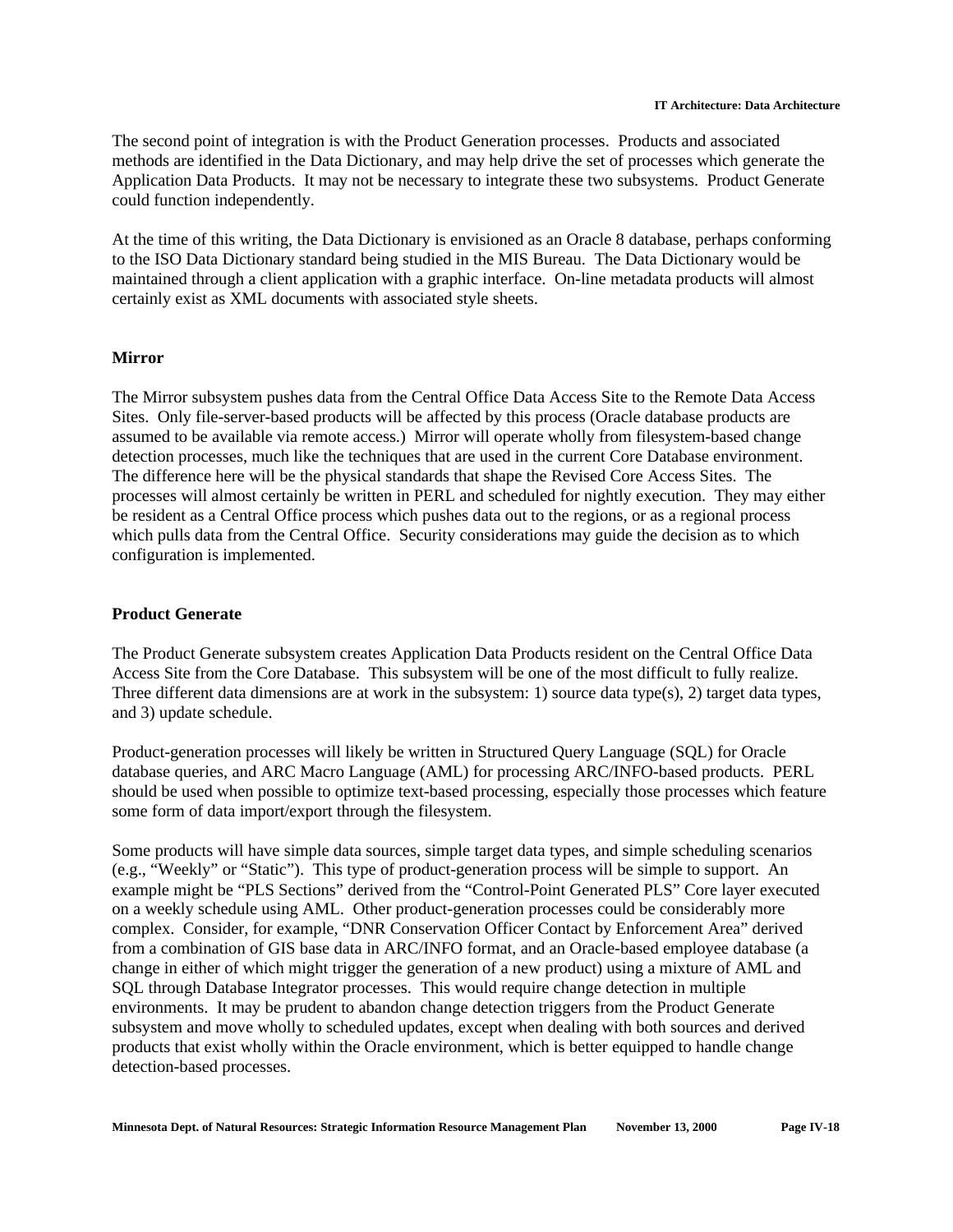### **Access Support**

The Access Support subsystem exists to populate and maintain the Application Metastore (data store) introduced under "Access Site – Central and Remote" (page IV-14). There are a variety of options available for accomplishing this. They include:

- 1. Keep the Application Metastore (for each access site) in the Data Dictionary. In this scenario, all applications that use the metastore would query the Data Dictionary at startup to establish its access environment. The Access Support subsystem would exist wholly within Oracle.
- 2. Compose each site-based Application Metastore in the Data Dictionary, and then write out a system file (or series of files) that serve as the Metastore for each site. These might be updated daily, or triggered on demand. Under this scenario, maintenance of all sites would be administered through an Oracle application.
- 3. Maintain the Application Metastore as an encapsulated environment at the remote site, with system processes that read local data registries, browse data sites, and generate availability information based on what it sees. Under this scenario, maintenance would be centered at the remote site. This would be an extension of the current approach, which includes processes that peruse the filesystem looking for registered data and record data availability information, which are then used by applications (e.g., Core Access Tools, Roadmap).

Of these, Option 2 has some distinct advantages. One of the objectives of the Revised Core Architecture is to reduce the burden of Access Site administration on the Regional GIS Coordinators. Option 2 provides for centralized administration of all sites within Oracle. At the same time, there are advantages to providing local storage (at the remote sites) of the Application Metastore, including 1) stable access that is unaffected by variations in network throughput, 2) application development that can be implemented in standalone environments, as well as networked ones, and 3) potential for three-tier architecture-based site administrative applications, facilitating maintenance of the administrative environment. Option 1 has the disadvantage of not working for non-networked locations, although it probably would work for regional ones (over the wide-area network). Option 3 is unnecessarily distributed, and probably has a higher overhead associated with its maintenance than the other options. Option 2 is depicted graphically in the following figure.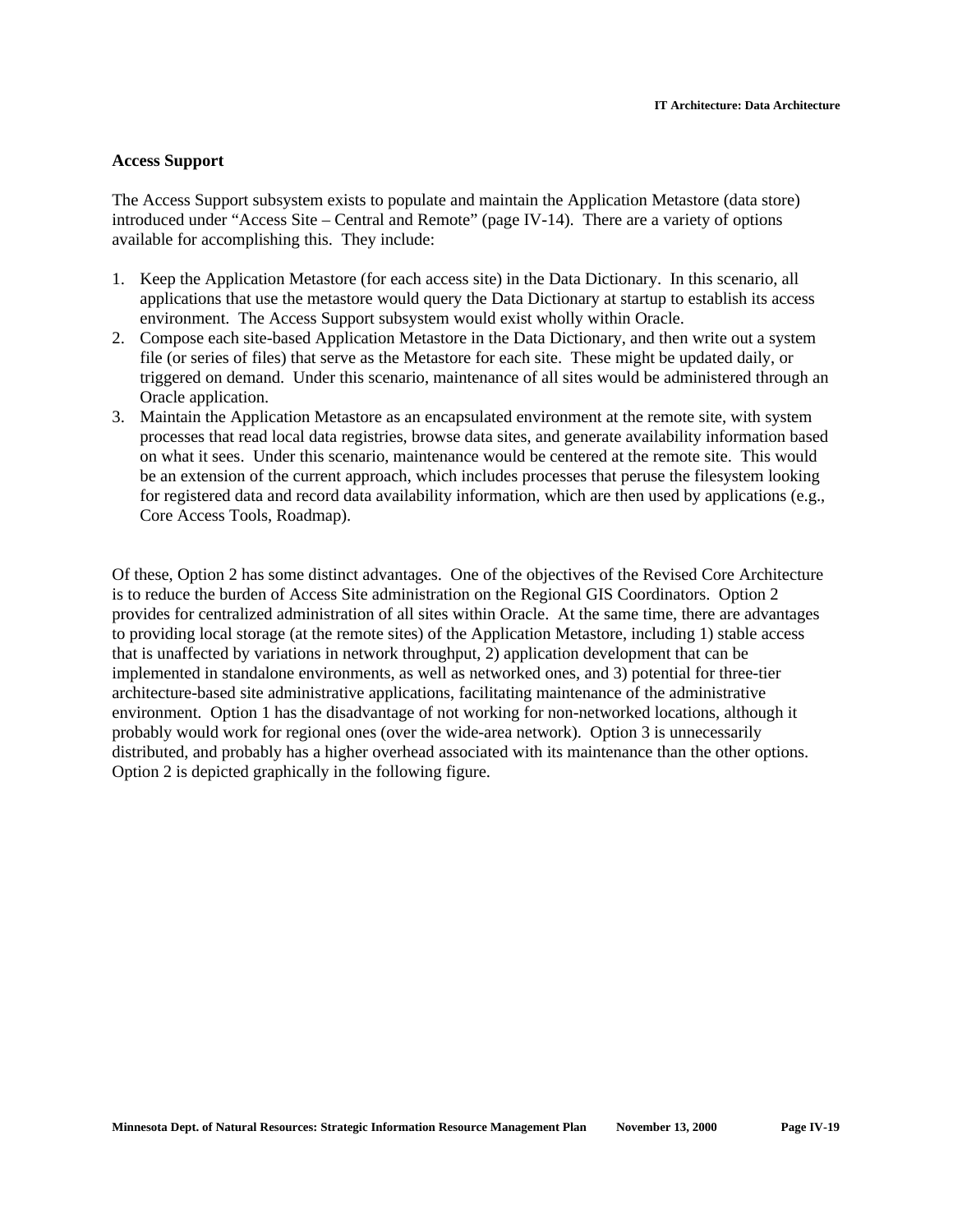

**Application Metastore Generation and Associated System Administration**

### **Wrap-up and Next Steps**

This general design discussion provides the framework for proceeding with the detailed design, prototyping, development, and integration of the various infrastructure components. Subsequent investigation may serve to invalidate some of the conclusions and directions suggested here, and take individual components into somewhat different implementation scenarios. Still, this discussion stands as the initial framework for the effort.

It is expected that technical teams will be assembled around the various subsystems with staff contributed from various DNR units in addition to MIS Bureau staff. MIS Bureau staff will have principle responsibility for system implementation, integration, and operation.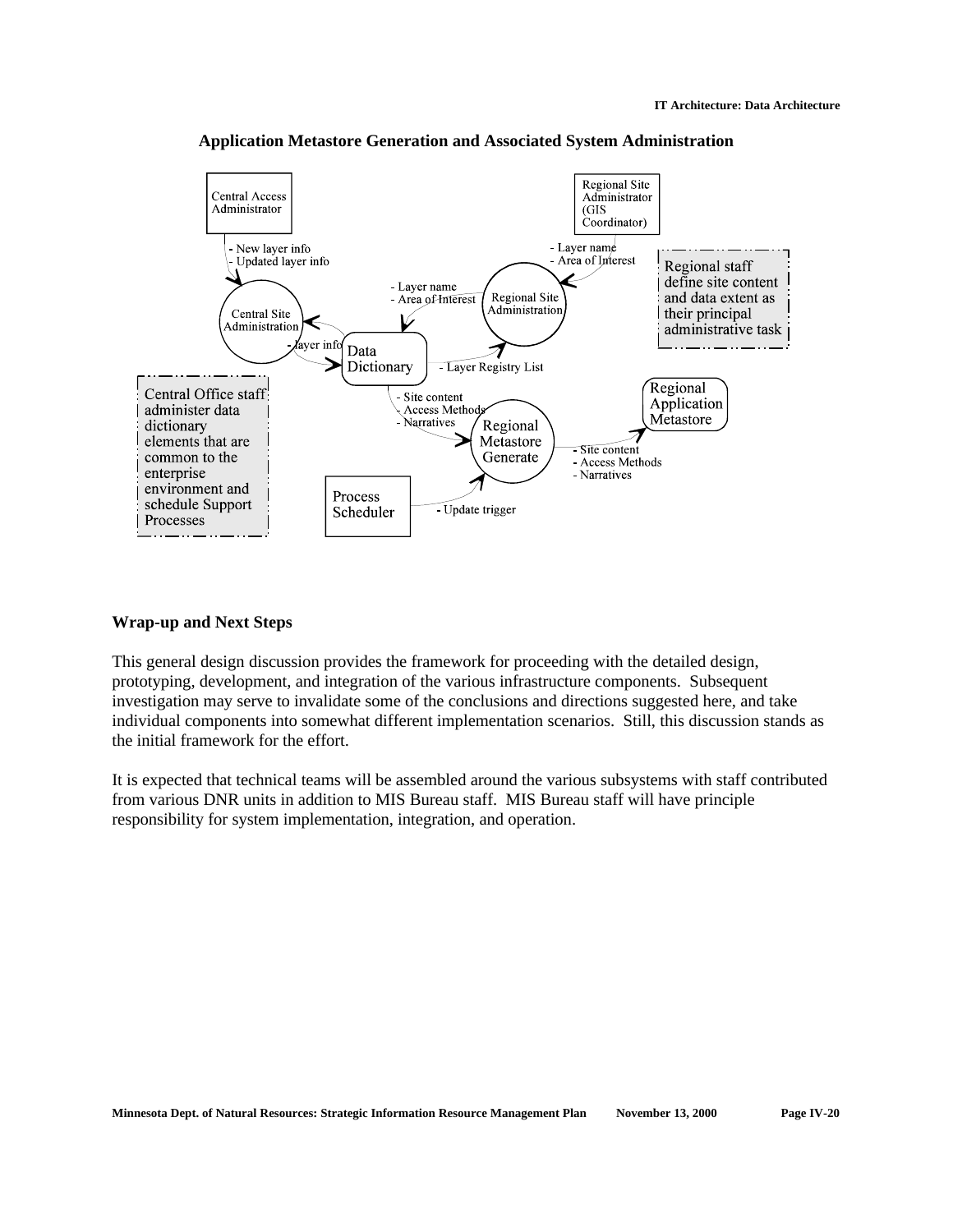# Chapter V

# **IT Architecture: Applications Portfolio**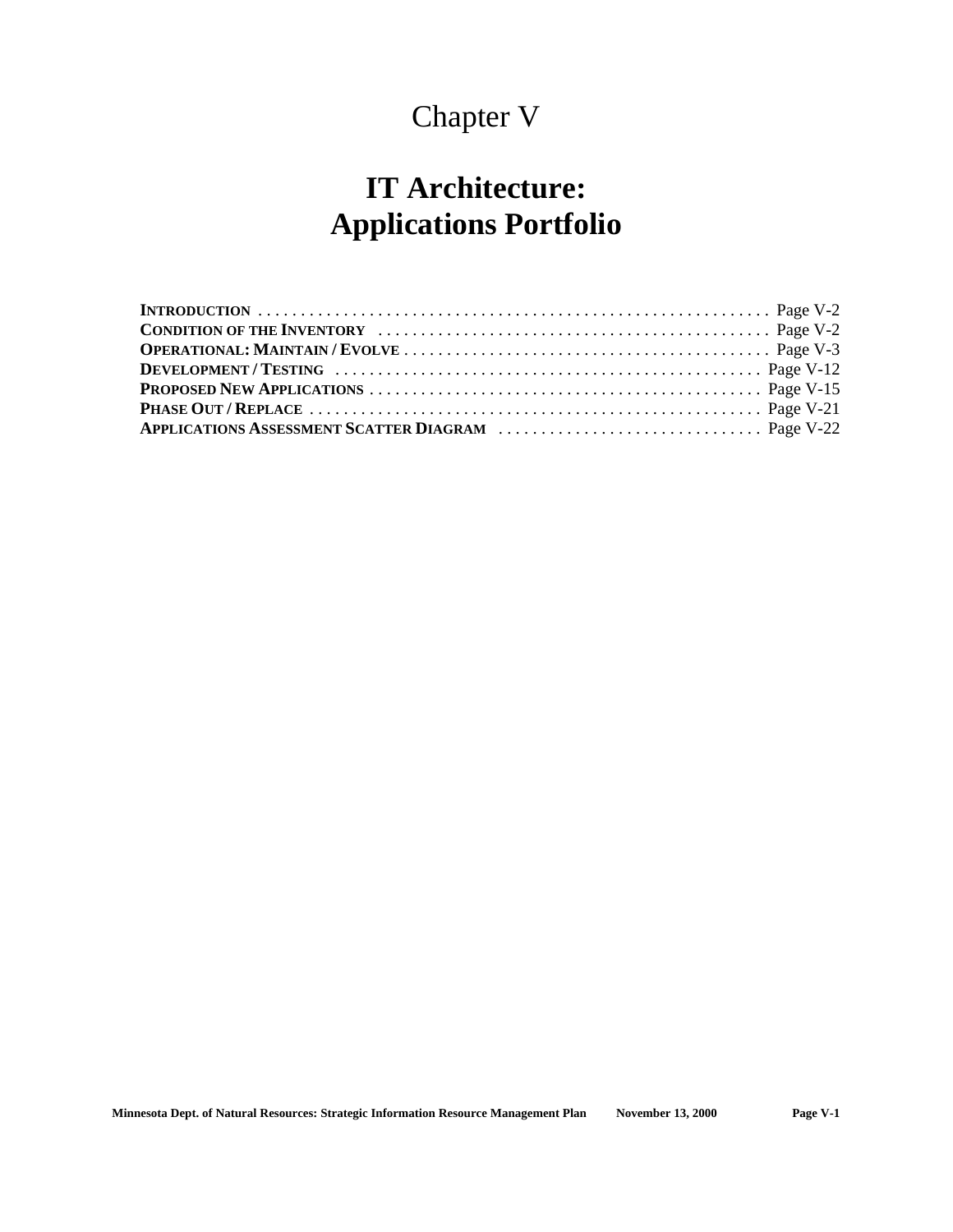# **INTRODUCTION**

 The DNR Enterprise Applications Portfolio is a dynamic inventory of databases, applications, and information systems developed for and used by department managers and professionals in support of natural resource management, public outreach, and administrative activities. This release of the Portfolio documents 89 databases, applications, and information systems. These are listed alphabetically in four tables, representing the customary phases an information system moves through in the course of its lifecycle:

- 1. Operational: Maintain / Evolve (46)
- 2. Development / Testing (12)
- 3. Proposed New Applications (26)
- 4. Phase Out / Replace (5)

Following these tables is a scatter diagram showing the fitness, from both business and technical perspectives, of 25 major DNR applications.

# **CONDITION OF THE INVENTORY**

The DNR, like most large public and private enterprises, relies heavily on computer applications to support its business operations. Because business processes change dynamically in response to legislation and new demands from citizens, it is important that computer applications also be able to change rapidly. Most current applications, however, are either monolithic or two-tier client/server applications. The inventory of "legacy" applications reflects not only the tools available at the time the applications were developed, but also how system development projects were funded and managed. Many applications were originally designed and funded to perform a specific operation, for a specific unit, on a specific hardware platform. They were typically developed independently using different languages and tools. The ability of these applications to communicate with each other, or to adapt to changes in business strategy, was generally not a design requirement. The existing situation adversely impacts DNR business in four key ways:

- 1. The cost and time to modify existing applications to support new business requirements;
- 2. The cost and time to enable existing applications to take advantage of technologies such as the Internet and Geographic Information Systems;
- 3. The difficulty of integrating applications to share common services and data; and
- 4. The expense of developing and maintaining applications because there is little reuse of code.

Recommended best practices to remedy this situation and improve approaches to application design and development will be discussed in Chapter VI.

The Portfolio is being expanded to include a more complete inventory of GIS and Internet-based applications. This is in keeping with the department's strategy to more tightly integrate the management of administrative and spatial data, and to deliver as much data as possible via the Internet. GIS has not been successful in business application integration. The current approach inadvertently re-enforces the separation of GIS from business applications by: 1) requiring significant purchases of proprietary software (ArcView) for access, and 2) not including provisions for integration with traditional database resources. Both of these issues relate strongly to the immaturity of DNR's traditional IS environment in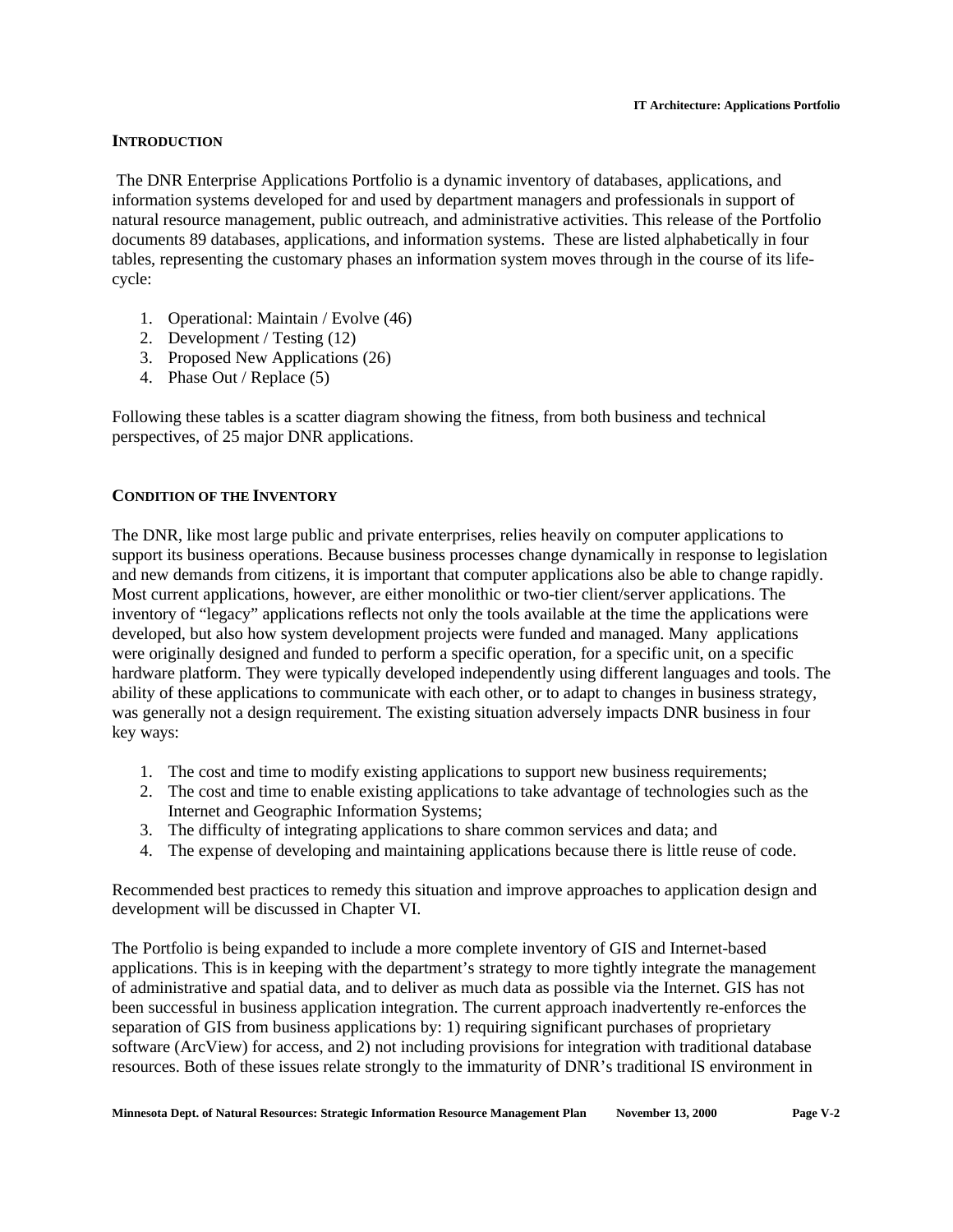the sense that there are no current database or application standards on which to base integration. The migration of traditional databases into a unified environment is going to be an incremental process.

| <b>Operational: Maintain / Evolve</b>                                                                                      |                                                                                                                                                                                                                                                                                                                |
|----------------------------------------------------------------------------------------------------------------------------|----------------------------------------------------------------------------------------------------------------------------------------------------------------------------------------------------------------------------------------------------------------------------------------------------------------|
| <b>Application</b>                                                                                                         | <b>Description</b>                                                                                                                                                                                                                                                                                             |
| <b>ArcView Extensions (GIS Tools)</b><br>Contact: Tim Loesch,<br><b>GIS Applications Analyst</b><br>Tim.Loesch@state.mn.us | ArcView - EPPL7 Extension (Version 2.04 - 5/7/99)<br>Integrates ArcView with the raster GIS EPPL7 and works<br>with GeoTiff files. Gives the user some raster analysis<br>capabilities including image rectification, clipping and<br>rotation.                                                                |
|                                                                                                                            | ArcView Tools Extension (Version 1.3)<br>Contains a number of utility tools: Clipping, Mosaic, Buffer,<br>etc.                                                                                                                                                                                                 |
|                                                                                                                            | DOQ/DRG Tools Extension (Version 1.3 - 12/21/98)<br>Variety of tools for viewing DOQ's and DRG's. Allows the<br>user to create DOQ Themes straight from a USGS County<br>based DOQ CDROM without having to uncompress.                                                                                         |
|                                                                                                                            | Roadway Symbology Extension (Version 1.4)<br>Creates roadway symbols in ArcView. Supports the automatic<br>generation of four types of road symbols and works off a<br>roads database.                                                                                                                         |
|                                                                                                                            | Stream Mode Digitizing Extension (Version 1.05 - 8/15/2000)<br>Provides the functionality to do on-screen stream digitizing of<br>lines and polygons.                                                                                                                                                          |
|                                                                                                                            | Garmin GPS Utilities (Version 1.4 - 08/3/2000)<br>Allows users to upload and download Waypoints and Tracks<br>from a Garmin GPS receiver and ArcView GIS.                                                                                                                                                      |
|                                                                                                                            | DNR Forestry CSA Utilities (Version 1.0 - 07/12/2000)<br>Written for DNR staff using Cooperative Stand Assessment<br>(CSA) data.                                                                                                                                                                               |
|                                                                                                                            | DataAccessTools<br>Developed for GIS users who need access to spatial data. The<br>software allows users to select a subset of information they<br>need to do the task at hand without knowledge of where the<br>data is and in what format it is stored. Platform: ESRI<br>Arc/Info Arc Macro Language (AML). |

# **OPERATIONAL: MAINTAIN / EVOLVE**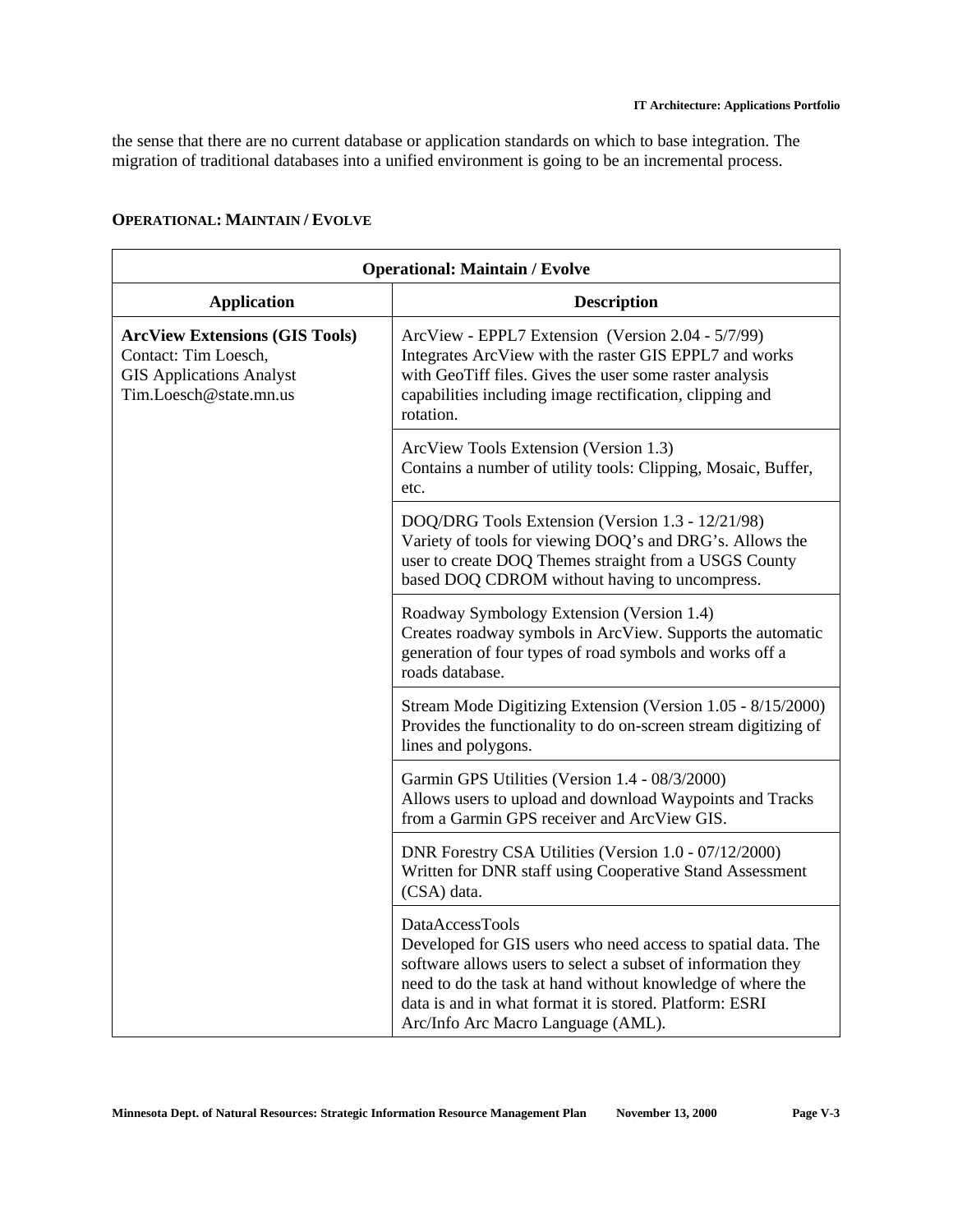| <b>Operational: Maintain / Evolve</b>                                                                                                                             |                                                                                                                                                                                                                                                                                                                                                                                          |  |
|-------------------------------------------------------------------------------------------------------------------------------------------------------------------|------------------------------------------------------------------------------------------------------------------------------------------------------------------------------------------------------------------------------------------------------------------------------------------------------------------------------------------------------------------------------------------|--|
| <b>Application</b>                                                                                                                                                | <b>Description</b>                                                                                                                                                                                                                                                                                                                                                                       |  |
| <b>Boat and Water Safety Records</b><br>Contact: Kim Elverum,<br>Boat & Water Safety Coordinator<br>Kim.Elverum@state.mn.us                                       | Data associated with watercraft accidents. Developed by MIS<br>in 1995. Platform: AS/400. Need migration plan.                                                                                                                                                                                                                                                                           |  |
| <b>Capital Budget System</b><br>Contact: Mark Wallace,<br><b>Facility Manager</b><br>Mark.Wallace@state.mn.us                                                     | System used to produce biennial Capital Budget. Developed<br>by Vision Technologies in 1997 at a cost of \$63,000.<br>Platform: Access; Visual Basic 4.0. Need to integrate with<br>facilities management system.                                                                                                                                                                        |  |
| <b>Commercial Game &amp; Fish</b><br><b>Licensing</b><br>Contact: Ron Kullmann,<br><b>Fish and Wildlife Consultant</b><br>Ron.Kullmann@state.mn.us                | Tracks commercial game and fish licenses issued. Developed<br>by CCSI in 1986. Platform: AS/400. Need migration plan.                                                                                                                                                                                                                                                                    |  |
| <b>Conservation Officer Training</b><br>Contact: Roger Teitz,<br><b>Training Officer</b><br>Roger.Tietz@state.mn.us                                               | Tracks Conservation Officer training. Developed by CCSI in<br>1985. Platform: AS/400. Need migration plan.                                                                                                                                                                                                                                                                               |  |
| <b>Division of Enforcement Activity</b><br><b>Reporting System (DEARS)</b><br>Contact: Diane Moe,<br><b>Enforcement Business Manager</b><br>Diane.Moe@state.mn.us | Manages Conservation Officer activity, time, expense, and<br>budget reports. Developed by Vision Technologies 1997-<br>2000. Platform: AS/400; Visual Basic 4.0 client. \$125,000<br>investment. Enhancements and Oracle 8i migration planned<br>for FY01.                                                                                                                               |  |
| <b>DNR Web Site</b><br>(www.dnr.state.mn.us)<br>Contact: Steve Lime,<br><b>Web Applications Analyst</b><br>Steve.Lime@state.mn.us                                 | An informative, educational and entertaining web site whose<br>purpose is to facilitate citizen access to natural resource and<br>recreation information. Popular applications are the lake<br>survey reports and maps, river level reports, state parks,<br>community forums, and the GameFinder. Platform: SUN<br>E250; Apache Web Server; MYSQL databases; Perl, Java,<br>Javascript. |  |
| <b>DNRnet</b><br>Contact: Steve Lime,<br><b>Web Applications Analyst</b><br>Steve.Lime@state.mn.us                                                                | DNRnet is the department's Intranet, introduced in November<br>1998. The DNR Web Team designed an overall architecture,<br>and business units are contributing content. Site is growing,<br>but needs additional staff support if it is to continue to grow.                                                                                                                             |  |
| <b>Electronic Licensing System (ELS)</b><br>Contact: Tom Keefe,<br><b>ELS</b> Coordinator<br>Tom.Keefe@state.mn.us                                                | Point of Sale system manages the sale of hunting and fishing<br>licenses. Developed and operated by Central Bank, Jefferson<br>City, MO. System operational in 1700 locations as of March<br>2000. See also under "Development / Testing", this chapter.<br>FY00/01 budget is \$2.7 million.                                                                                             |  |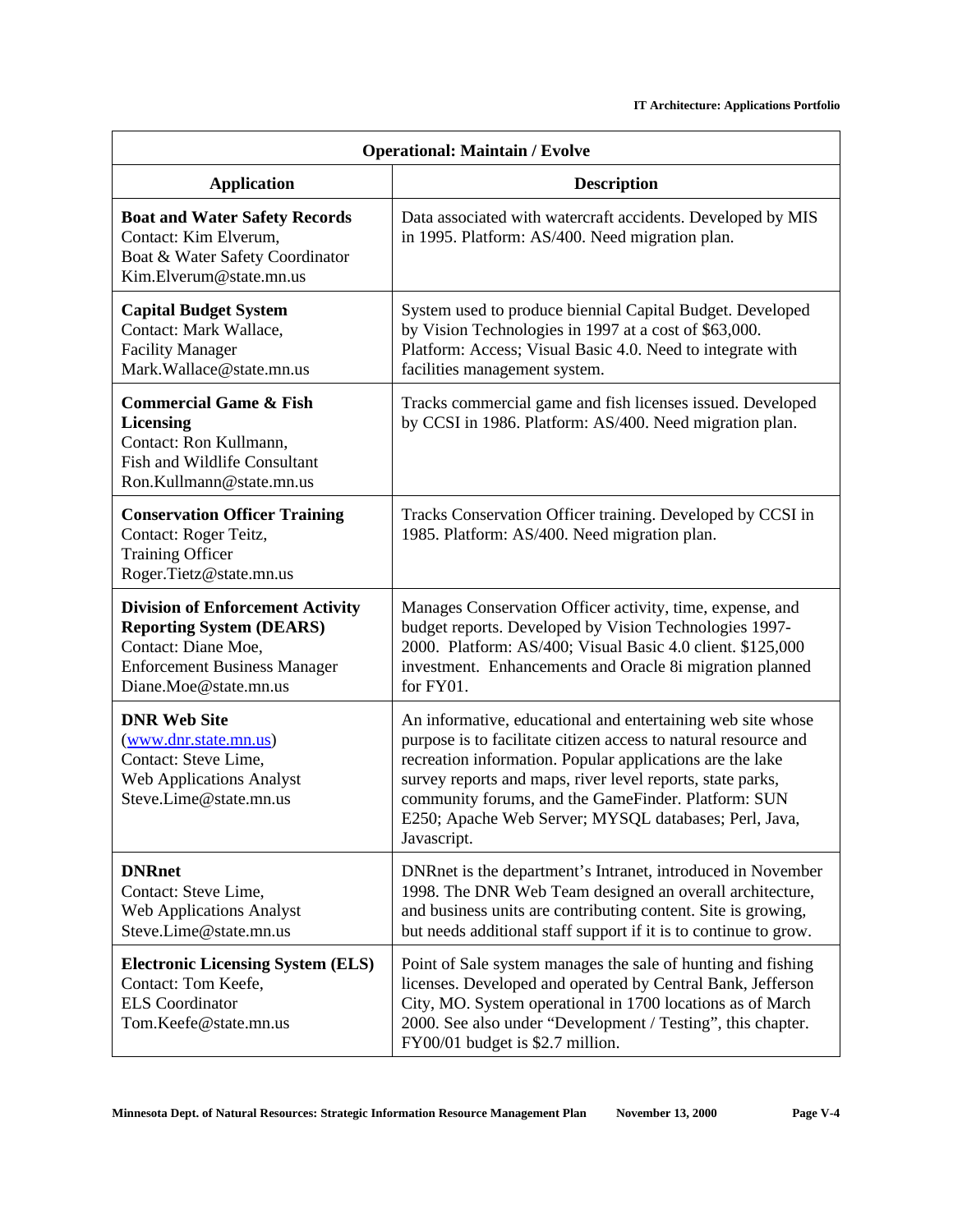| <b>Operational: Maintain / Evolve</b>                                                                                                                              |                                                                                                                                                                                                                                                                                                                                                                                                                         |  |
|--------------------------------------------------------------------------------------------------------------------------------------------------------------------|-------------------------------------------------------------------------------------------------------------------------------------------------------------------------------------------------------------------------------------------------------------------------------------------------------------------------------------------------------------------------------------------------------------------------|--|
| <b>Application</b>                                                                                                                                                 | <b>Description</b>                                                                                                                                                                                                                                                                                                                                                                                                      |  |
| <b>Enforcement Violations, Arrests,</b><br>and Confiscations System<br>Contact: Pat Watts,<br><b>Enforcement Management Analyst</b><br>Patricia. Watts@state.mn.us | Mission critical system maintains records of DNR-issued<br>warrants pertaining to fish, game, and recreational vehicle law<br>violations. Developed by CCSI 1985. Platform: AS/400.<br>Major modifications by MIS in 1995 to accept transfer of data<br>from the Total Court Information System (TCIS). Minor fixes<br>by Born Consulting in July 1999. FY00 maintenance:<br>\$25,000. Need migration plan.             |  |
| <b>Engineering Project Management</b><br>Contact: Judy Winiecki,<br>Principal Land Surveyor<br>Judy.Winiecki@state.mn.us                                           | Provides status of survey and design projects, both in-house<br>and under contract. Platform: Access 2000. Need network<br>access to database. Contracted with Wendy Nelson in July<br>1999 to upgrade functionality and reporting options.                                                                                                                                                                             |  |
| <b>Environmental Review Database</b><br>Contact: Steve Colvin,<br>ER Program Supervisor<br>Steve.Colvin@state.mn.us                                                | Consolidated database of environmental review information<br>and a common application for accessing that database by<br>parties involved in the receipt, review, and response to<br>environmental review documents. Developed by Vision<br>Technologies in 1999. Y2K investment was \$42,400. Total<br>investment to date is \$125,000. Platform: Oracle 8i; Visual<br>Basic 5.0 client.                                |  |
| <b>Field Services Consolidated</b><br>Database (CODA)<br>Contact: Mark Wallace,<br><b>Facilities Manager</b><br>Mark.Wallace@state.mn.us                           | Project initiated Fall 1996 to integrate four databases and<br>applications: Facilities Management, Fleet Management,<br>Fixed Asset Inventory, and Safety Programs. Application<br>continuing to be developed by Vision Technologies. Platform:<br>AS/400 with VB6.0 client. Y2K investment of \$405,000.<br>Total invested to date is \$785,000. Annual maintenance<br>estimated to be \$80,000. Need migration plan. |  |
| <b>Fisheries Creel Survey Database</b><br>Contact: Al Stevens,<br>Program Coordinator<br>Allen.Stevens@state.mn.us                                                 | Application estimates fishing pressure: hours of fishing per<br>time period; catch per unit effort ( $CPUE = number of fish$<br>caught per unit of fishing effort); total catch as identified by<br>anglers surveyed. Developed by Division of Fisheries. Data<br>maintained in fisheries area offices. Platform: dBase IV.                                                                                             |  |
| <b>Fisheries Data Mart</b><br>Contact: Karen Schroeder,<br><b>Fisheries Programmer Analyst</b><br>Karen.Schroeder@state.mn.us                                      | Database contains detailed and summary statewide data from<br>Creel, Lake Survey, and Stocking databases. Users connect to<br>the database via LAN, WAN, or dial-in, and use SQL-<br>compliant software (e.g. Microsoft Access, ArcView, Crystal<br>Reports, Quattro Pro) to access the data. Platform: Oracle 8i.                                                                                                      |  |
| <b>Fisheries Lake Management</b><br><b>System</b><br>Contact: Maggie Gorsuch,<br>Office and Administrative Specialist<br>Maggie.Gorsuch@state.mn.us                | Application to help Fisheries managers reach decisions<br>regarding the best management of lakes, prepare and<br>implement plans, and evaluate results. Platform: dBASE IV;<br>plan to replace the program with a web-based application in<br>2001. See also under "Development / Testing" in this chapter.                                                                                                             |  |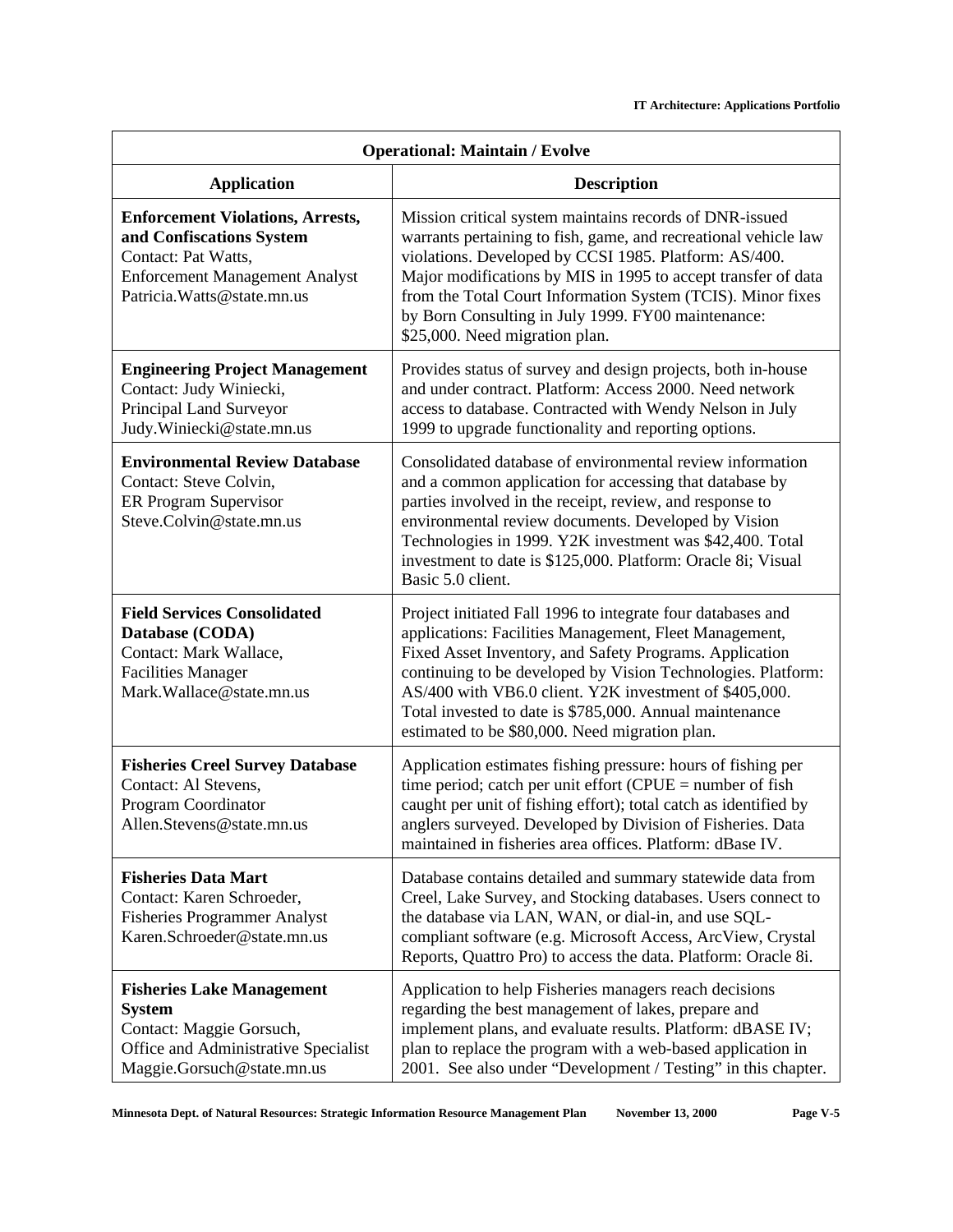| <b>Operational: Maintain / Evolve</b>                                                                                                                                |                                                                                                                                                                                                                                                                                                                                                                                                                                                                                                                                                                                                                                                          |  |
|----------------------------------------------------------------------------------------------------------------------------------------------------------------------|----------------------------------------------------------------------------------------------------------------------------------------------------------------------------------------------------------------------------------------------------------------------------------------------------------------------------------------------------------------------------------------------------------------------------------------------------------------------------------------------------------------------------------------------------------------------------------------------------------------------------------------------------------|--|
| <b>Application</b>                                                                                                                                                   | <b>Description</b>                                                                                                                                                                                                                                                                                                                                                                                                                                                                                                                                                                                                                                       |  |
| <b>Fisheries Lake Survey Database</b><br>Contact: Karen Schroeder,<br><b>Fisheries Programmer Analyst</b><br>Karen.Schroeder@state.mn.us                             | Application organizes physical, chemical, and biological data<br>concerning habitat, water quality, and fish populations in<br>Minnesota lakes. Allows Fisheries to develop management<br>plans, evaluate management techniques, and monitor long<br>term changes or trends in aquatic environments. Lake reports<br>generated by the system are very popular with the public and<br>are available in printed form or on the DNR Web Site. Data is<br>maintained at area offices, and combined at Central Office<br>into a statewide database. Platform: dBase IV; will be<br>replaced by a web-based application (interface written in<br>PHP) in 2002. |  |
| <b>Fisheries MinnAqua Database</b><br>Contact: Linda Erickson-Eastwood,<br>MinnAqua Program Manager<br>Linda.Erickson-Eastwood@state.mn.<br><b>us</b>                | Application maintains data for the aquatic education program.<br>Goal of the program is to inform the public about life history,<br>habitat requirements, and management of the aquatic species<br>of the state, and to promote understanding of the issues related<br>to balancing social, environmental, and economic demands.<br>Database contains information about the activities of the<br>program, volunteer time, and donations, and is stored in the<br>Central Office. Platform: Visual dBase.                                                                                                                                                 |  |
| <b>Fisheries Stocking Database</b><br>Contact: Maggie Gorsuch,<br>Office and Administrative Specialist<br>Maggie.Gorsuch@state.mn.us                                 | Application tracks the stocking of public lakes. Data,<br>including the species, strain, size, and number of fish stocked,<br>is entered and maintained in the Central Office. Platform:<br>dBase IV; release of new web-based application scheduled for<br>January 2001.                                                                                                                                                                                                                                                                                                                                                                                |  |
| <b>Fisheries Work Planning &amp;</b><br><b>Budgeting</b><br>Contact: Linda Erickson-Eastwood,<br>MinnAqua Program Manager<br>Linda.Erickson-Eastwood@state.mn.<br>us | Application used to develop annual work plans and budgets.<br>Process starts at area offices and rolls up to division work plan<br>and budget. Uses data from Fleet Management System and<br>SEMA4 to calculate equipment costs, staff costs, and<br>resources. Application developed by Rick Nelson, Fisheries<br>Biologist. Potential for use throughout DNR. Modification<br>underway to include Capitol Budget Program (Linda<br>Erickson-Eastwood). Platform: Visual dBase. Projected<br>completion date is July 2001.                                                                                                                              |  |
| <b>Forest Campgrounds</b><br><b>Administrative Database</b><br>Contact: Steve Simmer,<br>Program Coordinator<br>Steve.Simmer@state.mn.us                             | Information on forest campgrounds for management purposes.<br>Platform: Access '97.                                                                                                                                                                                                                                                                                                                                                                                                                                                                                                                                                                      |  |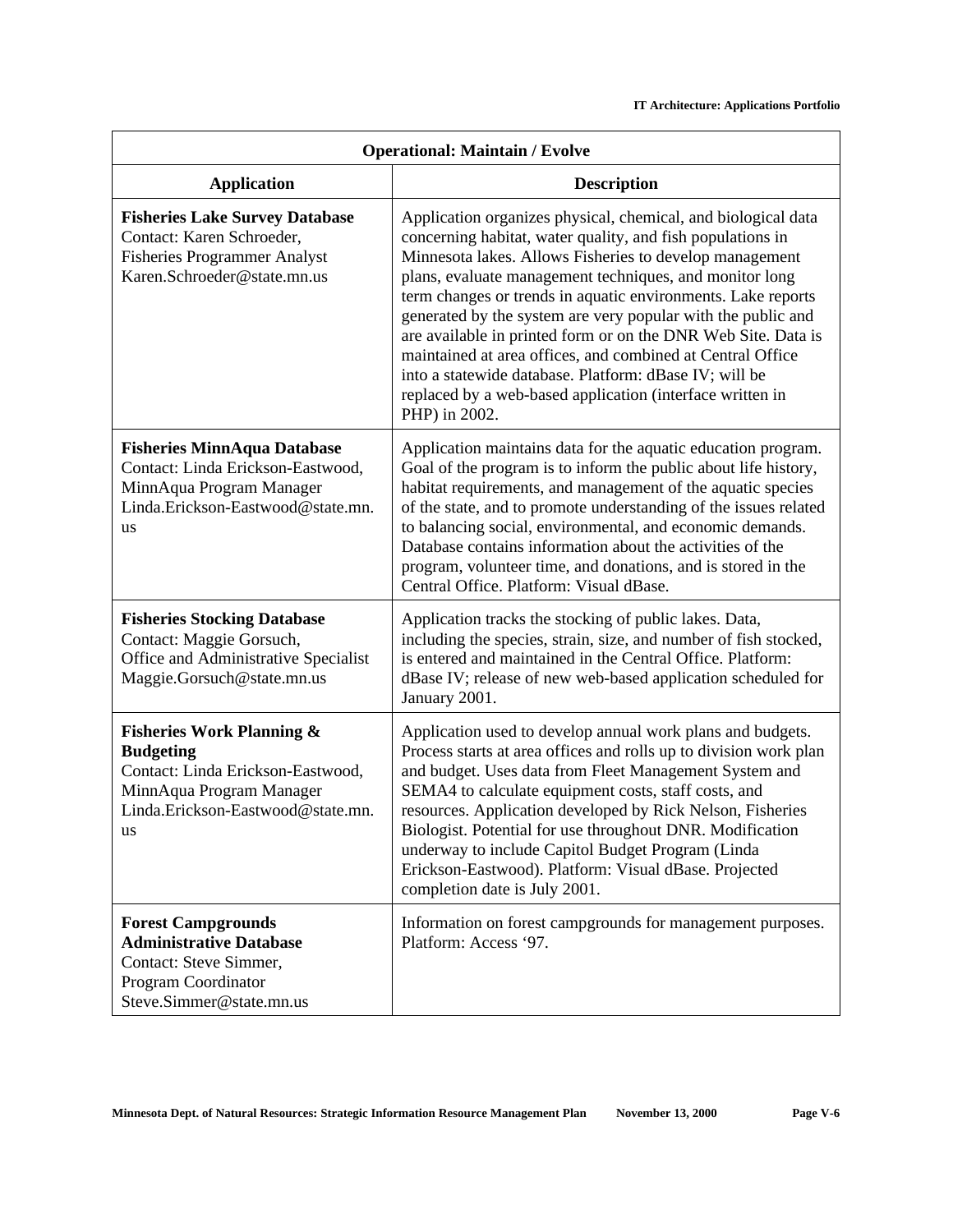| <b>Operational: Maintain / Evolve</b>                                                                                                                                             |                                                                                                                                                                                                                                                                                                                                                                                                                                                                                                                                                                                                                                                                                                                                                                                                                                                                                                                                                                                                                                                                                                             |  |
|-----------------------------------------------------------------------------------------------------------------------------------------------------------------------------------|-------------------------------------------------------------------------------------------------------------------------------------------------------------------------------------------------------------------------------------------------------------------------------------------------------------------------------------------------------------------------------------------------------------------------------------------------------------------------------------------------------------------------------------------------------------------------------------------------------------------------------------------------------------------------------------------------------------------------------------------------------------------------------------------------------------------------------------------------------------------------------------------------------------------------------------------------------------------------------------------------------------------------------------------------------------------------------------------------------------|--|
| <b>Application</b>                                                                                                                                                                | <b>Description</b>                                                                                                                                                                                                                                                                                                                                                                                                                                                                                                                                                                                                                                                                                                                                                                                                                                                                                                                                                                                                                                                                                          |  |
| <b>GIS Core Database</b><br>Contact: Robert Maki,<br>Database Administrator<br>Robert.Maki@state.mn.us                                                                            | The GIS Core Database is an outgrowth of a traditional<br>ARC/INFO database architecture that relies on remotely<br>mounted file systems to access data across various portions of<br>the network. Data are organized in tile-based extent, and are<br>generally only accessible through proprietary software.<br>Spatially continuous data access is provided through ARC<br>LIBRARIAN data structures. Data are redundantly stored at<br>separate key access sites to improve performance of GIS<br>applications, and better support user requirements. Data may<br>also exist in different file formats, particularly in ARC/INFO<br>coverages and Shape files. Data are accessed extensively<br>through both desktop (Windows) and UNIX-based<br>environments. File systems are shared through Samba server<br>processes to desktop clients (the "v" drive), or through the use<br>of NFS networking protocols between UNIX workstations.<br>Portions of the Core Database have found their way into web-<br>based applications, although the data has typically required<br>additional pre-processing. |  |
| <b>GIS Data Deli</b><br>Contact: Steve Lime,<br><b>Internet Applications Analyst</b><br>Steve.Lime@state.mn.us                                                                    | An internet-based spatial data acquisition site that allows<br>users to download raw computer-readable data for use in their<br>Geographic Information System, image processing system, or<br>database. The site includes links to extensive and summary<br>level data descriptions (metadata). The web search interface is<br>written in Javascript and Java with system support functions<br>provided by Perl scripts. The spatial display, query, and<br>reporting functions are provided by the University of<br>Minnesota's MapServer software. A variety of integrated data<br>processing support functions are written in Perl and Arc<br>Macro Language (AML). The site is an integrated system of<br>data storage, access, maintenance, documentation, and<br>distribution. The site contains data that is assembled from the<br>DNR GIS Core Database. An update process is executed on a<br>weekly schedule.                                                                                                                                                                                     |  |
| <b>HEAT: HelpDesk Expert</b><br><b>Automation Tool</b><br>Contact: Leah Kemp or Jeff Pauly,<br><b>Help Desk Specialists</b><br>Leah.Kemp@state.mn.us<br>Jeffrey.Pauly@state.mn.us | HEAT: HelpDesk Expert Automation Tool (GoldMine<br>Software Corp.) is PC/LAN-based help desk automation<br>software for help desks and call centers providing internal and<br>external customer support. HEAT features a complete suite of<br>call logging and tracking tools, management and analysis<br>reporting, knowledge-based problem solving assistance and<br>add-on knowledge bases, automatic call escalation and<br>messaging, call record import, and easy DOS-to-Windows<br>data conversion. HEAT's help desk automation features<br>streamline internal efficiency and improve customer service.                                                                                                                                                                                                                                                                                                                                                                                                                                                                                             |  |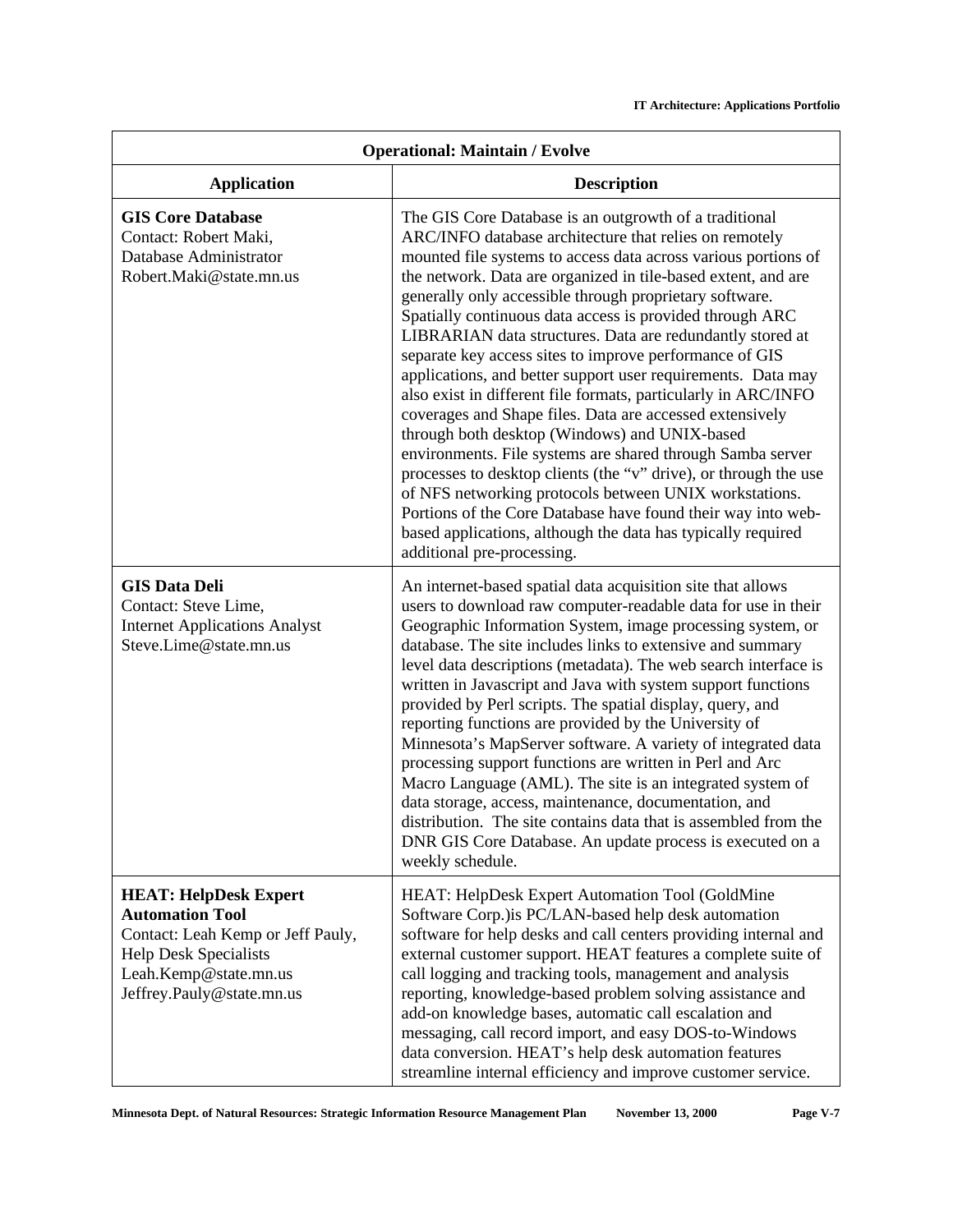| <b>Operational: Maintain / Evolve</b>                                                                                                                   |                                                                                                                                                                                                                                                                                                                                                                                                                                                                                                                                                                                                                                                                                                                                                                                                                                                      |  |
|---------------------------------------------------------------------------------------------------------------------------------------------------------|------------------------------------------------------------------------------------------------------------------------------------------------------------------------------------------------------------------------------------------------------------------------------------------------------------------------------------------------------------------------------------------------------------------------------------------------------------------------------------------------------------------------------------------------------------------------------------------------------------------------------------------------------------------------------------------------------------------------------------------------------------------------------------------------------------------------------------------------------|--|
| <b>Application</b>                                                                                                                                      | <b>Description</b>                                                                                                                                                                                                                                                                                                                                                                                                                                                                                                                                                                                                                                                                                                                                                                                                                                   |  |
| <b>Land Ownership System</b><br><b>Mineral Rights Information System</b><br>Contact: Mike Jordan,<br>Data Systems Specialist<br>Mike.Jordan@state.mn.us | System to manage all DNR-owned surface land and mineral<br>rights. Developed by CCSI 1983-85. Accounts receivable, and<br>billings for land sales, gravel, and professional services added<br>1988-1992. System has been cobbled together over the last ten<br>years and is seriously out-of-date. A Project Definition JDA <sup>SM</sup><br>was held in March 1999 to begin defining needs for a new<br>system. The FY00/01 budget initiative was not funded.<br>LCMR Proposal FY02/03: \$2,875,000. DNR should set a<br>highest priority on developing an integrated land information<br>system. Platform: AS/400.                                                                                                                                                                                                                                 |  |
| <b>LandView</b><br>Contact: Craig Perreault,<br><b>GIS</b> Specialist<br>Craig.Perreault@state.mn.us                                                    | LandView is a program designed for non-GIS users to view a<br>suite of geographic data that would otherwise require learning<br>complex data storage techniques. Basemaps such as Digital<br>Orthophoto Quads (DOQs), Scanned USGS Quadrangle Maps<br>(DRGs), National Wetland Inventory (NWI), Digital Plats<br>Books, and DNR Land Ownership are tiled (stored in many<br>pieces) because of their large size. This program will foster<br>GIS knowledge. Users will become familiar with information<br>available and will be empowered to use spatial data in their<br>work. Some users will want more and will move on to more<br>complex software such as EPIC and ArcView. This software<br>is not a replacement for ArcView or EPIC, but is designed to<br>fill a gap in our information access technologies. Platform:<br>Visual Basic 6.0. |  |
| <b>LandView</b><br>Contact: Steve Lime,<br><b>Internet Applications Analyst</b><br>Steve.Lime@state.mn.us                                               | This is an Internet version of the LandView system described<br>above. Both applications are needed due to limited high-speed<br>access to the Internet.                                                                                                                                                                                                                                                                                                                                                                                                                                                                                                                                                                                                                                                                                             |  |
| <b>License Point of Sale System</b><br>Contact: Suellen Rau,<br><b>Registrations Program Manager</b><br>Suellen.Rau@state.mn.us                         | System manages sale of hunting and fishing licenses, park<br>permits, and cross-country ski passes at the License Bureau<br>counter. Interface to LRDI, Registrations, Lotteries, and<br>Titling systems. Platform: Visual Basic 6.0.                                                                                                                                                                                                                                                                                                                                                                                                                                                                                                                                                                                                                |  |
| Map & Brochure Distribution<br><b>System</b><br>Contact: Robin Persons,<br>Info Center Supervisor<br>Robin.Persons@state.mn.us                          | Maintains information associated with mailing DNR<br>publications. Developed by MIS 1995. Platform: AS/400.<br>Need migration plan.                                                                                                                                                                                                                                                                                                                                                                                                                                                                                                                                                                                                                                                                                                                  |  |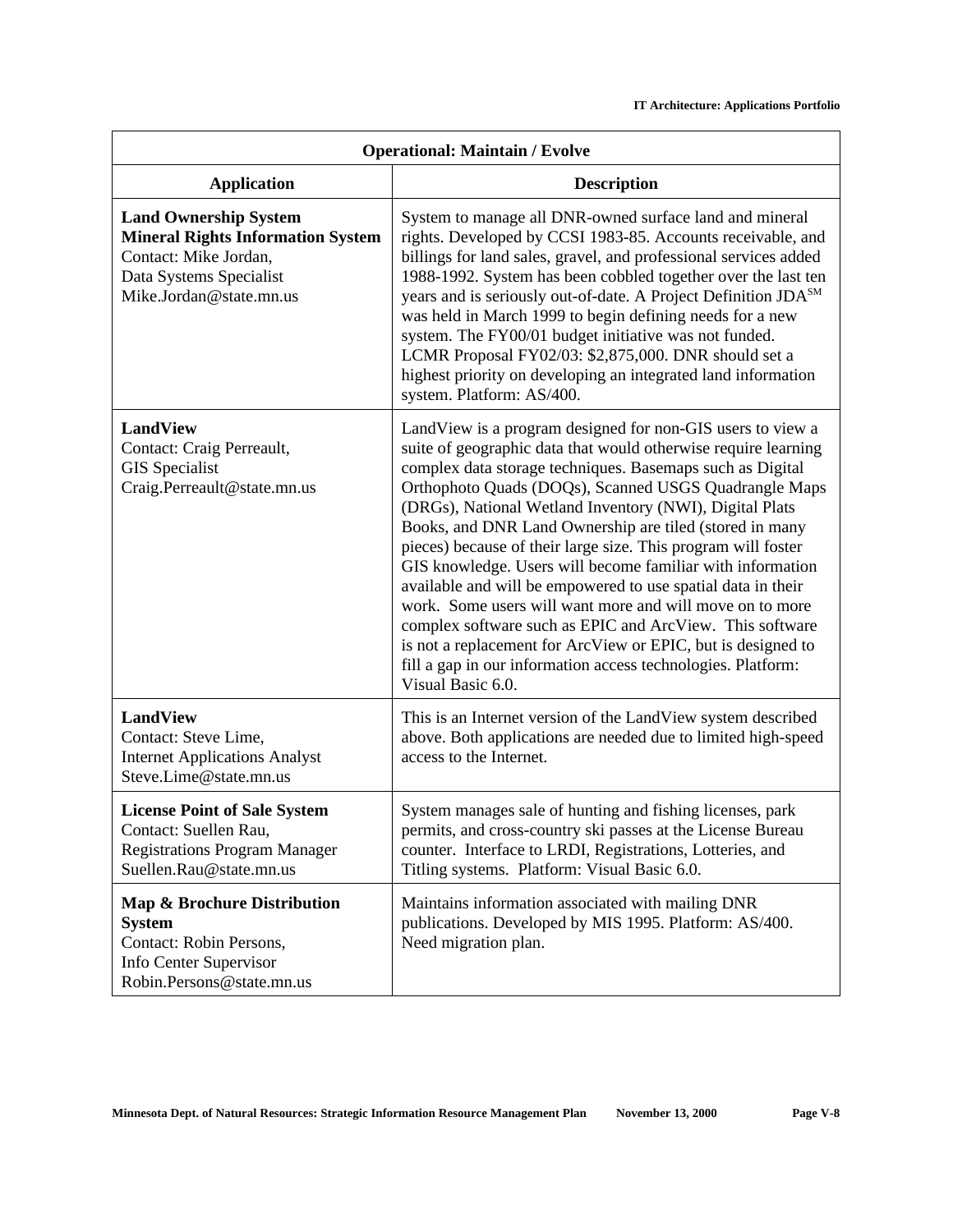| <b>Operational: Maintain / Evolve</b>                                                                                                             |                                                                                                                                                                                                                                                                                                                                                                                                                                                                                                                                                                                                                                                                                                                                                                                                                                                                                                                                                                                                                                                                                                        |
|---------------------------------------------------------------------------------------------------------------------------------------------------|--------------------------------------------------------------------------------------------------------------------------------------------------------------------------------------------------------------------------------------------------------------------------------------------------------------------------------------------------------------------------------------------------------------------------------------------------------------------------------------------------------------------------------------------------------------------------------------------------------------------------------------------------------------------------------------------------------------------------------------------------------------------------------------------------------------------------------------------------------------------------------------------------------------------------------------------------------------------------------------------------------------------------------------------------------------------------------------------------------|
| <b>Application</b>                                                                                                                                | <b>Description</b>                                                                                                                                                                                                                                                                                                                                                                                                                                                                                                                                                                                                                                                                                                                                                                                                                                                                                                                                                                                                                                                                                     |
| <b>MapServer</b><br>Contact: Steve Lime,<br><b>Internet Applications Analyst</b><br>Steve.Lime@state.mn.us                                        | An OpenSource development environment for building<br>spatially-enabled Internet applications. The software builds on<br>other freeware systems like Shapelib, FreeType, Proj.4,<br>libTIFF, Perl, and others. MapServer will run on<br>Linux/Apache platforms, is known to compile on most<br>UNIXes, and will run under Windows NT/98/95. MapServer<br>supports MapScript, which allows scripting languages such as<br>Perl, Python, Tk/Tcl, Guile, and Java to access its C API.<br>MapScript provides a rich environment for developing<br>applications that integrate disparate data. If the data has a<br>spatial component and you can get to it via a scripting<br>environment, then you can map it. Originally developed by<br>the University of Minnesota ForNet project (Steve Lime) in<br>cooperation with NASA and the Minnesota DNR.<br>Enhancements made by DNR and the Minnesota Land<br>Management Information Center. Current development is<br>funded by the TerraSIP project, a NASA sponsored project<br>between the University and a consortium of land management<br>interests. |
| <b>Minerals Work Planning Database</b><br>Contact: Perry Canton,<br>Minerals Senior Engineer<br>Perry.Canton@state.mn.us                          | Database manages annual work plan proposals and budgets,<br>generates annual spending plans, staff time allocations, and<br>tracks work plan accomplishments for performance reporting.<br>Vision Technologies conducted JAD session March 1999.<br>Perry Canton, Minerals engineer, developed conceptual,<br>logical, and physical data models, and implemented the<br>system in Access '97.                                                                                                                                                                                                                                                                                                                                                                                                                                                                                                                                                                                                                                                                                                          |
| <b>Natural Heritage Information</b><br><b>System (NHIS)</b><br>Contact: Carmen Converse,<br><b>MCBS</b> Supervisor<br>Carmen.Converse@state.mn.us | NHIS provides information on Minnesota's rare plants,<br>animals, native plant communities, and other rare features.<br>The database is continually updated as new information<br>becomes available, and is the most complete source of data on<br>rare or otherwise significant species, natural communities,<br>and other natural features. The most commonly-used<br>component of NHIS is the Rare Features Database. It began as<br>a compilation of historical records from museum collections<br>and published information. This has been supplemented with<br>data from years of field work on rare features. Platform:<br>DataFlex / PC-UNIX. System needs to be upgraded.<br>Meetings with Natural Heritage staff May-July 2000 to<br>explore delivery of NHIS data over the web. See also under<br>"Proposed New Applications" in this chapter.                                                                                                                                                                                                                                              |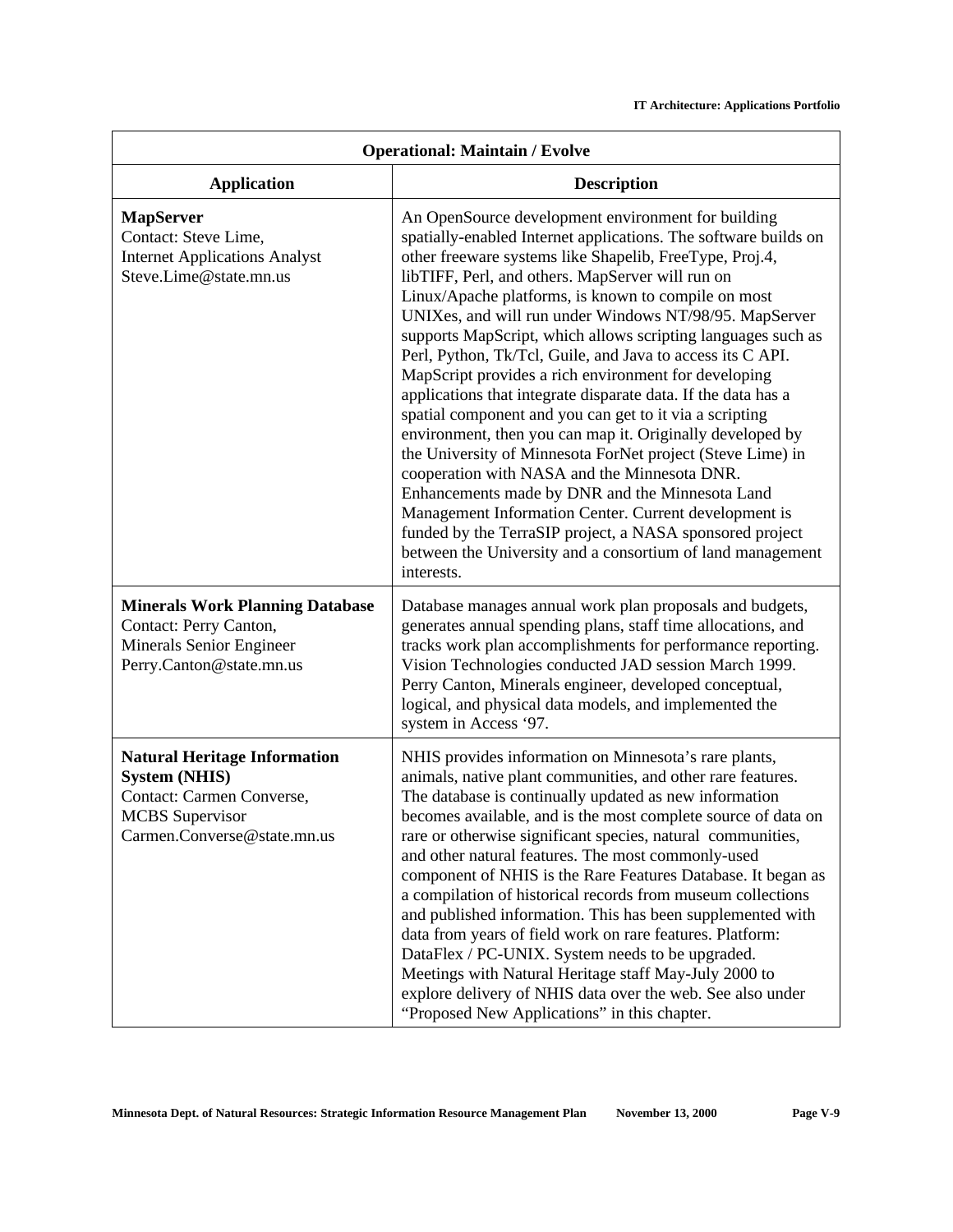| <b>Operational: Maintain / Evolve</b>                                                                                                                                                          |                                                                                                                                                                                                                                                                                                                                                                                                                                                                                                                                                                                                                                                                                                                                                                      |
|------------------------------------------------------------------------------------------------------------------------------------------------------------------------------------------------|----------------------------------------------------------------------------------------------------------------------------------------------------------------------------------------------------------------------------------------------------------------------------------------------------------------------------------------------------------------------------------------------------------------------------------------------------------------------------------------------------------------------------------------------------------------------------------------------------------------------------------------------------------------------------------------------------------------------------------------------------------------------|
| <b>Application</b>                                                                                                                                                                             | <b>Description</b>                                                                                                                                                                                                                                                                                                                                                                                                                                                                                                                                                                                                                                                                                                                                                   |
| <b>Observation Well Records</b><br>(OBWELL)<br>Contact: Tom Gullett,<br>Observation Well Hydrologist<br>Tom.Gullett@state.mn.us<br>Jim Zandlo, State Climatologist<br>James.Zandlo@state.mn.us | DNR Waters has managed a statewide network of water level<br>observation wells since 1944. About 700 observation wells are<br>monitored currently. Data from these wells are used to assess<br>ground water resources, determine trends, interpret impacts of<br>pumping and climate, plan for water conservation, evaluate<br>water conflicts, and otherwise manage the water resource. Soil<br>and Water Conservation Districts under contract with DNR<br>Waters measure the wells monthly and report the readings.<br>The U.S. Geological Survey also monitors some wells using<br>continuous recorders. Readings are also obtained from<br>volunteers at other locations. Platform: NT network server;<br>FoxPro 2.6; web-enabled access: ASP and Visual Basic. |
| <b>Parks Campground Management</b><br>Contact: Suzanne Jenkins,<br>Parks MIS Supervisor<br>Suzanne.Jenkins@state.mn.us                                                                         | "Campground Manager," a packaged application developed<br>by Mission Management Information Systems Inc., Ontario,<br>Canada is being implemented. Functions include: camp site<br>reservations, customer tracking, revenue tracking, and various<br>accounting functions and reports. Implemented in 19 state<br>parks in 1999, 15 more in 2000. Parks allocated operating<br>funds to implement after FY00/01 initiative failed. Estimated<br>investment to date is \$500,000.                                                                                                                                                                                                                                                                                     |
| <b>Pathology Lab Management</b><br>Contact: Joe Marcino,<br>Pathologist<br>Joe.Marcino@state.mn.us                                                                                             | Database stores casework the laboratory has handled since<br>1992, including all testing, recommendations, and reports.<br>Developed by Pathology Lab staff. Application meets user<br>needs at this time. Platform: Access '97.                                                                                                                                                                                                                                                                                                                                                                                                                                                                                                                                     |
| <b>PlatViewer</b><br>Contact: Tim Loesch,<br><b>GIS Applications Analyst</b><br>Tim.Loesch@state.mn.us                                                                                         | The PlatViewer program allows users to interactively browse<br>Rockford Plat maps that are stored in digital format. The plat<br>information is created by township and the users can select a<br>township of interest by specifying either a Public Land Survey<br>(PLS) section or by browsing through the townships<br>organized in county folders. The application allows users to<br>view the plat information and create printouts that they can<br>take into the field. Platform: Visual Basic with ESRI<br>MapObjects Light add-ons.                                                                                                                                                                                                                         |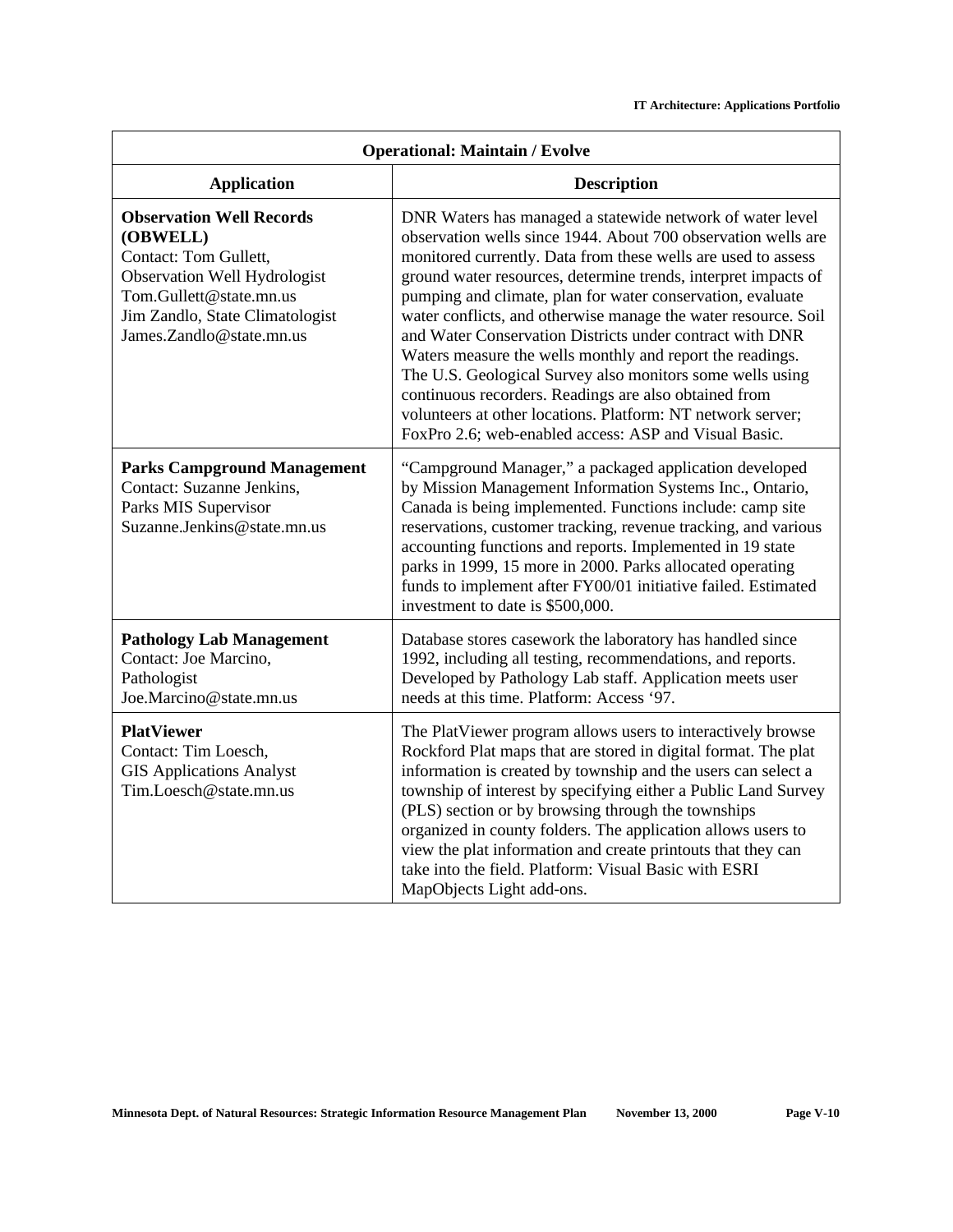| <b>Operational: Maintain / Evolve</b>                                                                                                                 |                                                                                                                                                                                                                                                                                                                                                                                                                                                                                                                                                                                                                                                                                                                                                         |
|-------------------------------------------------------------------------------------------------------------------------------------------------------|---------------------------------------------------------------------------------------------------------------------------------------------------------------------------------------------------------------------------------------------------------------------------------------------------------------------------------------------------------------------------------------------------------------------------------------------------------------------------------------------------------------------------------------------------------------------------------------------------------------------------------------------------------------------------------------------------------------------------------------------------------|
| <b>Application</b>                                                                                                                                    | <b>Description</b>                                                                                                                                                                                                                                                                                                                                                                                                                                                                                                                                                                                                                                                                                                                                      |
| <b>Revenue Management System</b><br>(REVSYS)<br>Contact: Linda Notch,<br><b>Management Reporting Finance</b><br>Specialist<br>Linda.Notch@state.mn.us | Processes revenues of over \$100 million per year and makes<br>deposits to 400 distinct account distributions. Majority of<br>transactions and revenues grouped in nine business areas:<br>mining rents and royalties; water permits and pumping fees;<br>timber sales; park permits and merchandise sales; vehicle and<br>boat registrations; arrests and confiscations; real estate sales<br>and leases; and fleet usage. Originally developed by Born<br>Consulting; rewritten by CCSI for MAPS. REVSYS is<br>seriously out-of-date.                                                                                                                                                                                                                 |
|                                                                                                                                                       | Advanced Strategies, Inc. facilitated four JDA <sup>SM</sup> sessions and<br>completed 1) a Project Definition $(11/21/96)$ , 2) a Business<br>Process Model (12/14/96), 3) a Business Object Model<br>$(1/10/97)$ , and 4) four Event Models $(1/22/97)$ . Additional<br>meetings were held in February 1997 to approximate costs to<br>develop and fully implement the Revenue System project.<br>Advanced Strategies, Inc. prepared a Phase I Final Report<br>dated May 7, 1997. Budget initiative submitted for FY98/99<br>was unsuccessful; project was included in failed FY00/01 IT<br>Budget Initiative at \$425,000 plus ongoing cost of \$80,000<br>annually for one position. See also under "Proposed New<br>Applications" in this chapter. |
| <b>Scientific and Natural Areas</b><br><b>Database</b><br>Contact: Bob Djupstrom,<br><b>SNA Program Manager</b><br>Bob.Djupstrom@state.mn.us          | DOS-based system developed by The Nature Conservancy for<br>managing SNA biological and conservation data. SNA<br>program budget data is maintained in Lotus. Goal is to<br>integrate components. Met with Carol Pearson 11/24/98 to<br>discuss options for system upgrade. Met with Terry Johns<br>(volunteer) 12/3/98. Platform: Advanced Revelation. Need<br>migration plan.                                                                                                                                                                                                                                                                                                                                                                         |
| <b>State Parks Facility Database</b><br>Contact: Suzanne Jenkins,<br>Parks MIS Supervisor<br>Suzanne.Jenkins@state.mn.us                              | Database used by staff for planning, reservation data, and<br>public brochures about park facilities. Contains everything<br>about park facilities from miles of trails to counties that the<br>parks are in. Primary database for the web team to extract<br>data from and to share with others in DNR. Platform: Access<br>97.                                                                                                                                                                                                                                                                                                                                                                                                                        |
| <b>Watercraft Titling System</b><br>Contact: Suellen Rau,<br><b>Registrations Program Manager</b><br>Suellen.Rau@state.mn.us                          | Manages watercraft titling transactions. Developed by CCSI<br>1991. Platform: AS/400. Need migration plan.                                                                                                                                                                                                                                                                                                                                                                                                                                                                                                                                                                                                                                              |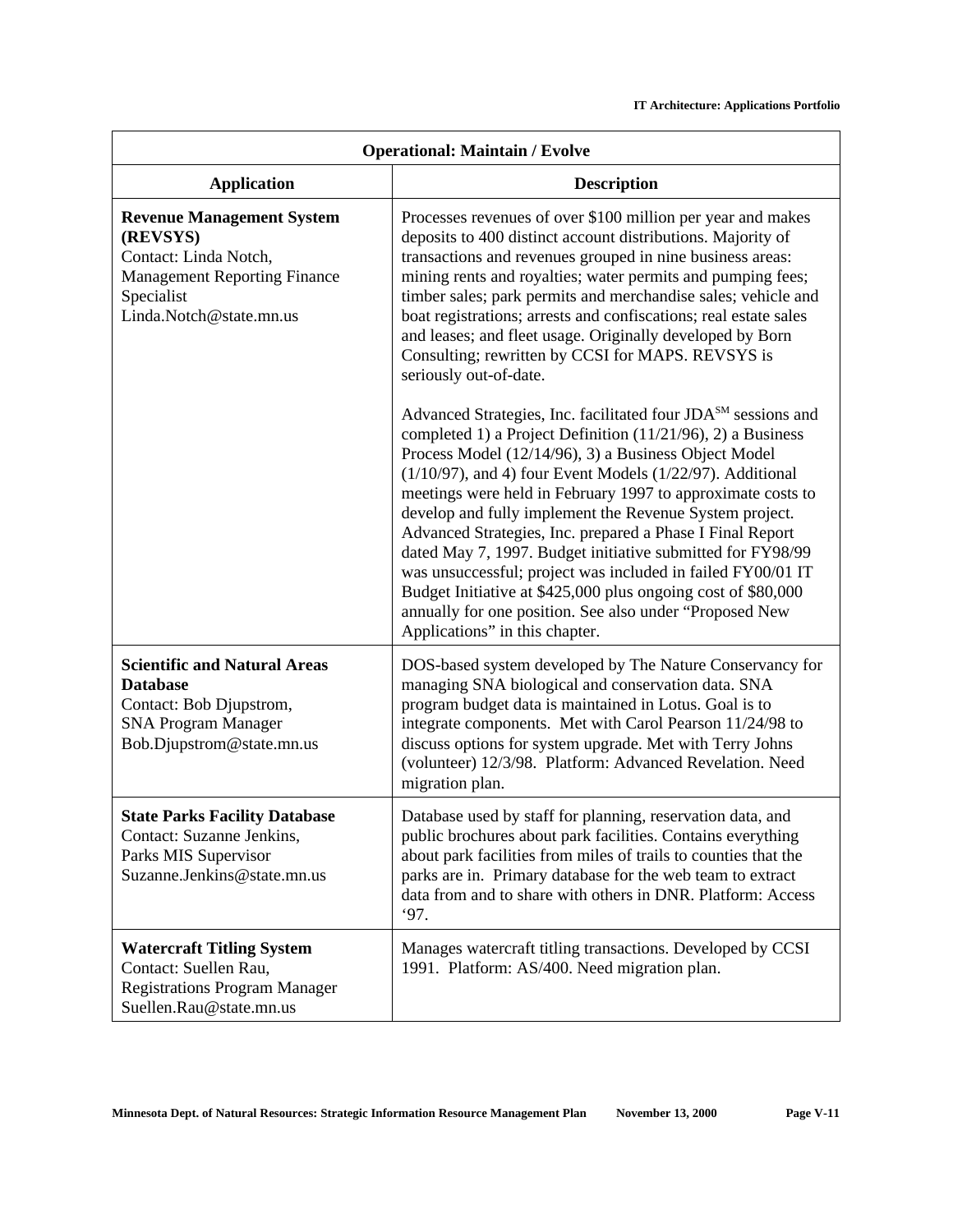# **DEVELOPMENT / TESTING**

| <b>Development / Testing</b>                                                                                                        |                                                                                                                                                                                                                                                                                                                                                                                                                                                                                                                                                                                                                                                                                                                                                               |
|-------------------------------------------------------------------------------------------------------------------------------------|---------------------------------------------------------------------------------------------------------------------------------------------------------------------------------------------------------------------------------------------------------------------------------------------------------------------------------------------------------------------------------------------------------------------------------------------------------------------------------------------------------------------------------------------------------------------------------------------------------------------------------------------------------------------------------------------------------------------------------------------------------------|
| <b>Application</b>                                                                                                                  | <b>Description</b>                                                                                                                                                                                                                                                                                                                                                                                                                                                                                                                                                                                                                                                                                                                                            |
| <b>Aquatic Plant Management</b><br>Contact: Dave Wright,<br><b>APM Program Supervisor</b><br>David.I.Wright@state.mn.us             | System to maintain and report information associated with<br>issuing permits for the control of vegetation and organisms in<br>public waters using chemical or mechanical means. Supports<br>permit issuing process as well as post-season reporting and<br>management activities. Application under development by<br>Vision Technologies 1999 abandoned after \$70,000<br>investment. Database developed by Paul Radomski, Brainerd<br>fisheries biologist, for year 2000 permit season. Platform:<br>FoxPro.                                                                                                                                                                                                                                               |
|                                                                                                                                     | Micah Garber and Joe Pugh, MIS programmer analysts, will<br>review specification documentation and user requirements,<br>and plan to continue development Fall 2000. Platform: Oracle<br>8i, Java.                                                                                                                                                                                                                                                                                                                                                                                                                                                                                                                                                            |
| <b>DNR Customer Database</b><br>Contact: Tom Felton,<br>Database Administrator<br>Tom.Felton@state.mn.us                            | Over the years, many DNR programs have developed<br>customer databases to meet their unique needs. From permit,<br>lease, and license holders, to Volunteer Magazine subscribers,<br>state park visitors, hunters, anglers, and special interest<br>groups, each program has its own interests concerning<br>customers, and its own way of recording that information.<br>Many of these databases contain duplicative, incomplete, or<br>incorrect information. This database will establish a core, up-<br>to-date repository of data about DNR customers. Developed<br>by MIS Data and Applications/GIS team. Object model,<br>logical, and physical database complete. Populating database<br>for the Volunteer Magazine application. Platform: Oracle 8i. |
| <b>Electronic Licensing System (ELS)</b><br>Contact: Tom Keefe,<br><b>ELS</b> Coordinator<br>Tom.Keefe@state.mn.us                  | Phase II of ELS under development by Central Bank. New<br>functionality for registration of recreational vehicles.<br>Expected implementation date is May 2001. See also under<br>"Operational: Maintain/Evolve" in this chapter.                                                                                                                                                                                                                                                                                                                                                                                                                                                                                                                             |
| <b>Fish Distribution Application</b><br>Contact: Tim McGuire,<br><b>Fisheries Programmer Analyst</b><br>Timothy.Mcguire@state.mn.us | Web-based application to collect, edit and report data for<br>DNR fish distribution. Stores fish stocking, harvest, transfer<br>and stocking proposal data. Provides both standardized reports<br>and supports user-defined queries which can be modified,<br>stored, and re-used by other users. Users enter and edit data in<br>a browser environment from remote locations. Application<br>will also update Fisheries data mart periodically. Developed<br>by Fisheries staff. Platform: SUN E250; Apache Web Server;<br>Oracle 8i database; PHP server side web scripting; and client<br>side JavaScript - HTML. Expected release date: January 2001.                                                                                                     |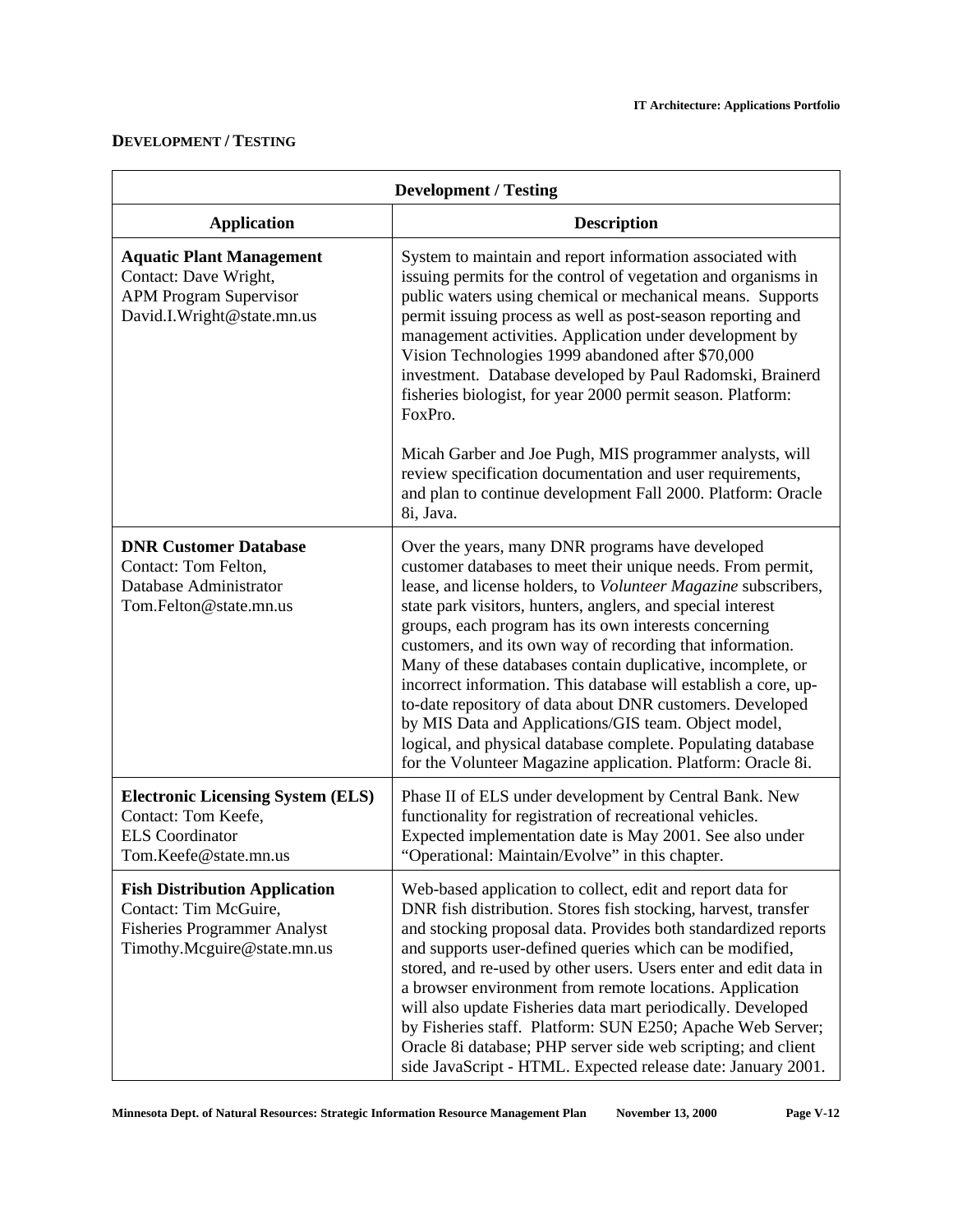| <b>Development / Testing</b>                                                                                                                         |                                                                                                                                                                                                                                                                                                                                                                                                                                                                                                                                                                                                                                                                                                                                                   |
|------------------------------------------------------------------------------------------------------------------------------------------------------|---------------------------------------------------------------------------------------------------------------------------------------------------------------------------------------------------------------------------------------------------------------------------------------------------------------------------------------------------------------------------------------------------------------------------------------------------------------------------------------------------------------------------------------------------------------------------------------------------------------------------------------------------------------------------------------------------------------------------------------------------|
| <b>Application</b>                                                                                                                                   | <b>Description</b>                                                                                                                                                                                                                                                                                                                                                                                                                                                                                                                                                                                                                                                                                                                                |
| <b>Fisheries Lake Management</b><br><b>System</b><br>Contact: Karen Schroeder,<br><b>Fisheries Programmer Analyst</b><br>Karen.Schroeder@state.mn.us | Web-based application to help Fisheries managers reach<br>decisions regarding the best management of the lakes, prepare<br>and implement plans, and evaluate results. Data stored<br>centrally. Platform: SUN E250; Apache Web Server; Oracle<br>8i database. See also under "Operational: Maintain / Evolve"<br>in this chapter.                                                                                                                                                                                                                                                                                                                                                                                                                 |
| <b>Forest Information System</b><br>(FORIST)<br>Contact: Tom Eiber,<br>Forestry Administrative Supervisor<br>Tom.Eiber@state.mn.us                   | Integrates Forest Inventory and Timber Sales System.<br>Forestry engaged Vision Technologies to work on a Timber<br>Sales accounts receivable system in 1997. Project abandoned;<br>\$19,000 investment. Norstan Consulting developed inventory<br>database. Now customizing Linnett Geomatics's Woodlands<br>The System application, which includes components for forest<br>development, forest inventory, and planning. Components<br>funded for FY00/01: Timber Sales, Forest Protection, and<br>Private Forest Management modules. Estimated investment to<br>date is $$1,000,000$ . FY02/03 investment estimate = $$800,000$ .<br>Platform: Oracle 8.04.                                                                                    |
| <b>GIS Extended Data Dictionary</b><br>Contact: Sandra Paddock,<br><b>GIS Database Specialist</b><br>Sandra.Paddock@state.mn.us                      | The data dictionary is a common, department-wide source for<br>data description, including entity definition, field<br>definition/object properties, valid attribute value domain,<br>descriptive metadata, long data names, unique data layer<br>identification, and other information. The system also<br>supports registration of data product generation processes and<br>data resource site data storage definitions. Platform: Oracle<br>8i. Internet front end for data registry and discovery. XML<br>documents and database products (GIS / "traditional") will be<br>auto-triggered from database stores. A subset of the ISO/IEC<br>11179 metamodel (see Metadata Registry below) is being<br>used in the development of this project. |
| <b>Hunting Lotteries</b><br>Contact: Rick Nordby,<br><b>BIEL IT Project Manager</b><br>Richard.Nordby@state.mn.us                                    | System manages selection of applicants for hunting lotteries<br>(doe, moose, bear, and turkey). Originally developed by CCSI<br>in 1985. Platform: AS/400. Application re-written by Born<br>Consulting, Summer 2000. Testing of Fall Turkey lottery<br>successful. Fingers crossed for the Doe Lottery in October<br>2000. Platform: Oracle 8i; Visual Basic 6.0 client. Estimated<br>investment is \$120,000.                                                                                                                                                                                                                                                                                                                                   |
| <b>Media Reservation System</b><br>Contact: Robin Persons,<br>Info Center Supervisor<br>Robin.Persons@state.mn.us                                    | Manages the lending of films, videos, and other media to<br>DNR customers. Application originally developed by Jim<br>Smith in Rbase. Vision Technologies engaged to upgrade;<br>project abandoned. Y2K investment of \$32,000. Joe Pugh,<br>MIS programmer analyst, is continuing development.<br>Platform: Oracle 8i, Visual Basic 6.0.                                                                                                                                                                                                                                                                                                                                                                                                         |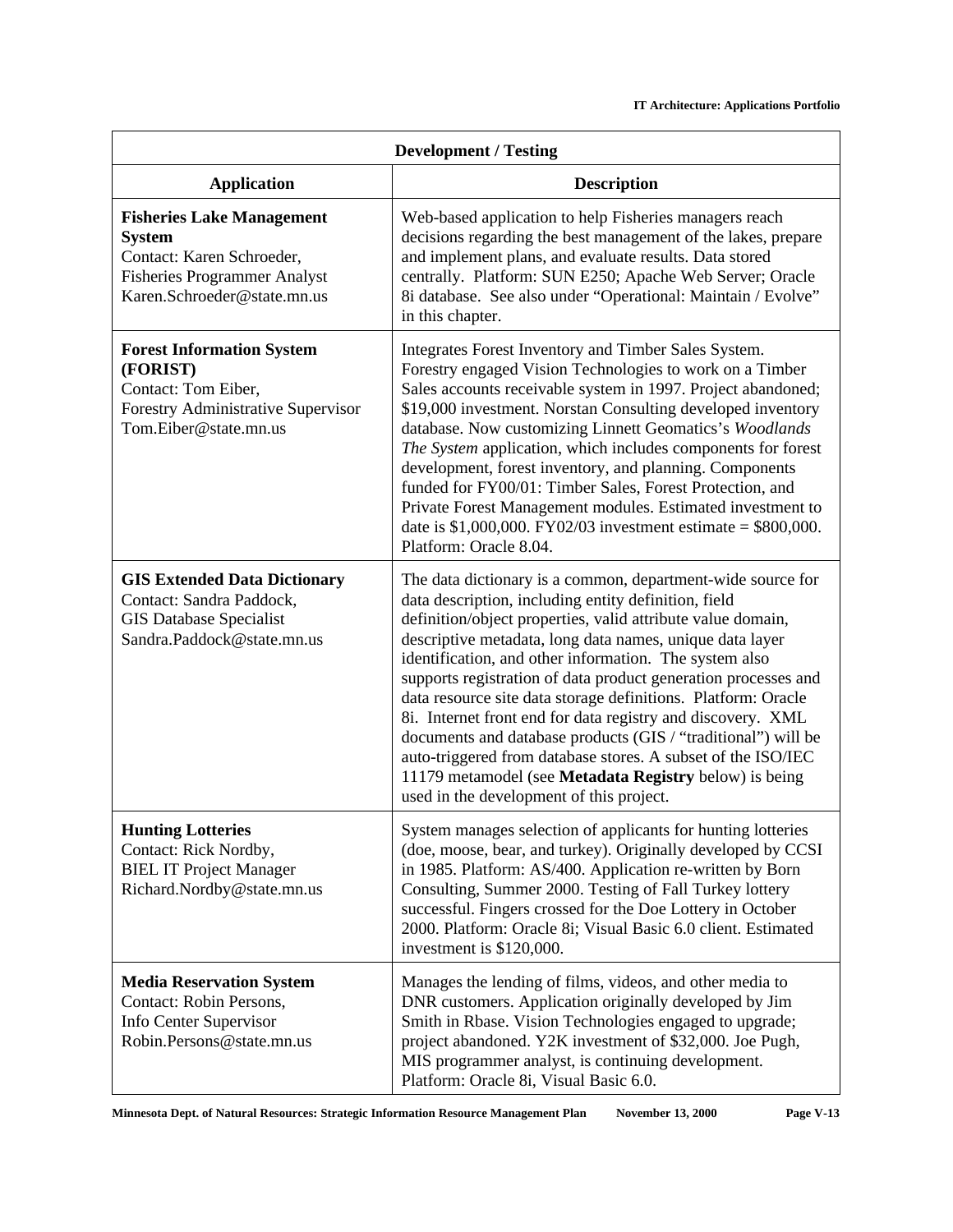| <b>Development / Testing</b>                                                                                                                                                          |                                                                                                                                                                                                                                                                                                                                                                                                                                                                                                                                                                                                                                                                                                                                                                                                                                                                                                                                                                                  |
|---------------------------------------------------------------------------------------------------------------------------------------------------------------------------------------|----------------------------------------------------------------------------------------------------------------------------------------------------------------------------------------------------------------------------------------------------------------------------------------------------------------------------------------------------------------------------------------------------------------------------------------------------------------------------------------------------------------------------------------------------------------------------------------------------------------------------------------------------------------------------------------------------------------------------------------------------------------------------------------------------------------------------------------------------------------------------------------------------------------------------------------------------------------------------------|
| <b>Application</b>                                                                                                                                                                    | <b>Description</b>                                                                                                                                                                                                                                                                                                                                                                                                                                                                                                                                                                                                                                                                                                                                                                                                                                                                                                                                                               |
| <b>Metadata Registry</b><br>Contact: Bruce Abbott,<br>Data Administrator<br>Bruce.Abbott@state.mn.us                                                                                  | Implements a department-wide metadata registry based on the<br>ISO/IEC 11179 standard "Specification and Standardization<br>of Data Elements." ISO/IEC 11179 describes the<br>standardizing and registering of data elements to make data<br>understandable and shareable. Data element standardization<br>and registration as described in ISO/IEC 11179 allow the<br>creation of a shared data environment in much less time and<br>with much less effort than it takes for conventional data<br>management methodologies. The purpose of ISO/IEC 11179<br>is to give concrete guidance on the formulation and<br>maintenance of discrete data element descriptions and<br>semantic content (metadata) that shall be used to formulate<br>data elements in a consistent, standard manner. It also<br>provides guidance for establishing a data element registry.<br>A subset of the 11179 metamodel is being used in the GIS<br><b>Extended Data Dictionary project above.</b> |
| <b>Minnesota Conservation Volunteer</b><br><b>Magazine System</b><br>Contact: Kathleen Weflen,<br>Minnesota Conservation Volunteer<br>Magazine Editor<br>Kathleen. Weflen@state.mn.us | Application manages a subscriptions database for the<br>Minnesota Conservation Volunteer magazine and tracks<br>donations. Original application platform AS/400. Application<br>upgrade by Vision Technologies abandoned. Y2K investment<br>of \$75,000. Joe Pugh, MIS programmer analyst, is continuing<br>development. Platform: Oracle 8i, Visual Basic 6.0.                                                                                                                                                                                                                                                                                                                                                                                                                                                                                                                                                                                                                  |
| <b>Protected Waters Inventory</b><br>Contact: Glenn Radde,<br>Wetlands GIS Manager<br>Glenn.Radde@state.mn.us                                                                         | The purpose of this project is to create a seamless, statewide<br>GIS data set to replace the current Protected Waters Inventory<br>paper maps. Ultimately these data will delineate all public<br>waters basins and watercourses, as called for by Chapter 382,<br>Laws of Minnesota 2000 (SF83). Platform: Arc/Info on SUN<br>UNIX workstations. The overall project will take another<br>year or so to complete, and will ultimately require some<br>statute and rule changes.                                                                                                                                                                                                                                                                                                                                                                                                                                                                                                |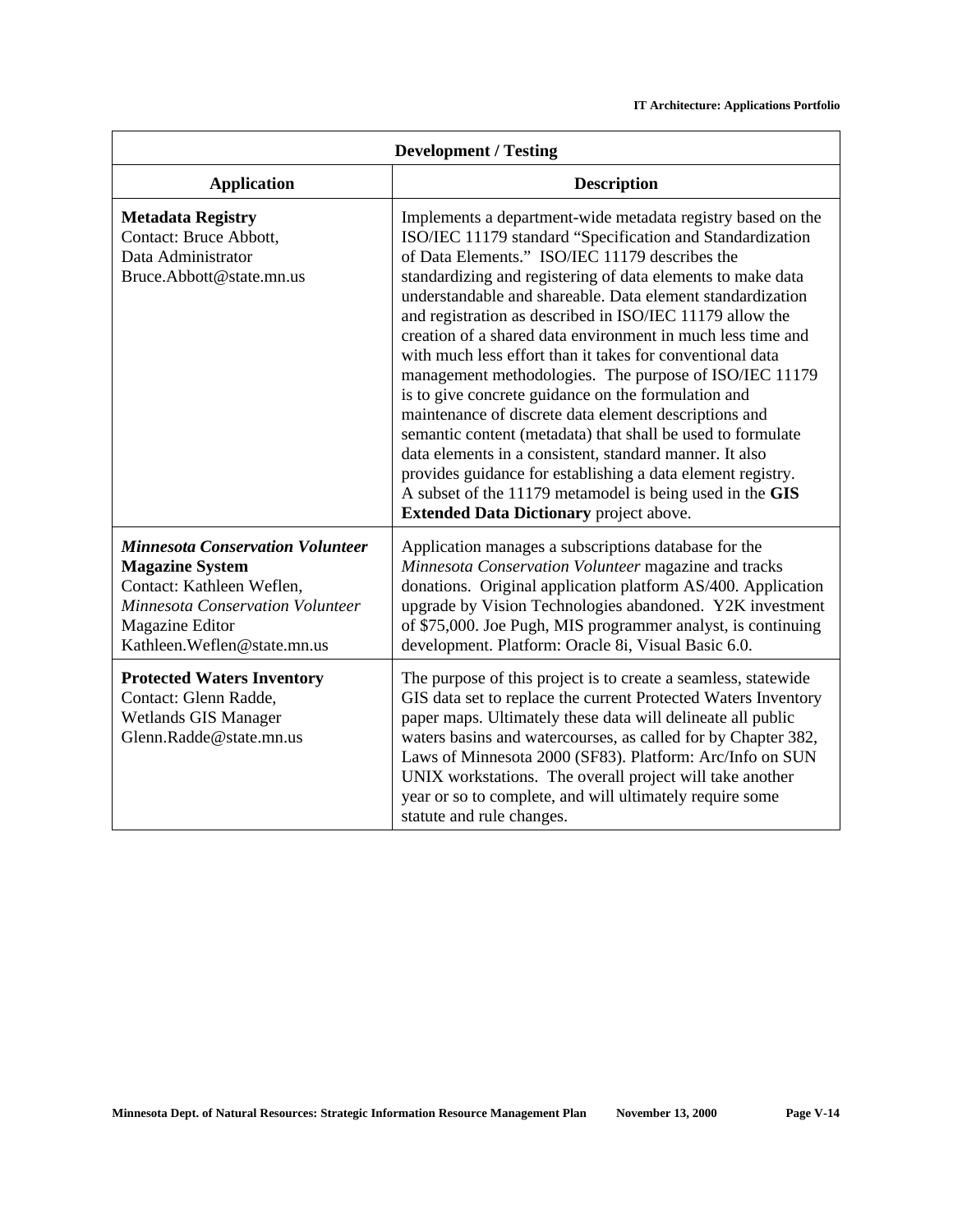### **PROPOSED NEW APPLICATIONS**

| <b>Proposed New Applications</b>                                                                                                                         |                                                                                                                                                                                                                                                                                                                                                                                                                                                                                                                                                                                                                                                                                                                                                                                                                                                                                                                                                                                                                                                                                                                                                   |
|----------------------------------------------------------------------------------------------------------------------------------------------------------|---------------------------------------------------------------------------------------------------------------------------------------------------------------------------------------------------------------------------------------------------------------------------------------------------------------------------------------------------------------------------------------------------------------------------------------------------------------------------------------------------------------------------------------------------------------------------------------------------------------------------------------------------------------------------------------------------------------------------------------------------------------------------------------------------------------------------------------------------------------------------------------------------------------------------------------------------------------------------------------------------------------------------------------------------------------------------------------------------------------------------------------------------|
| <b>Application</b>                                                                                                                                       | <b>Description</b>                                                                                                                                                                                                                                                                                                                                                                                                                                                                                                                                                                                                                                                                                                                                                                                                                                                                                                                                                                                                                                                                                                                                |
| <b>1-800-TREES</b><br>Contact: Tom Eiber,<br>Forestry Administrative Supervisor<br>Tom.Eiber@state.mn.us                                                 | Develop a central clearing house/web page/ordering station<br>where people can get current sales and inventory information<br>on low-cost Minnesota-grown native seedlings with MCIA<br>certification for statewide cost-share programs. See also<br><b>Electronic Commerce below.</b>                                                                                                                                                                                                                                                                                                                                                                                                                                                                                                                                                                                                                                                                                                                                                                                                                                                            |
| <b>Aerial Photographs and Satellite</b><br><b>Images Online</b><br>Contact: Bill Befort,<br><b>Forest Resource Assessment</b><br>Bill.Befort@state.mn.us | With increasing regularity we get queries from DNR people<br>and the public about this, saying "When are you guys going to<br>enter the 21st Century?" or words to that effect. And they're<br>right; it's hard to name a commodity better suited to Web<br>distribution than digital images. It would be possible to go<br>"outside" to one of the numerous e-commerce firms and set<br>something up. We've resisted this notion, chiefly on the<br>grounds that 1) the state was supposed to be developing its<br>own mechanisms if we'd wait a while, and 2) we'd probably<br>get into some fiscal or legal (You Can't Do That) difficulty by<br>going off on our own. But this is getting old. Web<br>entrepreneurs by the thousand are selling (or not selling)<br>goods far less well adapted to e-commerce than ours, and the<br>whole business of secure servers, transaction handling etc. is<br>now less mysterious than it used to be. We'd much prefer to<br>avoid duplicating any effort that the state is making; but is the<br>state any closer to getting its act together on this? See also<br><b>Electronic Commerce below.</b> |
| <b>Affirmative Action Reporting</b><br>Contact: Trancey Williams,<br><b>Affirmative Action/Diversity Director</b><br>Trancey. Williams@state.mn.us       | Application will track and report on protected class status of<br>all applicants for DNR jobs. Met with Oracle Consulting<br>06/03/99, and received estimate for system 06/09/99. On hold;<br>estimate exceeded budget available.                                                                                                                                                                                                                                                                                                                                                                                                                                                                                                                                                                                                                                                                                                                                                                                                                                                                                                                 |
| Archibus/FMTM<br>Contact: Mark Wallace,<br><b>Facilities Manager</b><br>Mark.Wallace@state.mn.us                                                         | Archibus/FM <sup>TM</sup> is an asset maintenance and facilities<br>management software solution integrated with AutoCAD. The<br>MN Department of Administration and Veteran's Homes<br>Board are using this software for facilities management. Met<br>with Mark Wallace and Bill Olson 08/31/00 to explore<br>possibility of replacing CODA with this COTS (commercial-<br>off-the-shelf software) package.                                                                                                                                                                                                                                                                                                                                                                                                                                                                                                                                                                                                                                                                                                                                     |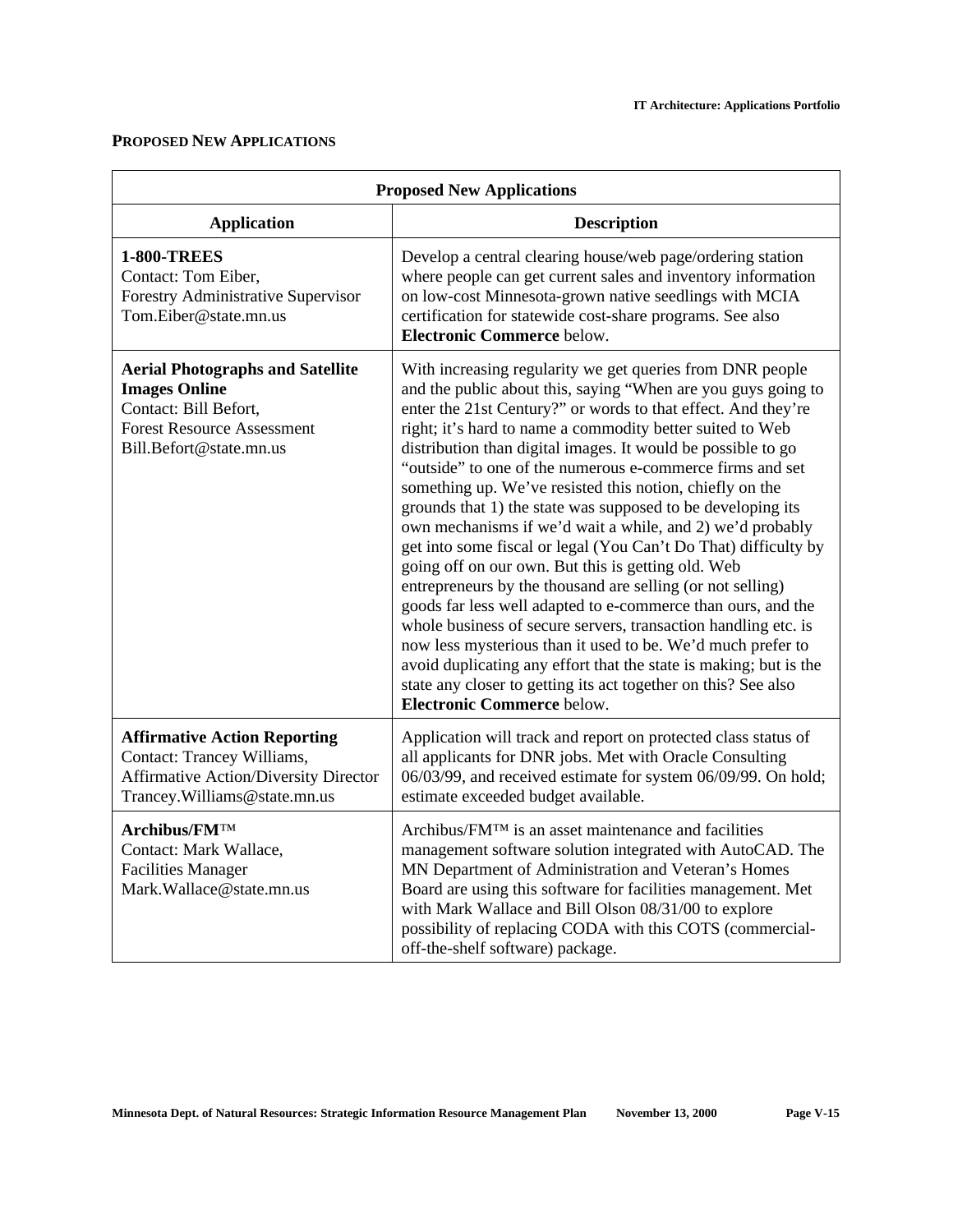| <b>Proposed New Applications</b>                                                                                         |                                                                                                                                                                                                                                                                                                                                                                                                                                                                                                                                       |
|--------------------------------------------------------------------------------------------------------------------------|---------------------------------------------------------------------------------------------------------------------------------------------------------------------------------------------------------------------------------------------------------------------------------------------------------------------------------------------------------------------------------------------------------------------------------------------------------------------------------------------------------------------------------------|
| <b>Application</b>                                                                                                       | <b>Description</b>                                                                                                                                                                                                                                                                                                                                                                                                                                                                                                                    |
| <b>Community Based Management</b><br>Contact: Kathleen Wallace,<br>Region 6 Director<br>Kathleen.Wallace@state.mn.us     | Database will serve as a tracking system for community<br>contacts – a customer service log for the communities with<br>which DNR collaborates. Examples of items that could be<br>included are: meetings, technical assistance, and grants.<br>Intent is to provide employees with information about the<br>entire scope of activity in a local area. Would facilitate<br>internal DNR coordination and improve service to the<br>community. Included in failed FY00/01 IT Budget Initiative<br>\$400,000.                           |
| <b>Electronic Commerce</b><br>Contact: Colleen Mlecoch,<br>Data & Applications Manager<br>Colleen.Mlecoch@state.mn.us    | Partner with the Office of Technology and state-wide<br>Electronic Government Services (EGS) group to develop e-<br>commerce capability. See also 1-800-TREES and Aerial<br>Photographs above.                                                                                                                                                                                                                                                                                                                                        |
| <b>Electronic Document Management</b><br>Contact: Eileen Quam,<br>Document System Manager<br>Eileen.Quam@state.mn.us     | Project to develop common tools for electronic document<br>management and increase records availability throughout the<br>department. System may utilize the document library function<br>in GroupWise 5.5, but will also explore other web-enabled<br>document management systems. Included in failed FY00/01<br>IT Budget Initiative \$150,000 capital and \$40,000 operational<br>costs. MIS position dedicated to system in July 2000. Funding<br>will be needed for web-based IDMS software and ongoing<br>software maintenance. |
| <b>Electronic Engineering Records</b><br>Contact: Judy Winiecki,<br>Principal Land Surveyor<br>Judy.Winiecki@state.mn.us | System will provide access to facility and infrastructure<br>records, digital map library, and historic air photos. It will<br>make use of the tools and standards developed by the<br>Electronic Document Management project to convert millions<br>of dollars of historic air photos and detailed plans of the<br>department's facility infrastructure from hard copy to digital<br>products available electronically at any location. Included in<br>failed FY00/01 IT Budget Initiative \$900,000.                                |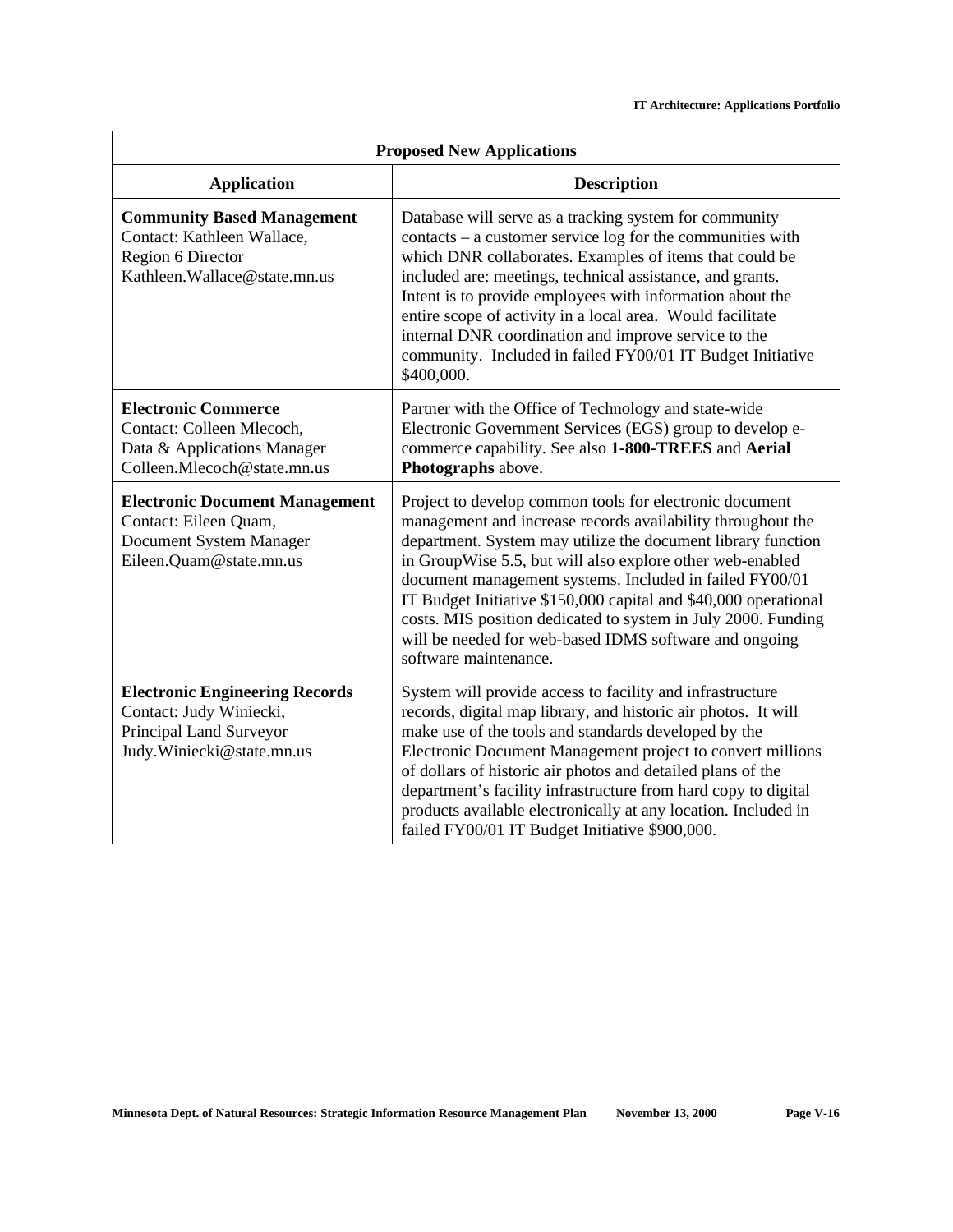| <b>Proposed New Applications</b>                                                                                                     |                                                                                                                                                                                                                                                                                                                                                                                                                                                                                                                                                                                                                                                                                                                                                                              |
|--------------------------------------------------------------------------------------------------------------------------------------|------------------------------------------------------------------------------------------------------------------------------------------------------------------------------------------------------------------------------------------------------------------------------------------------------------------------------------------------------------------------------------------------------------------------------------------------------------------------------------------------------------------------------------------------------------------------------------------------------------------------------------------------------------------------------------------------------------------------------------------------------------------------------|
| <b>Application</b>                                                                                                                   | <b>Description</b>                                                                                                                                                                                                                                                                                                                                                                                                                                                                                                                                                                                                                                                                                                                                                           |
| <b>Enforcement Records Management</b><br>Contact: Diane Moe,<br><b>Enforcement Business Manager</b><br>Diane.Moe@state.mn.us         | Enforcement wants laws, rules, and directives available as a<br>reference library on a shared drive on a server so all officers<br>could see these on their laptops (via a Shiva modem session).<br>Wants a smaller subset of this information available on CD-<br>ROM, along with a search mechanism.                                                                                                                                                                                                                                                                                                                                                                                                                                                                       |
|                                                                                                                                      | Enforcement also wants a system where officer generates<br>report, unique ID gets assigned, then all follow-up<br>documentation gets cross-referenced. Ability to search, print,<br>etc. There is case management software available $- a$<br>Canadian company that managed the Atlanta Olympics used a<br>case / documentation management package. We want officers<br>to be able to 1) record report over the phone via voice mail,<br>and get it typed and e-mailed back; 2) record to digital tape<br>with large buffer and voice recognition, with a secretary<br>cleaning it up and e-mailing it back; or 3) do something<br>similar, but field-based.                                                                                                                 |
| <b>Floodplain GIS Data Layers</b><br>Contact: Joe Gibson,<br><b>Waters Information Services</b><br>Manager<br>Joe.Gibson@state.mn.us | Digitize floodplain GIS data layers; data collected via a<br>Waters legislative initiative.                                                                                                                                                                                                                                                                                                                                                                                                                                                                                                                                                                                                                                                                                  |
| <b>Grants Tracking System</b><br>Contact: Sharon Pfeifer,<br>Regional Planner (Metro Region)<br>Sharon.Pfeifer@state.mn.us           | System proposed to track community grant projects. From<br>1996 to 1998, Metro Region recommended over 100 project<br>grants for LCMR approval, totaling approximately \$800,000.<br>There is no system to track the effectiveness of these project<br>activities, such as habitat restoration, protection, and active<br>management practices. The region needs to track project<br>information such as acreage, type of habitat restored or<br>protected, geographic locations, and adjacent land uses. Met<br>with Sharon Pfeifer 11/23/98 and 11/30/98 to explore options.<br>Conducted Project Definition session 04/12/99. Met with Kent<br>Myers 06/03/99. Project proposal submitted 06/07/99. Project<br>dropped due to difficulty in defining scope and resources. |
| <b>Human Resources Position Audits</b><br>Contact: Pat Burt,<br><b>HR Assistant Director</b><br>Pat.Burt@state.mn.us                 | Internal performance measurement system to track the process<br>and progress of position audits. Met with Oracle Consulting<br>06/03/99 and received estimate for system 06/09/99. On hold;<br>estimate exceeded budget available.                                                                                                                                                                                                                                                                                                                                                                                                                                                                                                                                           |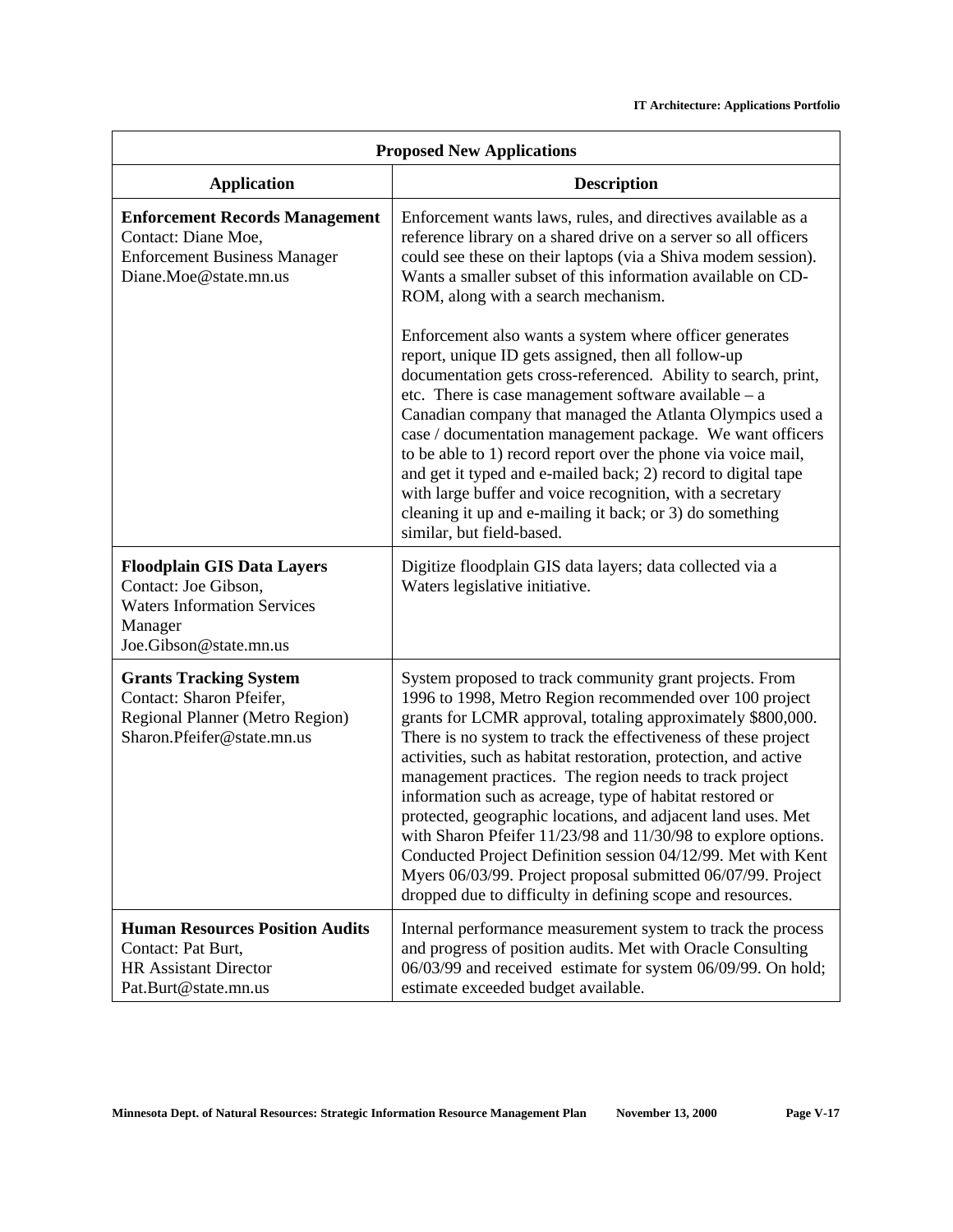| <b>Proposed New Applications</b>                                                                                                                                        |                                                                                                                                                                                                                                                                                                                                                                                                                                                                                                                           |
|-------------------------------------------------------------------------------------------------------------------------------------------------------------------------|---------------------------------------------------------------------------------------------------------------------------------------------------------------------------------------------------------------------------------------------------------------------------------------------------------------------------------------------------------------------------------------------------------------------------------------------------------------------------------------------------------------------------|
| <b>Application</b>                                                                                                                                                      | <b>Description</b>                                                                                                                                                                                                                                                                                                                                                                                                                                                                                                        |
| <b>Human Resources Vacancy</b><br><b>Postings</b><br>Contact: Pat Burt,<br><b>HR Assistant Director</b><br>Pat.Burt@state.mn.us                                         | Application will make internal job vacancy postings and bid<br>application forms available via DNRnet. Met with Oracle<br>Consulting 06/03/99, and received estimate for system<br>06/09/99. On hold; estimate exceeded budget available.                                                                                                                                                                                                                                                                                 |
| <b>Media Contacts and Mail</b><br><b>Distribution</b><br>Contact: Denis Stauffer,<br><b>Communications Director</b><br>Dennis.Stauffer@state.mn.us                      | Integrated system to manage media contacts and send press<br>releases via fax and e-mail. Proposed by Scott Pengelly, News<br>Editor, and Dennis Stauffer, Communications Director. Bruce<br>Abbott facilitated JDA <sup>TM</sup> session 02/08/00 to define user<br>requirements. Zentropy Partners consulted re: application<br>development. Investigating use of GroupLinks's ContactWise,<br>a Customer Relationship Management (CRM) application that<br>is tightly integrated with GroupWise.                       |
| <b>Migratory Bird Harvest</b><br><b>Information Program (HIP)</b><br>Contact: Roger Lake,<br><b>Assistant Wildlife Research</b><br>Supervisor<br>Roger.Lake@state.mn.us | Survey of hunter success for waterfowl species, reported to<br>USFWS. Data collected by ELS. System platform: AS/400.<br>Met with Roger Lake and Margaret Dexter to define needs for<br>new system 07/25/00. Wildlife managers considering<br>requirements.                                                                                                                                                                                                                                                               |
| <b>Natural Heritage Information</b><br><b>System Data Distribution Online</b><br>Contact: Karen Cieminski,<br>Data Manager / Ecologist<br>Karen.Cieminski@state.mn.us   | Natural Heritage staff would like to explore delivery of NHIS<br>data over the web. Meetings held May-July 2000. Steve Lime,<br>Internet Applications Analyst, is developing a prototype using<br>MapServer© interface.                                                                                                                                                                                                                                                                                                   |
| <b>Oracle Financials</b><br>Contact: Linda Notch,<br><b>Management Reporting Finance</b><br>Specialist<br>Linda.Notch@state.mn.us                                       | Oracle Financials was selected to replace REVSYS. Software<br>was purchased with Y2K funds \$135,000. System integration<br>consulting firm SIS, Inc. selected to complete Phase 1:<br>Requirements Analysis. Funds identified to move forward<br>with Phase 1 in January 2000. Responses to May 2000 RFP<br>exceeded budget. Executive sponsors Jerry Rose, Forestry,<br>and Peggy Adelmann, OMBS, considering alternatives. See<br>Revenue Management System under "Operational: Maintain<br>/ Evolve" in this chapter. |
| <b>Photo Database</b><br>Contact: Carol Hall,<br><b>MCBS</b> Zoologist<br>Carol.Hall@state.mn.us                                                                        | Photo database for DNR Wildlife division and Natural<br>Heritage program. This would be like the one the MN<br>Historical Society has. It would be published on both the<br>Internet and the Intranet.                                                                                                                                                                                                                                                                                                                    |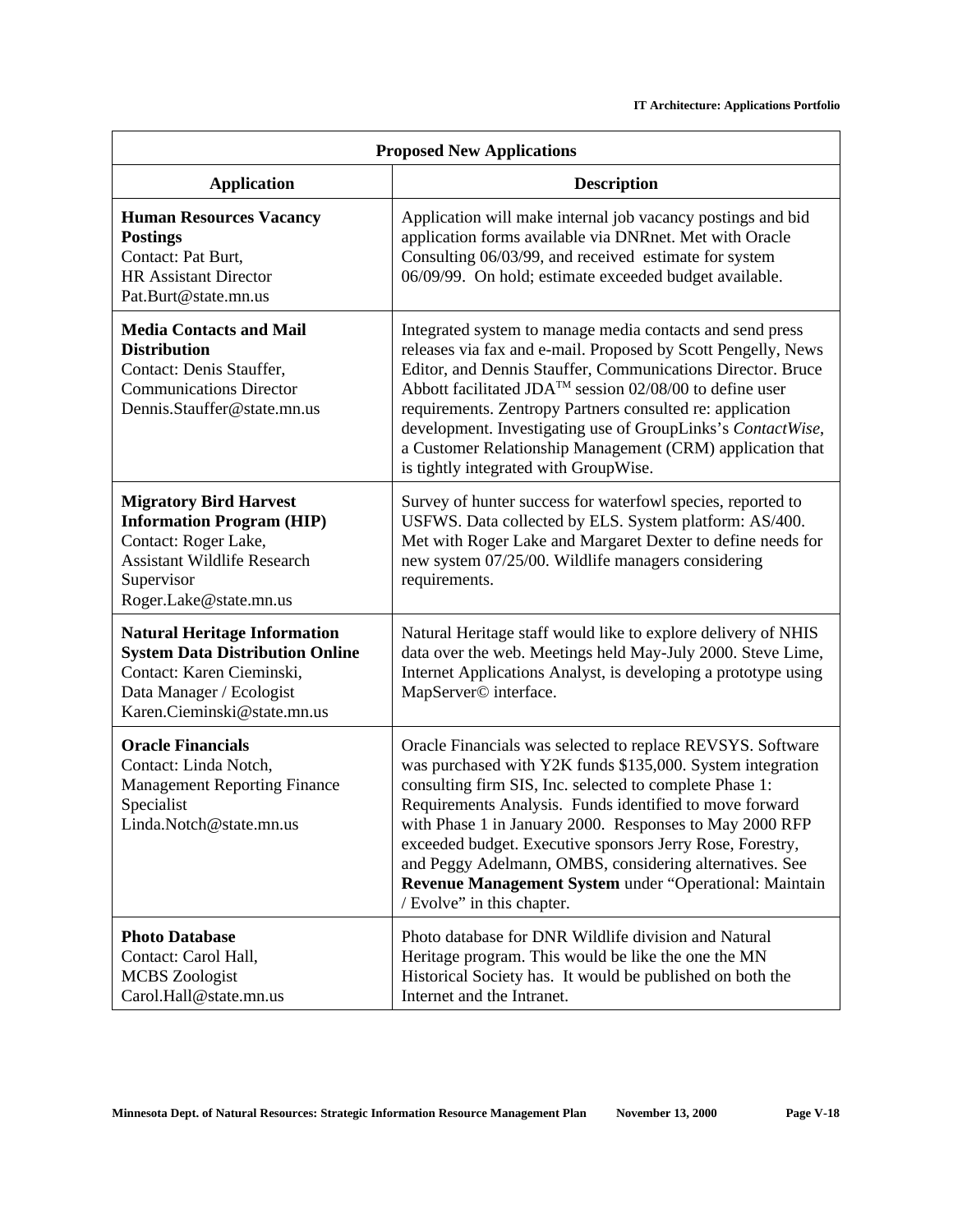| <b>Proposed New Applications</b>                                                                                                                 |                                                                                                                                                                                                                                                                                                                                                                                                                                                                                                                                                                                                                        |
|--------------------------------------------------------------------------------------------------------------------------------------------------|------------------------------------------------------------------------------------------------------------------------------------------------------------------------------------------------------------------------------------------------------------------------------------------------------------------------------------------------------------------------------------------------------------------------------------------------------------------------------------------------------------------------------------------------------------------------------------------------------------------------|
| <b>Application</b>                                                                                                                               | <b>Description</b>                                                                                                                                                                                                                                                                                                                                                                                                                                                                                                                                                                                                     |
| <b>Public Land Survey Notes</b><br>Contact: Gretel Kiefer,<br><b>Natural Resources Specialist</b><br>Gretel.Kiefer@state.mn.us                   | Transfer of ecological and cultural information from the<br>handwritten Public Land Survey field notes to digital format.<br>Public access to resulting natural and cultural covers,<br>associated databases via DNR web site. LCMR Proposal<br>FY02/03: \$400,000.                                                                                                                                                                                                                                                                                                                                                    |
| <b>Publications Database</b><br>Contact: Sheila Gebhard,<br><b>Communications Project Manager</b><br>Sheila.Gebhard@state.mn.us                  | Database will provide an inventory all DNR publications.<br>Proposed by Regional Information Officers and Sheila<br>Gebhard, BIEL.                                                                                                                                                                                                                                                                                                                                                                                                                                                                                     |
| <b>Waters Information System</b><br>Contact: Joe Gibson,<br><b>Waters Information Services</b><br>Manager<br>Joe.Gibson@state.mn.us              | New system will integrate PERMITDB, LAKESDB,<br>SWUDS, OBWELL, and Dam Safety applications.                                                                                                                                                                                                                                                                                                                                                                                                                                                                                                                            |
| <b>Wildlife GIS System</b><br>Contact: Hal Watson,<br>Wildlife GIS Manager<br>Harry. Watson@state.mn.us                                          | Project to digitize Wildlife Management Area (WMA)<br>boundaries, collect and enter cover type information within<br>WMAs, and develop wildlife facilities layer (docks, roads,<br>$etc.$ ).                                                                                                                                                                                                                                                                                                                                                                                                                           |
| <b>Wildlife Land Acquisition System</b><br>Contact: Kim Hennings,<br><b>Land Acquisitions Program</b><br>Coordinator<br>Kim.Hennings@state.mn.us | Land acquisition database managed by Kim Hennings;<br>"piecemeal." Details he needs are different from Lands and<br>Minerals. It would be good to tie into the State Land Records<br>System, and keep both up to date. The Federal Aid parcel<br>database and the land acquisition tract database and the Land<br>Records PLS database are inconsistent.                                                                                                                                                                                                                                                               |
|                                                                                                                                                  | Once GIS WMA boundaries are done, will want to digitize<br>tract boundaries (tracts are tied to landowner and acquisition<br>history, same as Federal Aid database parcels.) Wildlife<br>needs land acquisition data back to 1951; the Land system<br>starts in the early 1970s. For Federal Aid land in particular,<br>need to track all licenses, easements, sales, and trades. There<br>is an opportunity for \$1.5 million from reimbursement for in-<br>lieu-of-taxes, but the Federal Aid program requires data since<br>1951. The biggest problem is reconciling Federal Aid, Lands,<br>and Wildlife databases. |
|                                                                                                                                                  | The U.S. Fish and Wildlife Service has begun a project to<br>convert paper records to ArcView GIS. They are using a<br>different data structure than we are, but we'll be able to use<br>their data with some programming.                                                                                                                                                                                                                                                                                                                                                                                             |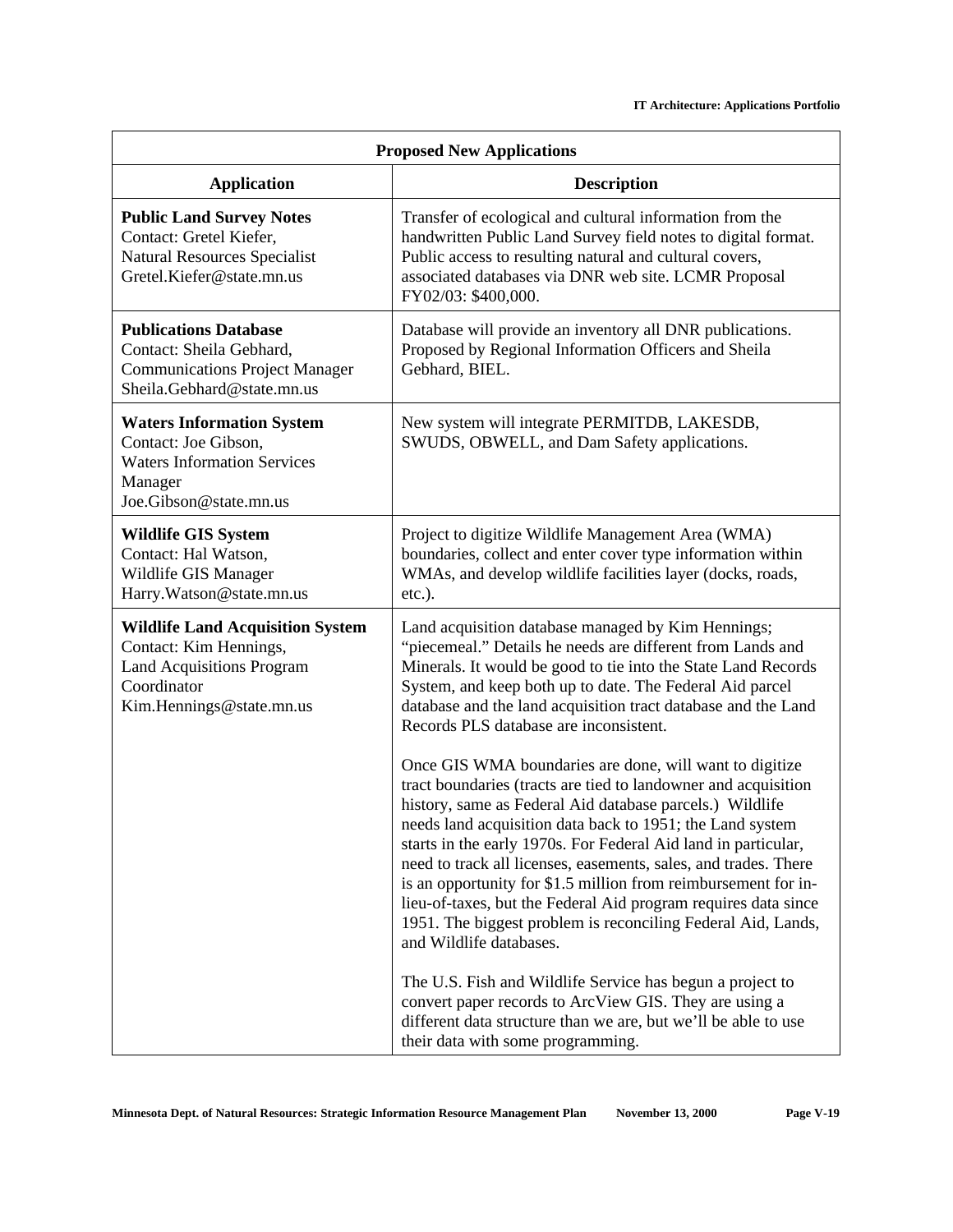| <b>Proposed New Applications</b>                                                                                                                                                   |                                                                                                                                                                                                                                                                                                                                                                                                                                                                                                                                                                                                                                                                                                                                                                                       |
|------------------------------------------------------------------------------------------------------------------------------------------------------------------------------------|---------------------------------------------------------------------------------------------------------------------------------------------------------------------------------------------------------------------------------------------------------------------------------------------------------------------------------------------------------------------------------------------------------------------------------------------------------------------------------------------------------------------------------------------------------------------------------------------------------------------------------------------------------------------------------------------------------------------------------------------------------------------------------------|
| <b>Application</b>                                                                                                                                                                 | <b>Description</b>                                                                                                                                                                                                                                                                                                                                                                                                                                                                                                                                                                                                                                                                                                                                                                    |
| <b>Wildlife Management Area</b><br><b>Recreation and Management</b><br><b>Information</b><br>Contact: Steve Benson,<br>Research Analyst-GIS - Region 2<br>Steve.Benson@state.mn.us | Create Internet and management applications and companion<br>data for the public to locate and view Wildlife Management<br>Area information, maps, and recreation opportunities, and<br>improve wildlife work planning and reporting. LCMR<br>Proposal FY02/03: \$942,000                                                                                                                                                                                                                                                                                                                                                                                                                                                                                                             |
| <b>Wildlife Resource Information</b><br><b>System and MN-GAP Project</b><br>Contact: Gary Drotts,<br>Area Wildlife Manager - Region 3<br>Gary.Drotts@state.mn.us                   | Create a statewide wildlife resource information system for<br>the 557 species of wildlife in Minnesota. Also, provide<br>funding necessary to complete the Minnesota Gap Analysis<br>Program (MN-GAP) project. LCMR Proposal FY02/03:<br>\$290,000.                                                                                                                                                                                                                                                                                                                                                                                                                                                                                                                                  |
| <b>Wildlife Work Planning and</b><br><b>Accomplishment Reporting System</b><br>Contact: Dennis Simon,<br>Wildlife Management System<br>Coordinator<br>Dennis.Simon@state.mn.us     | Develop a planning and accomplishment reporting system.<br>Multi-unit modeling session with Vision Technologies in<br>March 1999 showed that participating units had such differing<br>needs it would be too cumbersome to design a single system.<br>Wildlife considered developing a system in-house (MS<br>Access), but has no programmers. Also considered developing<br>in ArcView because they have these skills, but this really is a<br>database application.<br>Complex application – hard to get a handle on scope.<br>Stakeholders and legislators expect Wildlife to predict work<br>needed, estimate costs, and report on accomplishments.<br>Wildlife has 32 separate funding sources and 900 spending<br>plans. The system envisioned must be defendable, predictable, |
|                                                                                                                                                                                    | repeatable, and require minimal field staff involvement. It<br>should be built in a modular, staged way, with in-house<br>support. Using outside contractors is unworkable.                                                                                                                                                                                                                                                                                                                                                                                                                                                                                                                                                                                                           |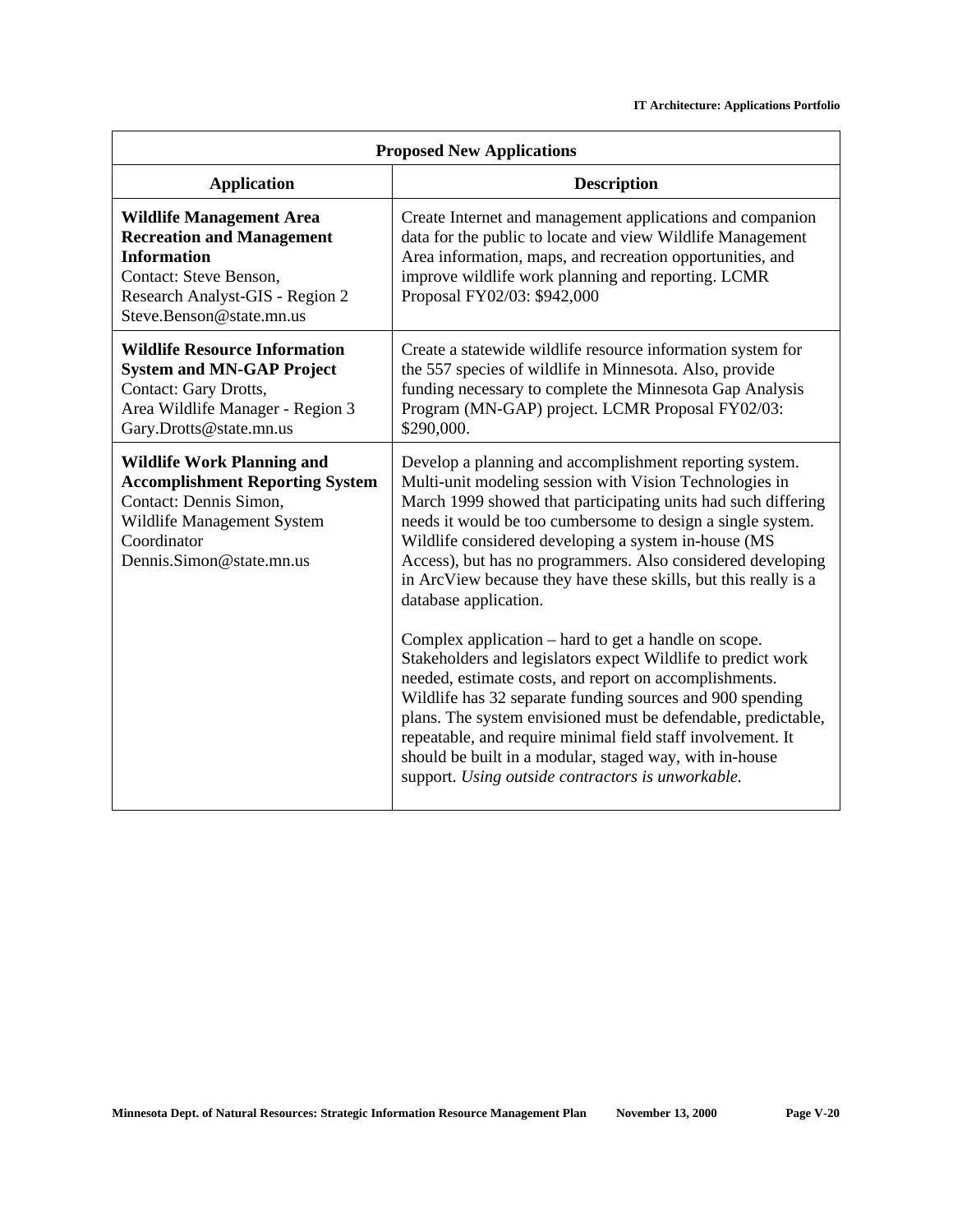# **PHASE OUT / REPLACE**

| <b>Phase Out / Replace</b>                                                                                                                                     |                                                                                                                                                                                                                                                                                                                                                                  |  |
|----------------------------------------------------------------------------------------------------------------------------------------------------------------|------------------------------------------------------------------------------------------------------------------------------------------------------------------------------------------------------------------------------------------------------------------------------------------------------------------------------------------------------------------|--|
| <b>Application</b>                                                                                                                                             | <b>Description</b>                                                                                                                                                                                                                                                                                                                                               |  |
| <b>Boat and Recreational Vehicle</b><br><b>Registration</b><br>Contact: Suellen Rau,<br><b>Registrations Program Manager</b><br>Suellen.Rau@state.mn.us        | Application tracks boat and recreational vehicle registrations.<br>Developed by CCSI 1985. Platform: AS/400. Electronic<br>Licensing System (ELS) will replace system in May 2001.                                                                                                                                                                               |  |
| <b>License Refund System</b><br>Contact: Suellen Rau,<br><b>Registrations Program Manager</b><br>Suellen.Rau@state.mn.us                                       | System maintains information on issued refunds. Interfaces<br>with MAPS. Developed by License Bureau staff in 1988 and<br>re-written in 1995. Platform: AS/400. Function will become<br>part of Oracle Financials implementation.                                                                                                                                |  |
| <b>License, Registration, and Decal</b><br><b>Inventory (LRDI)</b><br>Contact: Suellen Rau,<br><b>Registrations Program Manager</b><br>Suellen.Rau@state.mn.us | Tracks inventory of fishing, hunting, and x-country ski<br>licenses that are sold by DNR and license agents. Interface to<br>REVSYS for receipts. Developed by Born Consulting 1995;<br>technology upgrade complete December 1999 at a cost of<br>\$100,000. Current platform is Access 2000 and Visual Basic<br>6.0 client. ELS will eliminate need for system. |  |
| <b>Real Estate Management Decision</b><br><b>Support System</b>                                                                                                | Graphical interface designed to facilitate access to the Land<br>Information System for viewing project information and<br>status. DSS also tracks employee workload and skill sets.<br>Application developed by Vision Technologies, 1999.<br>Platform: AS/400; Visual Basic 5.0 client. Not currently in<br>use. Estimated investment \$92,000.                |  |
| <b>Timber Sales System and</b><br><b>Scale Report</b><br><b>Contact: Doug Ford</b><br><b>Forest Economist</b><br>Doug.Ford@state.mn.us                         | Systems will be replaced by FORIST, described under<br>"Development / Testing" in this chapter. Y2K compliance<br>investment of \$189,000 for the two systems.                                                                                                                                                                                                   |  |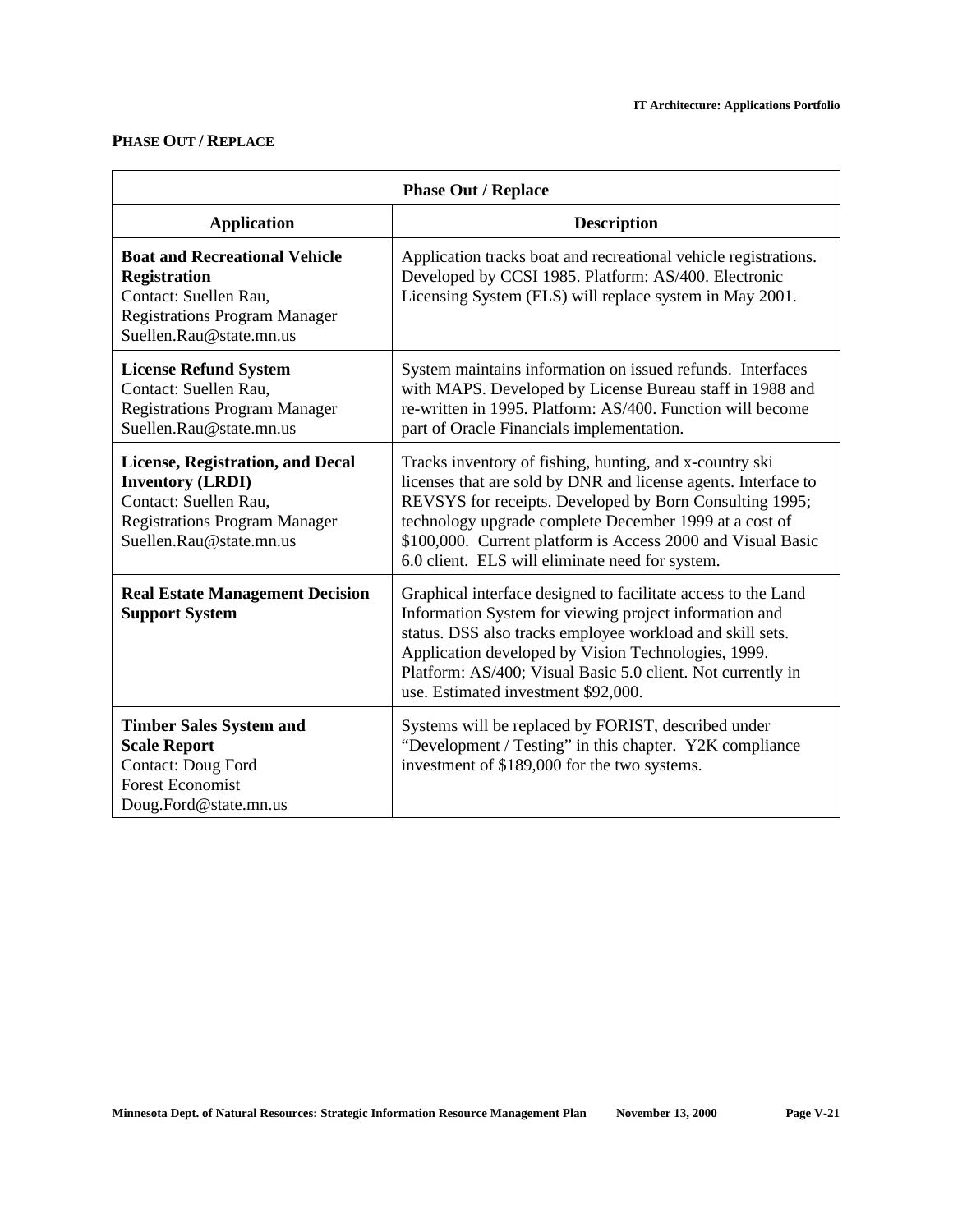### **APPLICATIONS ASSESSMENT SCATTER DIAGRAM**



### **KEY**

| <b>APM</b>       | <b>Aquatic Plant Management</b>              |
|------------------|----------------------------------------------|
| <b>BWS</b>       | Boat and Water Safety Records                |
| <b>CBS</b>       | Capital Budget System                        |
| <b>CODA</b>      | Consolidated Database (Inventory)            |
| <b>DEARS</b>     | <b>Enforcement Activity Reporting System</b> |
| ELS.             | <b>Electronic Licensing System</b>           |
| <b>ENG PROJ</b>  | <b>Engineering Project Management</b>        |
| <b>ERDB</b>      | <b>Environmental Review Database</b>         |
| <b>FORIST</b>    | <b>Forest Information System</b>             |
| <b>FISH WRK</b>  | Fisheries Work Planning and Budgeting        |
| <b>DATA DELI</b> | GIS Data Deli                                |
| <b>HUNT LOT</b>  | <b>Hunting Lottery Application</b>           |
| <b>LAKE SURV</b> | Lake Survey Database                         |
| <b>LAKESDB</b>   | Lake Hydrology Program                       |
| LAND OWN         | Land Ownership System                        |
| <b>LANDVIEW</b>  | LandView                                     |
| <b>MEDIA_RES</b> | Media Reservation System                     |
| <b>MIN WRK</b>   | Minerals Work Planning Database              |
| <b>NHIS</b>      | Natural Heritage Information System          |
| <b>OBWELL</b>    | <b>Observation Well Records</b>              |
| <b>PLATVIEW</b>  | Plat Map Viewer                              |
| PRK MGT          | Parks Campground Manager                     |
| <b>REC COMP</b>  | Recreation Compass (MapServer)               |
| <b>REVSYS</b>    | Revenue Management System                    |
| <b>VOL MAG</b>   | Volunteer Magazine Circulation & Donations   |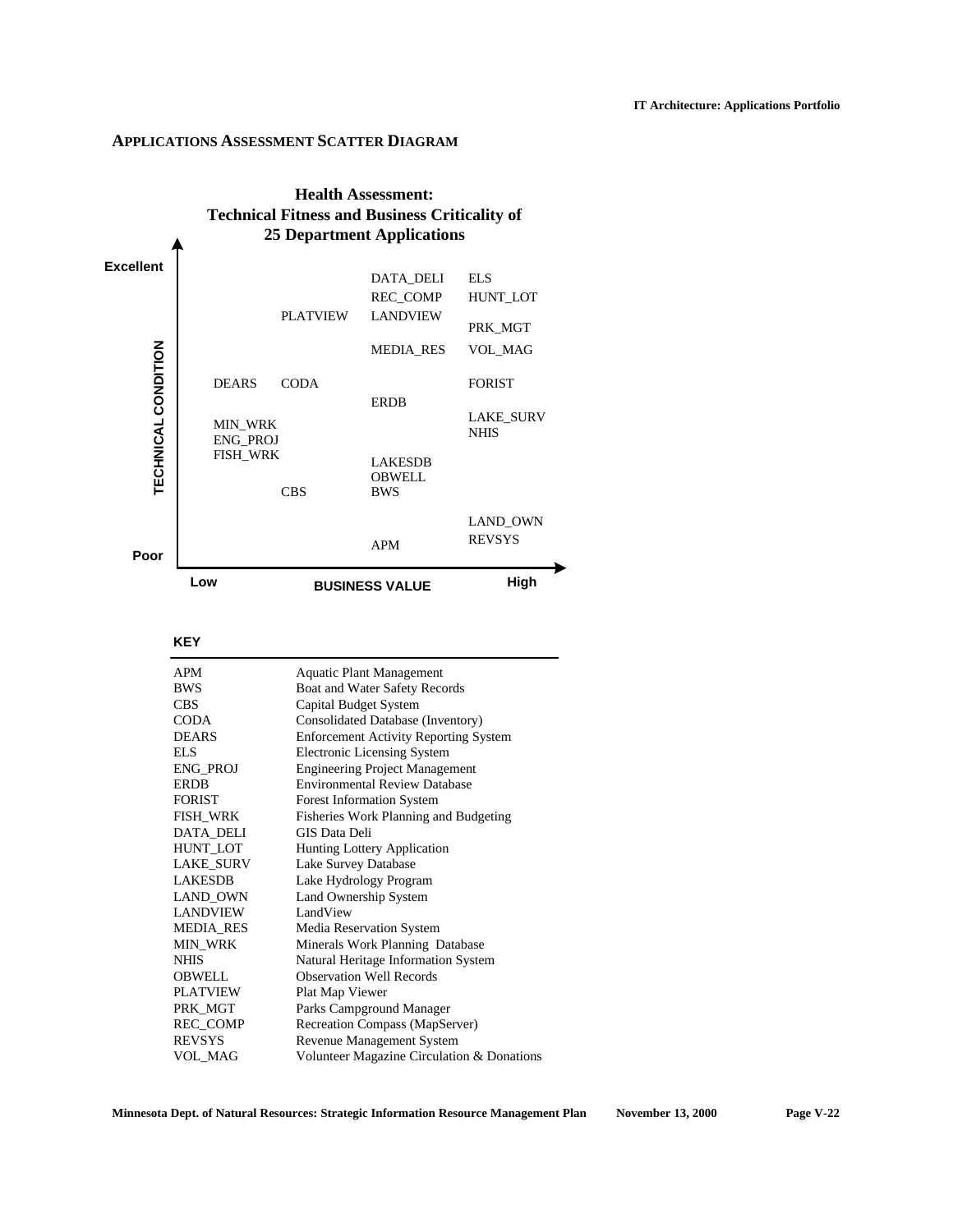# Chapter VI

# **IT Architecture: Applications Delivery and Support**

| APPLICATION DEVELOPMENT: PROCESS, PROJECT MANAGEMENT, AND METHODOLOGY             |           |
|-----------------------------------------------------------------------------------|-----------|
|                                                                                   | Page VI-2 |
|                                                                                   |           |
| Software Process Improvement: The Capability Maturity Model (CMM)                 | Page VI-2 |
|                                                                                   |           |
|                                                                                   | Page VI-3 |
|                                                                                   | Page VI-3 |
|                                                                                   |           |
|                                                                                   |           |
|                                                                                   |           |
| <b>Application Development Staff: Current Skills and Competencies </b>            | Page VI-7 |
|                                                                                   |           |
| Cost-Benefit Analysis: Internal vs. External Application Development              | Page VI-8 |
|                                                                                   |           |
|                                                                                   |           |
|                                                                                   |           |
|                                                                                   |           |
|                                                                                   |           |
| <b>APPLICATION DEVELOPMENT FUNCTIONS AND SKILLS ASSESSMENT MATRIX  Page VI-11</b> |           |
|                                                                                   |           |
|                                                                                   |           |
|                                                                                   |           |
|                                                                                   |           |
|                                                                                   |           |
|                                                                                   |           |
|                                                                                   |           |
|                                                                                   |           |
|                                                                                   |           |
|                                                                                   |           |
|                                                                                   |           |
|                                                                                   |           |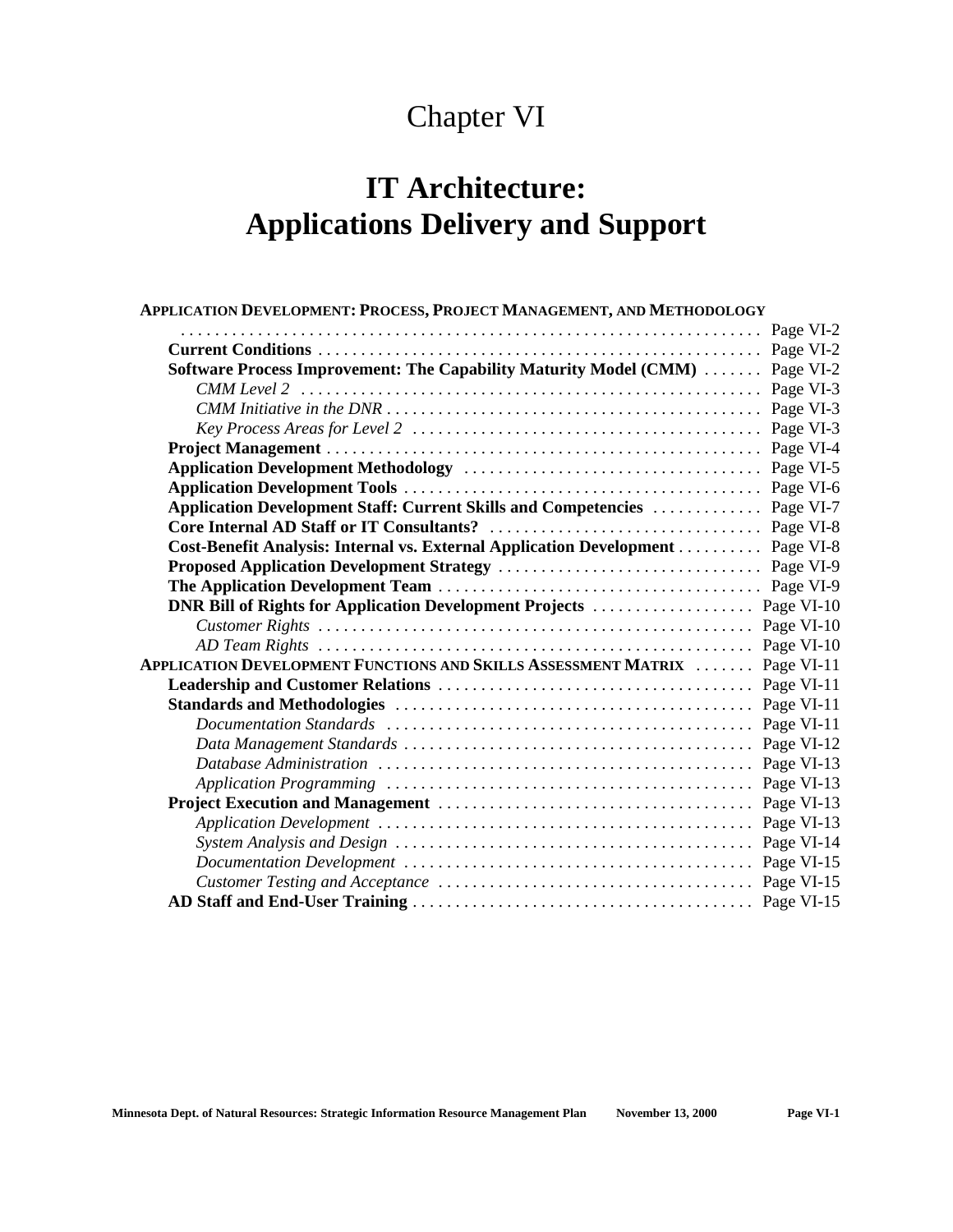# **APPLICATION DEVELOPMENT: PROCESS, PROJECT MANAGEMENT, AND METHODOLOGY**

# **Current Conditions**

As detailed in the DNR Applications Portfolio (Chapter V), the DNR manages a large number of information systems, varying widely in size, complexity, and criticality. The department spends over \$5.5 million annually on application development, enhancement, and support. Of this, \$2.5 million (46%) is spent on consultant contracts, \$1.5 million (27%) on business unit staff, and \$1.5 million (27%) on MIS staff.

Application development (AD) priorities and approaches are determined primarily within the bounds of business-unit-specific needs. AD processes are often improvised by programmers and project managers during the course of a project; schedules and budgets are often exceeded because they are not based on realistic estimates; there is no objective basis for judging product quality, nor for resolving product or process problems; activities to enhance quality such as reviews and testing are routinely curtailed or eliminated; documentation and user manuals are rarely finished. In spite of this ad hoc process, many projects do succeed and high quality applications are produced. Success depends on the competence of individuals, rather than on repeating the proven methods of a mature organizational AD process. Capability is a characteristic of individuals, not the organization. This is a risky position to be in today, considering the shortage of IT skills and the fluidity of the IT labor market. The lack of a coordinated approach to AD also has resulted in a fragmented information systems environment that is difficult to support, nearly impossible to integrate, and expensive to maintain. We recognize the challenges we face in improving our AD processes and methodology.

# **Software Process Improvement: The Capability Maturity Model (CMM)** <sup>2</sup>

In 1993, the Software Engineering Institute (SEI) published the Capability Maturity Model (CMM), a framework for assessing AD processes in an organization, and a foundation for systematically improving those processes. The CMM describes an evolutionary path from ad hoc, chaotic processes to a culture of software engineering and management excellence.

The SEI defines a *software process* as a set of activities, methods, practices, and transformations that people use to develop and maintain software and associated products (e.g., architectures, project plans, object models, design documents, code, test cases, user manuals). *Software process capability* describes the range of expected results that can be achieved by following a software process; *software process performance* represents the actual results achieved.

*Software process maturity* is the extent to which a process is explicitly defined, managed, measured, controlled, and effective. Maturity implies a potential for growth in capability and indicates both the richness of an organization's software process and the consistency with which it is applied in projects throughout the organization. The software process is well-understood throughout a mature organization, through documentation and training, and the process is continually monitored and improved by its users. A *maturity level* is an evolutionary plateau toward achieving a mature software process. Each of the five maturity levels contains a set of goals that, when satisfied, stabilize an important component of the

<sup>&</sup>lt;sup>2</sup> Paulk, M., B. Curtis, M. Chrissis, C. Weber, "Capability Maturity Model<sup>SM</sup> for Software, Version 1.1." Technical Report, CMU/SEI-93-TR-024 (February 1993).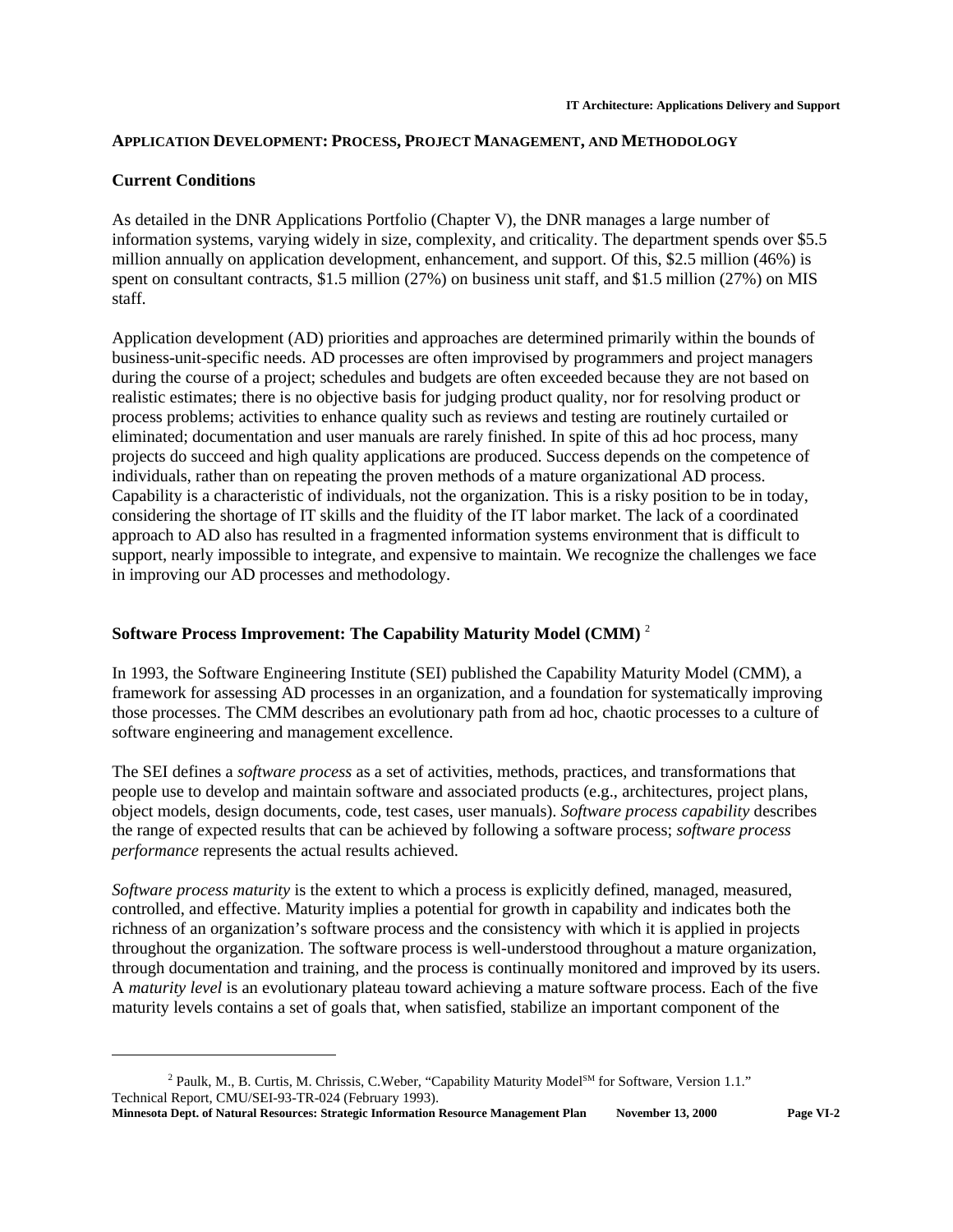software process. Achieving each level of the maturity framework results in an increase in the process capability of the organization.

The CMM is a *descriptive* model; it describes key attributes that characterize an organization at a particular maturity level. It is also a *normative* model; it details the practices that characterize the normal types of behavior that would be expected in an organization at a particular maturity level. The CMM is not a *prescriptive* model; it does not tell an organization how to improve. It is intended to be at a level of abstraction that does not constrain how the software process is implemented by an organization. An organization applying the CMM should make a reasonable interpretation of the practices in the context of its unique business environment.

# *CMM Level 2*

The DNR today is at maturity Level 1 and wishes to move to Level 2. At Level 1, as described above, the AD process is ad hoc – few processes are defined, and success depends on individual efforts. At Level 2, policies, procedures, standards, and disciplined project management techniques for effective management of AD projects are implemented. An effective process is defined as practiced, documented, enforced, trained, measured, and able to improve.

Projects in Level 2 organizations have established basic software management controls. Realistic project commitments are based on the results observed on previous projects and on the requirements of the current project. Project managers track software costs, schedules, and functionality; problems in meeting commitments are identified when they arise. Software requirements and the work products developed to satisfy them are base-lined, and their integrity is controlled. Software project standards are defined, and the organization ensures they are faithfully followed. The development team works with its customers to establish a strong working relationship.

### *CMM Initiative in the DNR*

The success of an AD process improvement initiative in the DNR will require an organizational culture supportive of the methods, practices, and procedures needed to achieve this evolution. Improvement activities must compliment the DNR's strategic plans and business objectives, its organizational structure, technology infrastructure, AD culture, and social culture. The journey begins with an honest assessment of where we are today. CMM offers the tools to help us do this assessment. The journey will be long; it can take several years to move from Level 1 to Level 2, and moving between the other levels usually takes on the order of two years. The end will make the journey well worth the time and effort.

Following is a list of goals we would like to achieve in six *key process areas* defined by CMM Level 2.

### *Key Process Areas for Level 2*

The *key process area* for each level identifies a cluster of related activities that, when performed collectively, achieve a set of goals considered important for enhancing process capability. Key process areas at Level 2 focus on concerns related to establishing basic project management controls.

### Requirements Management

- Goal 1 System requirements are controlled to establish a baseline for application development and management use.
- Goal 2 Software plans, products, and activities are kept consistent with the system requirements.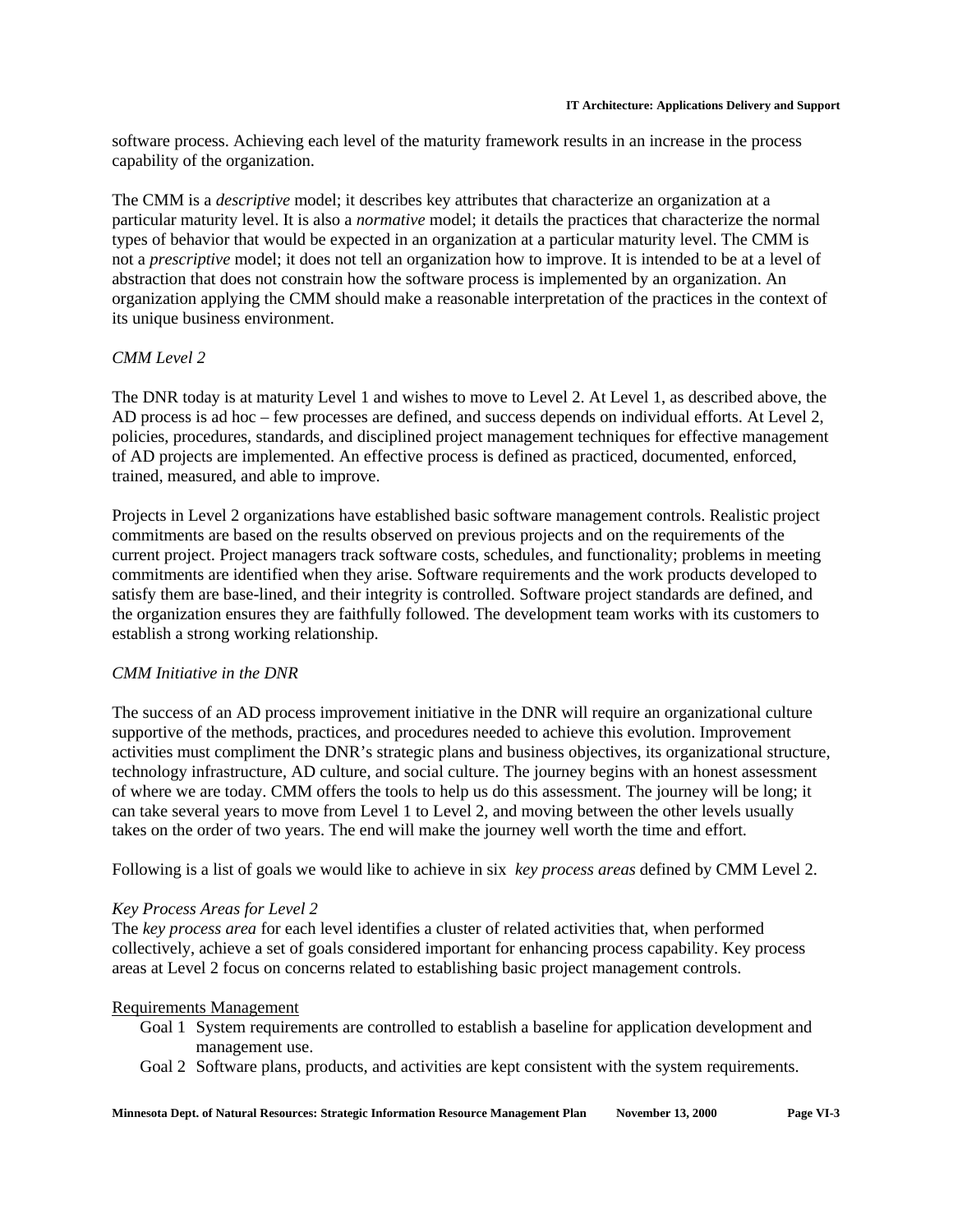### **IT Architecture: Applications Delivery and Support**

# Software Project Planning

- Goal 1 Software estimates are documented for use in planning and tracking the software project.
- Goal 2 Software project activities and commitments are planned and documented.
- Goal 3 Affected groups and individuals agree to their commitments related to the project.

# Software Project Tracking and Oversight

- Goal 1 Actual results and performances are tracked against the software plans.
- Goal 2 Corrective actions are taken and managed to closure when actual results and performance deviate significantly from the plans.
- Goal 3 Changes to software commitments are agreed to by the affected groups and individuals.

# Software Contract Management

- Goal 1 The project manager selects qualified software contractors.
- Goal 2 The project manager and contractor agree to their commitments to each other.
- Goal 3 The project manager and contractor maintain ongoing communications.
- Goal 4 The project manager tracks contractor's actual results and performance against commitments.

# Software Quality Assurance

- Goal 1 Software quality assurance activities are planned.
- Goal 2 Adherence of software products and activities to the applicable standards, procedures, and requirements is verified objectively.
- Goal 3 Affected groups and individuals are informed of quality assurance activities and results.
- Goal 4 Noncompliance issues that cannot be resolved within the software project are addressed by senior management.

### Software Configuration Management

- Goal 1 Software configuration management activities are planned.
- Goal 2 Selected software work products are identified, controlled, and available.
- Goal 3 Changes to identified software work products are controlled.
- Goal 4 Affected groups and individuals are informed of the status and content of software baselines.

# **Project Management**

While *process management* specifies the management of project functions, *project management* details the activities of managing a project (e.g., budgeting, resource scheduling, status tracking, and reporting). By improving our project management capabilities, we perfect our ability to consistently achieve targets for cost, schedule, functionality, and customer satisfaction. A practical approach to project planning and management is the IEEE Standard for Software Project Management Plans (IEEE/EIA 12207 1998). Implementing a structured AD project management plan will help us realize the following goals:

- 1. Leadership and Management
	- P The goals of AD project management are understood and supported throughout the department.
	- P AD project teams establish effective relationships with their customers; there is frequent and unfettered flow of communication and information among all parties involved in a project.
	- P Management is "in-the-loop" and focused on project success.
	- P There is clear responsibility and accountability for all AD project tasks.
	- P AD project management is a valued skill and core competency; standard training is required.

**Minnesota Dept. of Natural Resources: Strategic Information Resource Management Plan November 13, 2000 Page VI-4**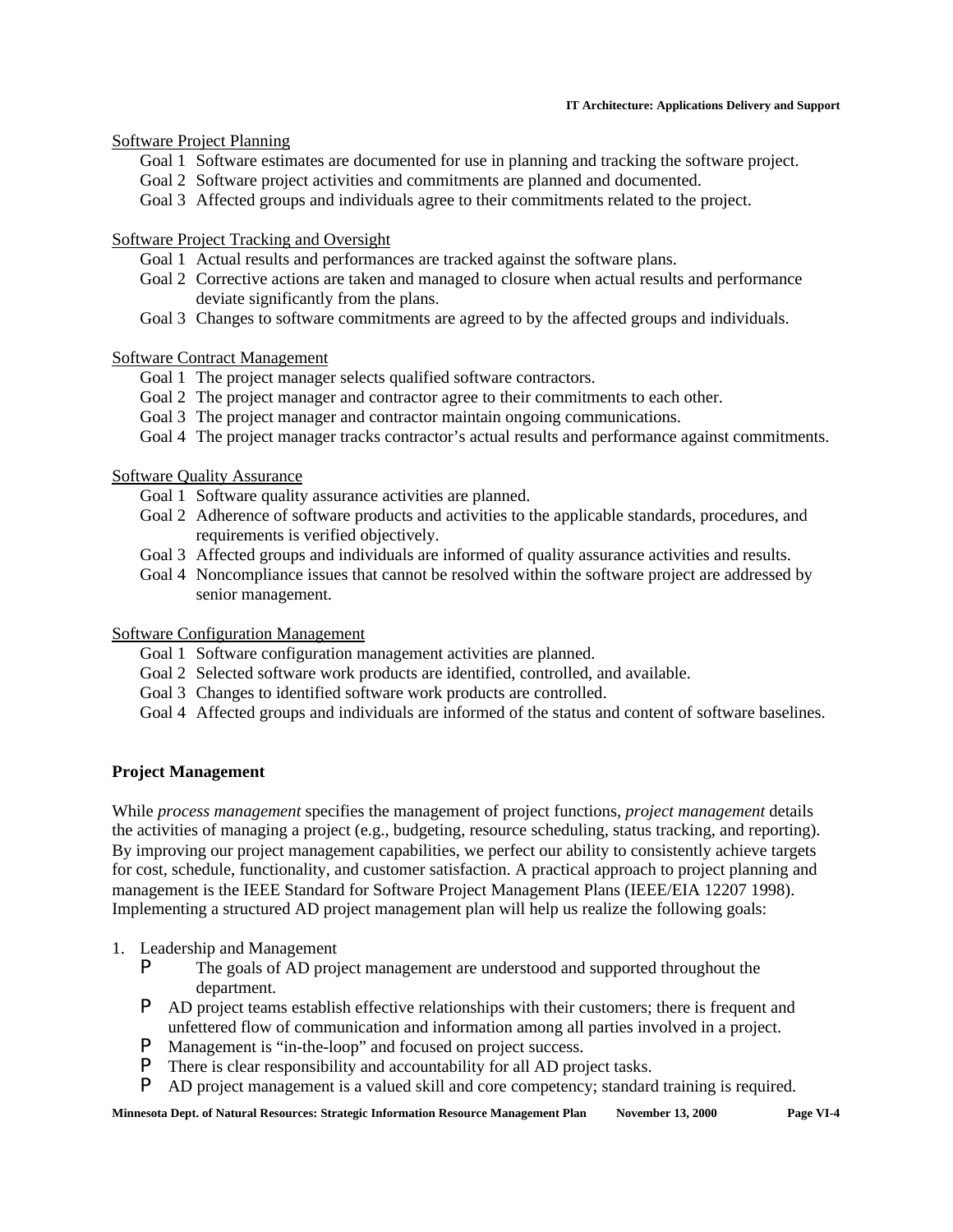- 2. Project Management and Control
	- **P** Project scope is comprehensively and continuously defined, and rigorously managed.<br>**P** Project estimating techniques produce accurate cost and schedule estimates
	- Project estimating techniques produce accurate cost and schedule estimates.
	- P Project plans identify potential risks and mitigation plans; there is a continuous emphasis on mitigating risks before they become serious problems.
	- P Budgets reflect project scope, resource requirements, and schedule objectives.
	- **P** Schedules incorporate all project tasks, dependencies, and resource requirements.<br>**P** Skilled AD staff are available for every project as necessary to meet requirements.
	- Skilled AD staff are available for every project as necessary to meet requirements.
	- **P** Contractors are managed as project team members; the same project disciplines apply to them.<br>**P** Project cost schedule and technical performance are measured against a consistent baseline
	- Project cost, schedule, and technical performance are measured against a consistent baseline.
	- P Changes to all baselines are controlled in a systematic fashion, and agreed to in advance by all parties with a clear understanding of the impact on the project.
	- P Projects are routinely monitored using timely, objective, and discrete indicators of performance; deviation from performance is analyzed for potential impacts; corrective action is taken.
	- P AD project management tools are standardized, well understood, and used in all projects.
- 3. Policies and Procedures "How Things Get Done Around Here"
	- **P** Software quality is a very high priority; quality is built into products from the start.<br> **P** Standard customizable templates are used to develop and manage AD projects
	- Standard, customizable templates are used to develop and manage AD projects.
	- P AD project management processes are thoroughly documented and effectively communicated.
	- P A post mortem is conducted on significant projects; lessons learned are systematically retained.
	- P Historical cost, schedule, and technical data are used as references in validating project plans.

### **Application Development Methodology**

An application development methodology is the body of knowledge that provides the "how to" with respect to building a software application. An AD methodology, or "Software Development Life-Cycle," is the series of steps that an application undergoes from concept exploration through product retirement. The goal is to produce high quality software applications, where "quality" means that the application satisfies explicit customer requirements, is well documented from both a technical and user perspective, has an elegant graphical user interface and clear navigation, contains minimal residual errors, performs as intended with little downtime, and is easy to modify and upgrade when requirements change.

There are a number of well-known AD methodologies, such as the Waterfall Model, Rapid Prototyping, the Incremental Model, the Spiral Model, and the Object-Oriented Model. There is no one best model; rather, each is best-suited to a particular type of AD project, and each has advantages and disadvantages. Activities common to all are:

### P Requirements Definition

Gather user requirements using tools like project definitions, interviews, JAD sessions, prototyping. The goal is to determine the feasibility of the proposed system, explore alternatives, and define the system in terms of scope (what we are trying to do), boundaries (what we are not trying to do), interfaces (how it looks outside), and subsystems (how it looks inside).

P Specification / Analysis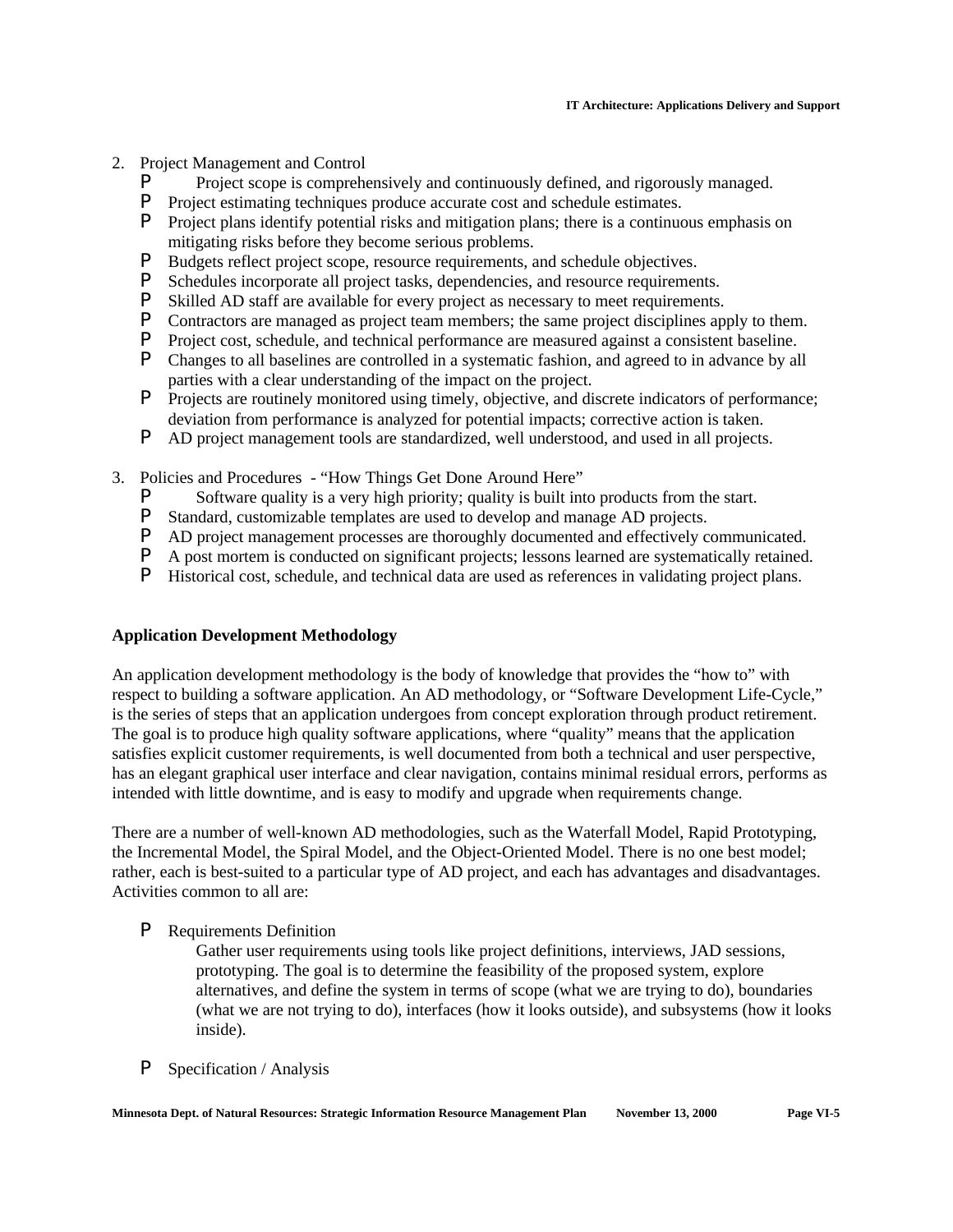Analysis produces a functional specification of precisely what the product must do, and identifies constraints such as network infrastructure and performance requirements. The goal is to produce a structured specification, focused on what the system is to do.

P Design

Three aspects of design are: external (specifies links to other systems, graphical user interface, etc.); architectural (specifies the product in terms of modules); and detailed (describes each module, algorithms, etc.). The goal is to produce a design specification to achieve customer requirements.

P Construction

Construction produces an implementation and test of the design. The goal is to produce the system.

P Acceptance Test Generation

Acceptance testing uses structured specifications to generate a definition of an "acceptable system." This is best done in parallel with other development. The goal is to produce test strategies and cases.

P Installation / Transition

Integration of the new system in the organization. The goal is to make system available to its users.

P Operations / Maintenance / Retirement

Any changes made after client acceptance. This is an integral part of software production that should be planned for from the beginning. Product reaches end of useful life and is decommissioned.

The DNR will explore a formal AD methodology as part of a comprehensive AD improvement initiative.

## **Application Development Tools**

A DNR work group has started to explore AD tools available to support all phases of the software lifecycle.

Consensus is forming around the tools listed below, some of which are already in use and constitute a significant part of the department's AD infrastructure. Any new tools selected must at a minimum be compatible with our network and database infrastructure.

*Key AD Infrastructure: Servers, Databases, Programming Languages, Clients*

- P IBM AS400 / DB2 / RPG
- P IBM AS400 / DB2 / Client Access (ODBC) / Microsoft Visual Basic
- P GIS: SUN Solaris / ESRI ArcInfo Arc Macro Language (AML)
- P Internet: SUN Solaris / Apache Server / MYSQL / Oracle 8i / HTML, Perl, Java, JavaScript
- P Client-Server: SUN Solaris / Oracle 8.04 / Microsoft Visual Basic / COTS applications
- P WindowsNT / Microsoft Access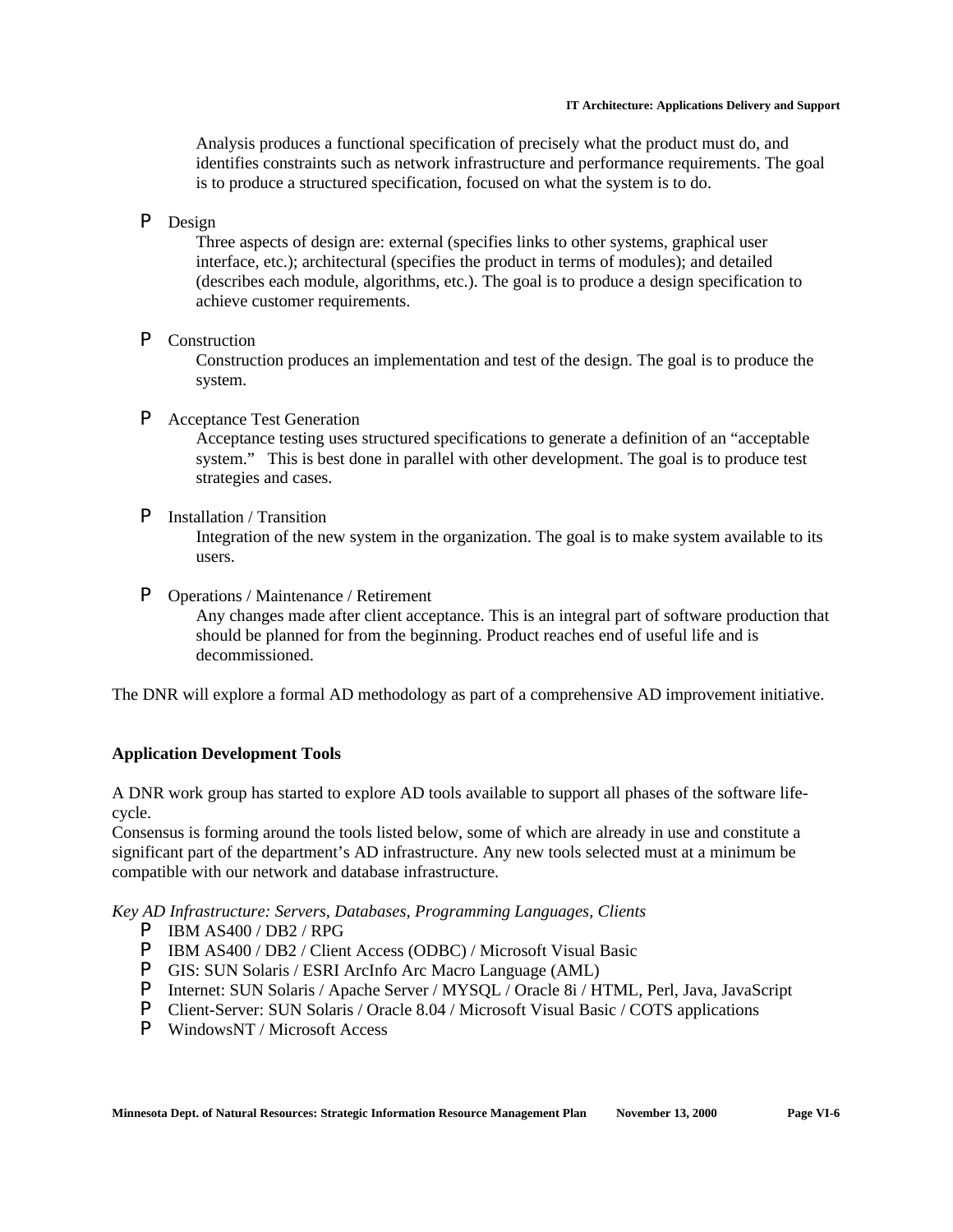| <b>AD Tool Category</b>                         | <b>Tools</b>     |                                                                              |                                                                                                                                                                 |                                                                     |  |  |  |
|-------------------------------------------------|------------------|------------------------------------------------------------------------------|-----------------------------------------------------------------------------------------------------------------------------------------------------------------|---------------------------------------------------------------------|--|--|--|
| Project and<br>Process Management               | P<br>P<br>P      |                                                                              | IEEE Standard for Software Project Management Plans<br>(IEEE/EIA 12207 1998)<br>Capability Maturity Model (Software Engineering Institute)<br>Microsoft Project |                                                                     |  |  |  |
| Requirements, Analysis,<br>Design, and Modeling | P<br>P<br>P      | <b>Visio</b>                                                                 | Business Object Modeling (Advanced Strategies, Inc.)<br>UML (Together)                                                                                          |                                                                     |  |  |  |
| <b>Programming Languages</b>                    | P<br>P<br>P<br>P | ASP<br>Java<br>Javascript<br><b>PERL</b>                                     | P<br>P<br>P<br>P                                                                                                                                                | <b>PHP</b><br><b>PYTHON</b><br><b>RPG IV</b><br><b>Visual Basic</b> |  |  |  |
| <b>Integrated Development</b><br>Environments   | P<br>P<br>P      | JBuilder (Borland)<br>JDeveloper Suite (Oracle)<br>Forté                     |                                                                                                                                                                 |                                                                     |  |  |  |
| Graphic Design and Layout                       | P<br>P           | Adobe Photoshop                                                              |                                                                                                                                                                 | MacroMedia Dreamweaver (HTML, XML, JavaScript)                      |  |  |  |
| Reporting                                       | P<br>P           | <b>Microsoft Access</b><br><b>Crystal Reports</b>                            |                                                                                                                                                                 |                                                                     |  |  |  |
| <b>Configuration Management</b>                 | P<br>P           | Concurrent Version System (CVS - freeware)<br>Visual Source Safe (Microsoft) |                                                                                                                                                                 |                                                                     |  |  |  |
| <b>Content Management</b>                       | P                | Zope                                                                         |                                                                                                                                                                 |                                                                     |  |  |  |
| Document Management                             | P                |                                                                              |                                                                                                                                                                 | GroupWise Document Management System                                |  |  |  |

### **Application Development Staff: Current Skills and Competencies**

The majority of DNR business units contract with IT consultants to deliver needed applications; some rely on staff who have programming skills but were hired to do other work; five units employ one or two programmers. Staff in the Data and Applications Section in the MIS Bureau include: a data administrator, a database administrator, four Internet developers, three programmers, and a metadata specialist. (GIS skills are detailed in a separate white paper.)

We know that this group of DNR employees, talented and dedicated though each member is, is neither large nor skilled enough to deliver and support all of the applications in the DNR Applications Portfolio (Chapter V). The matrix following this discussion identifies the skills needed to improve our AD process. For each key function, we will assess current skills and levels of skills needed. If we are not now performing at an acceptable level, we will determine whether we should fill the gap by training or reassigning current staff, hiring new staff, contracting for services, or dropping the function.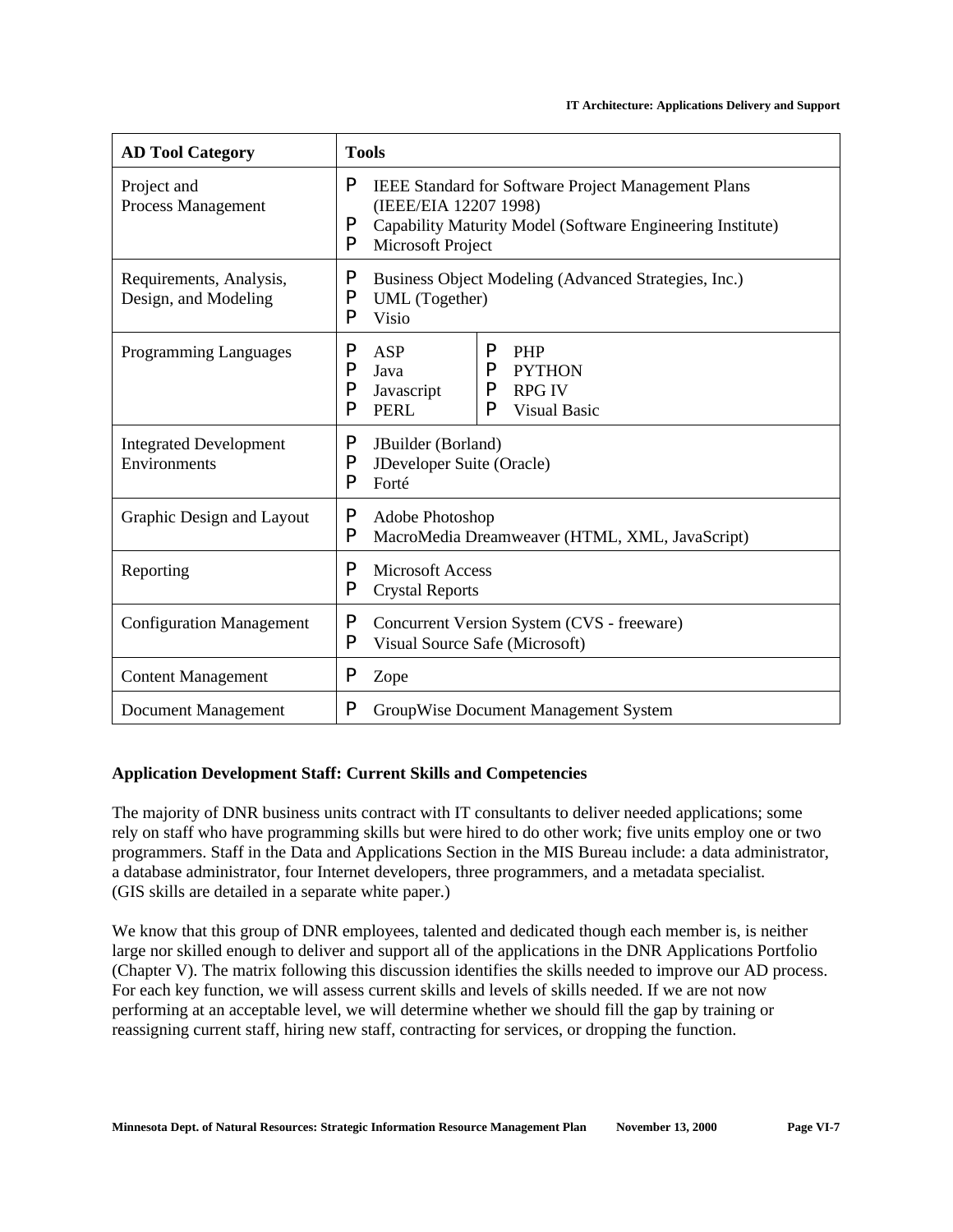## **Core Internal AD Staff or IT Consultants?**

A pivotal strategic decision is whether it is better in the long-run to continue reliance on IT consultants, or to build a core internal AD team. As is the case in many organizations, the idea of a centralized AD unit has been under siege since the coming of the personal computer. A centralized unit is viewed as too expensive, too out of touch with user needs, and too slow to respond to requests. On the other hand, recent experience in the DNR warns that decentralized AD, either by business unit staff or consultants, will result in architectural chaos, inappropriate use of professional resources, and dependence on increasingly high-priced consultants. Even when we agree in principle that we could achieve greater economies of scale, lower cost of ownership, tighter systems integration, and better customer service by centralizing, we resist taking the step for political reasons. Some of the advantages, disadvantages, and relevant management questions associated with each alternative are presented below.

|                  | <b>Core Internal AD</b>                                                                                                                        |                  | <b>External Consultant AD</b>                                                                                                                 |  |  |  |  |
|------------------|------------------------------------------------------------------------------------------------------------------------------------------------|------------------|-----------------------------------------------------------------------------------------------------------------------------------------------|--|--|--|--|
|                  | <b>Advantages</b>                                                                                                                              |                  |                                                                                                                                               |  |  |  |  |
| P<br>P<br>P<br>P | Retain knowledge and skills<br>Increase employee satisfaction<br>Staff familiar with business and<br>culture<br>Opportunity for cross-training | P<br>P<br>P<br>P | Access to unique skills<br>Consultant assumes staff risks<br>Hiring flexibility<br>Manage fluctuating demands                                 |  |  |  |  |
|                  | <b>Disadvantages</b>                                                                                                                           |                  |                                                                                                                                               |  |  |  |  |
| P<br>P<br>P<br>P | Substantial HR investment<br>Technology may outpace skills<br>Employees may feel confined<br>Retention is not guaranteed                       | P<br>P<br>P<br>P | Strategic skills learned at DNR<br>expense<br>Consultants prone to turnover<br>Compensation disparity issues<br>May not jibe with DNR culture |  |  |  |  |
|                  | <b>Management Questions</b>                                                                                                                    |                  |                                                                                                                                               |  |  |  |  |
| P<br>P<br>P      | What skills do we need?<br>Are we investing appropriately?<br>How can we fill skills and training<br>gaps?                                     | P<br>P           | Can we manage contracts effectively?<br>Can we provide ongoing application<br>support?                                                        |  |  |  |  |

## **Cost-Benefit Analysis: Internal vs. External Application Development**

**Minnesota Dept. of Natural Resources: Strategic Information Resource Management Plan November 13, 2000 Page VI-8** An analysis of expenditures on consultants for 12 AD projects over an 18 month period was completed in December 1999. During the period sampled, the DNR spent \$740,350 for 11,390 hours of consultant time billed at \$65/hour. (This hourly rate is at the low-end of IT consulting fees, which range up to \$325/hour on the current state contract.) In comparison, the average salary and benefits expense for an Information Technology Specialist in the State's classified service is about \$100,000 per year. This means that for the same 18 month period, we could have employed five programmer analysts for \$750,000, and quite conceivably have accomplished more. Of the 12 projects, three were dropped in the requirements phase; one was implemented but has never been used; one was developed by business unit staff following the requirements phase; three were dropped in the user testing and acceptance phase, and are now being developed by internal MIS staff; and four are in use today. By industry standards, this record is not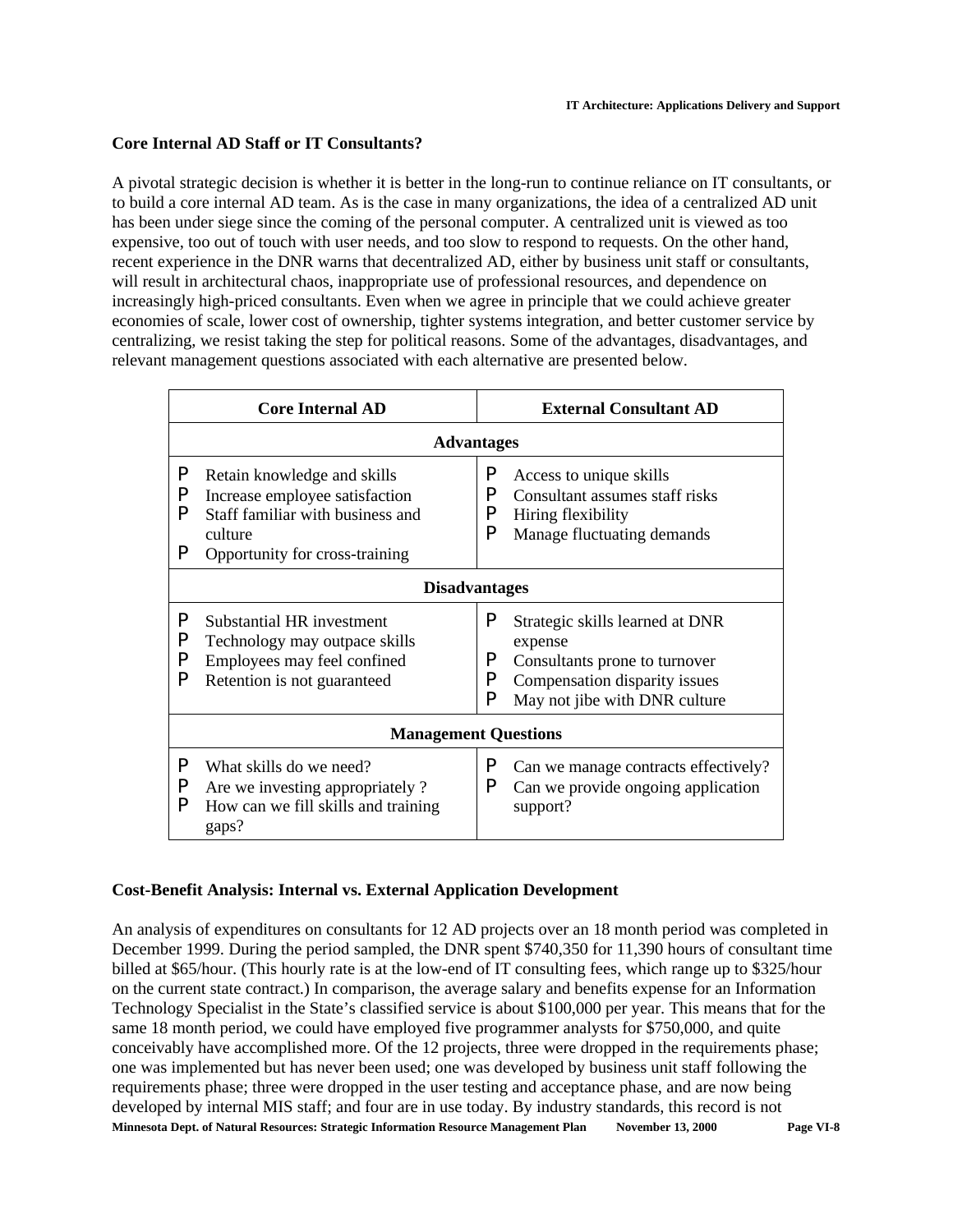unusual. An estimated one-to-two thirds of all software projects exceed their schedule and budget targets before they are delivered; about half of all large projects so far exceed their targets that they are canceled, and many others are quietly abandoned.<sup>3</sup>

## **Proposed Application Development Strategy**

It may seem contrary, at a time when the IT industry is fostering a shift from centralized to decentralized management and decision making, and when the global trend seems to be toward more and more AD outsourcing, to propose a centralized AD strategy in the DNR. There is, of course, no single correct organizational model, and each has its strengths and weaknesses. GartnerGroup<sup>4</sup> defines a hybrid organizational model in which business units control AD planning, budgeting, and project management, and the IS unit manages a core development team. The DNR actually uses this model in two areas of application development today – both GIS and the DNR web site operate from a core of expertise in MIS, and are among the most successful long-term IT projects in the department.

This strategy will help us best manage AD projects by establishing an internal consulting group – a core of talented information technology professionals who understand natural resource management *and* systems engineering, who will establish close relationships with the business units and customers they support, and who will not walk away with the intellectual capital they have gained at the department's expense when their projects are finished. It also calls for a new approach to budgeting for and funding AD projects over the total application life-cycle.

AD costs are on a continuing upward spiral, driven by the high demand for IT skills and a critical shortage of qualified workers. Contracting for AD is expensive, and IT consulting firms face the same constraints as internal IS shops. Those that have skilled resources are charging premium prices for them, often three to four times the cost of internal AD staff. This trend is likely to continue. In estimating AD costs, these factors must be considered, because developer skill levels have a direct and expensive effect on the overall project result, time lines, and deliverables.

### **The Application Development Team**

The proposed AD strategy has at its core a team of software engineers – systems analysts, project managers, data modelers, database administrators, and programmers – with a level of expertise and brainpower sufficient to build and maintain 75 percent of the department's software applications. The team will be organized in "centers of excellence," patterned after DNR's natural resource management responsibilities and strategic objectives. The make-up of each team will be based on an analysis of the Application Portfolio (Chapter V) and the results of the skills assessment. Business units will establish priorities for the teams, and contribute business process intelligence to the application development process.

To better define expectations and responsibilities for both customers and application developers, and to ensure customer satisfaction, AD projects in the DNR will be guided by a *Bill of Rights*. This document creates a collaborative environment essential to project success, and can be used at the close of a project to elicit feedback and evaluate performance.

<sup>&</sup>lt;sup>3</sup> Capers Jones, Patterns of Software Systems Failure and Success. Boston: Int'l Thompson Computer Press, 1996.

<sup>4</sup> F. Magee, "Shared Service Hybrid Organizations: Balancing Extremes," GartnerGroup Top VIEW (September 1996). **Minnesota Dept. of Natural Resources: Strategic Information Resource Management Plan November 13, 2000 Page VI-9**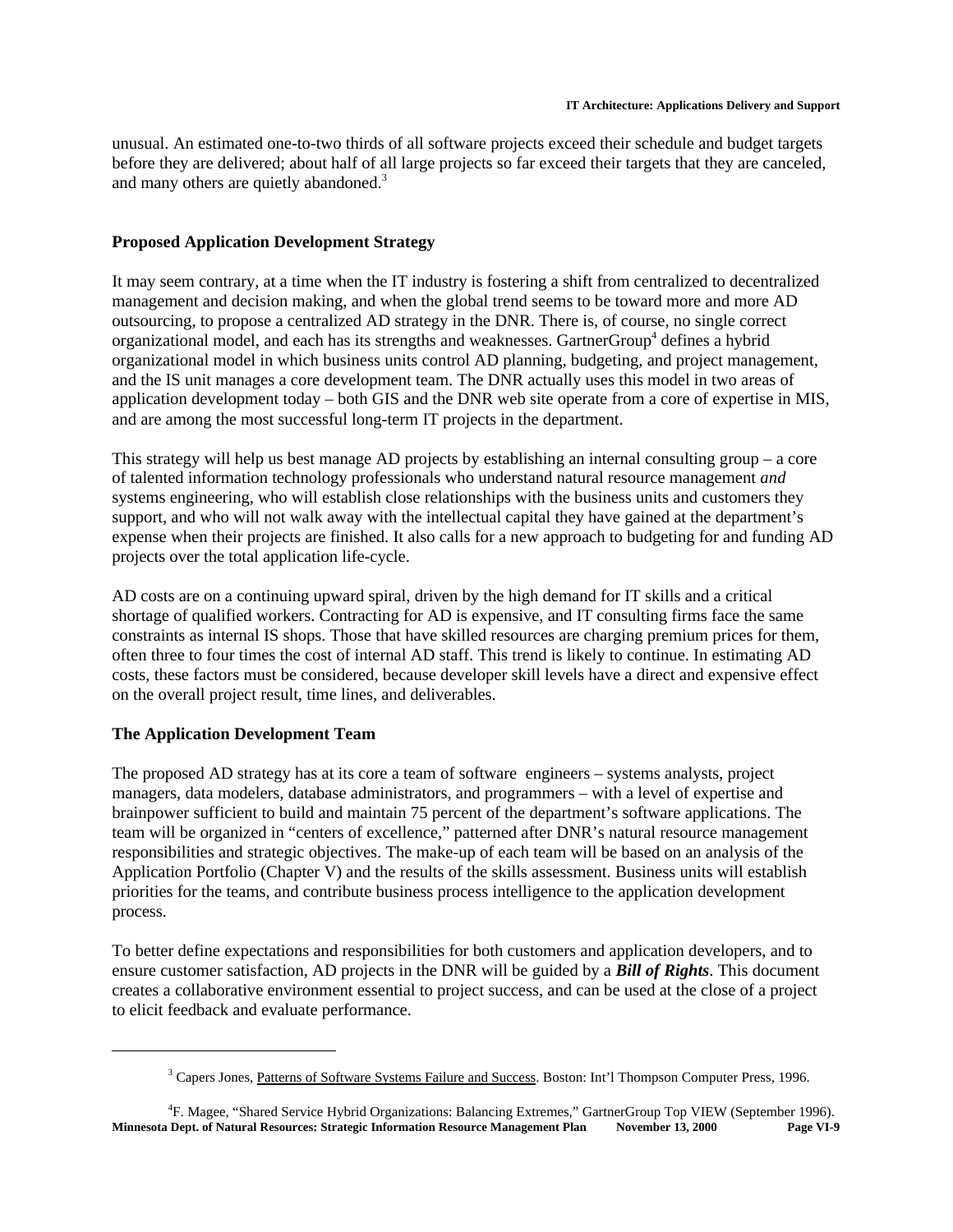## **DNR Bill of Rights for Application Development Projects**<sup>5</sup>

## *Customer Rights*

- 1. To set objectives for the project and to have them followed.
- 2. To know how long the project will take and how much it will cost.
- 3. To make reasonable changes to the application requirements throughout the course of the project, and to know the time and cost impacts of making those changes.
- 4. To know the project's status clearly at all times, to be informed of risks that might affect cost, schedule, or quality, and to be provided with options for addressing the risks.
- 5. To have ready access to project deliverables throughout the project.

## *AD Team Rights*

- 1. To know in detail the project objectives and priorities, and the customer's expectations for the application.
- 2. To have ready access to the customer, manager, or other person responsible for making decisions about the application's functionality.
- 3. To approve effort and schedule estimates for all work the team is asked to do. This includes the right to provide only the kinds of cost and schedule estimates that are theoretically possible at each stage of a project, to take the time needed to create meaningful estimates, and to revise estimates whenever project requirements change.
- 4. To have the team's project status accurately reported to customers and management.
- 5. To work in a productive environment free from frequent interruptions and distractions.

<sup>&</sup>lt;sup>5</sup>Inspired by Steve McConnell's, Software Project Survival Guide. Redmond: Microsoft Press1998. **Minnesota Dept. of Natural Resources: Strategic Information Resource Management Plan November 13, 2000 Page VI-10**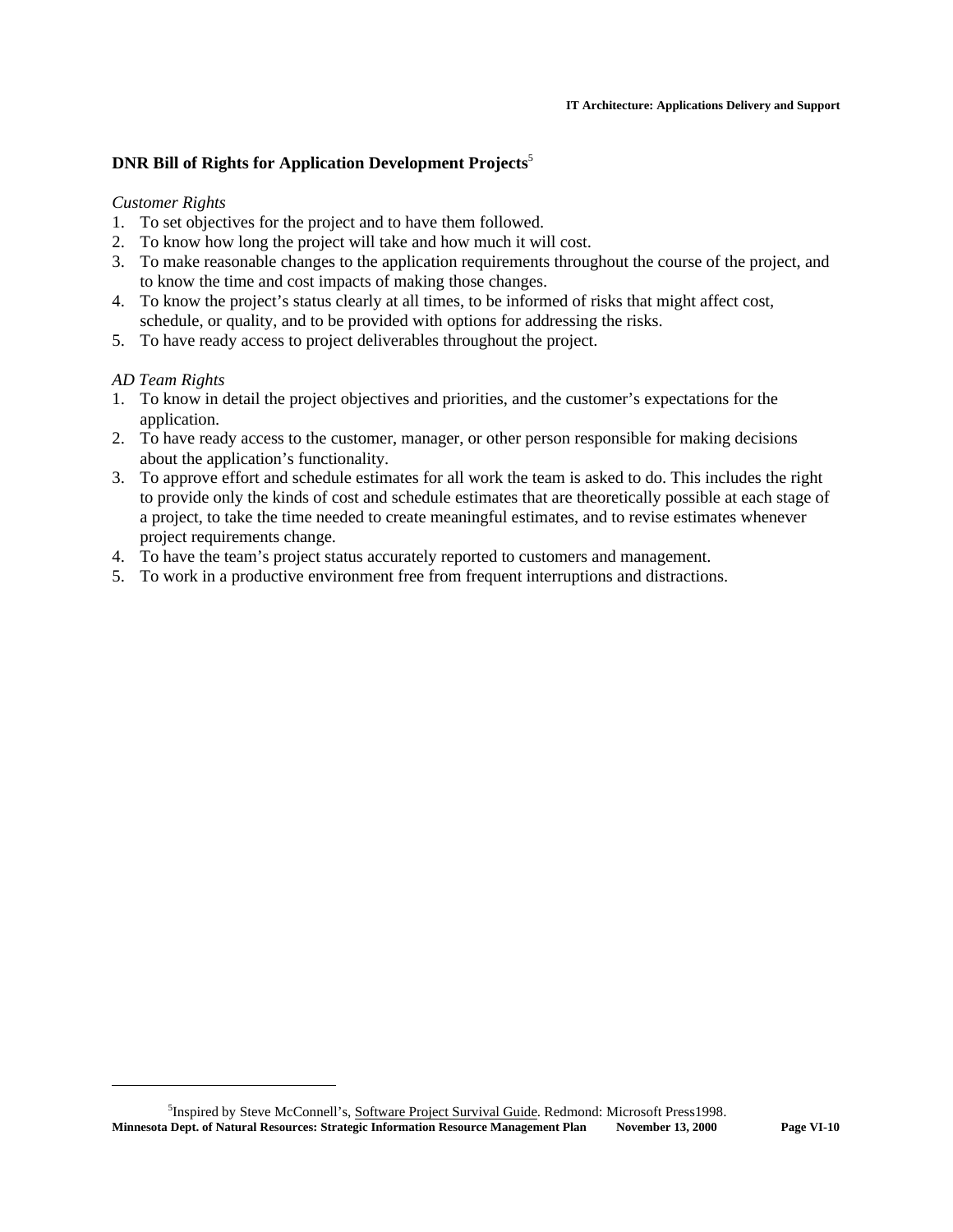## **APPLICATION DEVELOPMENT FUNCTIONS AND SKILLS ASSESSMENT MATRIX**

| <b>Application Development Function</b>                                                                                             | Doing this<br>now at       | Not doing<br>this now            | Not doing this now.<br>Get new skills to do.* |           |           |    | <b>Phase</b><br>out<br>function |
|-------------------------------------------------------------------------------------------------------------------------------------|----------------------------|----------------------------------|-----------------------------------------------|-----------|-----------|----|---------------------------------|
|                                                                                                                                     | acceptable<br>skill level. | at<br>acceptable<br>skill level. | <b>TS</b>                                     | <b>RS</b> | <b>HS</b> | HC | and<br>reassign<br>staff.       |
| <b>Leadership and Customer Relations</b>                                                                                            |                            |                                  |                                               |           |           |    |                                 |
| Manage a dynamic portfolio of DNR<br>information systems                                                                            |                            |                                  |                                               |           |           |    |                                 |
| Engage senior management in<br>developing an AD vision, and secure<br>support from operations managers and<br>IS professionals      |                            |                                  |                                               |           |           |    |                                 |
| Develop and manage a process to<br>prioritize project development                                                                   |                            |                                  |                                               |           |           |    |                                 |
| Manage a process for developing and<br>adopting data standards, AD<br>methodologies, and project management<br>processes            |                            |                                  |                                               |           |           |    |                                 |
| Adopt, publicize, and enforce an AD<br>"Bill of Rights"                                                                             |                            |                                  |                                               |           |           |    |                                 |
| Facilitate development and produce the<br>final version of an integrated strategic<br>IRM plan and biennial IT budget<br>initiative |                            |                                  |                                               |           |           |    |                                 |
| <b>Standards and Methodologies</b>                                                                                                  |                            |                                  |                                               |           |           |    |                                 |
| <b>Documentation Standards for:</b>                                                                                                 |                            |                                  |                                               |           |           |    |                                 |
| Project proposals and project definition<br>documents                                                                               |                            |                                  |                                               |           |           |    |                                 |
| Functional specification and design<br>documents                                                                                    |                            |                                  |                                               |           |           |    |                                 |
| Risk management documents                                                                                                           |                            |                                  |                                               |           |           |    |                                 |
| IT project plans                                                                                                                    |                            |                                  |                                               |           |           |    |                                 |
| Business object and technical data<br>models                                                                                        |                            |                                  |                                               |           |           |    |                                 |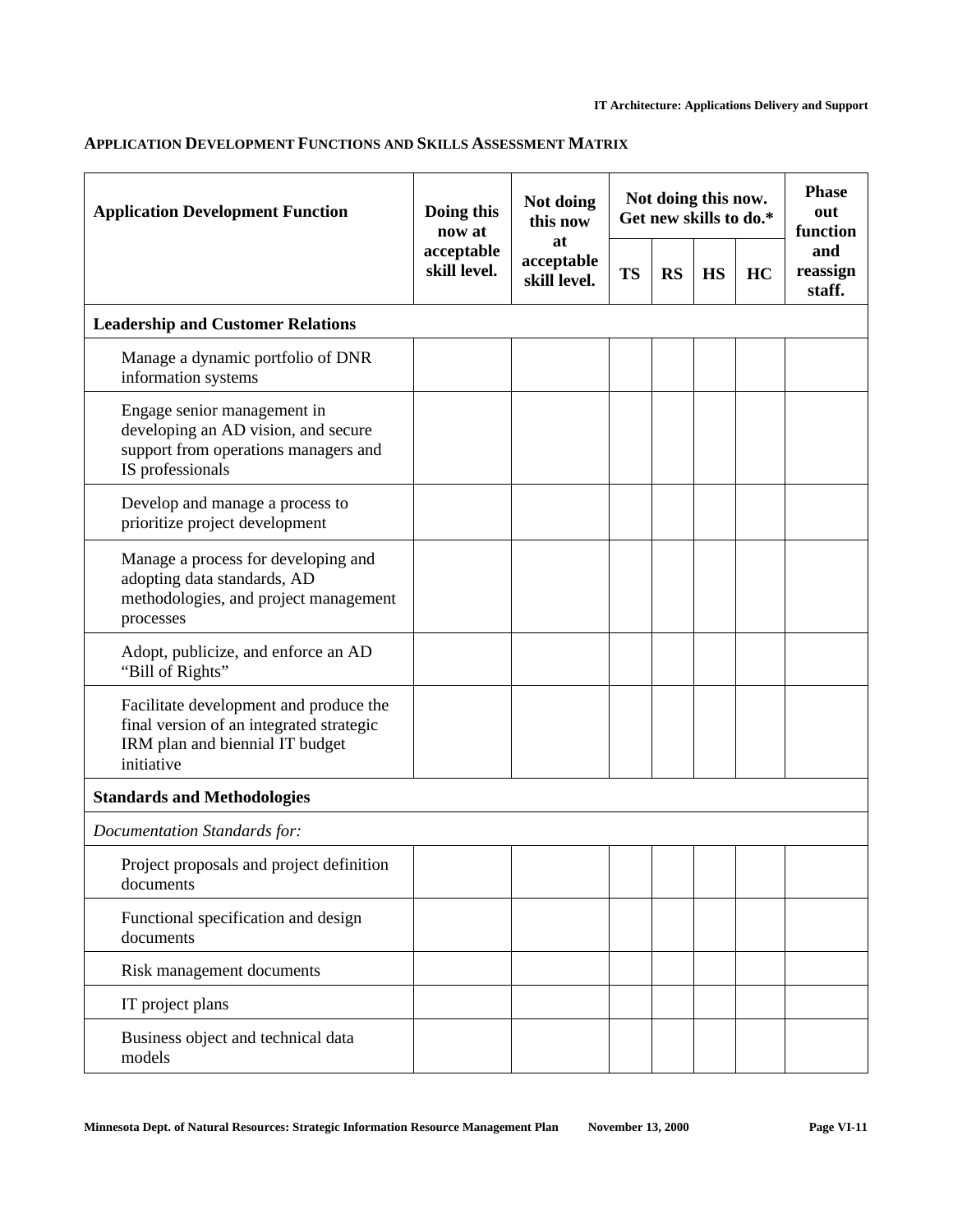| <b>Application Development Function</b>                                                                                                         | Doing this<br>now at                                           | Not doing<br>this now | Not doing this now.<br>Get new skills to do.* |           |           |    | <b>Phase</b><br>out<br>function |
|-------------------------------------------------------------------------------------------------------------------------------------------------|----------------------------------------------------------------|-----------------------|-----------------------------------------------|-----------|-----------|----|---------------------------------|
|                                                                                                                                                 | at<br>acceptable<br>acceptable<br>skill level.<br>skill level. |                       | <b>TS</b>                                     | <b>RS</b> | <b>HS</b> | HC | and<br>reassign<br>staff.       |
| Architectural and detailed design<br>documents                                                                                                  |                                                                |                       |                                               |           |           |    |                                 |
| User manuals and technical<br>documentation                                                                                                     |                                                                |                       |                                               |           |           |    |                                 |
| Unit, integration, and system testing                                                                                                           |                                                                |                       |                                               |           |           |    |                                 |
| Customer testing and acceptance<br>documents                                                                                                    |                                                                |                       |                                               |           |           |    |                                 |
| Metadata standards for business and<br>spatial data holdings                                                                                    |                                                                |                       |                                               |           |           |    |                                 |
| Data Management Standards                                                                                                                       |                                                                |                       |                                               |           |           |    |                                 |
| Develop a suite of specifications for the<br>collection, organization, naming,<br>integration, security of, and access to<br>enterprise data    |                                                                |                       |                                               |           |           |    |                                 |
| Develop naming standards for field<br>names, variable names, data objects<br>(tables, indexes, databases, triggers,<br>stored procedures), etc. |                                                                |                       |                                               |           |           |    |                                 |
| Develop field content standards,<br>specifying value domains, definitions,<br>and codes                                                         |                                                                |                       |                                               |           |           |    |                                 |
| Document data holdings using DNR<br>metadata standard                                                                                           |                                                                |                       |                                               |           |           |    |                                 |
| Develop and keep current an integrated<br>Metadata Repository                                                                                   |                                                                |                       |                                               |           |           |    |                                 |
| Keep current the "Enterprise-wide<br>Framing Business Object Model"                                                                             |                                                                |                       |                                               |           |           |    |                                 |
| Develop standards for the physical<br>storage of data and data objects                                                                          |                                                                |                       |                                               |           |           |    |                                 |
| Develop standard methods for accessing<br>data in a multi-tier environment (e.g.,<br>SQL, remote procedure calls)                               |                                                                |                       |                                               |           |           |    |                                 |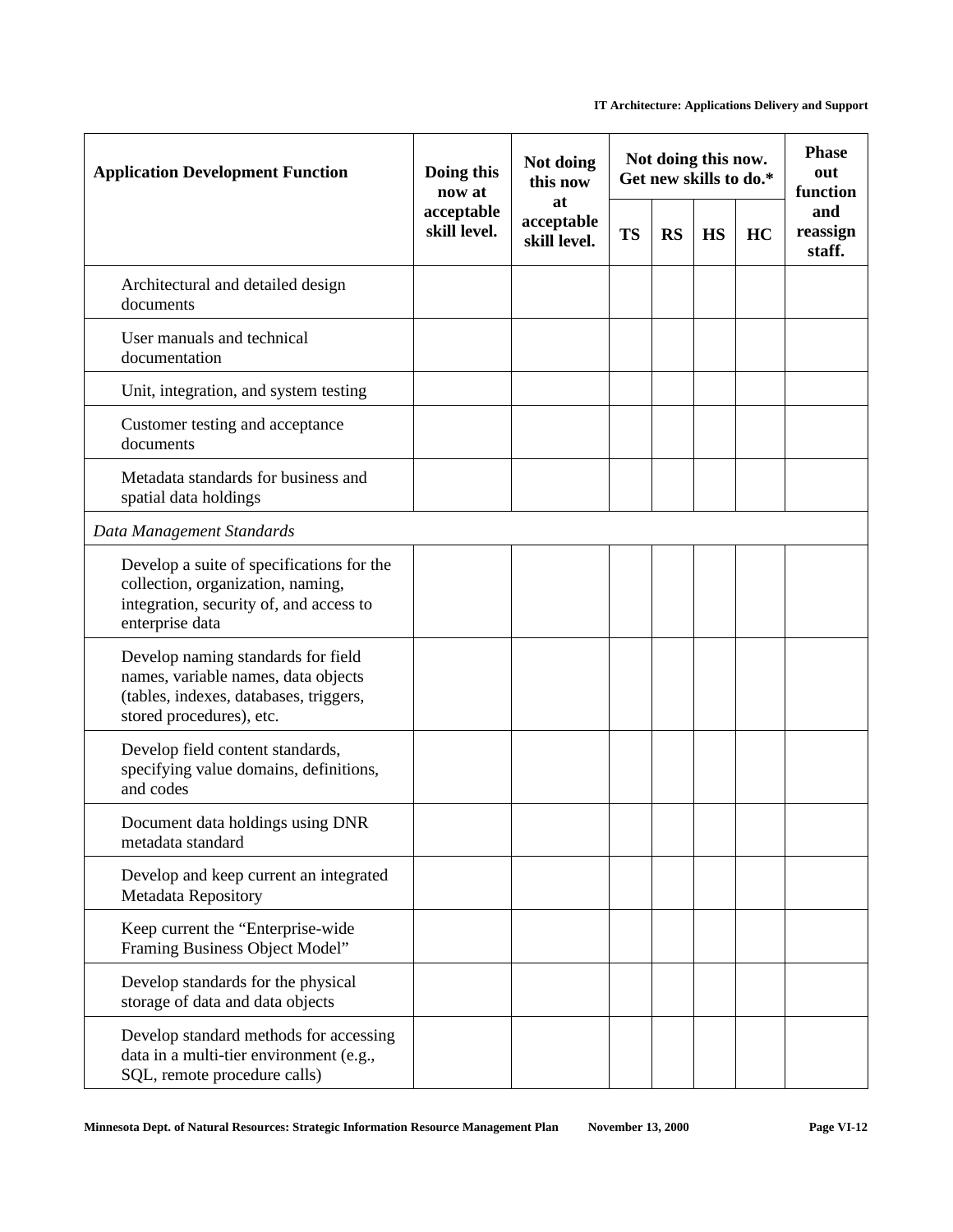| <b>Application Development Function</b>                                                                                                     | Not doing<br>Doing this<br>now at                              |           | Not doing this now.<br>Get new skills to do.* |           |    |                           | <b>Phase</b><br>out<br>function |
|---------------------------------------------------------------------------------------------------------------------------------------------|----------------------------------------------------------------|-----------|-----------------------------------------------|-----------|----|---------------------------|---------------------------------|
|                                                                                                                                             | at<br>acceptable<br>acceptable<br>skill level.<br>skill level. | <b>TS</b> | <b>RS</b>                                     | <b>HS</b> | HC | and<br>reassign<br>staff. |                                 |
| Database Administration                                                                                                                     |                                                                |           |                                               |           |    |                           |                                 |
| Manage database creation, back up,<br>recovery, access, and security                                                                        |                                                                |           |                                               |           |    |                           |                                 |
| Manage data conversion and data<br>migration activities                                                                                     |                                                                |           |                                               |           |    |                           |                                 |
| Monitor database performance and<br>conduct capacity planning                                                                               |                                                                |           |                                               |           |    |                           |                                 |
| Design and manage spatial and business<br>data stores and warehouses                                                                        |                                                                |           |                                               |           |    |                           |                                 |
| <b>Application Programming</b>                                                                                                              |                                                                |           |                                               |           |    |                           |                                 |
| Develop application programming /<br>coding standards                                                                                       |                                                                |           |                                               |           |    |                           |                                 |
| Develop reusable component libraries                                                                                                        |                                                                |           |                                               |           |    |                           |                                 |
| Generate code, test it, modify it, and<br>regenerate it using standard AD<br>techniques and tools such as Visual<br>Basic, Perl, Java, etc. |                                                                |           |                                               |           |    |                           |                                 |
| Use human factors best practices in<br>designing user interfaces                                                                            |                                                                |           |                                               |           |    |                           |                                 |
| <b>Project Execution and Management</b>                                                                                                     |                                                                |           |                                               |           |    |                           |                                 |
| <b>Application Development</b>                                                                                                              |                                                                |           |                                               |           |    |                           |                                 |
| Develop project specific data models<br>using standard methodology                                                                          |                                                                |           |                                               |           |    |                           |                                 |
| Ensure that new applications are<br>integrated when appropriate with<br>existing information systems                                        |                                                                |           |                                               |           |    |                           |                                 |
| Ensure compliance with approved data<br>and AD standards                                                                                    |                                                                |           |                                               |           |    |                           |                                 |
| Ensure all project participants<br>understand the "Bill of Rights"                                                                          |                                                                |           |                                               |           |    |                           |                                 |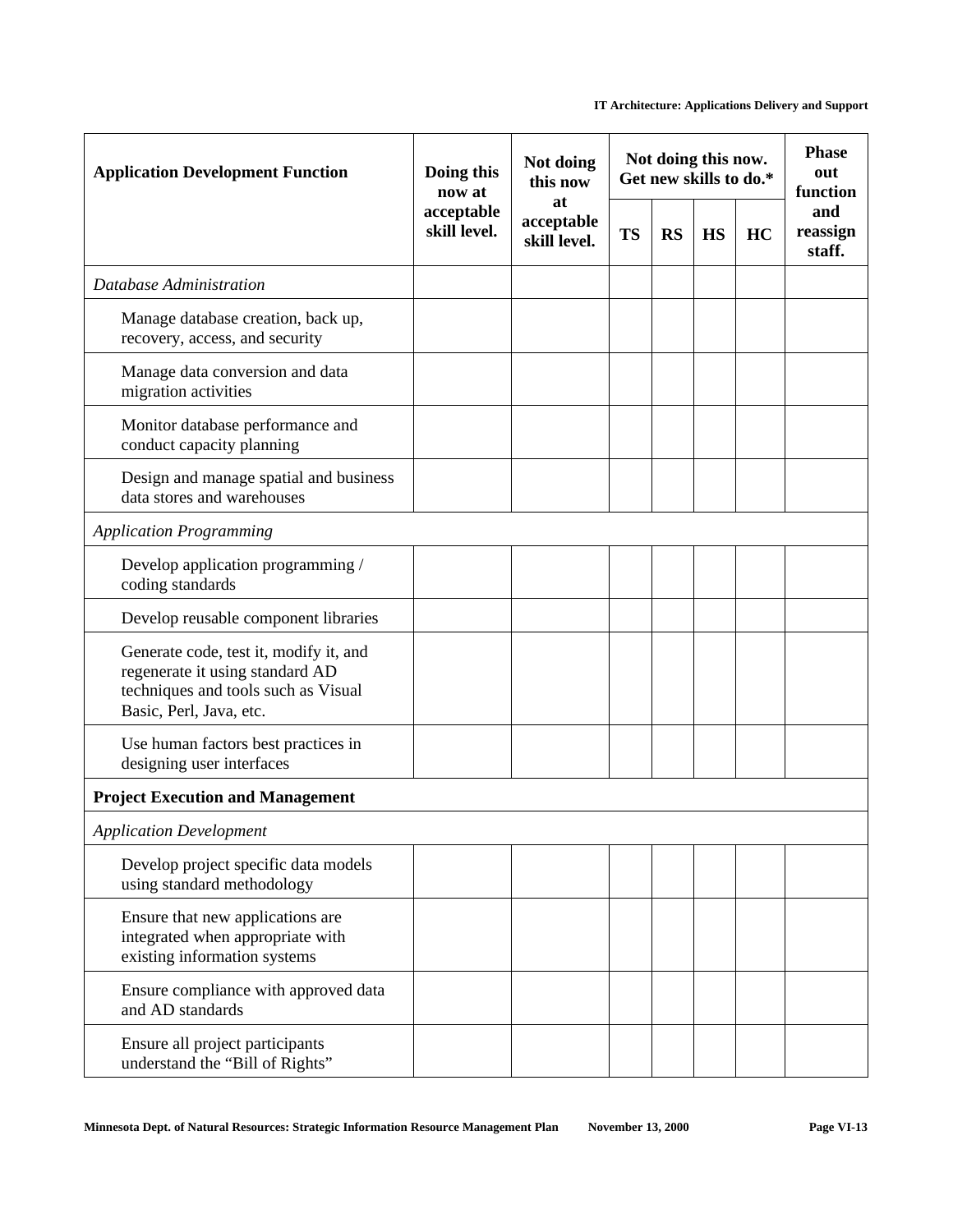| <b>Application Development Function</b>                                                                                                     | Doing this<br>now at       | Not doing<br>this now            | Not doing this now.<br>Get new skills to do.* |           |           |    | <b>Phase</b><br>out<br>function |
|---------------------------------------------------------------------------------------------------------------------------------------------|----------------------------|----------------------------------|-----------------------------------------------|-----------|-----------|----|---------------------------------|
|                                                                                                                                             | acceptable<br>skill level. | at<br>acceptable<br>skill level. | <b>TS</b>                                     | <b>RS</b> | <b>HS</b> | HC | and<br>reassign<br>staff.       |
| Facilitate development of project<br>definitions using $JDAK$ and other<br>techniques                                                       |                            |                                  |                                               |           |           |    |                                 |
| Conduct cost benefit analysis and<br>feasibility studies                                                                                    |                            |                                  |                                               |           |           |    |                                 |
| Use formal techniques such as<br>COCOMO to establish initial project<br>cost estimates                                                      |                            |                                  |                                               |           |           |    |                                 |
| Develop project plans using project<br>management tools such as Microsoft<br>Project                                                        |                            |                                  |                                               |           |           |    |                                 |
| Define and sequence project activities<br>and document activity interdependencies<br>using PERT or GANTT charts                             |                            |                                  |                                               |           |           |    |                                 |
| Identify and secure project resources                                                                                                       |                            |                                  |                                               |           |           |    |                                 |
| Track project status and ensure<br>milestones are met on-time and in-<br>budget using project management tools<br>such as Microsoft Project |                            |                                  |                                               |           |           |    |                                 |
| Manage requirements change control<br>process                                                                                               |                            |                                  |                                               |           |           |    |                                 |
| Communicate frequently with customers<br>as to project status – informally and<br>formally, verbally and in writing                         |                            |                                  |                                               |           |           |    |                                 |
| Establish relationships with IT<br>consultants and select consultants for<br>specific projects                                              |                            |                                  |                                               |           |           |    |                                 |
| Manage application development<br>contracts                                                                                                 |                            |                                  |                                               |           |           |    |                                 |
| System Analysis and Design                                                                                                                  |                            |                                  |                                               |           |           |    |                                 |
| Conduct business process analysis                                                                                                           |                            |                                  |                                               |           |           |    |                                 |
| Specify high level system requirements                                                                                                      |                            |                                  |                                               |           |           |    |                                 |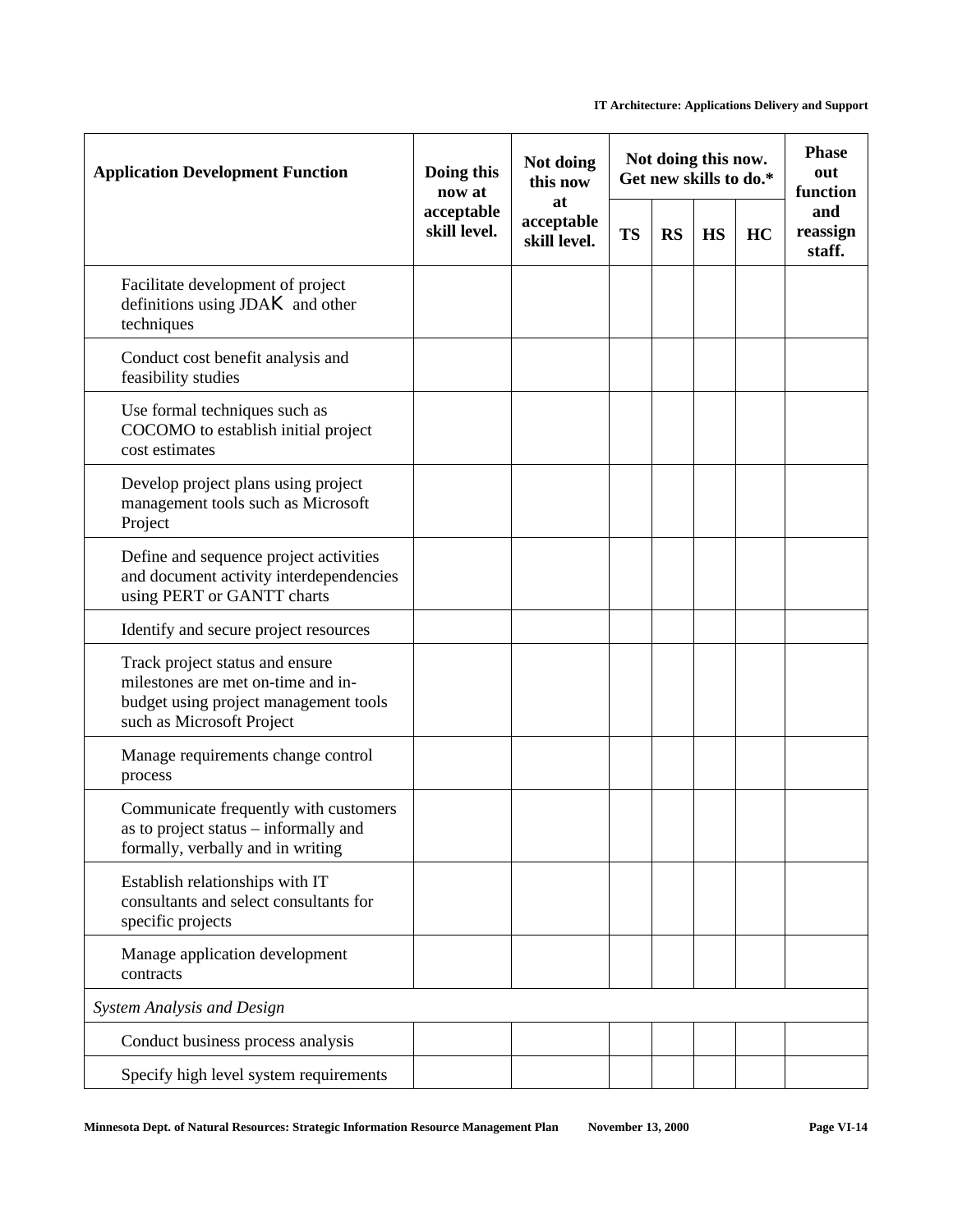|                                                                                                                                                                        |                                                    |                                  |                                               |           |           |    | IT Architecture: Applications Delivery and Support |
|------------------------------------------------------------------------------------------------------------------------------------------------------------------------|----------------------------------------------------|----------------------------------|-----------------------------------------------|-----------|-----------|----|----------------------------------------------------|
| <b>Application Development Function</b>                                                                                                                                | Doing this<br>now at<br>acceptable<br>skill level. | Not doing<br>this now            | Not doing this now.<br>Get new skills to do.* |           |           |    | <b>Phase</b><br>out<br>function                    |
|                                                                                                                                                                        |                                                    | at<br>acceptable<br>skill level. | <b>TS</b>                                     | <b>RS</b> | <b>HS</b> | HC | and<br>reassign<br>staff.                          |
| Develop detailed functional design<br>documents                                                                                                                        |                                                    |                                  |                                               |           |           |    |                                                    |
| Develop detailed technical design<br>documents                                                                                                                         |                                                    |                                  |                                               |           |           |    |                                                    |
| <b>Documentation Development</b>                                                                                                                                       |                                                    |                                  |                                               |           |           |    |                                                    |
| Develop and implement technical<br>documentation standards for online and<br>print documentation                                                                       |                                                    |                                  |                                               |           |           |    |                                                    |
| Develop and implement end-user<br>documentation standards for online and<br>print documentation                                                                        |                                                    |                                  |                                               |           |           |    |                                                    |
| <b>Customer Testing and Acceptance</b>                                                                                                                                 |                                                    |                                  |                                               |           |           |    |                                                    |
| Develop and implement rigorous user<br>application testing and acceptance<br>requirements                                                                              |                                                    |                                  |                                               |           |           |    |                                                    |
| Develop and implement quality<br>assurance criteria                                                                                                                    |                                                    |                                  |                                               |           |           |    |                                                    |
| <b>AD Staff and End-User Training</b>                                                                                                                                  |                                                    |                                  |                                               |           |           |    |                                                    |
| Equip employees with the knowledge<br>and skills they need to perform their jobs<br>to the best of their abilities by<br>implementing a comprehensive training<br>plan |                                                    |                                  |                                               |           |           |    |                                                    |
| Deliver GIS end-user training to DNR<br>employees                                                                                                                      |                                                    |                                  |                                               |           |           |    |                                                    |
| Coordinate training for DNR project<br>managers, data managers, modelers,<br>database administrators, and software<br>engineers                                        |                                                    |                                  |                                               |           |           |    |                                                    |
|                                                                                                                                                                        |                                                    |                                  |                                               |           |           |    |                                                    |
| * KEY: TS: Train Staff<br>HS: Hire Staff<br>RS: Reassign Staff HC: Hire Consultant                                                                                     |                                                    |                                  |                                               |           |           |    |                                                    |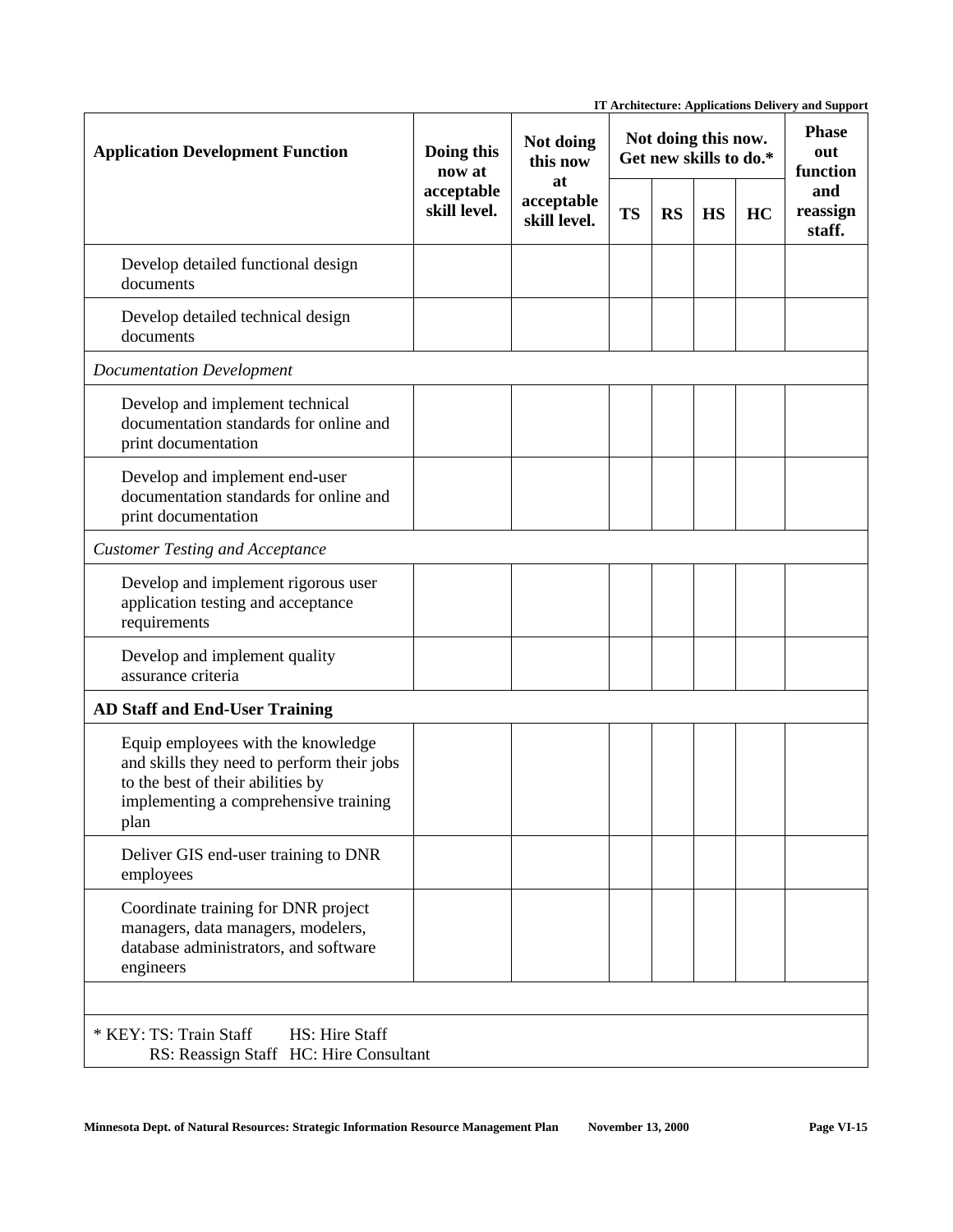## Chapter VII

## **IT Architecture: User Self-Service**

| <b>BRIDGES: MINNESOTA'S GATEWAY TO ENVIRONMENTAL INFORMATION  Page VII-3</b> |  |
|------------------------------------------------------------------------------|--|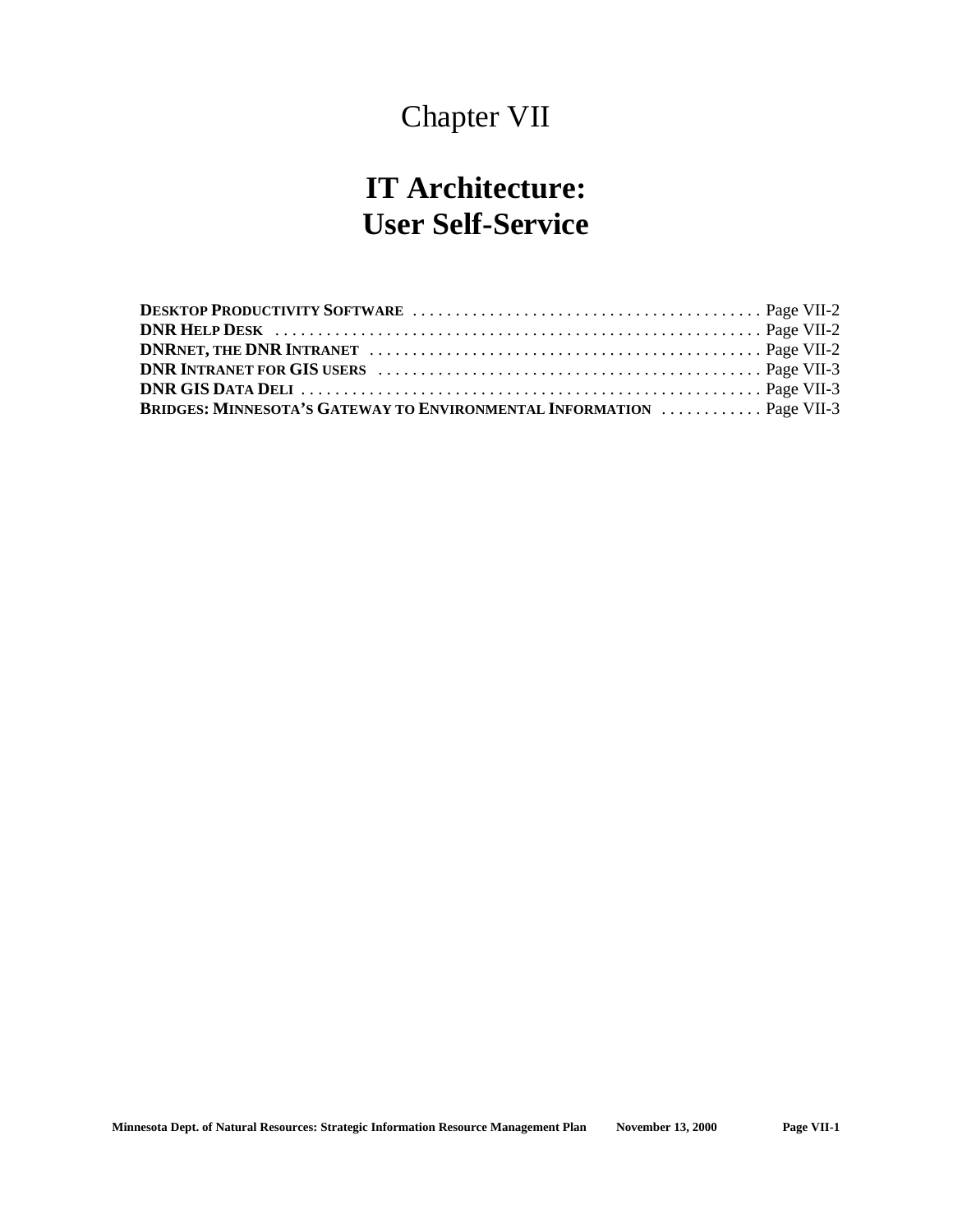#### **IT Architecture: User Self-Service**

The DNR Information Technology environment is quite rich and diverse in the area of user self-service. We provide a standard set of desktop productivity software, a help desk reachable by phone and e-mail during business hours, an Intranet site with a plethora of self-help sources, a specialized GIS Intranet serving all sorts of information and assistance, a public Web site that provides GIS data sets, and a public Web site that provides metadata searching for environmental information among Minnesota state agency Web sites. These diverse services are catalogued below.

## **DESKTOP PRODUCTIVITY SOFTWARE**

- P Word processing: WordPerfect
- P Spreadsheet: Quattro Pro
- P Presentations: Corel Presentations
- **P** E-mail and calendaring: GroupWise<br> **P** Internet browser: Netscape Na
- Netscape Navigator
- P Desktop database: MS Access

## **DNR HELP DESK**

Available by phone and e-mail during business hours, helps users with:

- P Logging into networks
- P GroupWise
- P AS/400
- P Corel applications
- P Windows NT or 95
- P MAPS, SEMA4, IA
- P Printing problems
- P Other problems or questions regarding DNR-standard hardware or software

## **DNRNET, THE DNR INTRANET**

Delivers information in the following topic areas:

- P Bulletin Board
- P Human Resources
- P Policies, Procedures, Standards
- P Forms
- P Virtual Help Desk:
	- R Daily system status messages on DNR and statewide systems (MAPS, SEMA4, IA)
	- R Virus protection updates (also available automatically at network login)
	- R On-line job aids / self-study guides for:
		- Corel Presentations
		- GroupWise
		- Internet
		- MS Access
		- MS Windows
		- Quattro Pro
		- WordPerfect
		- PC skills
	- R Tips'N'Techniques
	- R Web Authoring Resources:
		- Web site project proposal form
		- Link request form
		- Links policy
		- Community Forums guidelines and proposal form
		- Web site priorities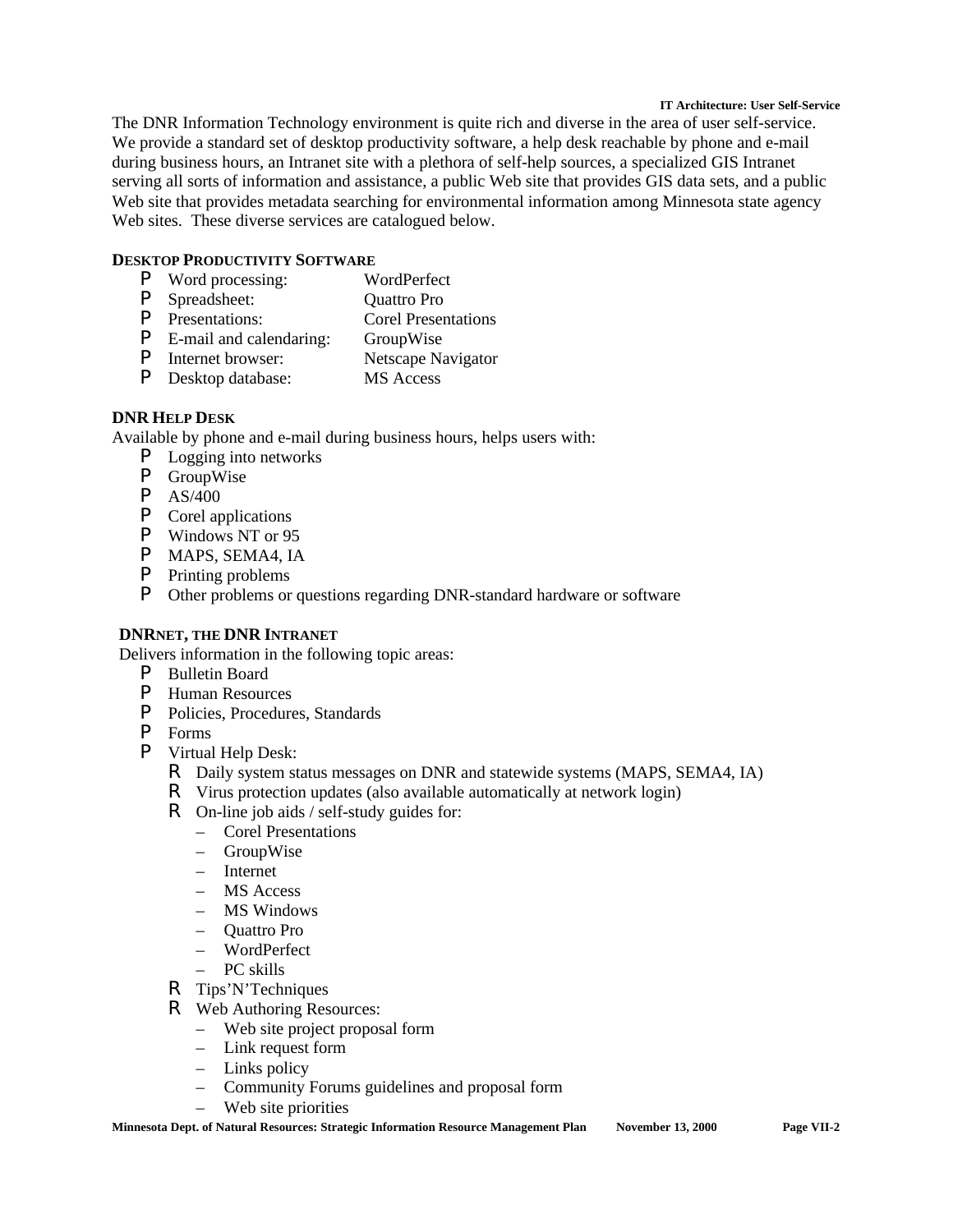#### **IT Architecture: User Self-Service**

- DNR web site style guide
- WebReady Class notes
- Basic HTML
- HTML Step by Step
- DNR Template
- Web Glossary
- R Upcoming computer training
- R Contact information for desktop and network support personnel

### **DNR INTRANET FOR GIS USERS**

Provides information on the following topics:

- P GIS Human Resources
- P What's New
- P Data Resources
- P ArcView Resources
- P GIS Help
- P Events and Training
- P GIS Links
- P GPS Info
- P Common Map Plots

## **DNR GIS DATA DELI**

## A public Web site (**http://deli.dnr.state.mn.us**)

**P** The GIS Data Deli is an internet-based spatial data acquisition site that allows users to download raw computer-readable data for use in their Geographic Information System, image processing system, or traditional database environment. The site includes links to extensive and summary level data descriptions (metadata) to support our users.

### **BRIDGES: MINNESOTA'S GATEWAY TO ENVIRONMENTAL INFORMATION**

## A public Web site (**http://www.bridges.state.mn.us**)

**P** Bridges provides users with a controlled vocabulary and a specialized search engine, enabling them to search several environmental state agency web sites simultaneously for information. Bridges is developed with the collaboration of Minnesota state government environmental agencies to facilitate access to the rich and diverse environmental information available in electronic format in Minnesota.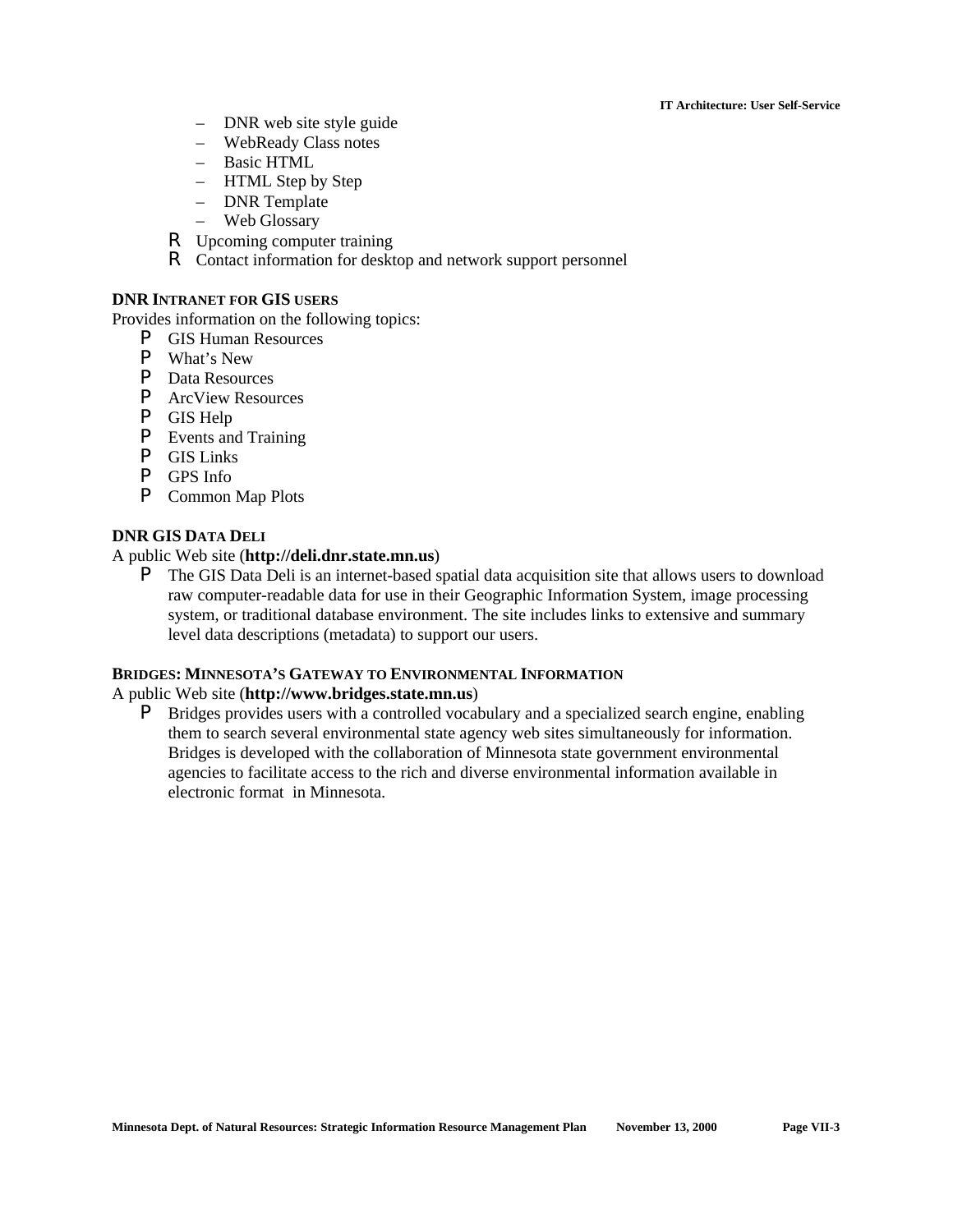## Chapter VIII

# **IT Architecture: Technology Infrastructure**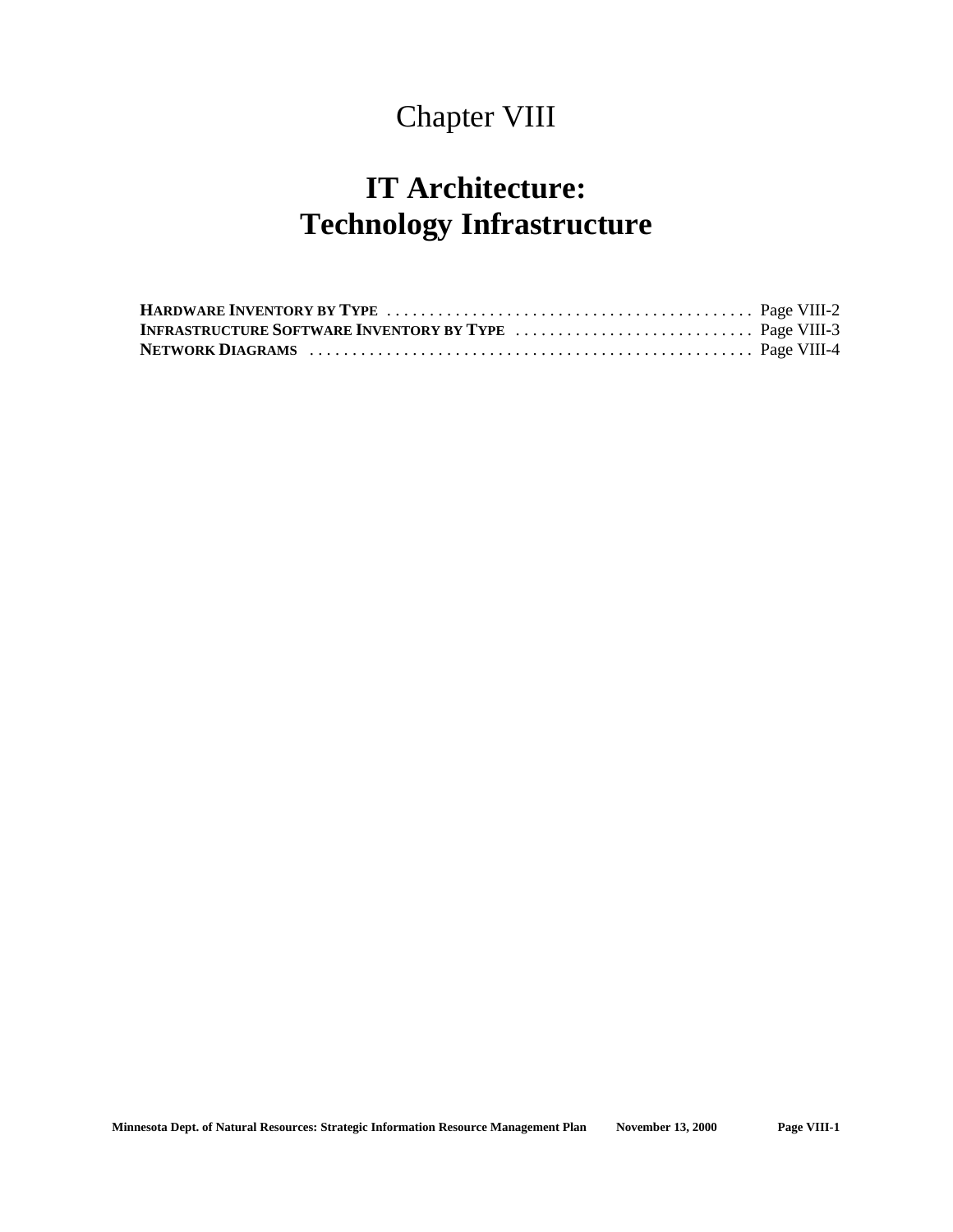## **HARDWARE INVENTORY BY TYPE**

| <b>MN DNR Statewide Computer Hardware Inventory</b><br><b>Summer 2000</b> |                     |                |  |
|---------------------------------------------------------------------------|---------------------|----------------|--|
| <b>Hardware Category</b>                                                  | Processor/Model     | <b>Count</b>   |  |
| <b>Desktop</b>                                                            |                     |                |  |
|                                                                           | 386                 | $\mathfrak{Z}$ |  |
|                                                                           | 486                 | 32             |  |
|                                                                           | Pentium             | 565            |  |
|                                                                           | Pentium II          | 637            |  |
|                                                                           | Pentium III         | 313            |  |
|                                                                           | Pentium Pro         | 194            |  |
|                                                                           | Celeron             | 11             |  |
|                                                                           | Non-Intel           | 12             |  |
| Total                                                                     |                     | 1767           |  |
| <b>Intel-based Servers</b>                                                |                     |                |  |
|                                                                           | Compaq 1600         | 15             |  |
|                                                                           | Compaq 3000         | $8\,$          |  |
|                                                                           | Compaq 5000         | $\mathbf{1}$   |  |
|                                                                           | Compaq 6500         | 5              |  |
|                                                                           | Compaq 7000         | $\mathbf{1}$   |  |
| Total                                                                     |                     | 30             |  |
| <b>Unix Servers</b>                                                       |                     |                |  |
|                                                                           | Data General AV3000 | 1              |  |
|                                                                           | <b>Sun E250</b>     | $6\,$          |  |
|                                                                           | Sun Netra1          | $\mathbf{1}$   |  |
|                                                                           | Sun Sparc 20        | $\overline{4}$ |  |
|                                                                           | Sun Ultra 2         | 13             |  |
|                                                                           | Sun Ultra 10        | $\overline{3}$ |  |
| Total                                                                     |                     | 27             |  |
| <b>IBM Midrange</b>                                                       | AS400 B510          | $\mathbf{1}$   |  |

**Minnesota Dept. of Natural Resources: Strategic Information Resource Management Plan November 13, 2000 Page VIII-2**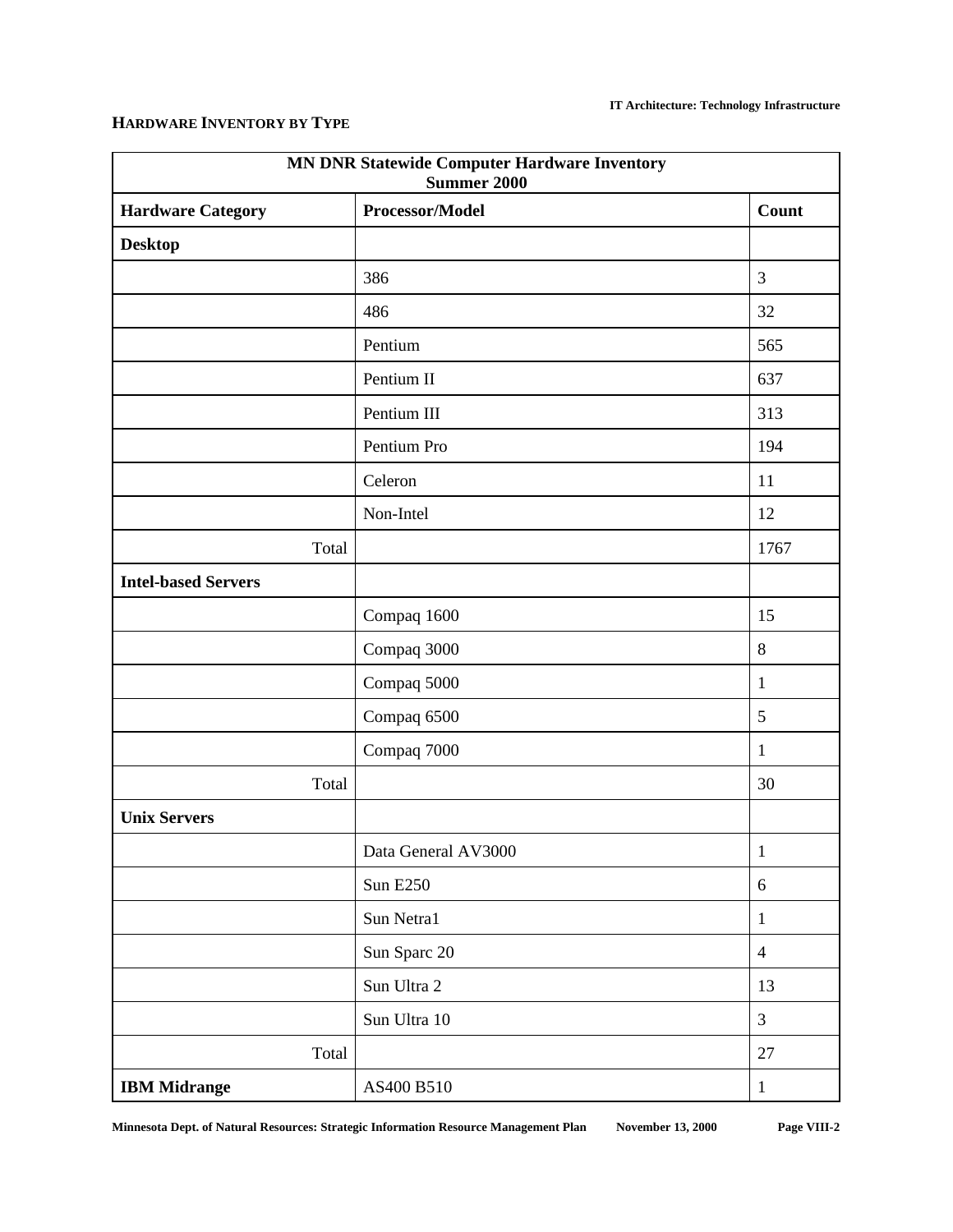## **INFRASTRUCTURE SOFTWARE INVENTORY BY TYPE**

| <b>MN DNR Statewide Personal Computer Software Inventory</b><br><b>Summer 2000</b> |                                |       |  |
|------------------------------------------------------------------------------------|--------------------------------|-------|--|
| <b>Software Category</b>                                                           | Program                        | Count |  |
| <b>Asset Management</b>                                                            | <b>Tally Systems NetCensus</b> | 1826  |  |
| <b>CAD</b>                                                                         | Autodesk AutoCAD               | 76    |  |
| <b>Internet Browser</b>                                                            | Netscape                       |       |  |
|                                                                                    | <b>Internet Explorer</b>       |       |  |
| <b>Database</b>                                                                    | Access version 2               | 220   |  |
|                                                                                    | Access 97                      | 495   |  |
| <b>Report Writer</b>                                                               | <b>Crystal Reports</b>         | 265   |  |
| <b>Geographic Information</b><br><b>Systems</b>                                    | <b>ESRI</b> ArcView            | 400   |  |
| <b>Presentation Graphics</b>                                                       | <b>Corel Presentations</b>     | 1105  |  |
|                                                                                    | Microsoft PowerPoint           | 243   |  |
| <b>Network</b>                                                                     | Novel GroupWise                | 1202  |  |
| <b>Operating System</b>                                                            | Windows 3.1                    | 28    |  |
|                                                                                    | Windows 95/98                  | 299   |  |
|                                                                                    | Windows NT                     | 1428  |  |
|                                                                                    | Windows 2000                   | 9     |  |
| <b>Spreadsheet</b>                                                                 | Quattro Pro                    | 1169  |  |
|                                                                                    | Lotus                          | 370   |  |
|                                                                                    | Excel                          | 366   |  |
| <b>Anti-Virus</b>                                                                  | InnocuLAN                      | 1375  |  |
|                                                                                    | McAfee Virus Scan              | 93    |  |
| <b>Word Processor</b>                                                              | WordPerfect                    | 1506  |  |
|                                                                                    | Word                           | 37    |  |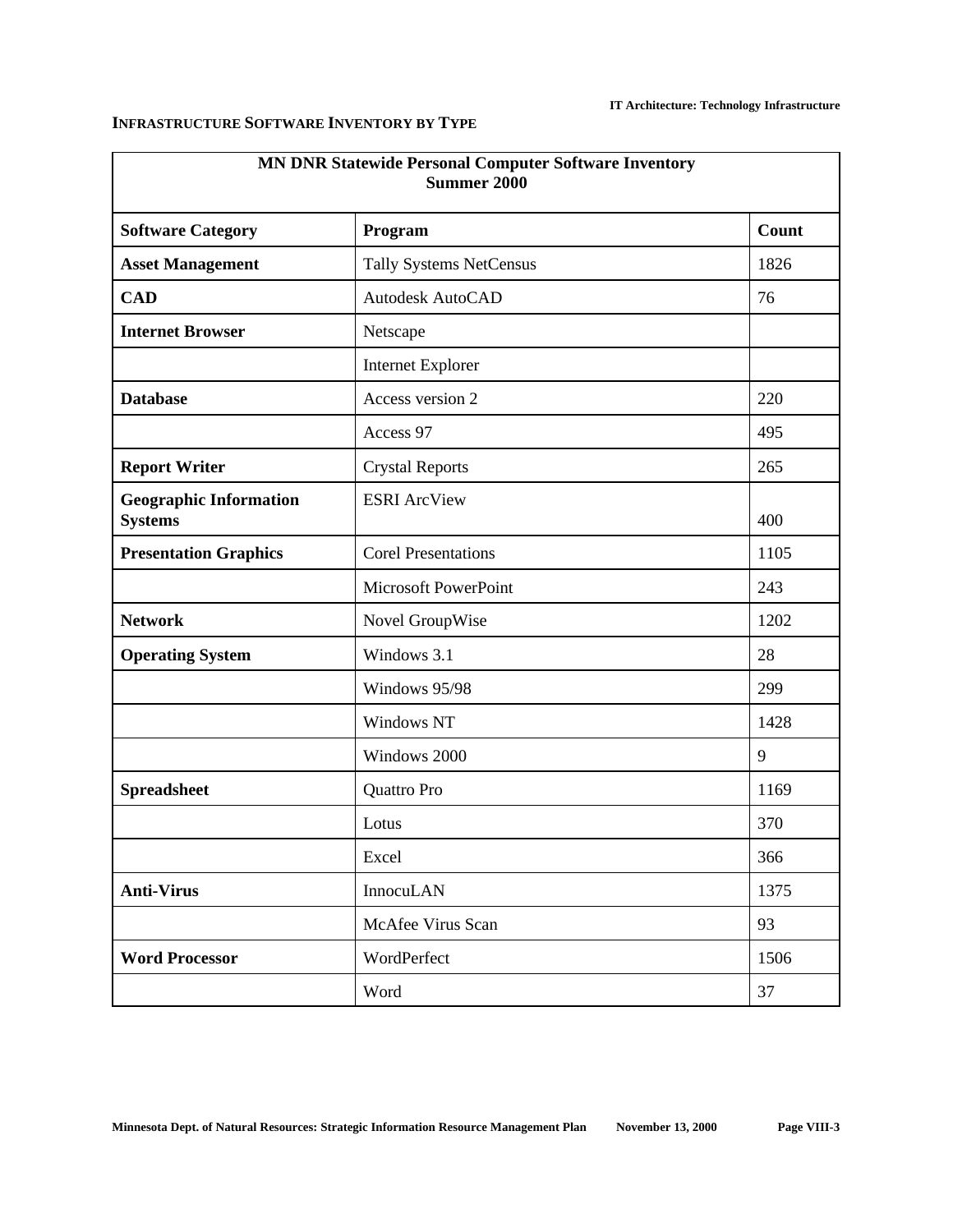

**Minnesota Dept. of Natural Resources: Strategic Information Resource Management Plan November 13, 2000 Page VIII-4**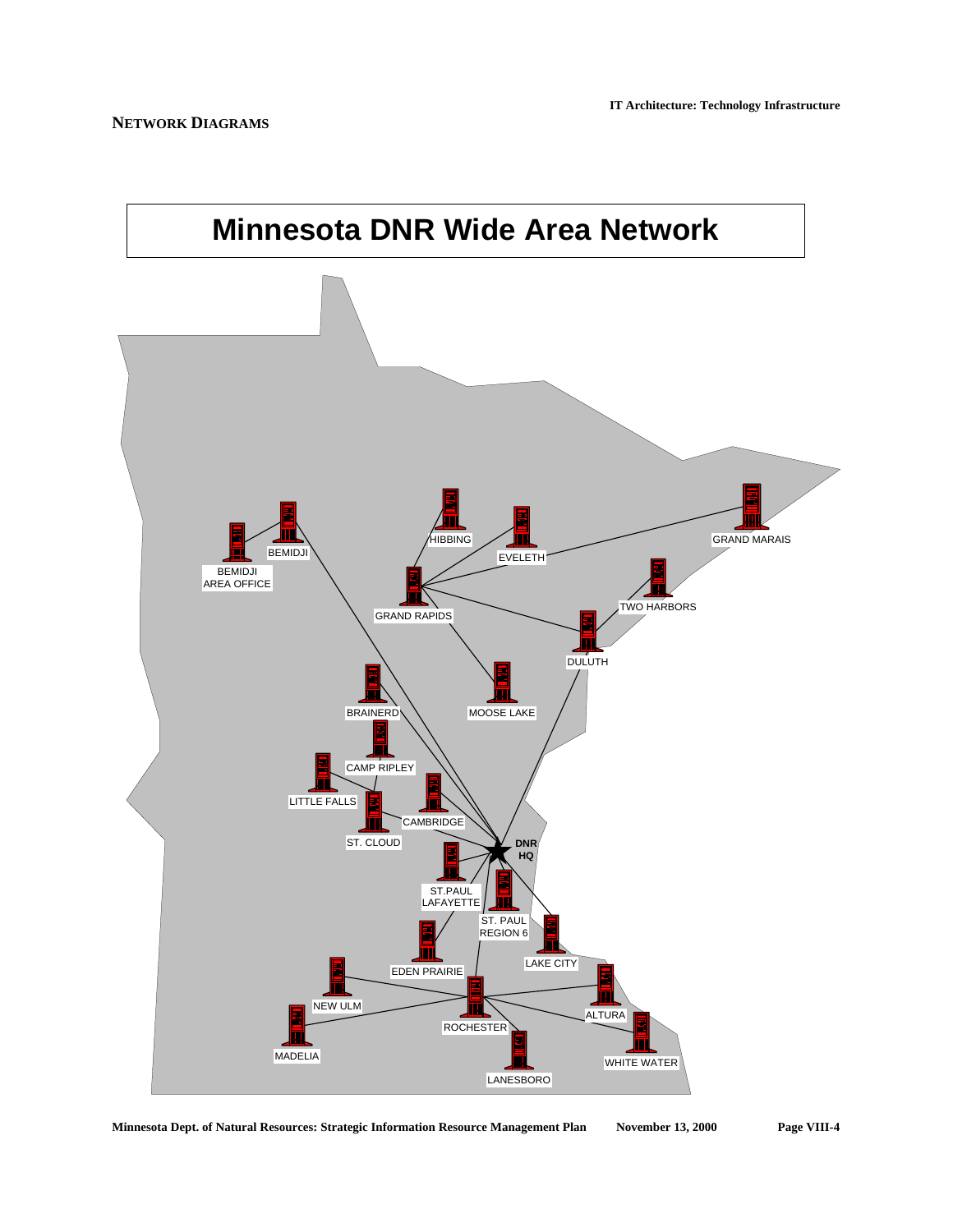

**Minnesota Dept. of Natural Resources: Strategic Information Resource Management Plan November 13, 2000 Page VIII-5**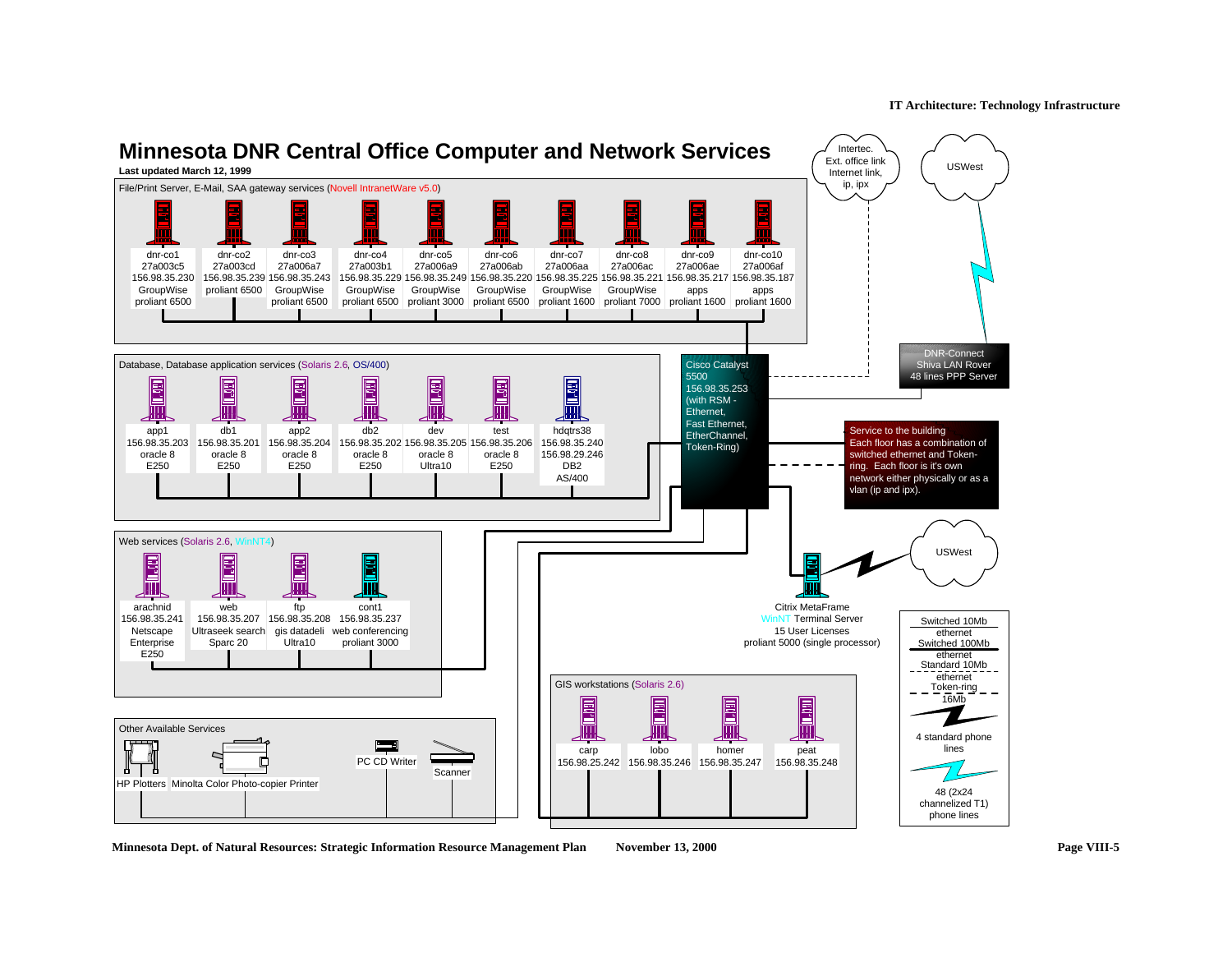## Chapter IX

## **IT Architecture: Socio-Political-Organizational Issues**

| <b>RECOMMENDATIONS FOR NETWORK MANAGEMENT AND END USER SUPPORT  Page IX-5</b> |  |
|-------------------------------------------------------------------------------|--|
| RECOMMENDATIONS FOR CENTRALIZED PERSONAL COMPUTER (PC) AND HARDWARE           |  |
|                                                                               |  |
| RECOMMENDATIONS FOR INTEGRATED TELEPHONE SUPPORT WITHIN THE AGENCY Page IX-6  |  |
|                                                                               |  |
| RECOMMENDATIONS FOR DNR GEOGRAPHIC INFORMATION SYSTEMS (GIS)  Page IX-8       |  |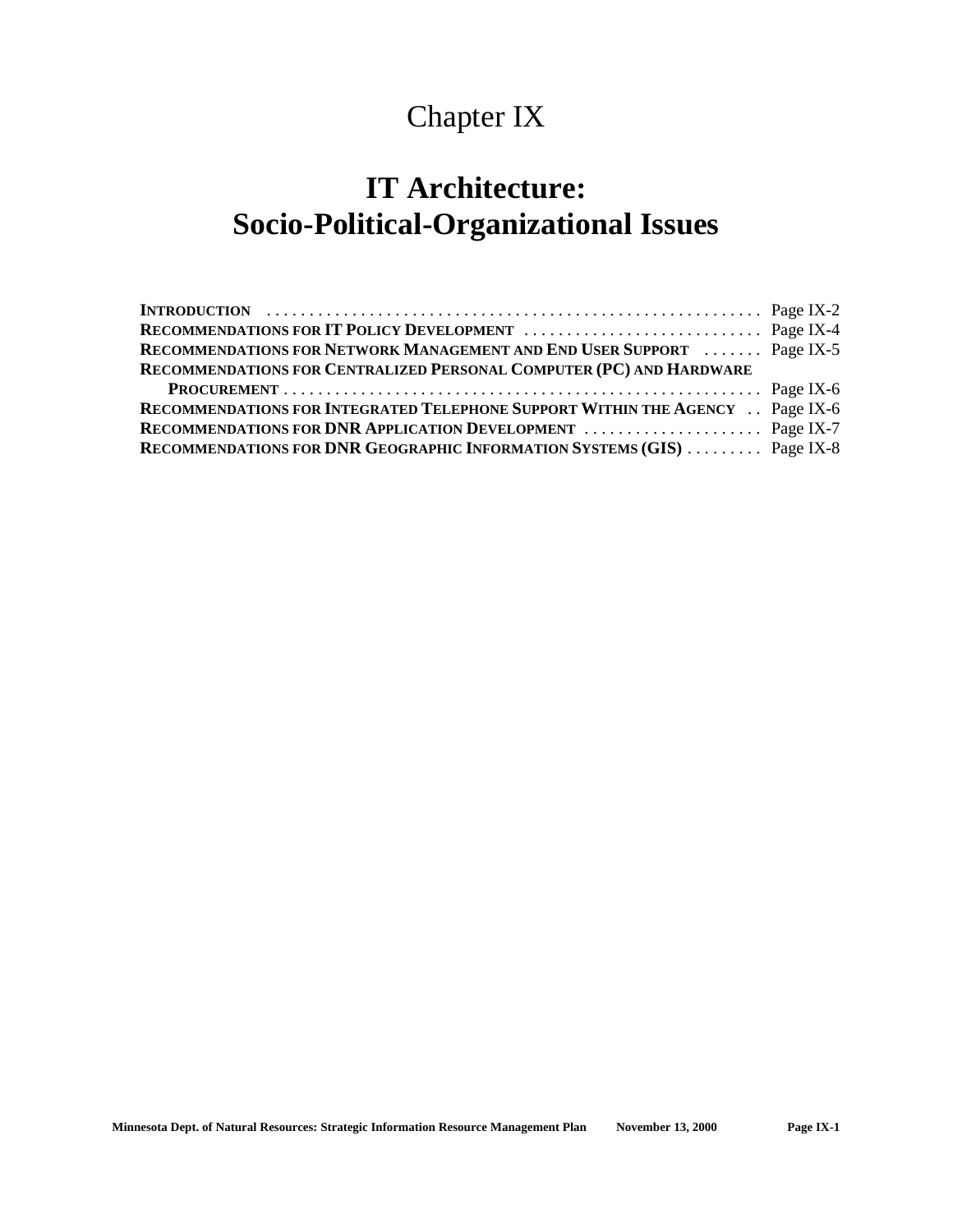#### **INTRODUCTION**

The socio-political-organizational situation with regard to Information Technology in the DNR is summarized in an August 22, 2000 DNR internal memo (pages IX-3 to IX-8) from the Assistant Commissioner for Administration and the Chief Information Officer to DNR unit managers. (The format of the memo has been slightly altered for stylistic continuity with the current document. Also, names of staff members have been replaced by italicized position names in parentheses.)

For clarification and context-setting, please first read the following October 23 letter from the DNR's Chief Information Officer to the Office of Technology. (The Chapter 8 referred to in the October 23 letter is actually Chapter IX in the current document.)

10/23/2000

Reggie David, Assistant Commissioner Department of Administration Office of Technology 332 Minnesota Street, Suite E1100St. Paul, Minnesota 55101-1322

Greg Peterson Planning Director, Technology Management Division 332 Minnesota Street, Suite E1100St. Paul, Minnesota 55101-1322

Dear Reggie and Greg:

I am sending this letter to provide additional information regarding our Strategic Information Resource Management Plan (SIRMP). Chapter 8 contains the full text of an internal DNR working document that is a plan to realign important information resource management tasks within the agency. The information in this document is premature in that it implies the DNR is currently taking specific actions to improve the management of our information systems. While this document is accurate in terms of the stated goals and objectives, the specific tactical solutions called for are only proposed solutions at this time. We are continuing to have internal meetings to work out specific tactical solutions that will work within the DNR.

I would like to emphasize that the document in chapter 8, like the SIRMP itself is a "living document" and will be updated as appropriate. It is our intention to have the specifics of our MIS reorganization well documented over the next 6 months. As that plan matures and we move forward with our implementation we will update the SIRMP with the most current information.

Sincerely,

Henry B. May Chief Information Officer Minnesota Department of Natural Resources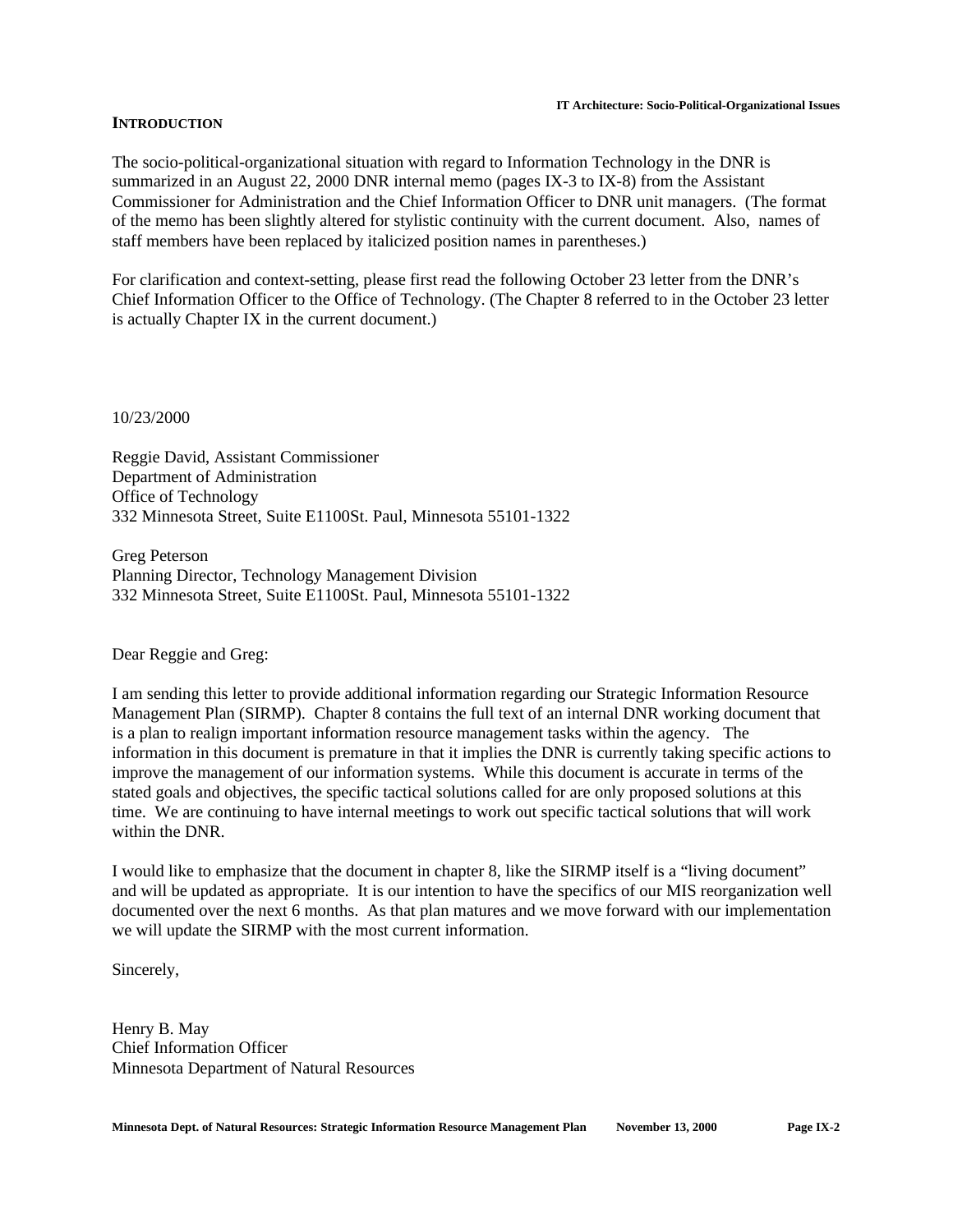August 22, 2000

## **Internal Memo**

- **To:** Division Directors Bureau Administrators Regional Directors
- **From:** Kurt Ulrich, Assistant Commissioner for Administration Henry May, CIO
- **Re:** MIS management plan

In recent years, Information Technology (IT) has played an increasingly important role in how the DNR performs its work. In recognition of this, the Commissioner's Office has requested the development of a process for improving the management of the DNR Information Technology resources. Several Divisions and Bureaus have made significant investments in Information Systems Technology, and for these Divisions and Bureaus IT has become a cornerstone asset. Notably, combined spending within the DNR for IT reaches \$12 million to \$15 million annually. Our goal is to create a uniform high level of capability for the entire Department. To achieve that goal we are recommending changes that will draw from the strengths of the business units and from the MIS Bureau. We are asking for your assistance in achieving this goal.

The changes we recommend are outlined in this document and come in the areas of IT policy development, networks, personal computer and equipment procurement, telephony, applications development, and geographic information systems (GIS).

The Commissioner has asked us to use the following criteria as a basis for recommending and implementing changes to the management of IT for the DNR.

- P Information Technology, and the data and information it serves, will be managed for the goals and objectives of the DNR as a whole. The needs of the individual business units will continue to be served, with the needs of the entire agency having the highest priority.
- **P** Data and information are DNR assets, not divisional, bureau, or personal assets.<br>**P** At the Commissioner's Office level, all IT functions and activities will be the res
- At the Commissioner's Office level, all IT functions and activities will be the responsibility of the Assistant Commissioner for Administration.
- P Outside the Commissioner's Office, the Chief Information Officer (CIO) will be responsible for IT policy development and recommendations.
- P The CIO will review all IT project requests and make recommendations to the Commissioner's Management Team (CMT) about which projects should continue and which should not based on a projects ability to meets the needs of the DNR and the business unit.
- P For reasons of efficiency and effectiveness some functions will be centralized within the MIS Bureau. In some cases this will involve the reassignment of personnel and budget.
- P The CIO will be the lead Senior Manager for legislative issues and initiatives relative to IT. Divisions with IT projects will be responsible to represent programmatic issues to the legislature.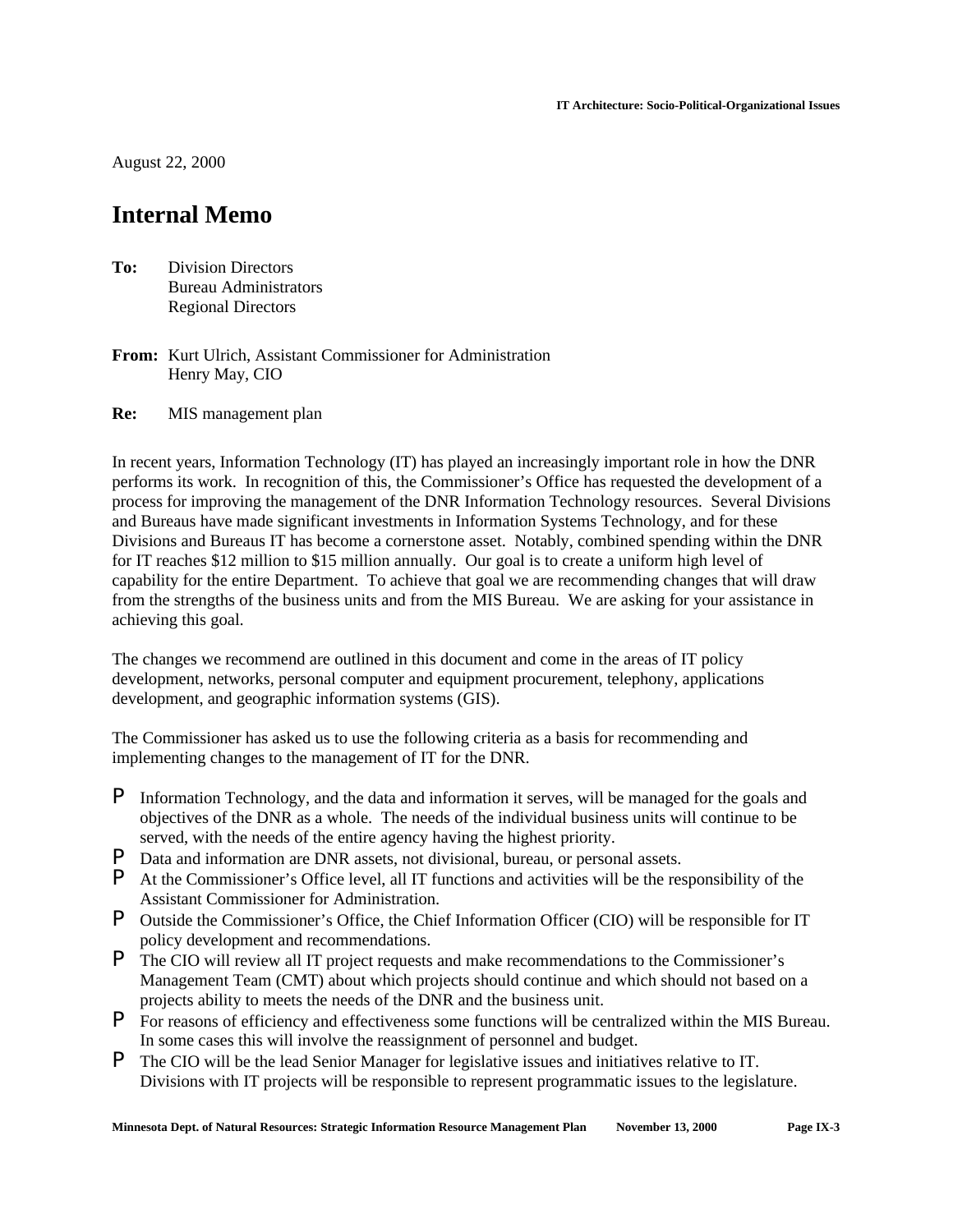#### **IT Architecture: Socio-Political-Organizational Issues**

The anticipated benefits for the DNR and its business units include:

- P Business units can focus on their areas of responsibility and not dilute their resources by having to maintain base level IT services.
- P Data and IT infrastructure will be integrated at the Department level resulting in more shared information and less systems redundancy.
- P Total IT costs for the Department are not expected to go down, however we expect to be able to provide a higher level of service for the same amount of time and money.
- P IT development projects will be more successful at meeting end user requirements, budget targets, and development timelines.
- **P** Information management will be improved at the Department level.<br>**P** The DNR will meet legislative reporting requirements for IT activities
- The DNR will meet legislative reporting requirements for IT activities.
- P Communication about IT activities will improve throughout the agency.
- P IT professionals will have a more clearly defined role and career path within the agency.
- P The MIS Bureau and MIS functions will be more responsive to customer needs within the Department.

The timeline to implement these changes is expected to start immediately with all recommendations being implemented within 18 months. The specific timelines are contained within the individual recommendations that follow.

### **RECOMMENDATIONS FOR IT POLICY DEVELOPMENT**

The following changes in IT policy development are contemplated:

- P The Information Management Team (IMT) will become a technical advisory board for the exchange of technical direction and information. Membership will be extended to all IT professionals (current membership is limited to appointments made by the Commissioner's Office.) The September 1997 DNR Operation Order #92 (Subject: Developing, implementing and managing department wide Information systems (IS) through the Information Management Team and IS working Committees) will be rescinded. An IT policy advisory board will be appointed by the Commissioner and coordinated by the Chief Information Officer. This body will be the IT policy steering Committee for the CIO and for the DNR.
- P The CIO will be responsible for IT policy development and recommendations.
- P The Commissioner's Office will give primary consideration to policy recommendations made by the CIO in making IT policy decisions.
- P At the Commissioner's Office level, all IT functions and activities will be the responsibility of the Assistant Commissioner for Administration.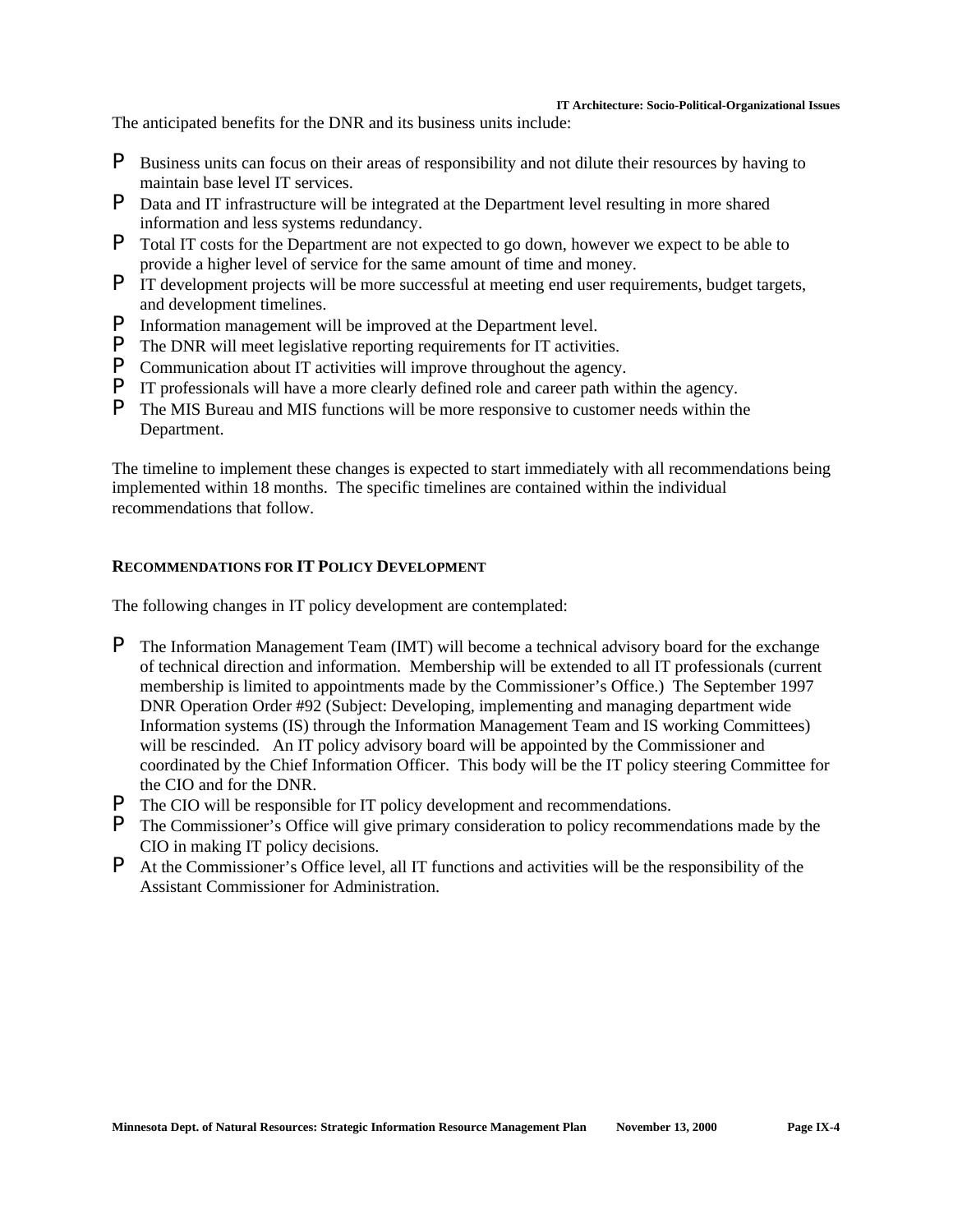**IT Architecture: Socio-Political-Organizational Issues**

**RECOMMENDATIONS FOR NETWORK MANAGEMENT AND END USER SUPPORT** 

## The following four recommendations permanently move funding from the business units to cover support costs already being paid by the business units for services provided by MIS. Our recommendation is that these changes be made immediately.

- P Reprogram \$ from HR, OMBS, Field Services and Commissioner's Office to MIS to permanently fund *(sixth floor desktop support person's)* salary.
- P Reprogram \$ from Lands and Minerals and Engineering to MIS to permanently fund *(fourth floor desktop support person's)* salary.
- P Reprogram \$ from BIEL and Enforcement to MIS to permanently fund *(first floor desktop support person's)* salary.
- P Reprogram \$ from Forestry and BIEL to cover cost of 5th floor support position.

The following six recommendations are designed to improve the consistency of network services offered, lower the overall costs, and provide backup to the business units served by these people. Each employee would continue to support the business unit they currently work for but may have additional support duties. Our recommendation is that these changes occur over the next  $2-6$  months.

- P Move *(Fisheries and Wildlife ITS support person)* to MIS with salary to support Fisheries, Wildlife, and Ecological Services on 2nd floor.
- P Move *(Hibbing Minerals ITS support person)* and salary from Lands and Minerals (Hibbing) to MIS.
- P Move *(Enforcement ITS support person)* and salary from Enforcement to MIS.
- P Move *(Parks ITS support person)* and salary from Parks to MIS.
- **P** Move *(Forestry ITS support person)* and salary from Forestry to MIS.<br>**P** Evaluate needs for desktop support in Waters Trails and Waterways
- P Evaluate needs for desktop support in Waters, Trails and Waterways, and Parks. Move resources (personnel and \$) as necessary to provide adequate service levels.

The following two recommendations are being suggested in order to provide service to the large number of current DNR employees along the north shore and in the northwest section of the state. These recommendations also recognize that with the area office connectivity project(s) we are adding  $50$ locations and over 250 employees to the network without additional end user and technical support. Our recommendation is that these two positions will be added within the next  $12 - 18$  months. There is currently a significant need for end user support in these areas now; however, funding for these positions is not readily available.

- P Recommend adding end user computer support person in Two Harbors to provide support in R2 along North Shore. Ask legislature for \$ to cover salary; reprogram \$ if unsuccessful at the legislature.
- P Recommend adding support person in Fergus Falls to cover field support issues in the southern and western part of R1. Ask legislature for \$ to cover salary; reprogram \$ if unsuccessful at the legislature.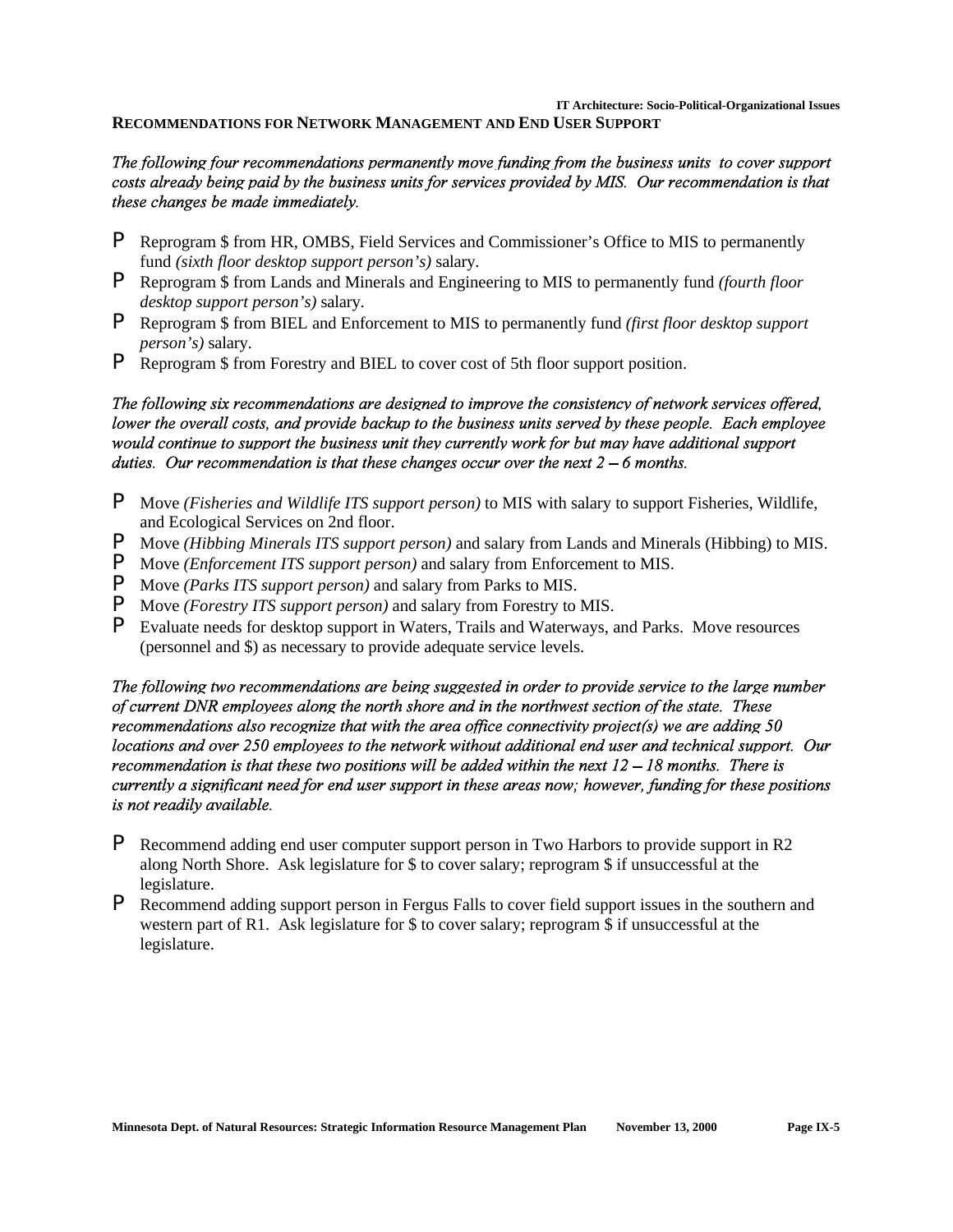#### **IT Architecture: Socio-Political-Organizational Issues**

### **RECOMMENDATIONS FOR CENTRALIZED PERSONAL COMPUTER (PC) AND HARDWARE PROCUREMENT**

Continue process of centralized acquisition of PCs and related hardware and software. Enforce hardware and software standards for department via centralized acquisition process. To facilitate this centralized purchasing and vendor management we will need to:

- P Establish an account structure to support the centralized purchasing so that purchases can be tied to the business unit making the purchases.
- P Improve reporting of expenditures.
- P Implement leasing and other "pay as you go" financing to improve cash-flow management for business units ordering PCs.
- P Establish fixed asset life cycles and replacement schedules for all PC and related hardware purchases using established tax code and or established industry wide standards.

We are recommending that these suggestions be implemented immediately. We have already begun the process and the changes suggested above will have little effect on the business units.

## **RECOMMENDATIONS FOR INTEGRATED TELEPHONE SUPPORT WITHIN THE AGENCY**

Move phone systems responsibilities to MIS. Currently telephone system planning, procurement, installation, and maintenance is split between field services, the business units, and regional business managers. There are 4 specific tasks that will need to be performed. They are:

- P Develop a plan for integrated telephone technologies for the DNR based on current usage and the opportunity to increase capabilities and lower overall operating costs.
- P Develop a plan for video conferencing capabilities for the DNR.
- **P** Develop a plan for the integration of video, voice, and data services.
- **P** Add  $1 2$  professional staff to implement and maintain this integrated system for the DNR.

 We are recommending that these responsibilities transfer to the MIS Bureau over the next fiscal year to allow the bureau adequate time to develop an integrated plan for telephony and acquire the staff resources to adequately manage the telephone systems.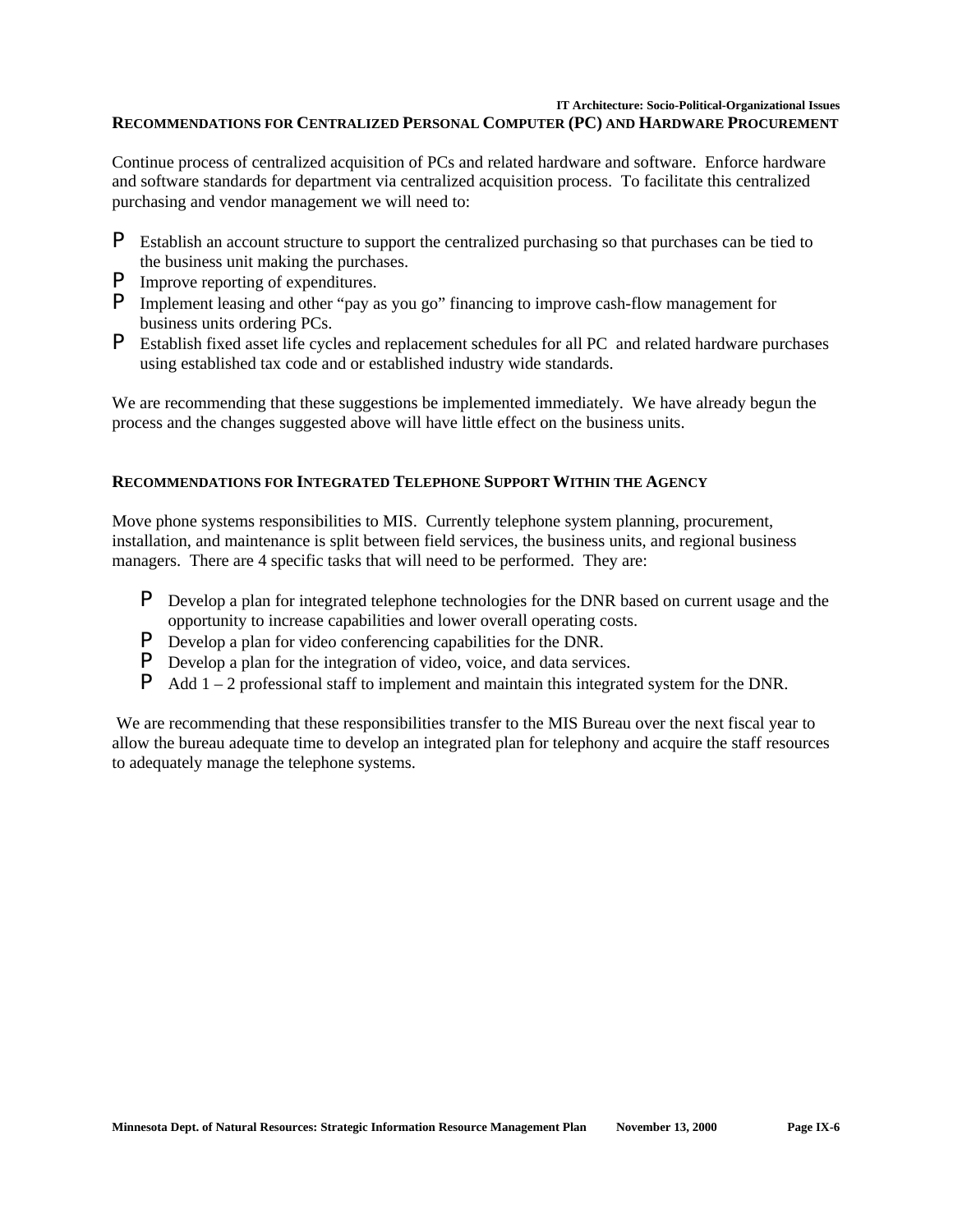## **RECOMMENDATIONS FOR DNR APPLICATION DEVELOPMENT**

- **P** All application development (AD) projects must first be approved by CIO / CMT.
- P All application development projects will follow a structured project management and development methodology established by MIS and will be engineered to be consistent with overall DNR systems architecture.
- P Business units will be responsible for defining needs, supplying executive sponsors, and providing project management, funding and data management.
- P MIS will be responsible for all AD activities including systems analysis and design, software acquisition, programming, testing, integration, systems and software maintenance, and application retirement. Application development activities for Forestry and Fisheries will be delegated back to those divisions at this time.
- **P** MIS will manage all AD contracts and supervise MIS staff programmers.
- P Formal training will be required for all project managers in key areas of software engineering: 1) development methodologies; 2) systems analysis and business process engineering; 3) technical communications; 4) software project management; 5) requirements specification, testing, and software quality assurance; 6) data and database management; 7) designing for Internet access; and 8) software process maturity assessment (SEI CMM).
- P The MIS Bureau will coordinate the AD project management training described above. Training should be completed prior to the launch of any new AD project. Training should be complete in one year. Estimated cost is about \$10,000 per employee. Potential training participants are: *(NHNRP supervisor)*, Eco Services; *(engineering specialist)*, Engineering; *(program analyst)*, Fisheries; *(Forestry Information Systems supervisor, forest economist and Timber Sales supervisor, computer user support coordinator)*, Forestry; *(program analyst)*, BIEL; *(senior engineer, data systems specialist)*, Lands and Minerals; *(management reporting finance specialist)*, OMBS; *(MIS Supervisor)*, Parks; *(GIS coordinator)*, Trails and Waterways; *(Information Services Manager, LAN administrator)*, Waters; *(Management System Coordinator)*, Wildlife.
- P Succession planning should be done for *(staff members)* with application development responsibilities who are retirement eligible within the next two years.

We are recommending that the changes outlined above be made immediately. The defined education would begin immediately, with completion within 18 months.

The following table is an excerpt from the June presentation made to CMT outlining which responsibilities the business unit should have and which responsibilities the MIS Bureau should have. This table and the presentation are the basis for the recommendations made above.

| <b>Business Unit Responsibilities</b> |   | <b>MIS Bureau Responsibilities</b> |
|---------------------------------------|---|------------------------------------|
| <b>Executive Sponsorship</b>          | μ | <b>Systems Analysis and Design</b> |
| <b>Business Process Engineering</b>   |   | Programming                        |
| Funding                               |   | Maintenance of Standards           |
| R<br>Design and build                 |   | Training and Development           |
| R<br>Data migration                   |   |                                    |
| Maintenance                           |   |                                    |
| R<br>Data integrity                   |   |                                    |
|                                       |   |                                    |
|                                       |   |                                    |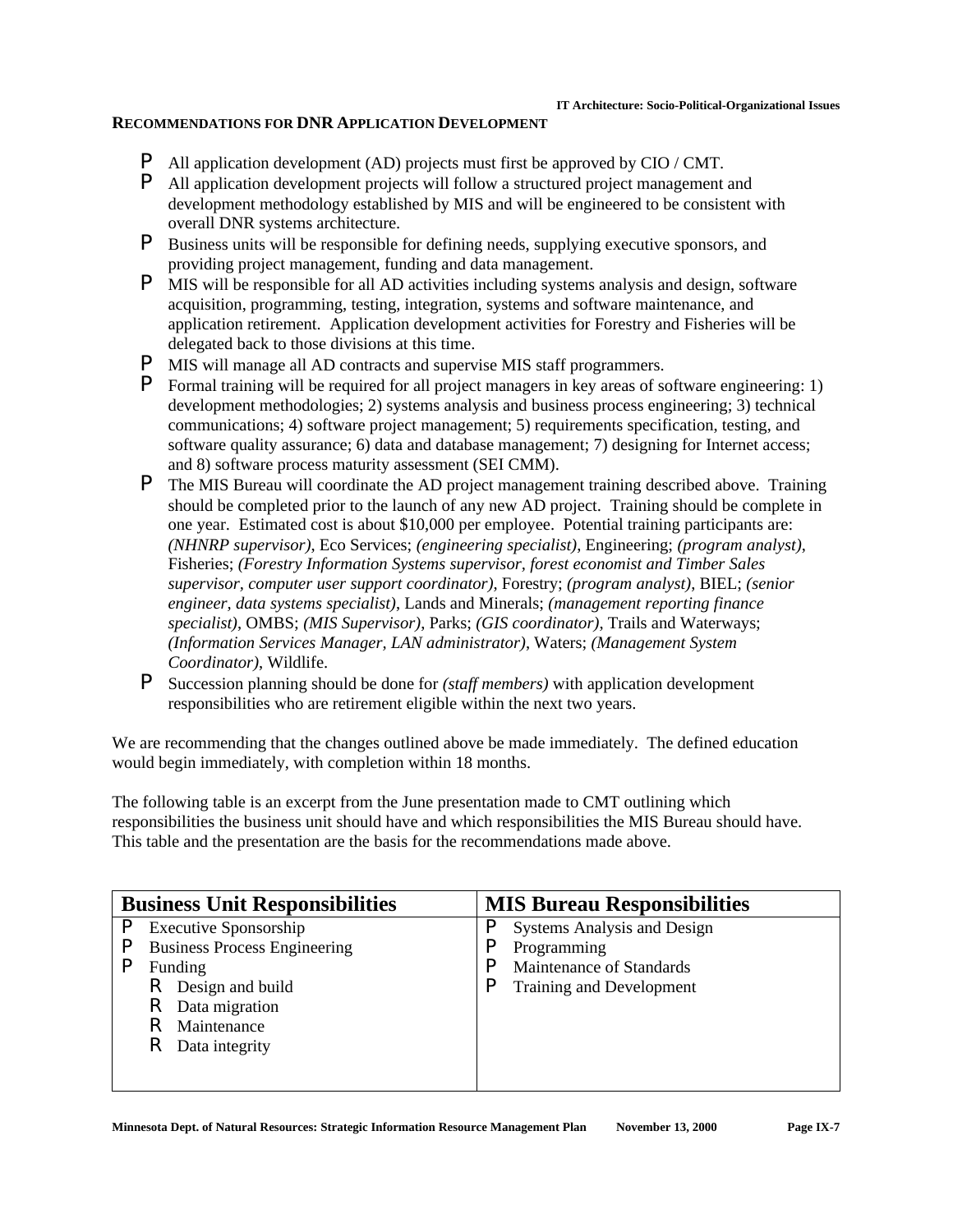#### **IT Architecture: Socio-Political-Organizational Issues RECOMMENDATIONS FOR DNR GEOGRAPHIC INFORMATION SYSTEMS (GIS)**

The demand for GIS continues to grow. Currently approximately 10 percent of the DNR employees use GIS tools in their daily work. At the same time, we are seeing demand grow for GIS tools, data, and output to enhance our ability to communicate with the public, the legislature, and our constituency groups. The development of GIS viewers and support tools such as LandView is generating an accelerated demand for GIS information. We will need to expand the GIS capabilities of the DNR to meet the needs within the Department and from the public, and we will need to integrate GIS and application development activities to develop spatially enhanced applications. To meet these demands, we are recommending the following:

- **P** Add additional GIS staff in the regions. It will be necessary to add  $1 2$  FTE to each region to meet the demand for GIS services in the field and by the public. At this time Wildlife has a proposal to add 1 FTE to each region. We recommend adding the staff to the MIS Bureau regional staff roster in order to meet the significant demands, keeping the primary short-term priority on the needs of Wildlife with additional projects as required.
- P Add 1 GIS professional to the MIS Bureau for support to the Commissioner's Office, Conservation Connections project, and OMBS support.
- P Add 1 planner with GIS skills to OMBS to interpret and present GIS data to the public, the legislature, and others.
- P Add 1 GIS professional to support Emergency Management to provide, maintain, and keep ready a state-of-the-art, mobile GIS facility to assist DNR response to statewide emergencies (fire, flood, tornado).

We are recommending that these changes be implemented as soon as possible based on the availability of funding.

## *End of August 22, 2000 Internal Memo*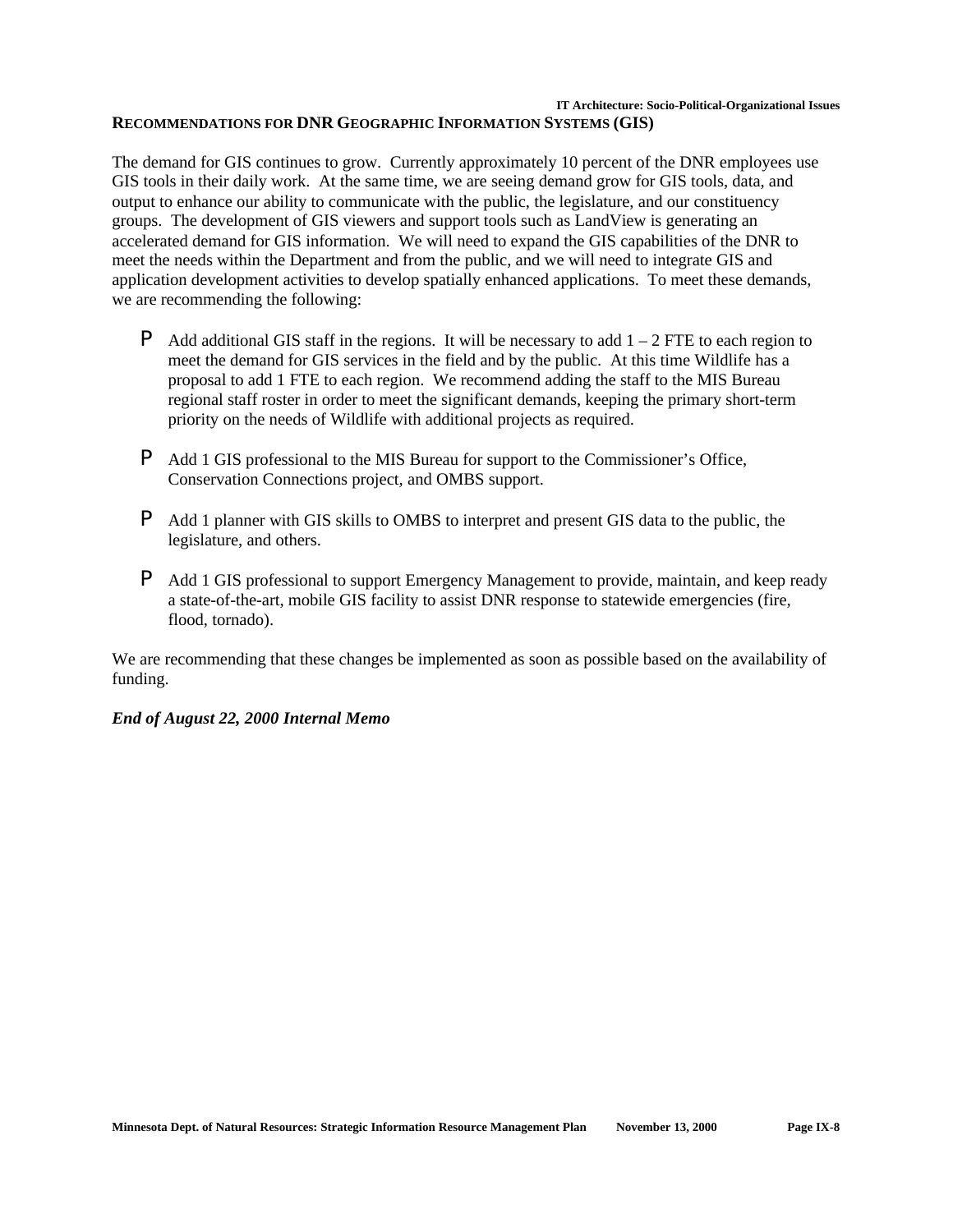## Chapter X

| MAJOR DNR REALIZATION PROJECTS AND COSTS FOR THE CURRENT AND NEXT THREE BUDGET |  |
|--------------------------------------------------------------------------------|--|
|                                                                                |  |
|                                                                                |  |
|                                                                                |  |
|                                                                                |  |
|                                                                                |  |
|                                                                                |  |
|                                                                                |  |
|                                                                                |  |
|                                                                                |  |
|                                                                                |  |
|                                                                                |  |
|                                                                                |  |
|                                                                                |  |
|                                                                                |  |
|                                                                                |  |
|                                                                                |  |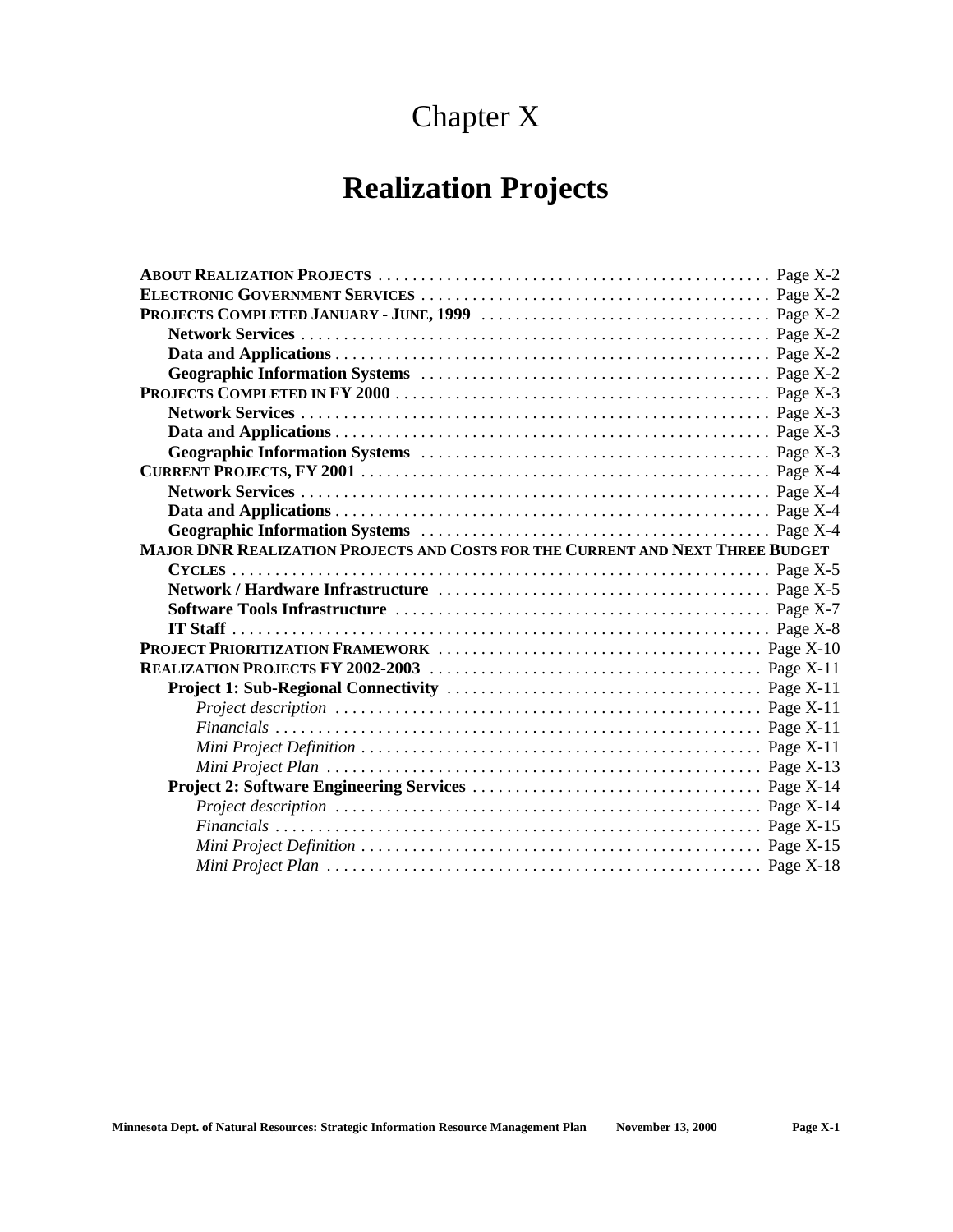### **ABOUT REALIZATION PROJECTS**

Recognizing that IT resources are limited, realization projects must be ranked for their potential to impact business strategies, considering the importance of the strategies and the leverage information resources and technology can provide. This step is an initial attempt at triage; with limited resources, you may want to avoid detailed planning for projects that do not fall in your planning horizon.

## **ELECTRONIC GOVERNMENT SERVICES**

The Governor's Office has placed heavy emphasis on Electronic Government Services (EGS). These are (state) government services delivered electronically, using methods such as interactive or automated voice response, electronic data interchange, electronic funds transfer, or web-enabled applications delivered via the Internet. The Governor is eager to make significant progress on EGS. His staff has asked that agencies provide information on electronic delivery initiatives for the period of his term – January 1999 through January 2003. In the following sections, realization projects containing an Electronic Government Services component are highlighted with an "*(EGS)*" indicator.

## **PROJECTS COMPLETED JANUARY - JUNE, 1999**

## **Network Services**

- P *(EGS)* Purchased and installed Web servers
- P Began regional network upgrades
- P Conducted field office network pilot
- P Upgraded DNR e-mail system

## **Data and Applications**

- P *(EGS)* Managed development of Electronic Licensing System
- P *(EGS)* Developed Bridges web site
- P *(EGS)* Developed Game Finder Web application
- P Managed development of DEARS (Division of Enforcement Activity Reporting System)
- P Managed development of CODA (Field Services Consolidated Database)

## **Geographic Information Systems**

- **P** *(EGS)* Implemented DNR Data Deli, a website that provides nearly 50 layers of GIS data at no cost to public and private sectors.
- P Complete cooperative project with University of Minnesota and Association of Minnesota Counties to produce and publish statewide land cover census map.
- P Developed automated process to routinely download land record information from the AS400 to a GIS core library coverage giving GIS users access to most current departmental land record information.
- P Led efforts to improve GIS metadata on state and DNR levels.
- P *(EGS)* As key member of the Governor's GIS Council Standards Committee led the effort to establish statewide standard for transferring GIS information between state agencies.
- P Working with Governor's GIS Council and the DNR Division of Waters led efforts to design a consistent hydrographic GIS database.
- P Worked with emergency management professionals to develop initial "GIS Kit" for wildfire response teams and assisted on fire response teams at state and national levels.
- **P** Provided complete DNR GIS data library to Minnesota Science Museum and assisted them with development of their showcase Minnesota Lakes and Watersheds interactive display.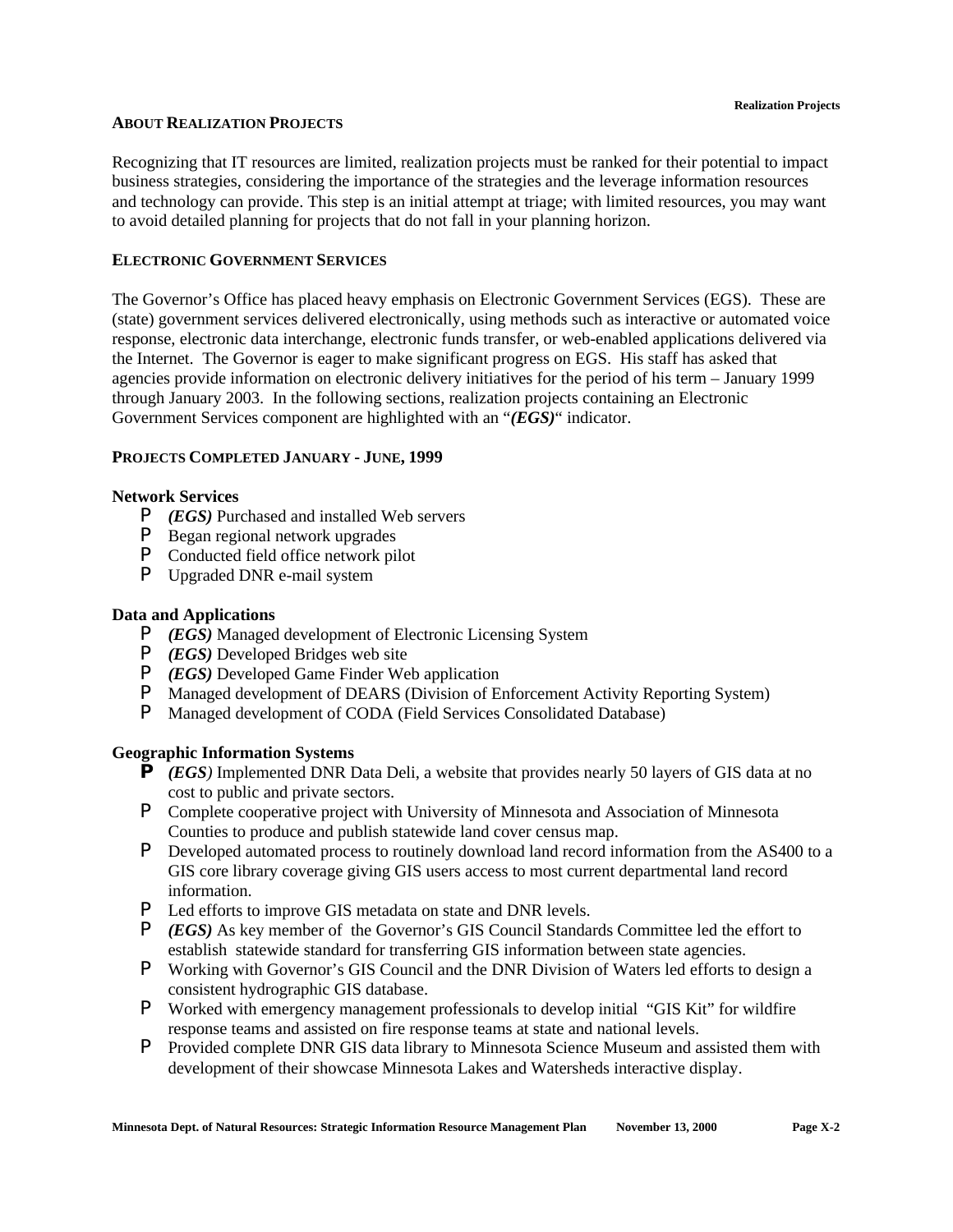## **PROJECTS COMPLETED IN FY 2000**

## **Network Services**

- **P** *(EGS)* Installed 17 Field Office Network Connections
- P *(EGS)* Upgraded network servers in six Regional Offices
- P Installed HEAT call tracking software for Help Desk and computer support staff

## **Data and Applications**

- P Compiled first release of the DNR Enterprise Application Portfolio
- P Researched and wrote a white paper, "Application Development Strategy," which included a cost-benefit analysis of outsourcing application development
- P Researched and wrote a white paper comparing data modeling techniques: "An Analysis of Business Object Modeling: Intended as an Addendum to David C. Hay's October 1999 Paper, 'A Comparison of Data Modeling Techniques'"
- P Developed a Physical Data Model for the DNR Metadata Repository, and worked with GIS unit to integrate the GIS Extended Data Dictionary and the enterprise metadata repository
- P *(EGS)* Designed and implemented Data Warehouse for Electronic Licensing System (ELS) data, and managed data practices issues involving media and academic requests for copies of the data
- P *(EGS)* Managed development and delivery (on time and within budget) of the Hunting Lotteries application in partnership with Born Consulting
- **P** Implemented Consolidated Database (CODA) in partnership with Vision Technologies<br>**P** Implemented Environmental Review Database (ERDB) in partnership with Vision Technologies
- Implemented Environmental Review Database (ERDB) in partnership with Vision Technologies
- P *(EGS)* Developed Forest Service Teacher's On-line Catalog (\$15,000 revenue)
- P *(EGS)* Worked with The Connection to post camping and lodging reservations on the DNR Web site
- P Developed second RFP for Oracle Financials implementation and reviewed responses
- P *(EGS)* Completed LCMR Project, Foundations for Integrated Access to Environmental Information; published report, "Best Practice Guidelines for Web Metadata," and two related research reports: "Usability Study for Dublin Core Metadata & Controlled Vocabulary," and "Bridges User Interface Study"

## **Geographic Information Systems**

- P *(EGS)* Continued work to make DNR GIS Data Deli the major Minnesota GIS data server
- P Continued to grow GIS Core Database library by adding important new layers
- P Began design of revised GIS Core Database library and development of DNR Extended Data Dictionary
- P *(EGS)* Designed and deployed LandView GIS data viewer on desktop and Internet platforms
- P Developed the ease-of-use Quick Themes extension for ArcView users
- **P** Built new tools for interfacing GPS tools with ArcView GIS software **P** Trained numerous DNR employees on use of basic and more advanced
- Trained numerous DNR employees on use of basic and more advanced GIS capabilities
- P Provided GIS assistance to Consolidated Conservation lands project
- P Developed Vegetative Cover classification in Metro Region with eye on department-wide usage
- P Produced statewide Wildlife Management Unit map
- P Prepared numerous products for Off-Highway Vehicle project in Region 3
- P *(EGS)* Developed Region 5 prototype for presenting Wildlife Management Area data on the Internet
- P Assisted Waters and Fisheries on design of hydrography layer (stream, lakesheds, Protected Waters Inventory)
- P Provided extensive GIS support for BWCA blowdown and for several wildfire incidents
- P Developed CD data set to distribute DNR GIS data; several hundred copies distributed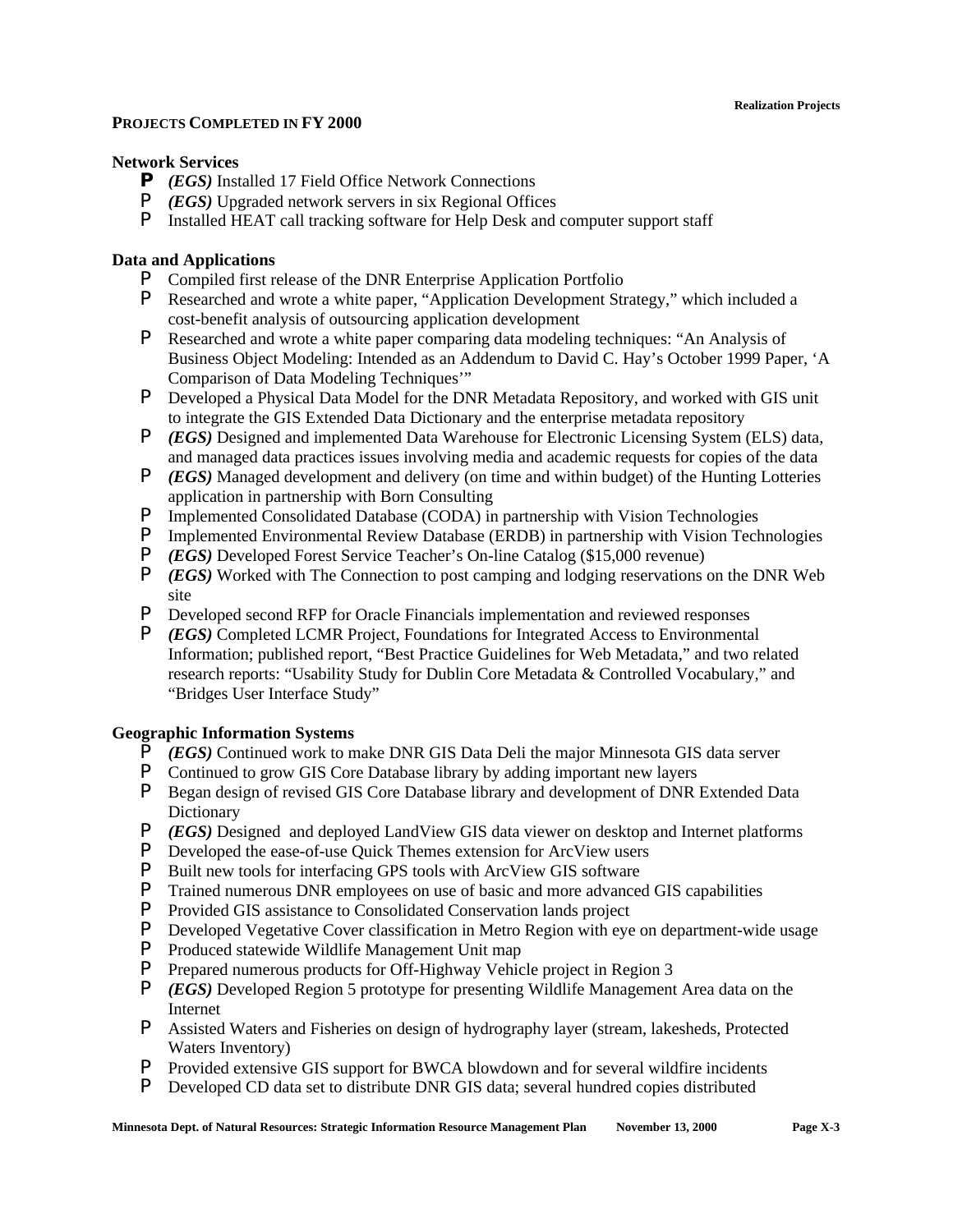## **CURRENT PROJECTS, FY 2001** (current status shown as percent completed)

### **Network Services**

- P *(EGS)* Install 15 Field Office Network Connections (50%)
- P *(EGS)* Upgrade Central Office network servers (0%)
- P Complete network security impact analysis and improvements, November 2000 (0%)
- P Begin phone system upgrades (0%)
- P Plan video conferencing pilot project (10%)
- P Plan SEMA4 upgrade (25%)
- P Place ARC/Info 8 into NT environment (90%)
- P Test Solaris on Intel (85%)

## **Data and Applications**

- P *(EGS)* Complete development of a web application to deliver Natural Heritage Information System data (50%)
- P Minnesota Conservation Volunteer Magazine application complete development and testing; implement (100%)
- P Media Reservations application complete development and testing; implement (90%)
- **P** Media Tracking System evaluate potential of ContactWise<sup>™</sup> (GroupWise add-on) (10%)
- P Aquatic Plant Management application complete development and testing; implement (0%)
- P DNR Customer Database continue database development (0%)
- P DNR Metadata Repository continue database development (10%)
- P Division of Enforcement Activity Reporting System move database from AS/400 to Oracle (Vision Technologies?) (10%)
- P Consolidated Database transfer support from Vision Technologies to DNR (75%)
- P Archibus/FM™ evaluate product as potential Field Services consolidated Database replacement (10%)
- P Integrated Records and Document Management System research options (10%)
- P DNRnet continue development (10%)
- P *(EGS)* B2B application for Field Services warehouse operations develop prototype (0%)

### **Geographic Information Systems**

- **P** Begin migration to ARC/Info 8 and ArcView 8 technology (15%)
- P Install and test SDE 8 for Oracle and begin development of integrated systems (15%)
- P Continue development of revised GIS core that will reside in eventual DNR system architecture  $(40\%)$
- P Improve internal GIS data access tools with completion of Quick Themes functionality (90%)
- P Work with MIS Bureau Data and Applications staff to implement one high visibility "traditional business application" with a spatial component, that is, spatially enable a traditional application  $(0\%)$
- P *(EGS)* Continue LandView development on desktop and Internet platforms (90%)
- P Enhance GIS ability for emergency response (10%)
- P Begin conversion of ArcView from 3.x to 8.x line (10%)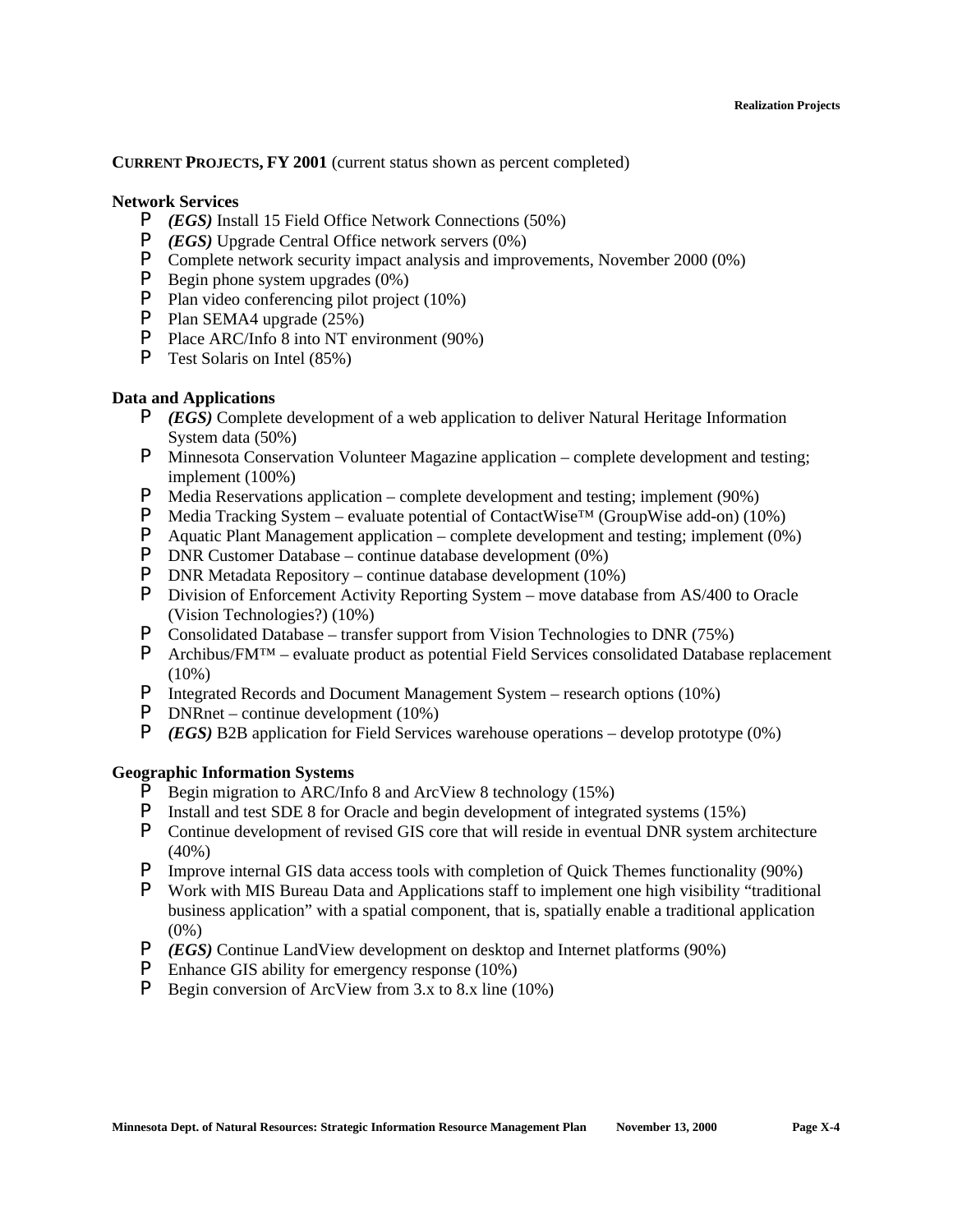## **Realization Projects MAJOR DNR REALIZATION PROJECTS AND COSTS FOR THE CURRENT AND NEXT THREE BUDGET CYCLES**

This table contains IT realization projects in the areas of Network / Hardware Infrastructure, Software Tools Infrastructure, and IT Staff. These projects have required or will require budget initiative funding or internal reallocation. Application development projects are discussed in Chapter V: Applications Portfolio.

| Major DNR Realization Projects and Costs for the Current and Next Three Budget Cycles                                                                                                                                                                                                                                                                                  |                                                                                                                                                                                                                                                               |               |                             |               |               |  |  |
|------------------------------------------------------------------------------------------------------------------------------------------------------------------------------------------------------------------------------------------------------------------------------------------------------------------------------------------------------------------------|---------------------------------------------------------------------------------------------------------------------------------------------------------------------------------------------------------------------------------------------------------------|---------------|-----------------------------|---------------|---------------|--|--|
|                                                                                                                                                                                                                                                                                                                                                                        |                                                                                                                                                                                                                                                               |               | Costs by Biennium (\$000's) |               |               |  |  |
| <b>Project Name</b>                                                                                                                                                                                                                                                                                                                                                    | <b>Description</b>                                                                                                                                                                                                                                            | 2000-<br>2001 | 2002-<br>2003               | 2004-<br>2005 | 2006-<br>2007 |  |  |
| <b>Network / Hardware Infrastructure</b>                                                                                                                                                                                                                                                                                                                               |                                                                                                                                                                                                                                                               |               |                             |               |               |  |  |
| Sub-Regional<br>Connectivity<br>(FY 2000)<br>Initiative)<br>(EGS)                                                                                                                                                                                                                                                                                                      | P<br>Extend the DNR network to collocated<br>offices and larger state parks                                                                                                                                                                                   |               | \$282                       | \$282         | \$282         |  |  |
| Sub-Regional<br>Connectivity<br>(FY 2002)<br>Reallocation)<br>(EGS)                                                                                                                                                                                                                                                                                                    | P<br>Extend the DNR network to additional<br>collocated offices and larger state parks                                                                                                                                                                        |               | \$390                       | \$280         | \$280         |  |  |
| Regional<br>Network<br>Upgrade<br>(EGS)                                                                                                                                                                                                                                                                                                                                | P<br>Upgrade the DNR computer network to offer<br>more capacity for data communications<br>P<br>transfer management of the DNR network to<br>the MIS Bureau so that cost discrepancies<br>between regions will be spread evenly over<br>the entire department |               |                             | \$325         | \$300         |  |  |
| P<br>Network<br>Put Central Office and regional network<br>equipment (servers, communications, test<br>Repair and<br><b>Betterment</b><br>and diagnostic equipment) on a replacement<br>cycle<br>P<br>Put Central Office and regional GIS<br>equipment (servers, workstations) on a<br>replacement cycle<br>P<br>Complete Central Office wiring upgrade to<br>Ethernet |                                                                                                                                                                                                                                                               |               |                             | \$940         | \$900         |  |  |
| Regional<br>Office<br>Technology<br>Upgrade                                                                                                                                                                                                                                                                                                                            | P<br>Update office electronics (fax machines,<br>scanners, copier/printers, etc.) with new,<br>more cost effective technologies                                                                                                                               |               |                             | \$300         | \$300         |  |  |
| P<br>Security and<br>Increase the security on the DNR network to<br>Firewall<br>prevent unauthorized access to restricted<br>data, while freely sharing public information                                                                                                                                                                                             |                                                                                                                                                                                                                                                               |               |                             | \$280         | \$220         |  |  |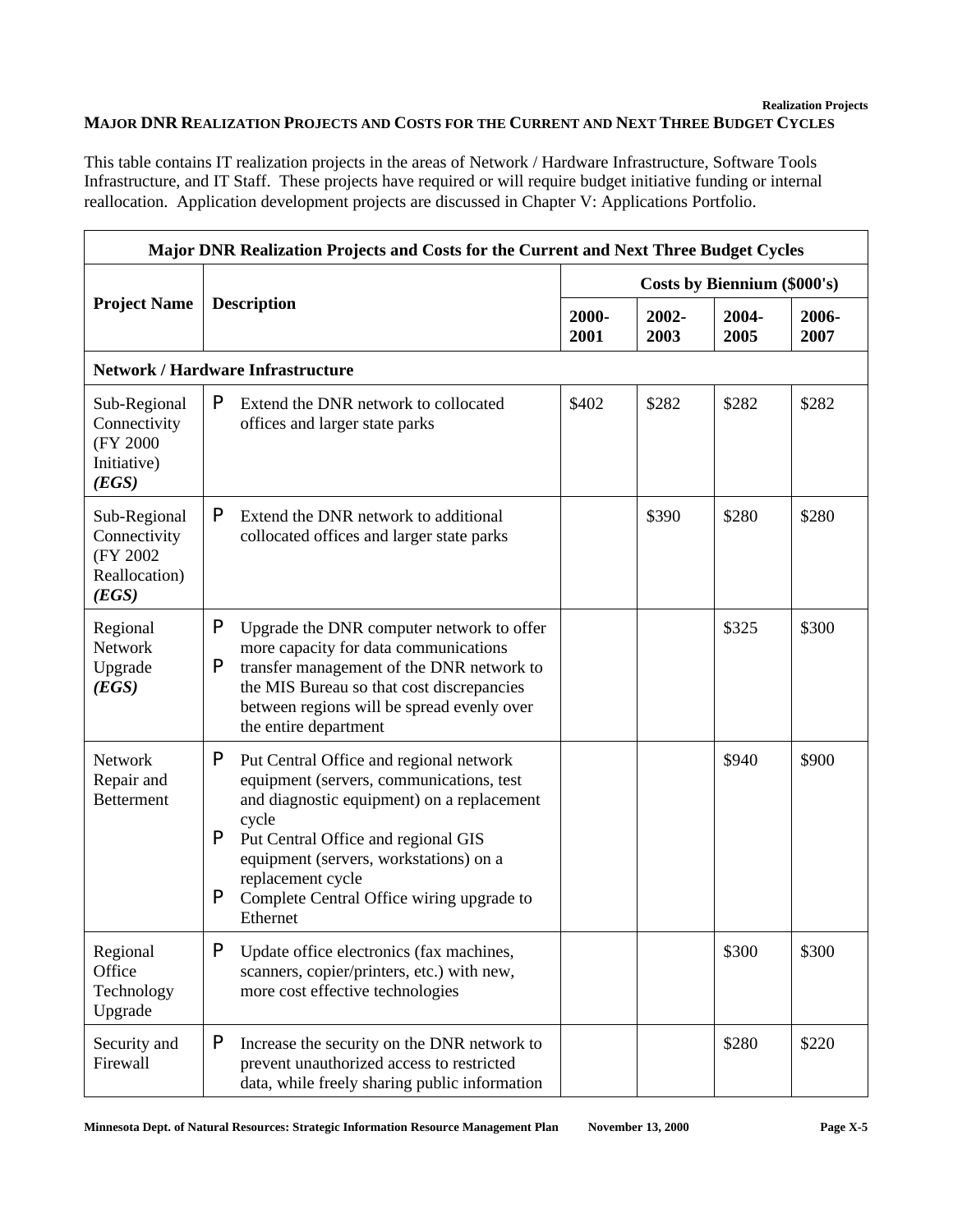| Major DNR Realization Projects and Costs for the Current and Next Three Budget Cycles                                                                                                                                                           |                                                                                                                                                                                                                                                                                                                                                                                                                                                                                                                                                                                                                 |       |                             |               |               |  |  |
|-------------------------------------------------------------------------------------------------------------------------------------------------------------------------------------------------------------------------------------------------|-----------------------------------------------------------------------------------------------------------------------------------------------------------------------------------------------------------------------------------------------------------------------------------------------------------------------------------------------------------------------------------------------------------------------------------------------------------------------------------------------------------------------------------------------------------------------------------------------------------------|-------|-----------------------------|---------------|---------------|--|--|
|                                                                                                                                                                                                                                                 | <b>Description</b>                                                                                                                                                                                                                                                                                                                                                                                                                                                                                                                                                                                              |       | Costs by Biennium (\$000's) |               |               |  |  |
| <b>Project Name</b>                                                                                                                                                                                                                             |                                                                                                                                                                                                                                                                                                                                                                                                                                                                                                                                                                                                                 |       | 2002-<br>2003               | 2004-<br>2005 | 2006-<br>2007 |  |  |
| P<br>Insurance for<br>Purchase insurance policy for computer<br>equipment at DNR (valued at \$4 million in<br>Computer<br>Hardware<br>network equipment and \$2.5 million in PCs)<br>to cover casualty loss against fire, flood,<br>theft, etc. |                                                                                                                                                                                                                                                                                                                                                                                                                                                                                                                                                                                                                 |       |                             | \$80          | \$80          |  |  |
| Disaster<br>Recovery                                                                                                                                                                                                                            | P<br>Develop off-site backup storage, mirrored<br>disk arrays, emergency hardware facilities                                                                                                                                                                                                                                                                                                                                                                                                                                                                                                                    |       |                             | \$250         | \$250         |  |  |
| Emergency<br>Management<br>and<br>Assistance                                                                                                                                                                                                    | P<br>A basic set of GIS tools is already available<br>through the multi-agency emergency<br>cooperative, MNICS (Minnesota Incident<br>Command System), and its MIFC<br>(Minnesota Interagency Fire Center) facility.<br>This initiative would build upon the existing<br>tool-set by:<br>R.<br>improving and expanding its on-line data<br>resources<br>R<br>providing more and higher power<br>computers with larger data storage<br>capability<br>R<br>providing GPS capabilities<br>$\mathsf R$<br>establishing Internet tools<br>R<br>providing additional tools for producing<br>maps and related products |       |                             | \$90          |               |  |  |
| Regional /<br>Central Office<br>Phone System                                                                                                                                                                                                    | P<br>Install an integrated DNR telephone system<br>for Central Office and regions using up-to-<br>date technology and industry standard<br>equipment that can integrate voice, data, and,<br>potentially, video communications                                                                                                                                                                                                                                                                                                                                                                                  |       |                             | \$650         |               |  |  |
| Prototype<br>Labs                                                                                                                                                                                                                               | P<br>Establish a facility where DNR staff can test<br>and debug new hardware, software, and<br>network tools in an environment that is<br>separate from the active network where<br>DNR's day-to-day work takes place                                                                                                                                                                                                                                                                                                                                                                                           |       |                             | \$300         | \$200         |  |  |
| Smart<br>Conference<br>Rooms                                                                                                                                                                                                                    | P<br>Develop facilities to enable video<br>conferencing among Regional and Central<br>Offices                                                                                                                                                                                                                                                                                                                                                                                                                                                                                                                   |       |                             | \$550         | \$150         |  |  |
|                                                                                                                                                                                                                                                 | Subtotals, Network / Hardware Infrastructure                                                                                                                                                                                                                                                                                                                                                                                                                                                                                                                                                                    | \$402 | \$672                       | \$4,327       | \$2,962       |  |  |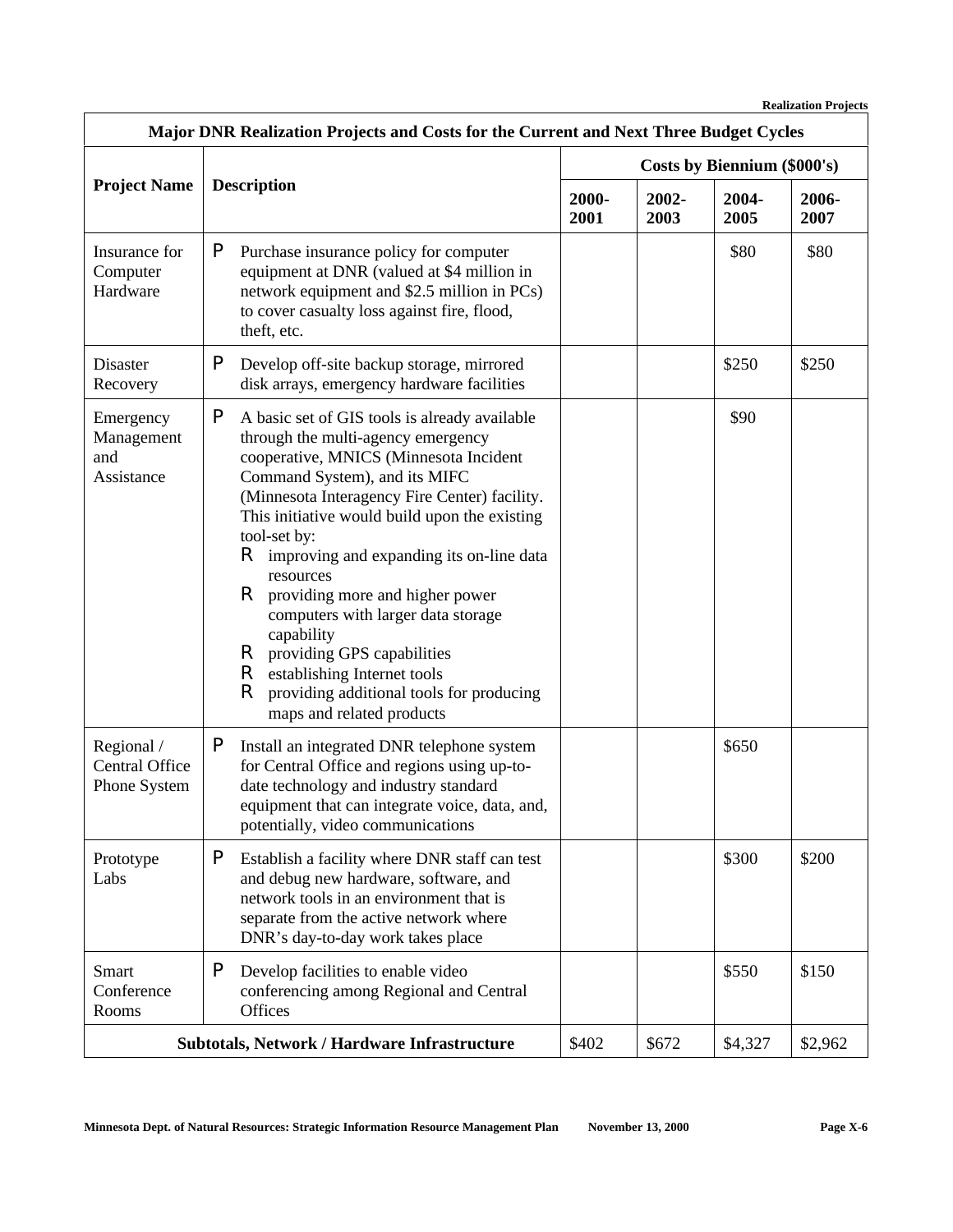| Major DNR Realization Projects and Costs for the Current and Next Three Budget Cycles                                                                                                                                                                                                                                            |                                                                                                                                                                                                                                                                                                                                                                                                                                                                  |                                                                               |                             |               |               |               |  |
|----------------------------------------------------------------------------------------------------------------------------------------------------------------------------------------------------------------------------------------------------------------------------------------------------------------------------------|------------------------------------------------------------------------------------------------------------------------------------------------------------------------------------------------------------------------------------------------------------------------------------------------------------------------------------------------------------------------------------------------------------------------------------------------------------------|-------------------------------------------------------------------------------|-----------------------------|---------------|---------------|---------------|--|
|                                                                                                                                                                                                                                                                                                                                  | <b>Description</b>                                                                                                                                                                                                                                                                                                                                                                                                                                               |                                                                               | Costs by Biennium (\$000's) |               |               |               |  |
| <b>Project Name</b>                                                                                                                                                                                                                                                                                                              |                                                                                                                                                                                                                                                                                                                                                                                                                                                                  |                                                                               | 2000-<br>2001               | 2002-<br>2003 | 2004-<br>2005 | 2006-<br>2007 |  |
|                                                                                                                                                                                                                                                                                                                                  | <b>Software Tools Infrastructure</b>                                                                                                                                                                                                                                                                                                                                                                                                                             |                                                                               |                             |               |               |               |  |
| Oracle 8<br>Implementa-<br>tion (FY 2000<br>Initiative)                                                                                                                                                                                                                                                                          | P<br>The department has chosen to adopt a single<br>standard for database engine and platform to<br>increase accessibility of the information we<br>have, reduce operating costs, reduce<br>implementation costs, develop an integrated<br>information system environment. This<br>provides two Oracle FTEs plus \$50,000 for<br>development tools. (Oracle licenses, beyond<br>the 55 already purchased, to be purchased by<br>development projects as needed.) |                                                                               | \$374                       | \$162         | \$162         | \$162         |  |
| Oracle 8i -<br>Infrastructure<br>Support                                                                                                                                                                                                                                                                                         | P<br>P                                                                                                                                                                                                                                                                                                                                                                                                                                                           | Renew end user licenses<br>Provide software upgrades and technical<br>support |                             | \$100         | \$100         | \$100         |  |
| Spatial<br>Database<br>Engine (FY)<br>2000<br>Initiative)                                                                                                                                                                                                                                                                        | P<br>Improves access and storage of existing and<br>new GIS information. This is the current<br>standard used by LMIC and MNDOT. Is<br>also being adopted as state standard by other<br>state agencies. Links GIS and non-GIS<br>information systems. Makes GIS<br>information and tools more accessible to a<br>wider group of users in the department.                                                                                                         |                                                                               | \$100                       | \$20          | \$20          | \$20          |  |
| P<br><b>GIS Software</b><br>Bring order and organization into the way<br>and License<br>DNR manages (purchases, maintains,<br>upgrades, and distributes) its GIS licenses<br>Management<br>for software products such as ARC/Info,<br>ArcView, EPPL7 and EPIC, and for UNIX<br>workstation and other shared hardware<br>products |                                                                                                                                                                                                                                                                                                                                                                                                                                                                  |                                                                               |                             | \$240         | \$240         |               |  |
| \$474<br>\$522<br>\$522<br><b>Subtotals, Software Tools Infrastructure</b><br>\$282                                                                                                                                                                                                                                              |                                                                                                                                                                                                                                                                                                                                                                                                                                                                  |                                                                               |                             |               |               |               |  |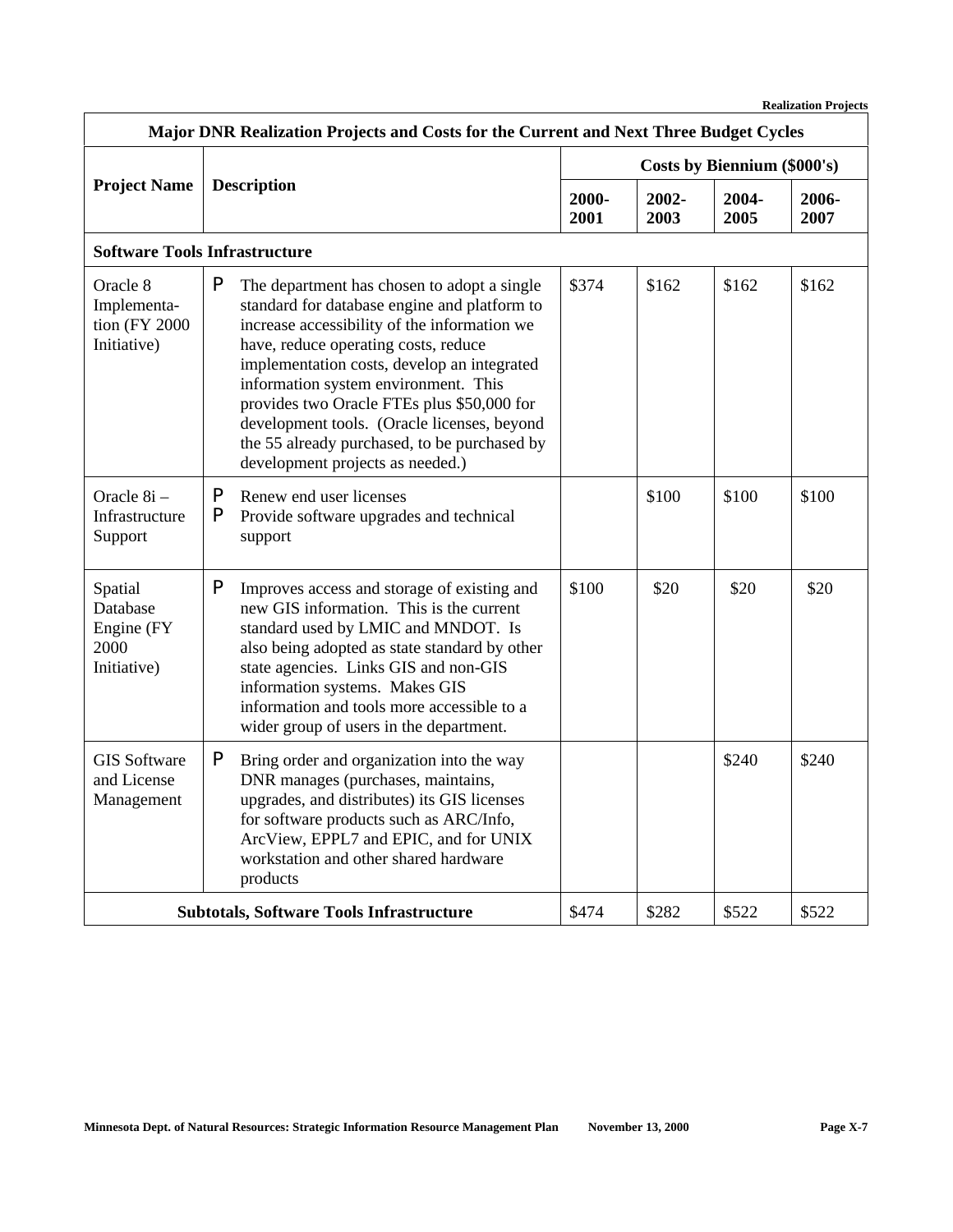| Major DNR Realization Projects and Costs for the Current and Next Three Budget Cycles |                                                                  |                                                                                                                                                                                                                                                                                                                                                                                                                                                                                                                                                                                                                                                                                                                                                                         |                             |               |               |               |  |
|---------------------------------------------------------------------------------------|------------------------------------------------------------------|-------------------------------------------------------------------------------------------------------------------------------------------------------------------------------------------------------------------------------------------------------------------------------------------------------------------------------------------------------------------------------------------------------------------------------------------------------------------------------------------------------------------------------------------------------------------------------------------------------------------------------------------------------------------------------------------------------------------------------------------------------------------------|-----------------------------|---------------|---------------|---------------|--|
|                                                                                       | <b>Description</b>                                               |                                                                                                                                                                                                                                                                                                                                                                                                                                                                                                                                                                                                                                                                                                                                                                         | Costs by Biennium (\$000's) |               |               |               |  |
| <b>Project Name</b>                                                                   |                                                                  |                                                                                                                                                                                                                                                                                                                                                                                                                                                                                                                                                                                                                                                                                                                                                                         | 2000-<br>2001               | 2002-<br>2003 | 2004-<br>2005 | 2006-<br>2007 |  |
| <b>IT Staff</b>                                                                       |                                                                  |                                                                                                                                                                                                                                                                                                                                                                                                                                                                                                                                                                                                                                                                                                                                                                         |                             |               |               |               |  |
| Software<br>Engineering<br>Services-<br>Phase 1 (FY)<br>2002<br>Reallocation)         | P<br>P                                                           | F.Y. 2002:<br>R<br><b>New Staff (4 FTEs):</b><br>1 Systems Analyst<br>1 Software Engineer<br>$\overline{\phantom{0}}$<br>1 Oracle Financials Developer<br>$\qquad \qquad -$<br>1 Database Administrator<br>$\qquad \qquad -$<br>R<br>Projects:<br>Design and begin development of<br>the Revenue Management system<br>(EGS)<br>Reserve \$400,000 for existing<br>consultants to accelerate the<br>completion of the FORIST system<br>F.Y. 2003:<br>R<br>Projects:<br>Complete development and<br>implementation of the Revenue<br>Management system (EGS)<br>Design and develop the Revenue<br>Management system's interfaces to<br>the FORIST and Parks Campground<br>Management systems (EGS)<br>Reserve \$400,000 for existing<br>consultants to complete the FORIST |                             | \$950         | \$950         | \$950         |  |
|                                                                                       | system<br>P<br>F.Y. 2004-2005<br>R<br><b>New Staff (4 FTEs):</b> |                                                                                                                                                                                                                                                                                                                                                                                                                                                                                                                                                                                                                                                                                                                                                                         |                             |               |               |               |  |
|                                                                                       |                                                                  | 1 Senior Project Manager<br>3 Software Engineers<br>R<br>Projects:<br>Design, develop, and implement the<br><b>State Land Records system</b><br>Have capability within DNR to<br>develop and maintain additional<br>systems as they are prioritized                                                                                                                                                                                                                                                                                                                                                                                                                                                                                                                     |                             |               |               |               |  |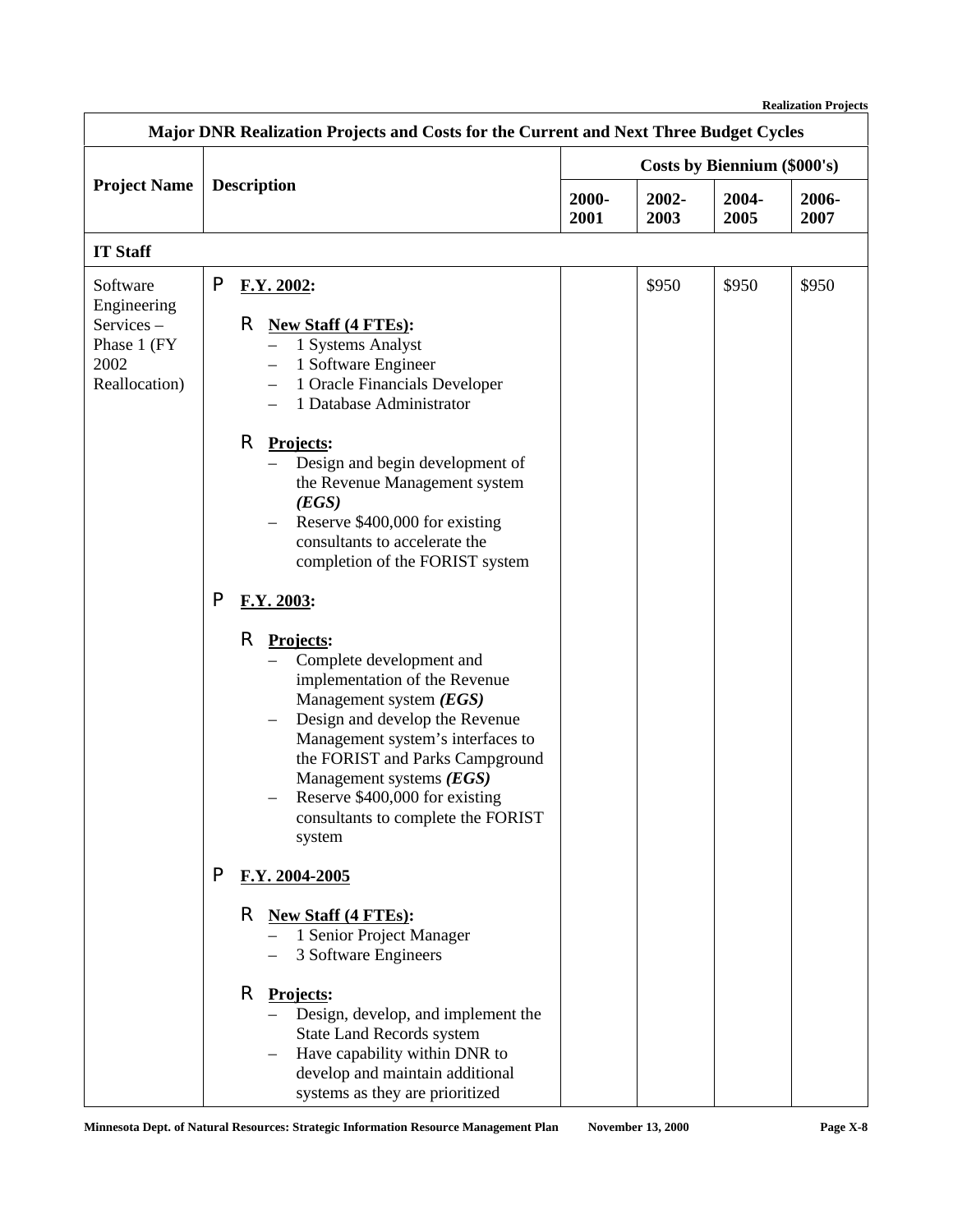| Major DNR Realization Projects and Costs for the Current and Next Three Budget Cycles                                                                                       |                                                                                                                                                                                                                                                                                       |                             |               |               |               |
|-----------------------------------------------------------------------------------------------------------------------------------------------------------------------------|---------------------------------------------------------------------------------------------------------------------------------------------------------------------------------------------------------------------------------------------------------------------------------------|-----------------------------|---------------|---------------|---------------|
|                                                                                                                                                                             |                                                                                                                                                                                                                                                                                       | Costs by Biennium (\$000's) |               |               |               |
| <b>Project Name</b>                                                                                                                                                         | <b>Description</b>                                                                                                                                                                                                                                                                    | 2000-<br>2001               | 2002-<br>2003 | 2004-<br>2005 | 2006-<br>2007 |
| Software<br>Engineering<br>Services-<br>Phase 2                                                                                                                             | P<br>New staff (10 FTEs):<br>R<br>1 Systems Engineering Supervisor<br>R<br>1 Project Manager<br>R<br>2 Systems Analysts<br>R<br>2 Software Engineers<br>R<br>1 E-Commerce Analyst<br>R<br>1 Database Administrator<br>R<br>1 Technical Writer<br>R<br>1 Records Management Specialist |                             |               |               | \$2,000       |
| <b>GIS Services</b>                                                                                                                                                         | P<br>New Staff (9 FTEs):<br>1 Special Project Support<br>R.<br>R<br>1 Emergency Management GIS<br>Specialist<br>R.<br>1 Data Acquisition Specialist<br>R<br>6 Regional GIS Technicians, or 6 * 2<br>students                                                                          |                             |               | \$1,800       | \$1,800       |
| <b>Network</b><br>Services (FY<br>2000<br>Initiative)                                                                                                                       | P<br>New Staff (2 FTEs):<br>R.<br><b>Regional LAN Supervisor</b><br>R.<br>Regional LAN Administrator, Grand<br>Rapids                                                                                                                                                                 |                             | \$324         | \$324         | \$324         |
| <b>Network</b><br>Services                                                                                                                                                  | P<br>New Staff (5 FTEs):<br>2 Network Support - Area Offices<br>R.<br>(North Shore and Bemidji)<br>R.<br>1 Backroom Support (WAN and<br>GroupWise)<br>R<br>2 Telephony (1 video/voice/data, 1<br>Central Office phone system)                                                         |                             |               | \$1,000       | \$1,000       |
| P<br>Project<br>Provide project management and systems<br>engineering training for MIS and business<br>Management<br>unit project managers and systems analysts<br>Training |                                                                                                                                                                                                                                                                                       | \$9,000                     | \$8,000       | \$2,225       | \$2,150       |
|                                                                                                                                                                             | <b>Subtotals, IT Staff</b>                                                                                                                                                                                                                                                            | \$9,324                     | \$9,274       | \$6,299       | \$8,224       |
| <b>GRAND TOTALS</b>                                                                                                                                                         |                                                                                                                                                                                                                                                                                       |                             | \$10,228      | \$11,148      | \$11,708      |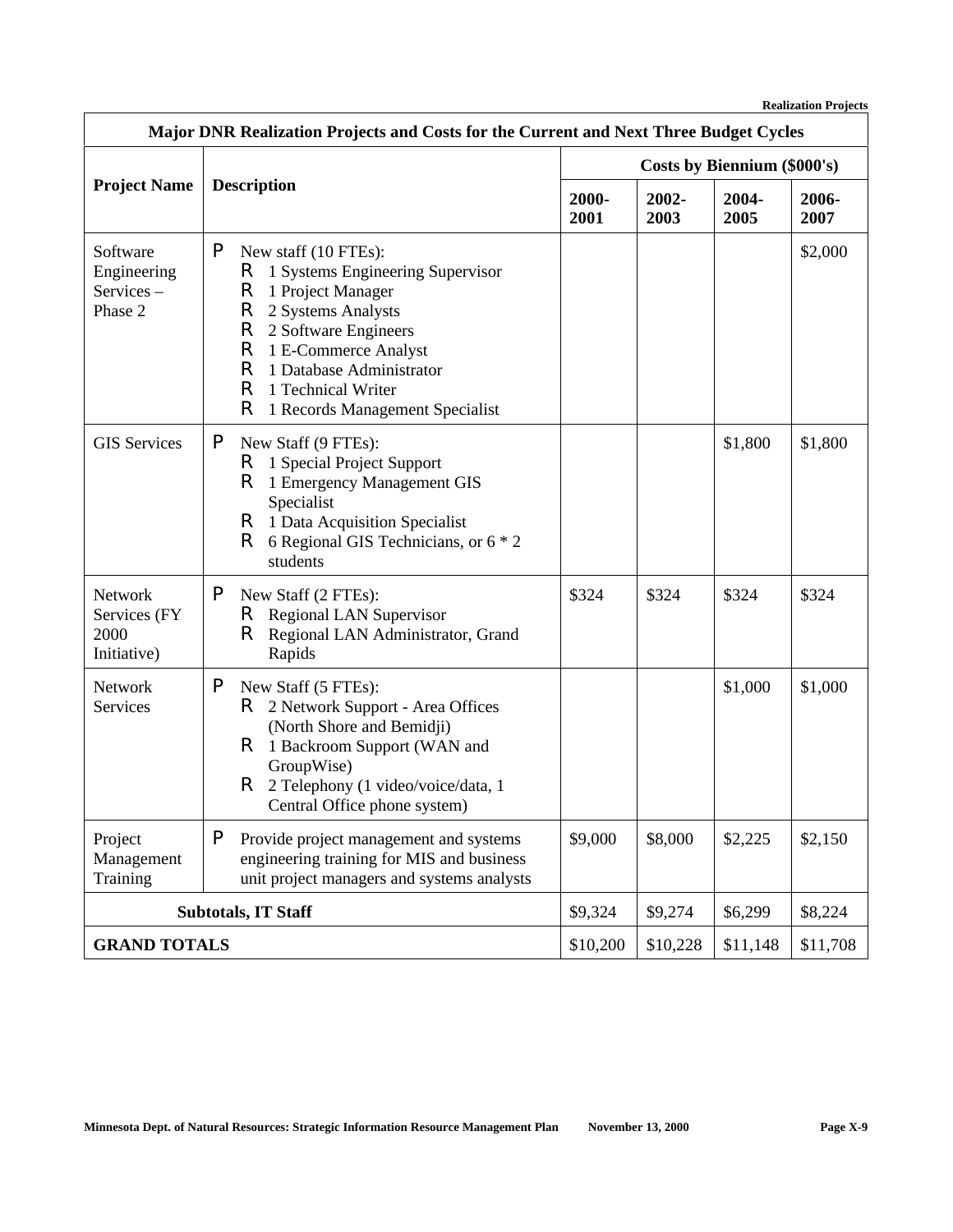## **PROJECT PRIORITIZATION FRAMEWORK**<sup>6</sup>

As the department moves to create a core software engineering capability, a decision-making framework will be implemented to establish application development priorities. While most will agree that project priorities should be decided based on "business value", there is a challenge in defining business value because it often differs among business units. Within this decision making-framework, projects will be prioritized from a department perspective by comparing costs, benefits, and risks in a consistent way with clear criteria defined by the Commissioner's Office, the CIO, and senior managers, following these steps:

- 1. *Gather information*. Use tools such as a cost benefit analysis to define project value in business terms. Identify risks – business, resource, and technical risks – as inhibitors to proceeding with the project.
- 2. *Apply weighted criteria*. Define specific weights for specific benefits, costs, and risks. Weights of criteria will change as business goals shift. Top management creates a scorecard comparison of decision criteria so that project priority derives from a consistent formula understood by all involved. After the results of the scoring are known, competing project sponsors will have a clear understanding of why projects have been approved, denied, delayed, partially funded, or canceled.
- 3. *Compare the project with others competing for resources*. Be aware that adding new top priority projects that draw from existing resources and force re-prioritization of projects in flight often causes the projects put on hold to fail. Use a triage matrix such as this to compare:

|                            | URGENT                | NOT AS URGENT          |                                       |
|----------------------------|-----------------------|------------------------|---------------------------------------|
|                            |                       |                        | 1 - If not done now, will never do    |
|                            |                       | 2                      | 2 - If not done now, critical later   |
| <b>IMPORTANT</b>           | do all of these       | do most of these       | 3 - We can muddle through             |
| NOT AS<br><b>IMPORTANT</b> | 3<br>do some of these | 4<br>probably not done | 4 - If never done, no one will notice |
|                            |                       |                        |                                       |

- 4. *Schedule the project*. Project scheduling may be constrained by a necessary sequencing of projects, and will depend on the availability of key resources.
- 5. *Continuously validate the portfolio*. Continuous evaluation of projects against one another and against strategic business goals is imperative. Become comfortable with canceling likely failures well before they consume resources to a degree beyond their likely return.

There is a high probability that a list of priority projects resulting from the use of this decision-making framework will be endorsed by the department. The list will be invaluable in managing customer expectations and essential in determining resource allocation.

<sup>&</sup>lt;sup>6</sup> Gartner Research Note (11 July 2000) C. Natale, M. Light, "Prioritize Projects Strategically or Suffer the Consequences."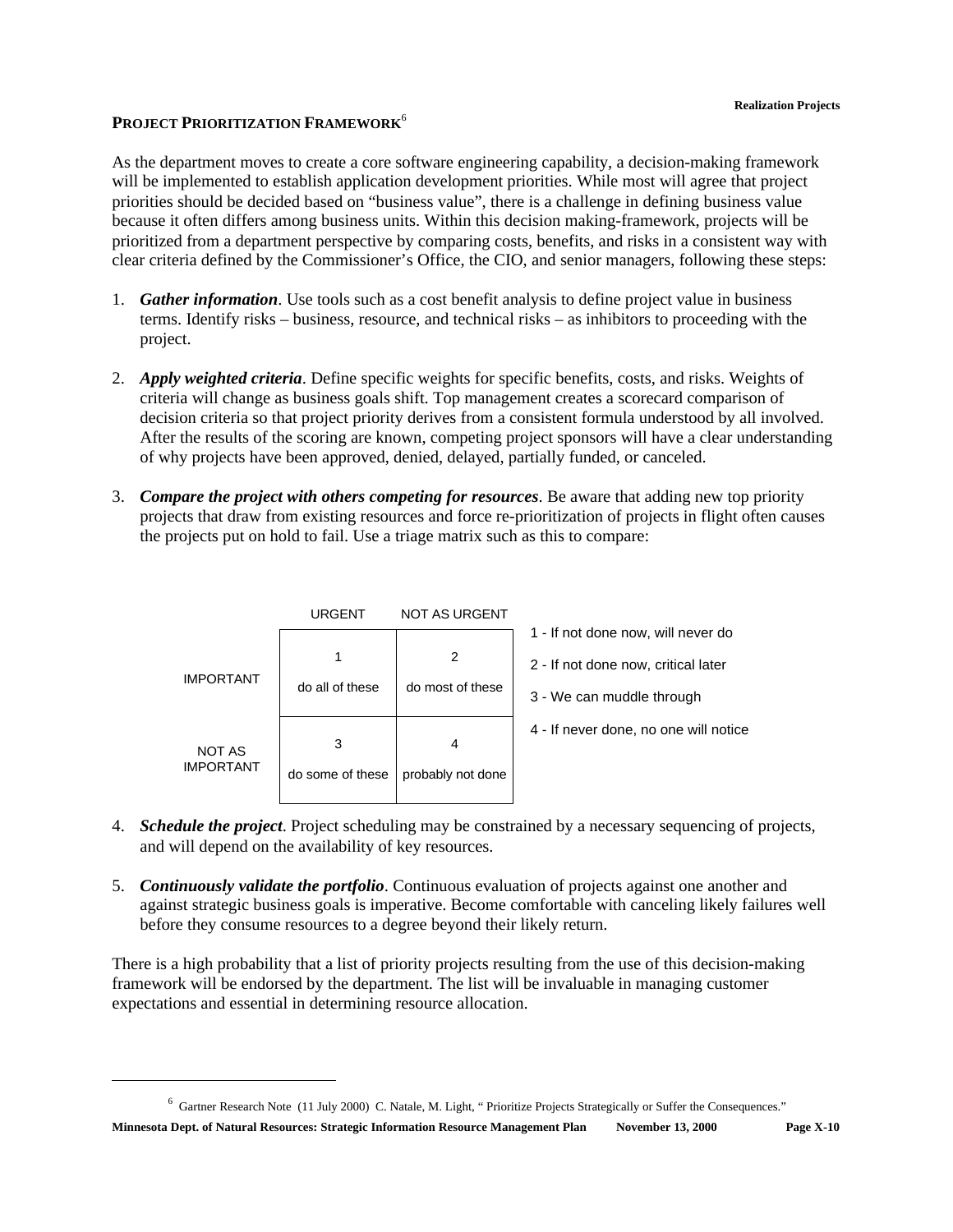### **REALIZATION PROJECTS FY 2002-2003**

| <b>Information Resource Realization Plan</b> |                                                                                                                                                                                                                                                                                                                                                                                                                                                                                                                                                                                                                                                                                                                    |  |  |  |
|----------------------------------------------|--------------------------------------------------------------------------------------------------------------------------------------------------------------------------------------------------------------------------------------------------------------------------------------------------------------------------------------------------------------------------------------------------------------------------------------------------------------------------------------------------------------------------------------------------------------------------------------------------------------------------------------------------------------------------------------------------------------------|--|--|--|
| <b>Agency</b>                                | Dept. of Natural Resources                                                                                                                                                                                                                                                                                                                                                                                                                                                                                                                                                                                                                                                                                         |  |  |  |
| <b>Project Name</b>                          | <b>Sub-Regional Connectivity</b>                                                                                                                                                                                                                                                                                                                                                                                                                                                                                                                                                                                                                                                                                   |  |  |  |
| Date of plan                                 | June 1999; revised September 2000                                                                                                                                                                                                                                                                                                                                                                                                                                                                                                                                                                                                                                                                                  |  |  |  |
| <b>Project description</b>                   | Collocated offices and larger state parks need to share computer resources and<br>information within the offices. They also need to access DNR information and<br>systems located at other locations as well as access non-DNR systems. This<br>initiative intends to accomplish these goals by extending the DNR network to<br>these offices and providing local area networks within these offices. Extending<br>the network to these field offices will be done in collaboration with counties,<br>local communities, and other state agencies. Funding in this biennium will<br>complete the installation of the DNR network and provide funding for ongoing<br>operation of the DNR network in field offices. |  |  |  |
| <b>Benefit description</b>                   | This project will speed information dissemination, improve data sharing within<br>DNR, and increase customer service by providing access to information about<br>DNR programs and the resources of the state.                                                                                                                                                                                                                                                                                                                                                                                                                                                                                                      |  |  |  |
| <b>Start</b>                                 | July 1, 2001 (continuation of project funded in FY 2000)                                                                                                                                                                                                                                                                                                                                                                                                                                                                                                                                                                                                                                                           |  |  |  |
| End                                          | Purchase and installation, June 30, 2002. Operational costs of \$140,000 will<br>continue into future years.                                                                                                                                                                                                                                                                                                                                                                                                                                                                                                                                                                                                       |  |  |  |

## **Project 1: Sub-Regional Connectivity**

| <b>Financials</b> |             |     |     |     |               |  |  |
|-------------------|-------------|-----|-----|-----|---------------|--|--|
| <b>Biennium</b>   | $2002 - 03$ |     | +4  | +o  | <b>Total</b>  |  |  |
| $Cost($ \$)       | 390         | 280 | 280 | 280 | $\mathcal{Q}$ |  |  |
| Benefit (\$)      |             |     |     |     |               |  |  |
| $Net($ \$)        |             |     |     |     |               |  |  |

| <b>Mini Project Definition</b>     |                                                                                       |  |  |  |  |
|------------------------------------|---------------------------------------------------------------------------------------|--|--|--|--|
| <b>Intentions</b>                  | P<br>Develop infrastructure to support collaboration, coordination,                   |  |  |  |  |
| communication, information sharing |                                                                                       |  |  |  |  |
|                                    | Provide ready access to information and communication channels for field<br>employees |  |  |  |  |
|                                    | Provide for sharing of computer resources and information within field                |  |  |  |  |
|                                    | offices                                                                               |  |  |  |  |
| <b>Values</b>                      | Better to plan for needed technology changes, rather than letting them happen         |  |  |  |  |
|                                    | to us                                                                                 |  |  |  |  |
|                                    | The DNR values people over technology                                                 |  |  |  |  |
|                                    | Better to share than to duplicate (provides greater effectiveness and                 |  |  |  |  |
|                                    | efficiency)                                                                           |  |  |  |  |
|                                    | Work with communities for sustainable development                                     |  |  |  |  |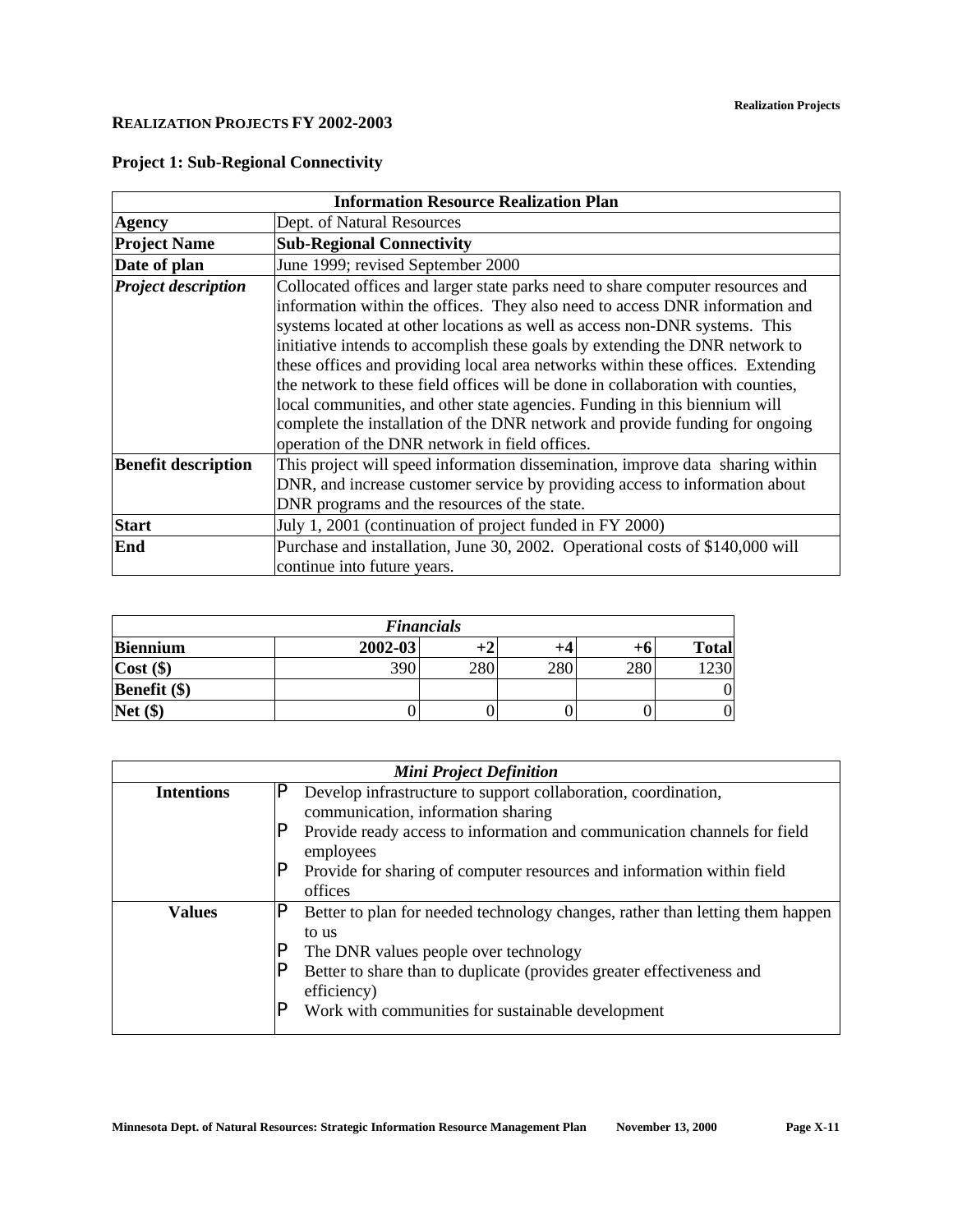| <b>Focus</b>   | <b>Breadth</b>                                                                 |
|----------------|--------------------------------------------------------------------------------|
|                | P<br>Including co-located field offices and larger state parks                 |
|                | P<br>Including WAN connections to offices and LAN servers and connections      |
|                | within offices                                                                 |
|                |                                                                                |
|                | Perspectives                                                                   |
|                | Field office staff<br>P.                                                       |
|                | P<br>Regional managers                                                         |
|                | <u>Depth</u>                                                                   |
|                | P<br>Great detail – sufficient to implement a solution                         |
|                |                                                                                |
|                | <b>Universality</b>                                                            |
|                | Problem set:                                                                   |
|                | P<br>Organization-wide, not division-centric                                   |
|                | P<br>Industry and state agency accepted tools and methods                      |
|                | Deployment:                                                                    |
|                | P<br>Statewide                                                                 |
|                | <b>Time Frame</b>                                                              |
|                | P,<br>Stable: 3-5 years                                                        |
|                | <b>P</b> Extensible: 5-10 years                                                |
|                |                                                                                |
|                | Scope of Integration                                                           |
|                | P<br>Connecting Minnesota project – MN Depts. of Administration and            |
|                | Transportation                                                                 |
|                | P<br>County Collaboration project                                              |
| <b>Context</b> | <b>Assumptions</b>                                                             |
|                | P<br>Continued growth of the Internet                                          |
|                | <b>Risks</b>                                                                   |
|                | P<br>Availability and retention of staff                                       |
|                | P<br>Willingness of legislature to give dollars to technology, not directly to |
|                | resources                                                                      |
|                | Obstacles                                                                      |
|                | P<br>Contention for bandwidth                                                  |
|                | <b>Opportunities</b>                                                           |
|                | P<br>Potential for sharing of bandwidth with other agencies and units of       |
|                | government                                                                     |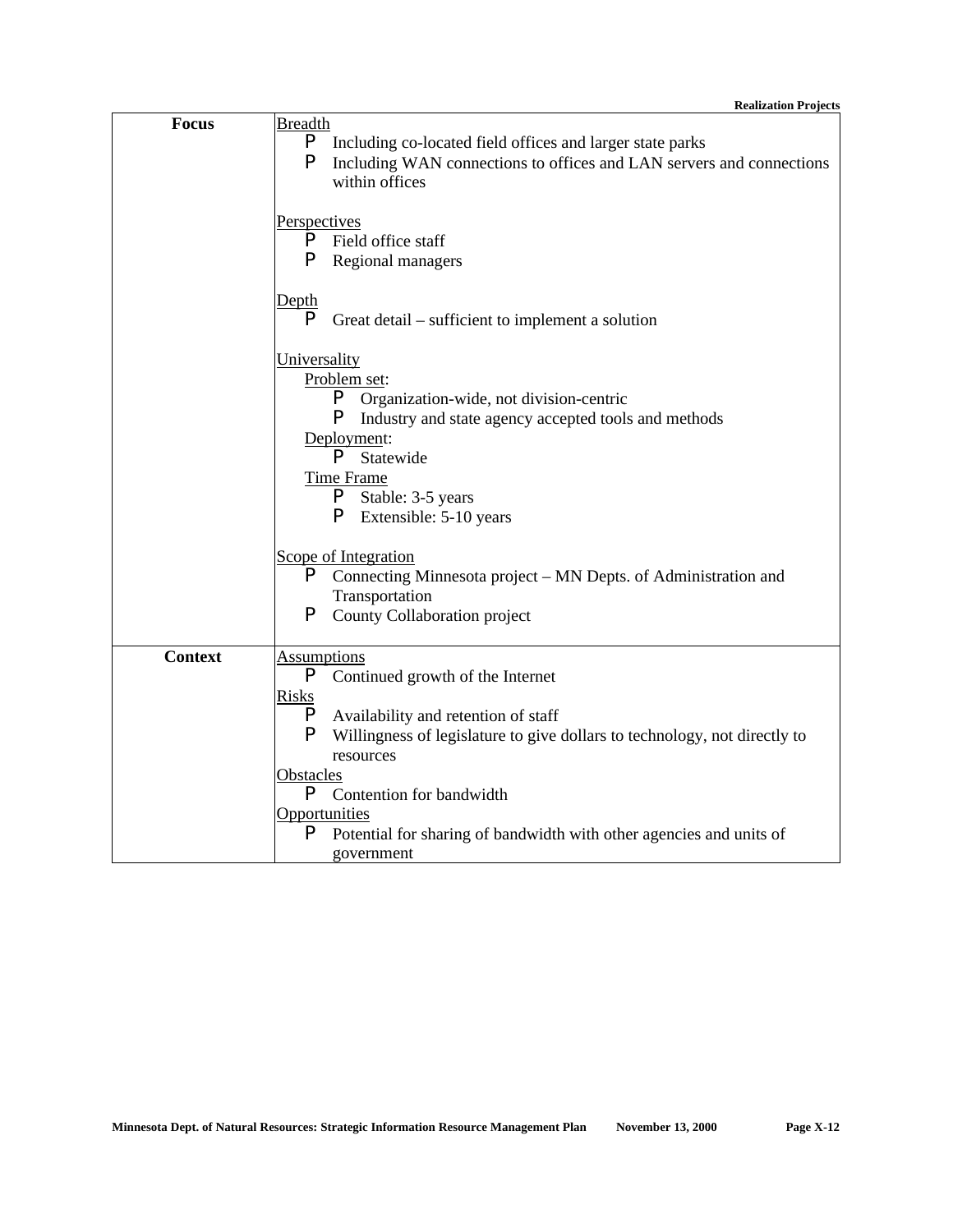**Realization Projects**

| Mini Project Plan, 2002-2003 Biennium                                 |                      |              |          |                     |              |         |  |
|-----------------------------------------------------------------------|----------------------|--------------|----------|---------------------|--------------|---------|--|
|                                                                       |                      | $Costs$ (\$) |          |                     | <b>Dates</b> |         |  |
| <b>Task</b>                                                           | <b>Resource</b>      | <b>Time</b>  | Rate     | <b>Fixed</b>        | <b>Start</b> | End     |  |
| Select site                                                           | Regional<br>staff    |              |          |                     | 7/1999       | 1/2000  |  |
| Purchase equipment                                                    | MIS staff<br>Vendors |              |          | 150,000             | 7/2001       | 12/2001 |  |
| Install data lines                                                    | Vendor               |              |          | 15,000              | 10/2001      | 5/2002  |  |
| Install equipment                                                     | MIS staff            |              |          | 20,000              | 10/2001      | 6/2002  |  |
| Train users                                                           | MIS staff            |              |          | 5,000               | 10/2001      | 6/2002  |  |
| Production operation of completed sites<br>during installation period |                      |              |          | 60,000              | 10/2001      | 6/2002  |  |
| Production operation, ongoing                                         | <b>DNR</b> staff     |              |          | 140,000<br>per year | 7/2002       | ongoing |  |
| <b>Totals</b>                                                         |                      | 0            | $\bf{0}$ | 390,000             |              |         |  |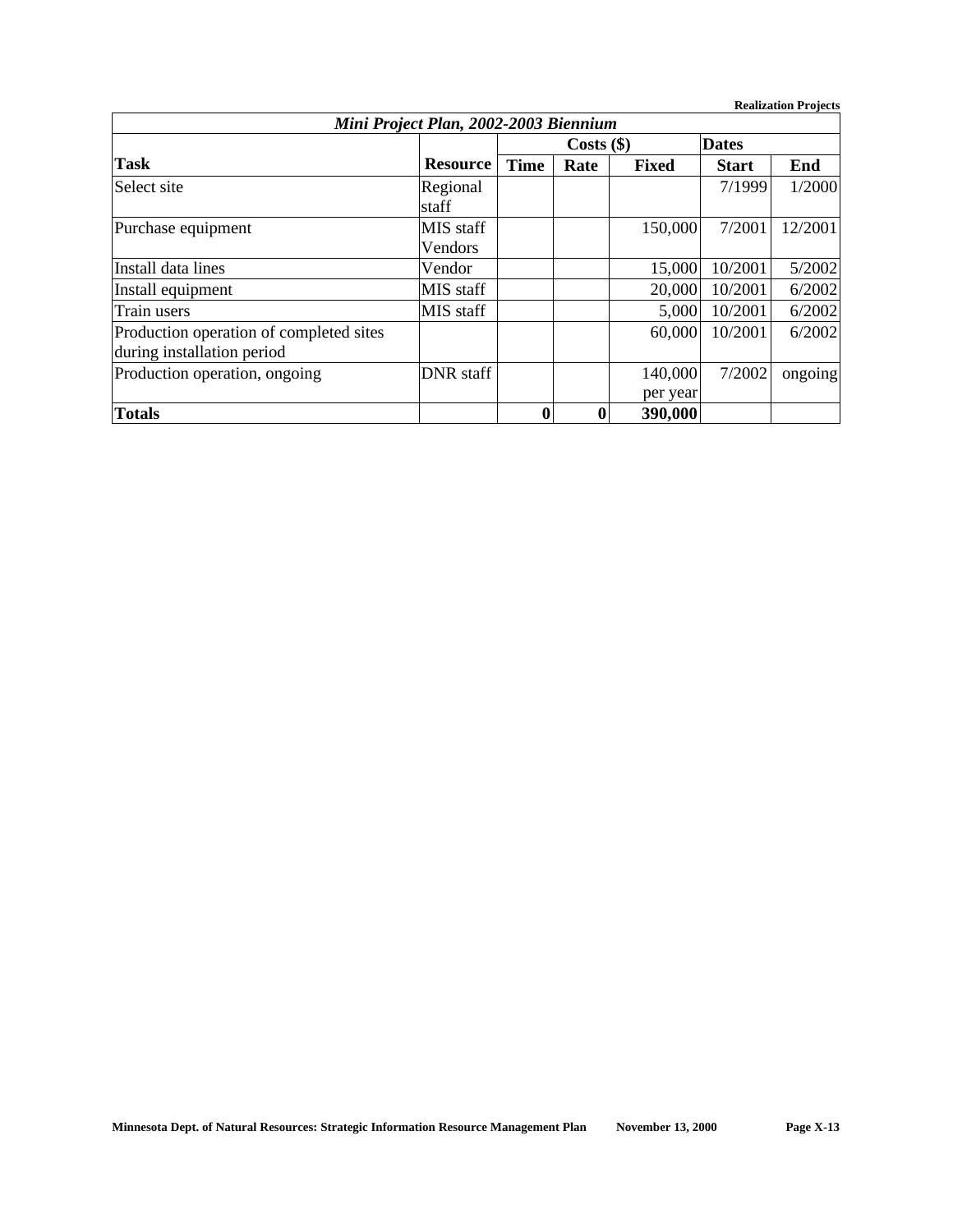|                            | <b>Information Resource Realization Plan</b>                                                                                                                                                                                                                                                                                                                                                                                                                                                                                                                                                                                                                                                                                                                                                                                                                                                                                                                                                                                                                                                                                                                                                                                                                                    |  |  |  |  |
|----------------------------|---------------------------------------------------------------------------------------------------------------------------------------------------------------------------------------------------------------------------------------------------------------------------------------------------------------------------------------------------------------------------------------------------------------------------------------------------------------------------------------------------------------------------------------------------------------------------------------------------------------------------------------------------------------------------------------------------------------------------------------------------------------------------------------------------------------------------------------------------------------------------------------------------------------------------------------------------------------------------------------------------------------------------------------------------------------------------------------------------------------------------------------------------------------------------------------------------------------------------------------------------------------------------------|--|--|--|--|
| <b>Agency</b>              | Dept. of Natural Resources                                                                                                                                                                                                                                                                                                                                                                                                                                                                                                                                                                                                                                                                                                                                                                                                                                                                                                                                                                                                                                                                                                                                                                                                                                                      |  |  |  |  |
| <b>Project Name</b>        | <b>Software Engineering Services</b>                                                                                                                                                                                                                                                                                                                                                                                                                                                                                                                                                                                                                                                                                                                                                                                                                                                                                                                                                                                                                                                                                                                                                                                                                                            |  |  |  |  |
| Date of plan               | September 2000                                                                                                                                                                                                                                                                                                                                                                                                                                                                                                                                                                                                                                                                                                                                                                                                                                                                                                                                                                                                                                                                                                                                                                                                                                                                  |  |  |  |  |
| <b>Project description</b> | P<br>The DNR will hire four full-time Information Technology Specialists - one<br>systems analyst, one software engineer, one Oracle Financials developer, and<br>one database administrator - in F.Y. 2002.<br>P<br>\$400,000 in capital funds will be provided in each of the fiscals years 2002<br>and 2003 in order to allow existing consultants to accelerate the completion<br>of FORIST, an integrated forest management system.<br>P<br>The DNR will hire four additional full-time Information Technology<br>Specialists – one senior project manager and three software engineers – in<br>F.Y. 2004.                                                                                                                                                                                                                                                                                                                                                                                                                                                                                                                                                                                                                                                                 |  |  |  |  |
| <b>Benefit description</b> | During F.Y. 2002 and 2003, these personnel resources will be used to accomplish<br>the following:<br>P<br>The in-house Information Technology Specialists will design, develop,<br>and implement a single, department-wide, integrated Revenue<br>Management system to streamline the collection and tracking of revenues<br>for the large variety of DNR sales transactions. They will also develop<br>interfaces between this system and 1) a Forest Management system<br>under development, as well as 2) a Campground Management system<br>now being deployed to State Parks.<br>P<br>The IT consultants now developing the first (Forest Inventory) module of<br>an integrated Forest Management system will accelerate the completion<br>of the system by developing and deploying the second (Timber Sales)<br>and third (Forest Protection) modules.<br>During F.Y. 2004 and 2005, the four newly-hired Information Technology<br>Specialists, along with the four hired in F.Y. 2002, will<br>P<br>design, develop, and deploy an integrated State Land Records system;<br>and<br>P<br>begin to work on additional database and application development<br>projects, identified in the DNR Strategic Information Resource<br>Management Plan, as they are prioritized. |  |  |  |  |
| <b>Start</b>               | July 1, 2001                                                                                                                                                                                                                                                                                                                                                                                                                                                                                                                                                                                                                                                                                                                                                                                                                                                                                                                                                                                                                                                                                                                                                                                                                                                                    |  |  |  |  |
| End                        | June 30, 2005<br>Annual operational costs of \$950,000 will continue into future years.                                                                                                                                                                                                                                                                                                                                                                                                                                                                                                                                                                                                                                                                                                                                                                                                                                                                                                                                                                                                                                                                                                                                                                                         |  |  |  |  |

# **Project 2: Software Engineering Services**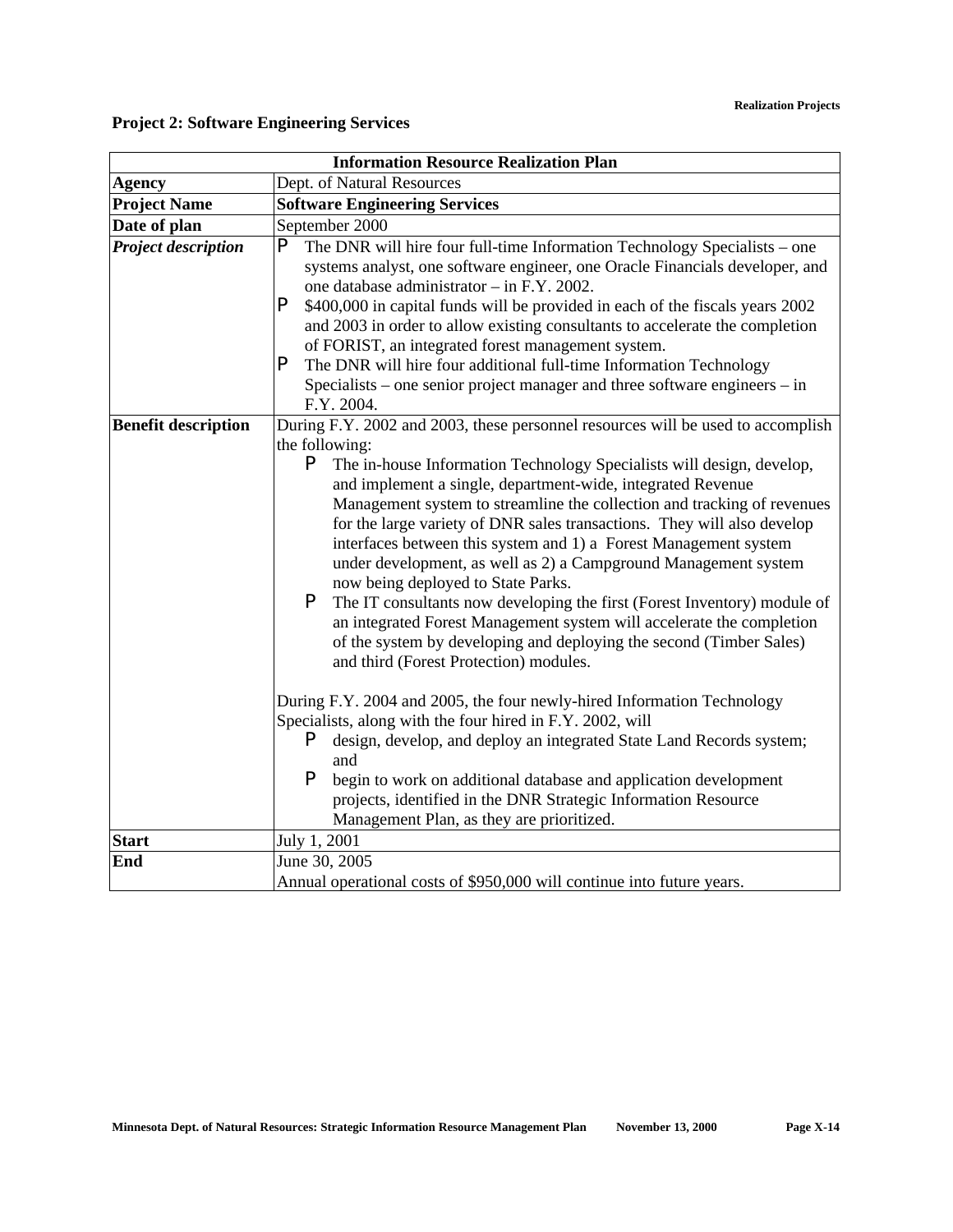### **Realization Projects**

| <b>Financials</b>   |             |  |  |  |                                                   |  |  |  |
|---------------------|-------------|--|--|--|---------------------------------------------------|--|--|--|
| <b>Biennium</b>     | $2002 - 03$ |  |  |  | Total                                             |  |  |  |
| $Cost($ \$)         |             |  |  |  | 1,900,000 1,900,000 1,900,000 1,900,000 7,600,000 |  |  |  |
| <b>Benefit</b> (\$) |             |  |  |  |                                                   |  |  |  |
| Net(                |             |  |  |  |                                                   |  |  |  |

| <b>Mini Project Definition</b> |                                                                              |  |  |  |  |
|--------------------------------|------------------------------------------------------------------------------|--|--|--|--|
| <b>Intentions</b>              | P<br>Integrated data                                                         |  |  |  |  |
|                                | Р<br>Integration of tabular and geographic information                       |  |  |  |  |
|                                | Aimed at developing integrated information system to replace older<br>P      |  |  |  |  |
|                                | standalone systems                                                           |  |  |  |  |
|                                | Integrated approaches to managing resources                                  |  |  |  |  |
|                                | P<br>Accelerated collection, interpretation, and dissemination of scientific |  |  |  |  |
|                                | information                                                                  |  |  |  |  |
|                                | Query ability for making management decisions                                |  |  |  |  |
|                                | Efficient and effective operation of business                                |  |  |  |  |
|                                | Elimination of manual systems                                                |  |  |  |  |
|                                | Better customer service                                                      |  |  |  |  |
|                                | Improved cash management                                                     |  |  |  |  |
|                                | D<br>Improved document and forms management                                  |  |  |  |  |
|                                | P<br>Improved employee computer skills                                       |  |  |  |  |
| <b>Values</b>                  | P<br>Better to have Department-level integrated information systems than     |  |  |  |  |
|                                | standalone expert data systems                                               |  |  |  |  |
|                                | P<br>Better to share than to duplicate (provides greater effectiveness and   |  |  |  |  |
|                                | efficiency)                                                                  |  |  |  |  |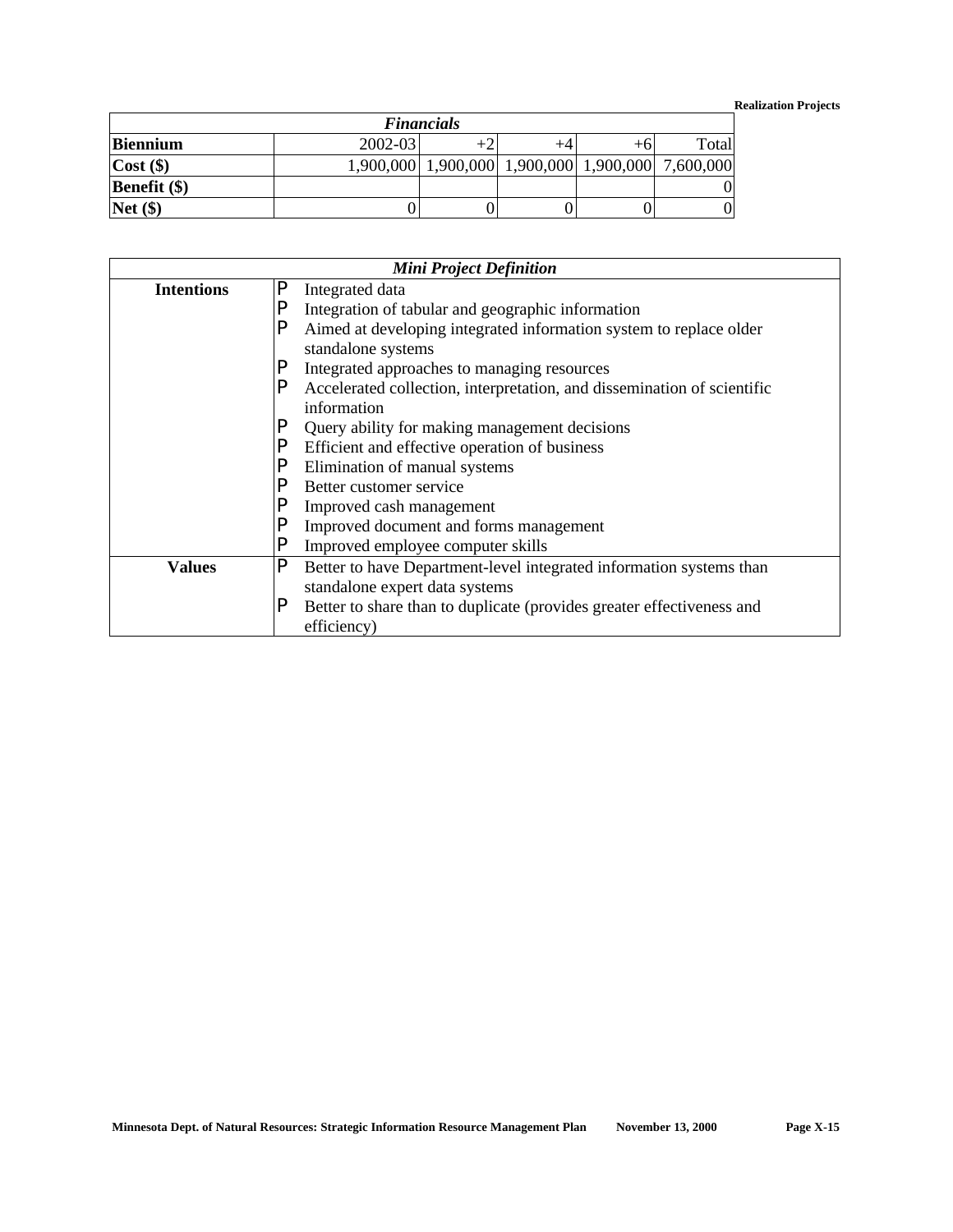### **Realization Projects**

| <b>Focus</b> | <b>Breadth</b>                                                       |
|--------------|----------------------------------------------------------------------|
|              | Including                                                            |
|              | P.<br>Integrated applications                                        |
|              | P<br>Applications that benefit multiple units (e.g., Land Ownership  |
|              | Database)                                                            |
|              | P<br>Applications that tie units together (e.g., DNR Revenue System) |
|              | P.<br>Resource and administrative systems                            |
|              | Excluding                                                            |
|              | P<br>Standalone application                                          |
|              | P.<br>Single-unit applications                                       |
|              | P<br>Individual or unit-specific expert systems                      |
|              |                                                                      |
|              |                                                                      |
|              | Perspective                                                          |
|              | P<br><b>Senior Managers</b>                                          |
|              | P<br><b>Operations Managers</b>                                      |
|              | P.<br><b>Information Management Team</b>                             |
|              | P<br><b>Chief Information Officer</b>                                |
|              | P<br>The entire DNR, through the above representatives               |
|              |                                                                      |
|              | Depth                                                                |
|              | P<br>Great detail – sufficient to implement a solution               |
|              |                                                                      |
|              | Universality                                                         |
|              | Problem set                                                          |
|              | P.<br>Organization-wide, not Division-centric                        |
|              |                                                                      |
|              | Deployment                                                           |
|              | P<br>Statewide                                                       |
|              |                                                                      |
|              | Time frames                                                          |
|              | P.<br>Stable: 5 years                                                |
|              | P<br>Extensible: 10 years                                            |
|              |                                                                      |
|              | Scope of Integration                                                 |
|              | P Intertechnologies Group                                            |
|              | P<br>Dept. of Public Safety (Drivers License database)               |
|              | P<br>Dept. of Human Services (delinquent child support data)         |
|              | P<br>Office of Technology                                            |
|              | P<br>Dept. of Finance                                                |
|              | P<br><b>State Treasurer</b>                                          |
|              | P<br>MAPS, SEMA4, IA Data Warehouse                                  |
|              | P<br>Dept. of Revenue (Tax Refunds)                                  |
|              | <b>County Auditors</b><br>P                                          |
|              | P<br>Statewide data standards                                        |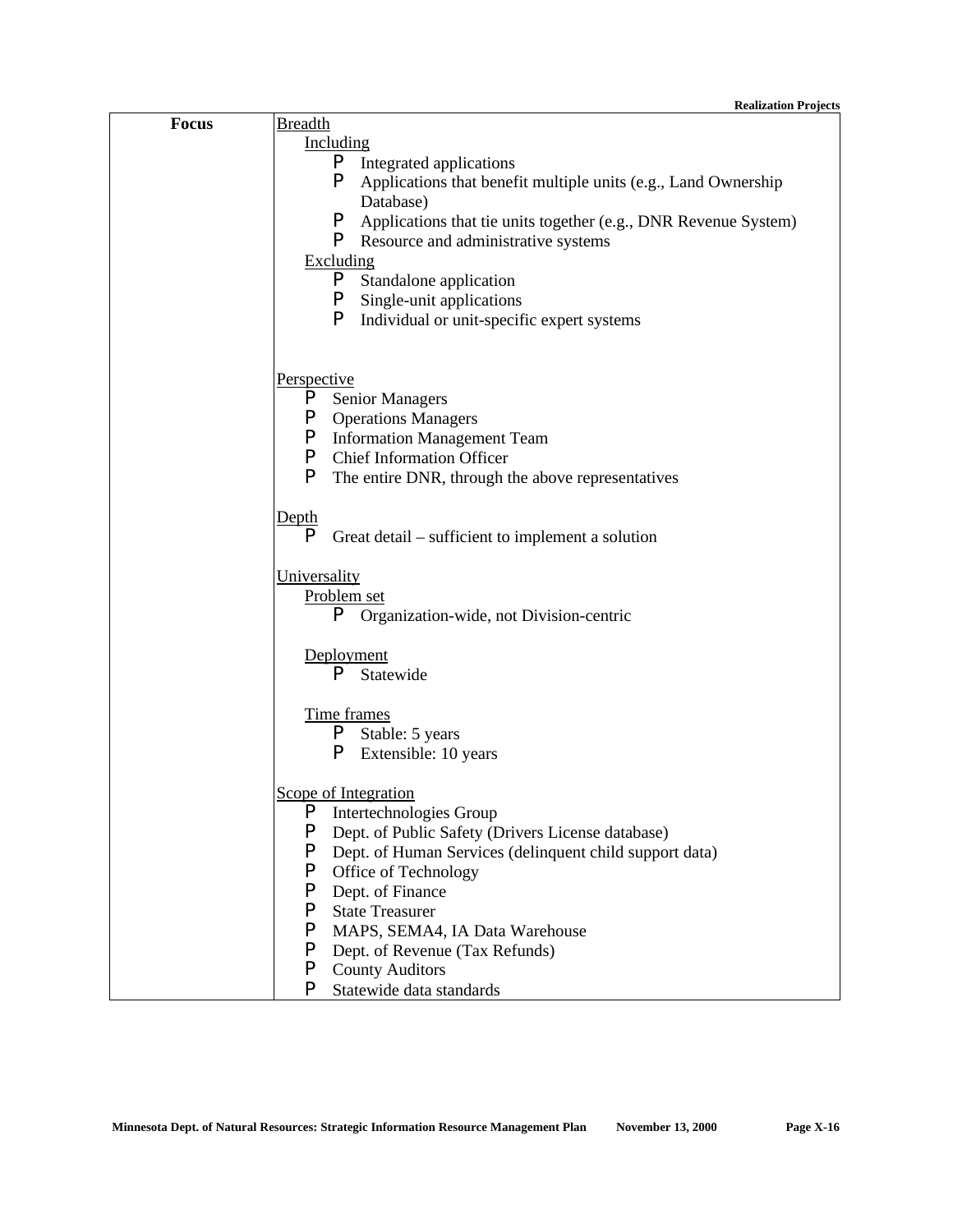| Context | Assumptions                                                                    |  |  |  |  |
|---------|--------------------------------------------------------------------------------|--|--|--|--|
|         | P<br>Continued growth of the Internet                                          |  |  |  |  |
|         |                                                                                |  |  |  |  |
|         | <b>Risks</b>                                                                   |  |  |  |  |
|         | P<br>Availability and retention of staff                                       |  |  |  |  |
|         | P<br>Willingness of legislature to give dollars to technology, not directly to |  |  |  |  |
|         | resources                                                                      |  |  |  |  |
|         | P<br>Operating system environment $-NT$ vs. Unix                               |  |  |  |  |
|         | P<br>Development environment $-32$ - vs. 64-bit                                |  |  |  |  |
|         |                                                                                |  |  |  |  |
|         | Obstacles                                                                      |  |  |  |  |
|         | P<br>Organizational trust in the central IS unit                               |  |  |  |  |
|         | P<br>Competition for dollars with resource projects                            |  |  |  |  |
|         | P<br>Lack of knowledge in Senior Managers about technology                     |  |  |  |  |
|         | P<br>Perception that technology costs too much                                 |  |  |  |  |
|         | P<br>Contention for bandwidth                                                  |  |  |  |  |
|         |                                                                                |  |  |  |  |
|         | Opportunities                                                                  |  |  |  |  |
|         | P<br>Commissioner's Office support for consolidated IT staffing and efforts    |  |  |  |  |